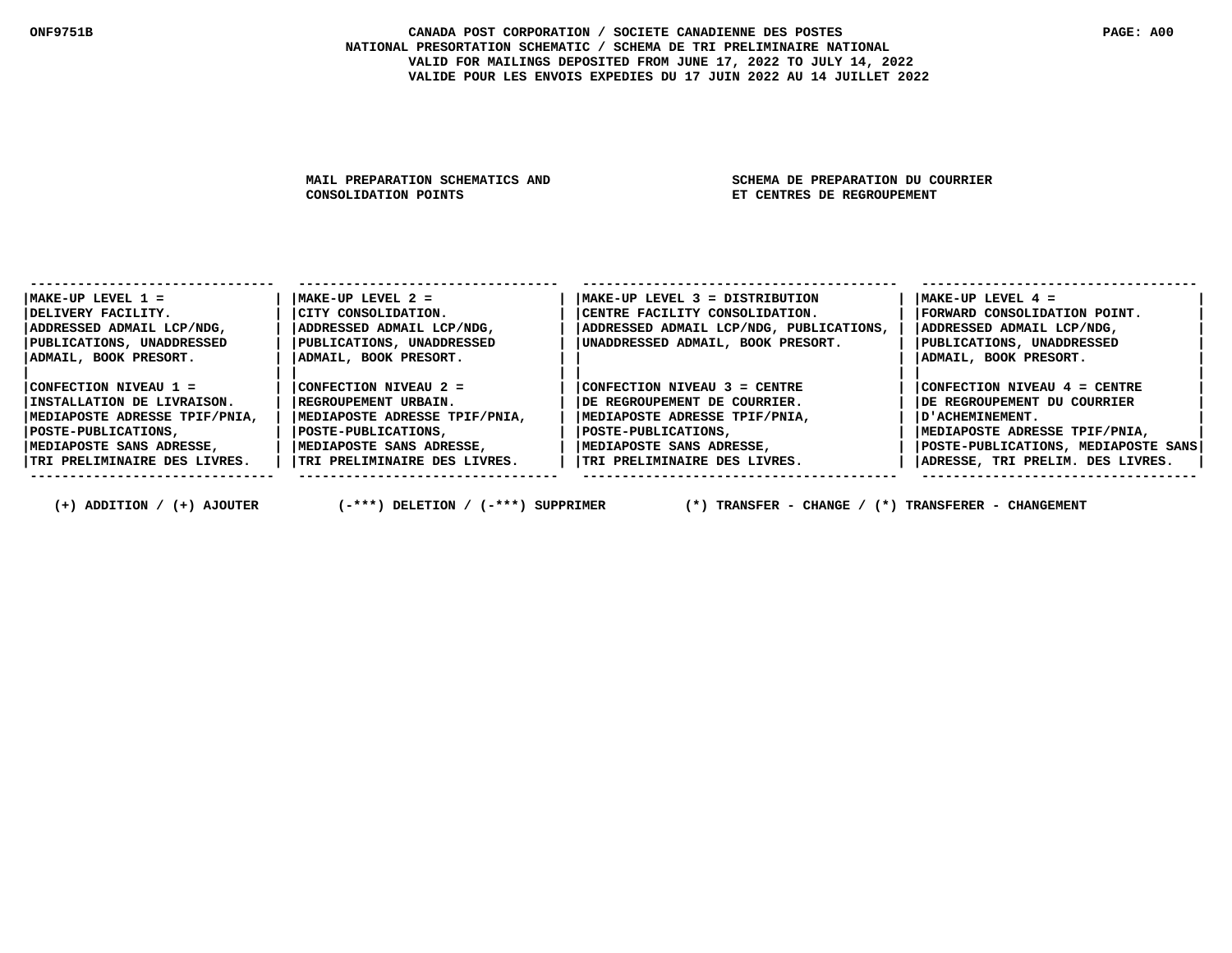|                                                        | <b>ONF9751B</b><br>CANADA POST CORPORATION / SOCIETE CANADIENNE DES POSTES<br>NATIONAL PRESORTATION SCHEMATIC / SCHEMA DE TRI PRELIMINAIRE NATIONAL<br>VALID FOR MAILINGS DEPOSITED FROM JUNE 17, 2022 TO JULY 14, 2022<br>VALIDE POUR LES ENVOIS EXPEDIES DU 17 JUIN 2022 AU 14 JUILLET 2022 |                                        |                                                         | PAGE: A01<br>__________________________ |
|--------------------------------------------------------|-----------------------------------------------------------------------------------------------------------------------------------------------------------------------------------------------------------------------------------------------------------------------------------------------|----------------------------------------|---------------------------------------------------------|-----------------------------------------|
|                                                        | FSA   MAKE-UP LEVEL 1<br> RTA   CONFECTION NIVEAU 1                                                                                                                                                                                                                                           | MAKE-UP LEVEL 2<br>CONFECTION NIVEAU 2 | MAKE-UP LEVEL 3<br>CONFECTION NIVEAU 3                  | MAKE-UP LEVEL 4<br>CONFECTION NIVEAU 4  |
| NEWFOUNDLAND AND LABRADOR -NL- TERRE-NEUVE-ET-LABRADOR |                                                                                                                                                                                                                                                                                               |                                        |                                                         |                                         |
| A1B<br>A1C<br>A1E<br>A1G<br>A1H<br>$A1N-$              | A1A-\ A1B 3T0 ST. JOHN'S NL STN MAIN                                                                                                                                                                                                                                                          |                                        | - AOA 9Z0<br>ST. JOHN'S NL DCF                          | - A0Z 9Z0<br>STEPHENVILLE NL FWD        |
| AlK                                                    | A1K 1A0 TORBAY NL STN MAIN                                                                                                                                                                                                                                                                    |                                        |                                                         |                                         |
| A1L<br><b>A1M</b>                                      | A1L 1A0 PARADISE NL STN MAIN<br>A1M 1A0 PORTUGAL COVE-ST PHILIPS NL STN MAIN                                                                                                                                                                                                                  |                                        |                                                         |                                         |
| A1S                                                    | A1S 1A0 GOULDS NL STN MAIN                                                                                                                                                                                                                                                                    |                                        |                                                         |                                         |
| A1W                                                    | A1W 1A0 MANUELS NL STN MAIN                                                                                                                                                                                                                                                                   |                                        |                                                         |                                         |
| A1X                                                    | A1X 1A0 FOXTRAP NL STN MAIN                                                                                                                                                                                                                                                                   |                                        |                                                         |                                         |
| AlY                                                    | A1Y 1A0 CARBONEAR NL STN MAIN                                                                                                                                                                                                                                                                 |                                        |                                                         |                                         |
| $A0A-\lambda$                                          |                                                                                                                                                                                                                                                                                               |                                        |                                                         |                                         |
|                                                        | A5A A5A 1A0 CLARENVILLE NL LCD MAIN                                                                                                                                                                                                                                                           |                                        | $ A0E$ 920<br>CLARENVILLE NL DCF                        |                                         |
| $AOC - \lambda$                                        |                                                                                                                                                                                                                                                                                               |                                        |                                                         |                                         |
|                                                        | A1V A1V 1KO GANDER NL LCD MAIN                                                                                                                                                                                                                                                                |                                        | $-$ AOG 9Z0<br>GANDER NL DCF                            |                                         |
|                                                        |                                                                                                                                                                                                                                                                                               |                                        |                                                         |                                         |
| $A2B-$ /                                               | A2A-\ A2A 1C0 GRAND FALLS-WINDSOR NL LCD MAIN                                                                                                                                                                                                                                                 |                                        | - AOH 9Z0<br>GRAND FALLS NL DCF                         |                                         |
| $AOH - \$                                              |                                                                                                                                                                                                                                                                                               |                                        |                                                         |                                         |
|                                                        | $(+)$ ADDITION / $(+)$ AJOUTER<br>$(-***)$ DELETION / $(-***)$ SUPPRIMER                                                                                                                                                                                                                      |                                        | $(*)$ TRANSFER - CHANGE / $(*)$ TRANSFERER - CHANGEMENT |                                         |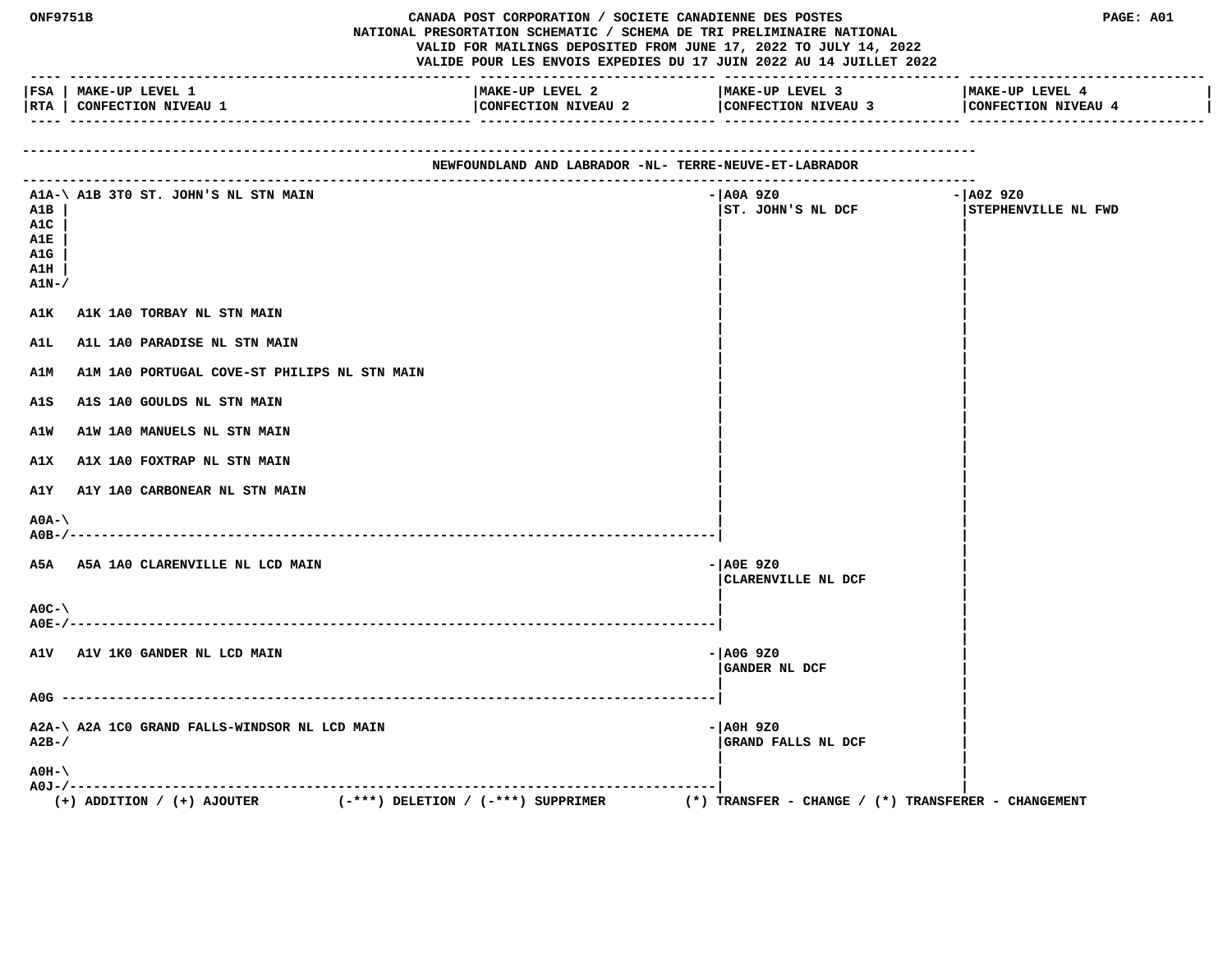| CANADA POST CORPORATION / SOCIETE CANADIENNE DES POSTES<br><b>ONF9751B</b><br>NATIONAL PRESORTATION SCHEMATIC / SCHEMA DE TRI PRELIMINAIRE NATIONAL<br>VALID FOR MAILINGS DEPOSITED FROM JUNE 17, 2022 TO JULY 14, 2022<br>VALIDE POUR LES ENVOIS EXPEDIES DU 17 JUIN 2022 AU 14 JUILLET 2022 |                                                    |                                        |                                                     | PAGE: A02                                    |
|-----------------------------------------------------------------------------------------------------------------------------------------------------------------------------------------------------------------------------------------------------------------------------------------------|----------------------------------------------------|----------------------------------------|-----------------------------------------------------|----------------------------------------------|
|                                                                                                                                                                                                                                                                                               | FSA   MAKE-UP LEVEL 1<br>RTA   CONFECTION NIVEAU 1 | MAKE-UP LEVEL 2<br>CONFECTION NIVEAU 2 | MAKE-UP LEVEL 3<br>CONFECTION NIVEAU 3              | MAKE-UP LEVEL 4<br>CONFECTION NIVEAU 4       |
|                                                                                                                                                                                                                                                                                               | A8A A8A 2E0 DEER LAKE NL STN MAIN                  |                                        | - AOK 9Z0<br>DEER LAKE NL DCF                       | A0Z 9Z0 CONT'D./SUITE<br>STEPHENVILLE NL FWD |
|                                                                                                                                                                                                                                                                                               |                                                    |                                        |                                                     |                                              |
| A2H                                                                                                                                                                                                                                                                                           | A2H 1B0 CORNER BROOK NL LCD MAIN                   |                                        | - AOL 9Z0<br>CORNER BROOK NL DCF                    |                                              |
| AOL.                                                                                                                                                                                                                                                                                          |                                                    |                                        |                                                     |                                              |
| A0M                                                                                                                                                                                                                                                                                           |                                                    |                                        | PORT-AUX-BASQUES NL DCF                             |                                              |
| A2N                                                                                                                                                                                                                                                                                           | A2N 1E0 STEPHENVILLE NL LCD MAIN                   |                                        | $- A0N 9Z0$<br>STEPHENVILLE NL DCF                  |                                              |
| $AON-\setminus$                                                                                                                                                                                                                                                                               |                                                    |                                        | --                                                  |                                              |
| $ADP$ -----                                                                                                                                                                                                                                                                                   |                                                    |                                        |                                                     | - HOA 9Z0                                    |
|                                                                                                                                                                                                                                                                                               |                                                    |                                        | H. VAL-GOOSE BAY NL DCF                             | MONTREAL #1 QC FWD                           |
| A2V                                                                                                                                                                                                                                                                                           | A2V 1L0 LABRADOR CITY NL LCD MAIN                  |                                        | $-$ HOA 9Z0<br>MONTREAL QC                          |                                              |
| A0R -                                                                                                                                                                                                                                                                                         |                                                    |                                        | $- -$                                               |                                              |
|                                                                                                                                                                                                                                                                                               |                                                    | NOVA SCOTIA -NS- NOUVELLE-ECOSSE       |                                                     |                                              |
|                                                                                                                                                                                                                                                                                               | B1A B1A 4X0 GLACE BAY NS LCD MAIN                  |                                        | - BOC 9Z0<br>SYDNEY NS DCF                          | - BOJ 9Z0<br><b>HALIFAX NS FWD</b>           |
| B1B                                                                                                                                                                                                                                                                                           | B1B 1A0 PORT MORIEN NS STN MAIN                    |                                        |                                                     |                                              |
| B1C                                                                                                                                                                                                                                                                                           | B1C 1A0 LOUISBOURG NS STN MAIN                     |                                        |                                                     |                                              |
| B1E                                                                                                                                                                                                                                                                                           | B1E 1A0 RESERVE MINES NS STN MAIN                  |                                        |                                                     |                                              |
| B1G                                                                                                                                                                                                                                                                                           | B1G 1A0 DOMINION NS STN MAIN                       |                                        |                                                     |                                              |
| B1H                                                                                                                                                                                                                                                                                           | B1H 1Y0 NEW WATERFORD NS LCD MAIN                  |                                        |                                                     |                                              |
|                                                                                                                                                                                                                                                                                               | $(+)$ ADDITION / $(+)$ AJOUTER                     | $(-***)$ DELETION / $(-***)$ SUPPRIMER | (*) TRANSFER - CHANGE / (*) TRANSFERER - CHANGEMENT |                                              |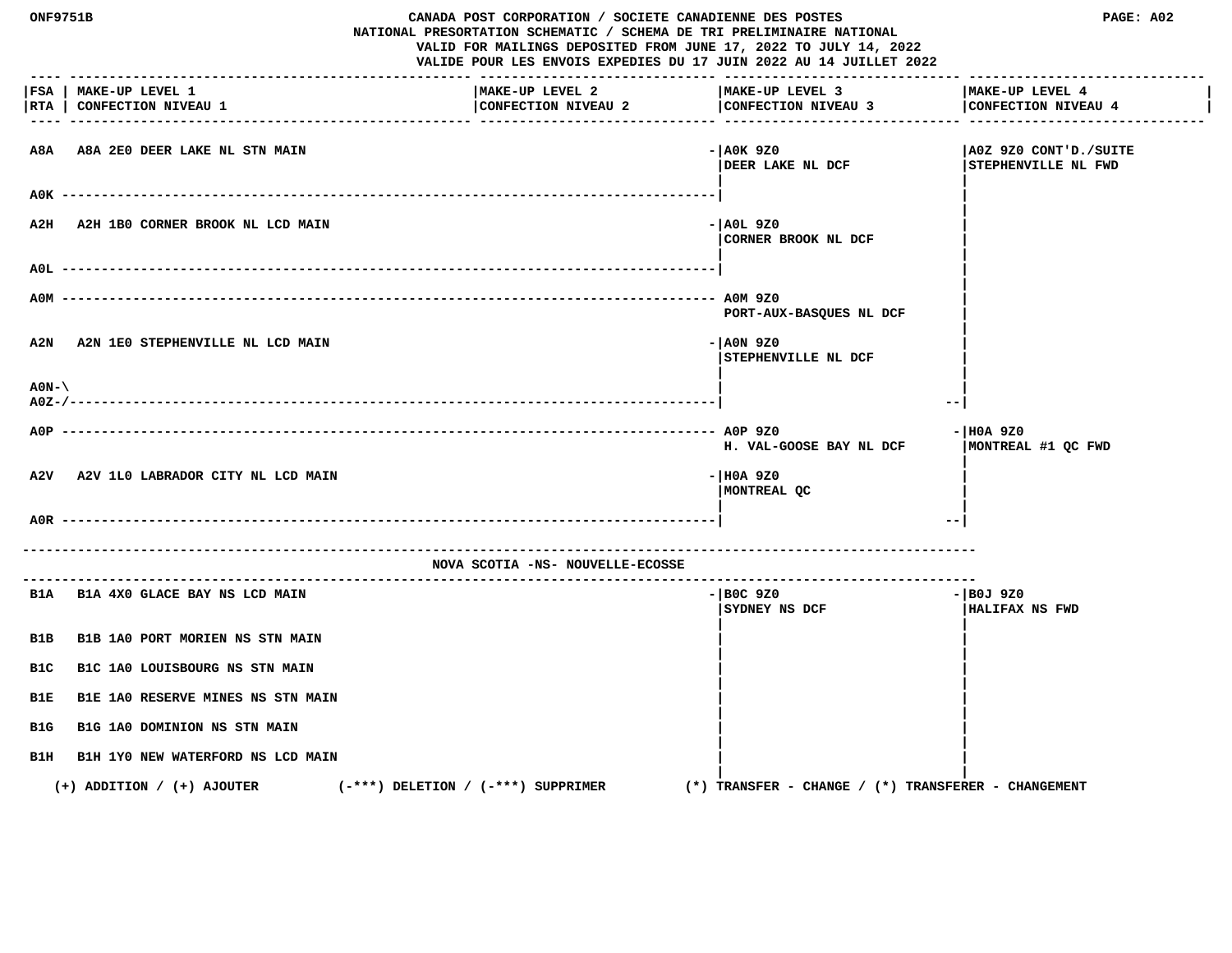#### **ONF9751B CANADA POST CORPORATION / SOCIETE CANADIENNE DES POSTES PAGE: A03 NATIONAL PRESORTATION SCHEMATIC / SCHEMA DE TRI PRELIMINAIRE NATIONAL VALID FOR MAILINGS DEPOSITED FROM JUNE 17, 2022 TO JULY 14, 2022 VALIDE POUR LES ENVOIS EXPEDIES DU 17 JUIN 2022 AU 14 JUILLET 2022**

 **---- --------------------------------------------------- ------------------------------ ------------------------------ ------------------------------ |FSA | MAKE-UP LEVEL 1 |MAKE-UP LEVEL 2 |MAKE-UP LEVEL 3 |MAKE-UP LEVEL 4 | |RTA | CONFECTION NIVEAU 1 |CONFECTION NIVEAU 2 |CONFECTION NIVEAU 3 |CONFECTION NIVEAU 4 | ---- --------------------------------------------------- ------------------------------ ------------------------------ ------------------------------ B1J-\ B1J 1A0 SYDNEY AREA NS STN J |B0C 9Z0 CONT'D./SUITE |B0J 9Z0 CONT'D./SUITE B2E-/ |SYDNEY NS DCF |HALIFAX NS FWD | | B1K-\ B1K 1A0 SYDNEY AREA NS STN K | | B2J-/ | | | | B1L-\ B1P 5Z0 SYDNEY NS STN MAIN | | B1M | | | B1N | | | B1P | | | B1R | | | B1S-/**  $\blacksquare$  **| | B1T B1T 1A0 CHRISTMAS ISLAND NS STN MAIN | | B1W B1W 1A0 ESKASONI NS STN MAIN | | | | B1X-\ B1Y 1A0 SYDNEY AREA NS STN Y | | B1Y-/**  $\qquad \qquad$  |  **| | B1V-\ B2A 2W0 NORTH SYDNEY NS LCD MAIN | | B2A-/ | | | | B2C B2C 1A0 IONA NS STN MAIN | | | | B0C -----------------------------------------------------------------------------------| | | B9A B9A 1A0 PORT HAWKESBURY NS STN MAIN -|B0E 9Z0 | |PORT HAWKESBURY NS DCF | | | B0E -----------------------------------------------------------------------------------| | | B2G B2G 2B0 ANTIGONISH NS LCD MAIN -|B0H 9Z0 | |ANTIGONISH NS DCF | | | B0H -----------------------------------------------------------------------------------| | | B2R B2R 1A0 WAVERLEY NS STN MAIN -|B0J 9Z0 | |HALIFAX NS DCF | | | B2S B2S 1A0 LANTZ NS STN MAIN | | | | B2T B2T 1A0 ENFIELD NS STN MAIN | | | | B3E B3E 1A0 PORTERS LAKE NS STN MAIN | | (+) ADDITION / (+) AJOUTER (-\*\*\*) DELETION / (-\*\*\*) SUPPRIMER (\*) TRANSFER - CHANGE / (\*) TRANSFERER - CHANGEMENT**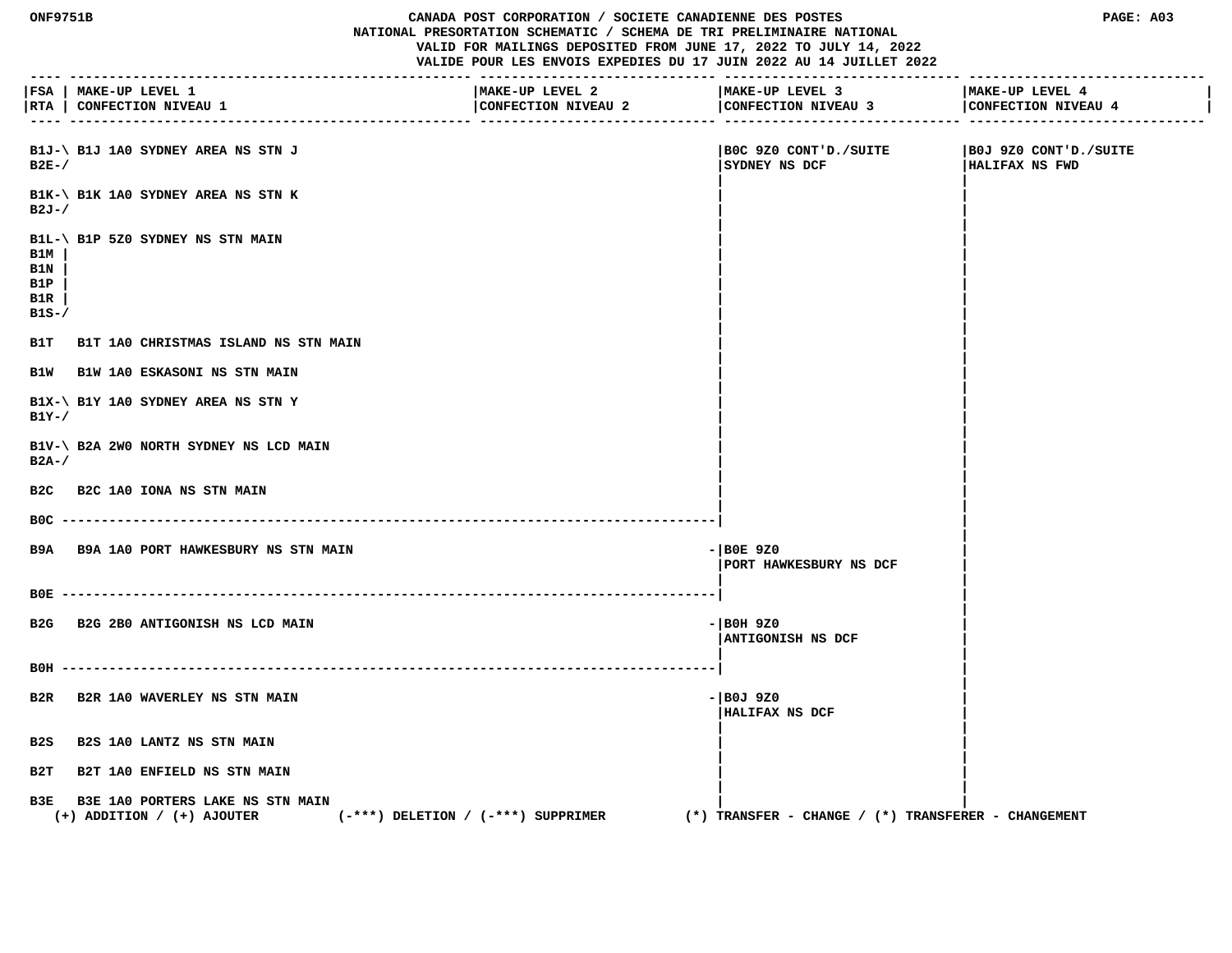| <b>ONF9751B</b> |                                                     | CANADA POST CORPORATION / SOCIETE CANADIENNE DES POSTES<br>NATIONAL PRESORTATION SCHEMATIC / SCHEMA DE TRI PRELIMINAIRE NATIONAL<br>VALID FOR MAILINGS DEPOSITED FROM JUNE 17, 2022 TO JULY 14, 2022<br>VALIDE POUR LES ENVOIS EXPEDIES DU 17 JUIN 2022 AU 14 JUILLET 2022 | PAGE: A04                                               |                                                 |
|-----------------|-----------------------------------------------------|----------------------------------------------------------------------------------------------------------------------------------------------------------------------------------------------------------------------------------------------------------------------------|---------------------------------------------------------|-------------------------------------------------|
| RTA             | FSA   MAKE-UP LEVEL 1<br><b>CONFECTION NIVEAU 1</b> | MAKE-UP LEVEL 2<br>CONFECTION NIVEAU 2                                                                                                                                                                                                                                     | MAKE-UP LEVEL 3<br>CONFECTION NIVEAU 3                  | MAKE-UP LEVEL 4<br>CONFECTION NIVEAU 4          |
| взт             | B3T 2Z0 LAKESIDE NS LCD MAIN                        |                                                                                                                                                                                                                                                                            | B0J 9Z0 CONT'D./SUITE <br>HALIFAX NS DCF                | SUITE   BOJ 9Z0 CONT'D./SUITE<br>HALIFAX NS FWD |
| B3Z             | <b>B3Z 1A0 TANTALLON NS STN MAIN</b>                |                                                                                                                                                                                                                                                                            |                                                         |                                                 |
| $B0J-\lambda$   |                                                     |                                                                                                                                                                                                                                                                            |                                                         |                                                 |
|                 | B2H B2H 3P0 NEW GLASGOW NS LCD MAIN                 |                                                                                                                                                                                                                                                                            | - BOK 9Z0<br>NEW GLASGOW NS DCF                         |                                                 |
|                 |                                                     |                                                                                                                                                                                                                                                                            |                                                         |                                                 |
|                 | B4H B4H 1X0 AMHERST NS LCD MAIN                     |                                                                                                                                                                                                                                                                            | $-$ BOL 9Z0<br>AMHERST NS DCF                           |                                                 |
|                 |                                                     |                                                                                                                                                                                                                                                                            |                                                         |                                                 |
| $B6L-$          | B2N-\ B2N 6P0 TRURO NS STN MAIN                     |                                                                                                                                                                                                                                                                            | $ \mid$ BOM 9Z0<br>TRURO NS DCF                         |                                                 |
| вом             |                                                     |                                                                                                                                                                                                                                                                            |                                                         |                                                 |
| B4N             | B4N 1K0 KENTVILLE NS LCD MAIN                       |                                                                                                                                                                                                                                                                            | $-$ BOP 9Z0<br><b>KENTVILLE NS DCF</b>                  |                                                 |
|                 | B4P B4P 1A0 WOLFVILLE NS STN MAIN                   |                                                                                                                                                                                                                                                                            |                                                         |                                                 |
| B4R             | B4R 1A0 COLDBROOK NS STN MAIN                       |                                                                                                                                                                                                                                                                            |                                                         |                                                 |
| B0P.            |                                                     |                                                                                                                                                                                                                                                                            |                                                         |                                                 |
|                 | B4V B4V 1B0 BRIDGEWATER NS LCD MAIN                 |                                                                                                                                                                                                                                                                            | $-$ BOR 9Z0<br><b>BRIDGEWATER NS DCF</b>                |                                                 |
|                 |                                                     |                                                                                                                                                                                                                                                                            |                                                         |                                                 |
|                 |                                                     |                                                                                                                                                                                                                                                                            | <b>MIDDLETON NS DCF</b>                                 |                                                 |
|                 |                                                     |                                                                                                                                                                                                                                                                            | B0T 9Z0<br>LIVERPOOL NS DCF                             |                                                 |
| $B0V -$         |                                                     |                                                                                                                                                                                                                                                                            | $--$ BOV 9Z0<br>DIGBY NS DCF                            |                                                 |
|                 | $(+)$ ADDITION / $(+)$ AJOUTER                      | $(-***)$ DELETION / $(-***)$ SUPPRIMER                                                                                                                                                                                                                                     | $(*)$ TRANSFER - CHANGE / $(*)$ TRANSFERER - CHANGEMENT |                                                 |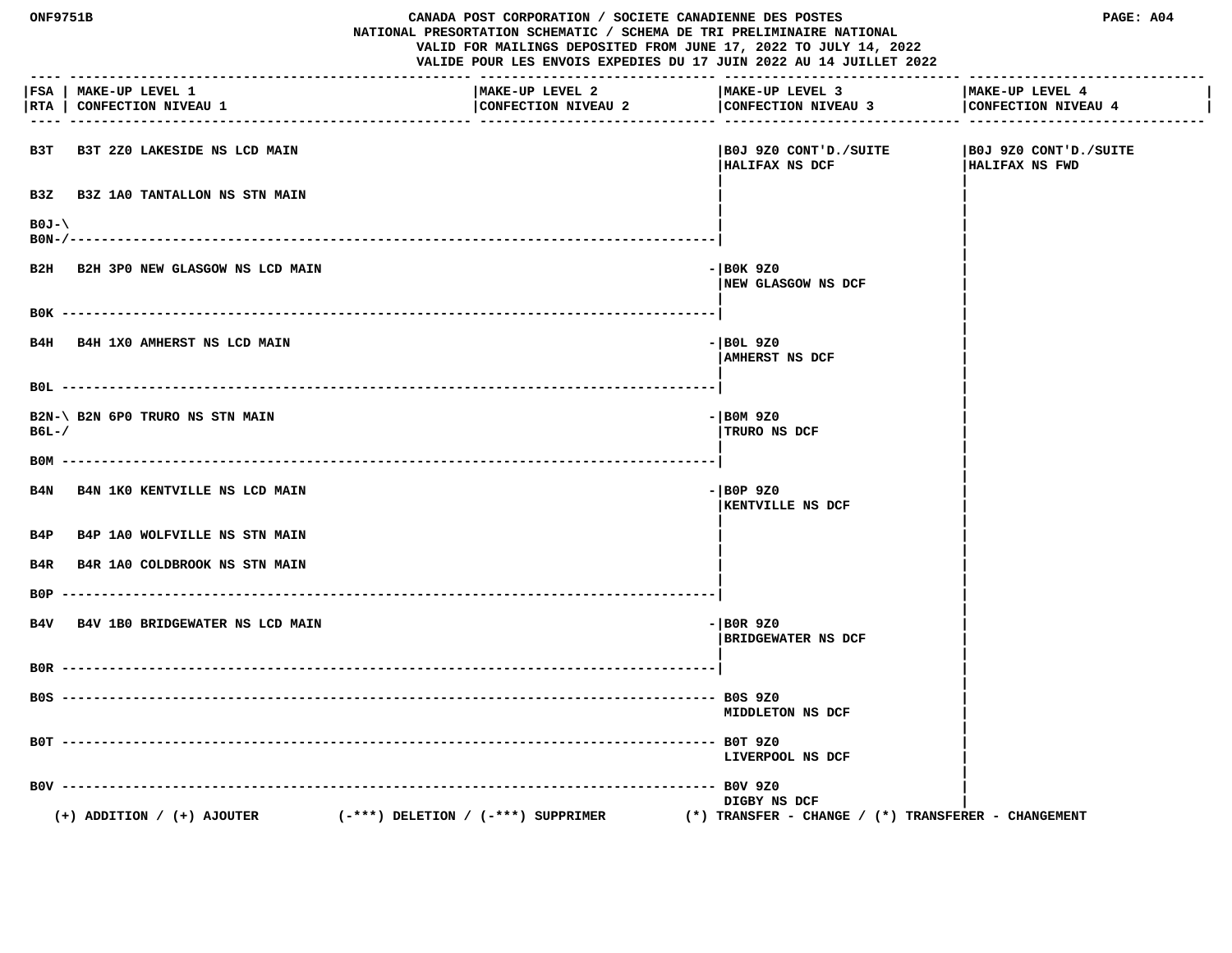| <b>ONF9751B</b><br>CANADA POST CORPORATION / SOCIETE CANADIENNE DES POSTES<br>NATIONAL PRESORTATION SCHEMATIC / SCHEMA DE TRI PRELIMINAIRE NATIONAL<br>VALID FOR MAILINGS DEPOSITED FROM JUNE 17, 2022 TO JULY 14, 2022<br>VALIDE POUR LES ENVOIS EXPEDIES DU 17 JUIN 2022 AU 14 JUILLET 2022 |                                                                                               |                                                              | PAGE: A05                                           |                                                        |
|-----------------------------------------------------------------------------------------------------------------------------------------------------------------------------------------------------------------------------------------------------------------------------------------------|-----------------------------------------------------------------------------------------------|--------------------------------------------------------------|-----------------------------------------------------|--------------------------------------------------------|
| RTA                                                                                                                                                                                                                                                                                           | FSA   MAKE-UP LEVEL 1<br>CONFECTION NIVEAU 1                                                  | MAKE-UP LEVEL 2<br>CONFECTION NIVEAU 2<br>-- --------------- | MAKE-UP LEVEL 3<br>CONFECTION NIVEAU 3              | MAKE-UP LEVEL 4<br>CONFECTION NIVEAU 4<br>-- --------- |
|                                                                                                                                                                                                                                                                                               | B5A B5A 1T0 YARMOUTH NS LCD MAIN                                                              |                                                              | $-$ BOW 9Z0<br><b>IYARMOUTH NS DCF</b>              | B0J 9Z0 CONT'D./SUITE<br>HALIFAX NS FWD                |
|                                                                                                                                                                                                                                                                                               |                                                                                               |                                                              |                                                     |                                                        |
| B2W<br>B2X<br>$B2Z-$                                                                                                                                                                                                                                                                          | B2V-\ B2W 3E0 DARTMOUTH NS LCD EAST                                                           | $ B3B$ 1R0<br>DARTMOUTH NS                                   |                                                     |                                                        |
| B3A<br>B3B<br>$B3G-$ /                                                                                                                                                                                                                                                                        | B2Y-\ B2Y 1G0 DARTMOUTH NS LCD MAIN                                                           |                                                              |                                                     |                                                        |
| $B4B-$ /                                                                                                                                                                                                                                                                                      | B4A-\ B4A 1B0 DARTMOUTH NS STN BEDFORD                                                        |                                                              |                                                     |                                                        |
| B4E<br>$B4G-$ /                                                                                                                                                                                                                                                                               | B4C-\ B4C 2S0 DARTMOUTH NS LCD LOWER SACKVILLE                                                |                                                              |                                                     |                                                        |
| B3N<br>B3P<br>B3R<br>B3S<br>$B3V - /$                                                                                                                                                                                                                                                         | B3M-\ B3K 1V0 HALIFAX NS LCD 1                                                                | $ B3K$ 1TO<br><b>HALIFAX NS</b>                              |                                                     |                                                        |
| B3J<br>B3K<br>$B3L-$                                                                                                                                                                                                                                                                          | B3H-\ B3K 1W0 HALIFAX NS LCD 2                                                                | $ -$                                                         |                                                     | --                                                     |
|                                                                                                                                                                                                                                                                                               |                                                                                               | PRINCE EDWARD ISLAND -PE- ILE-DU-PRINCE-EDOUARD              |                                                     |                                                        |
| C1B<br>C1C<br>$C1E-$                                                                                                                                                                                                                                                                          | C1A-\ C1A 4A0 CHARLOTTETOWN PE STN MAIN                                                       |                                                              | - COA 9Z0<br>CHARLOTTETOWN PE DCF                   | $ COA$ 9Z0<br>CHARLOTTETOWN PE FWD                     |
| $COA -$                                                                                                                                                                                                                                                                                       | -----------------<br>$(-***)$ DELETION / $(-***)$ SUPPRIMER<br>$(+)$ ADDITION / $(+)$ AJOUTER |                                                              | (*) TRANSFER - CHANGE / (*) TRANSFERER - CHANGEMENT |                                                        |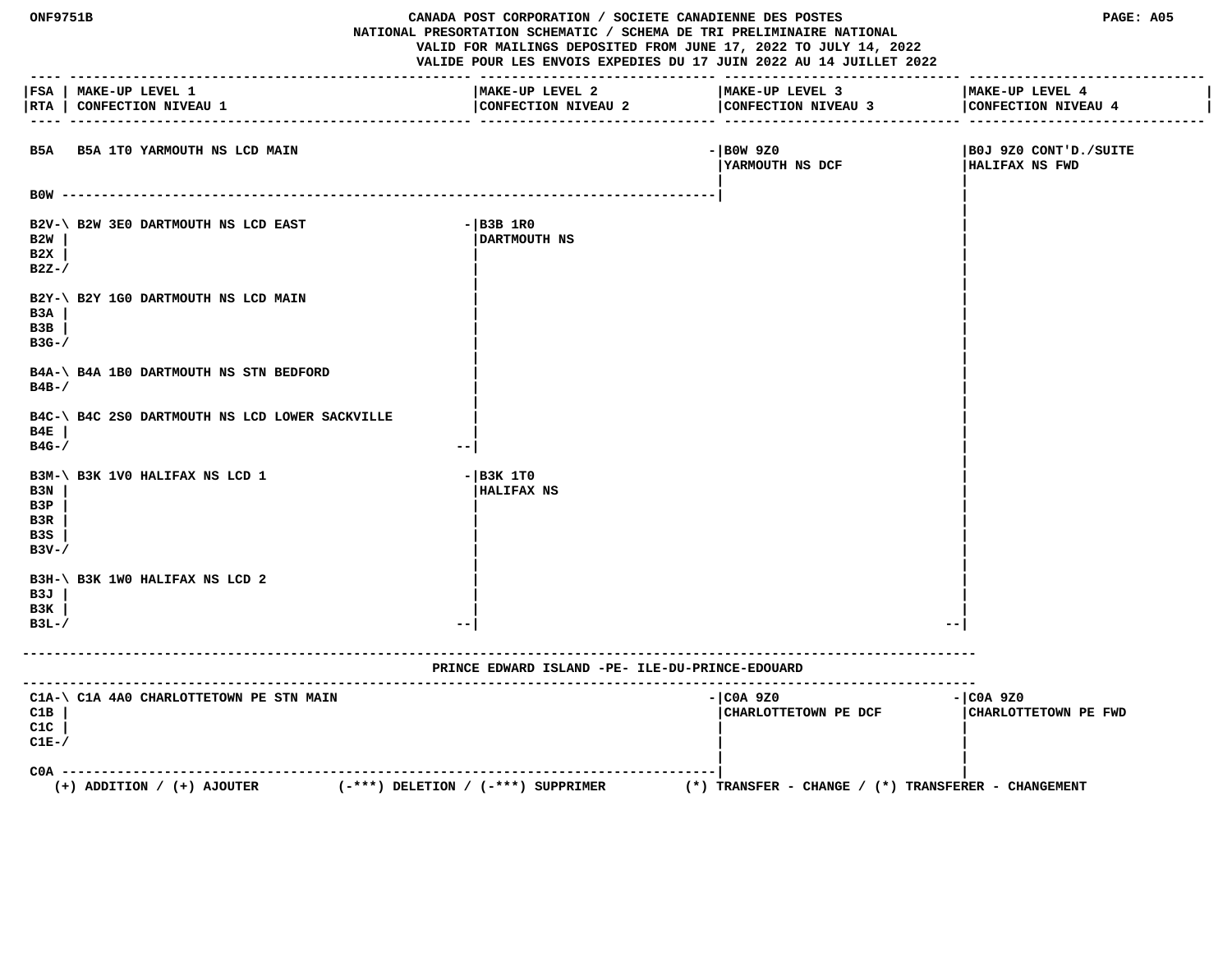| <b>ONF9751B</b> |                                                                              | CANADA POST CORPORATION / SOCIETE CANADIENNE DES POSTES<br>NATIONAL PRESORTATION SCHEMATIC / SCHEMA DE TRI PRELIMINAIRE NATIONAL<br>VALID FOR MAILINGS DEPOSITED FROM JUNE 17, 2022 TO JULY 14, 2022<br>VALIDE POUR LES ENVOIS EXPEDIES DU 17 JUIN 2022 AU 14 JUILLET 2022 | PAGE: A06                                           |                                               |
|-----------------|------------------------------------------------------------------------------|----------------------------------------------------------------------------------------------------------------------------------------------------------------------------------------------------------------------------------------------------------------------------|-----------------------------------------------------|-----------------------------------------------|
|                 | FSA   MAKE-UP LEVEL 1<br> RTA   CONFECTION NIVEAU 1                          | MAKE-UP LEVEL 2<br>CONFECTION NIVEAU 2 CONFECTION NIVEAU 3<br>------------------ --------                                                                                                                                                                                  | MAKE-UP LEVEL 3                                     | MAKE-UP LEVEL 4<br>CONFECTION NIVEAU 4        |
| C1N             | C1N 3K0 SUMMERSIDE PE LCD MAIN                                               |                                                                                                                                                                                                                                                                            | $-$ COB 9Z0<br> SUMMERSIDE PE DCF<br>$--$           | COA 9Z0 CONT'D./SUITE<br>CHARLOTTETOWN PE FWD |
|                 | --------------------------------------                                       | NEW BRUNSWICK -NB- NOUVEAU-BRUNSWICK                                                                                                                                                                                                                                       |                                                     |                                               |
|                 |                                                                              |                                                                                                                                                                                                                                                                            |                                                     |                                               |
| $E3Z - /$       | E3Y-\ E3Z 1A0 GRAND FALLS/GRAND-SAULT NB<br>GRAND FALLS-GRAND-SAULT STN MAIN |                                                                                                                                                                                                                                                                            | -IE0A 9Z0<br>MONCTON NB DCF                         | - E0A 9Z0<br>MONCTON NB FWD                   |
| E4H             | E4H 1A0 MONCTON AREA NB STN H                                                |                                                                                                                                                                                                                                                                            |                                                     |                                               |
| E4J             | E4J 3E0 SALISBURY NB STN MAIN                                                |                                                                                                                                                                                                                                                                            |                                                     |                                               |
| E4K             | E4K 1A0 MONCTON AREA NB STN K                                                |                                                                                                                                                                                                                                                                            |                                                     |                                               |
| E4L             | E4L 1A0 SACKVILLE NB STN MAIN                                                |                                                                                                                                                                                                                                                                            |                                                     |                                               |
| E4M             | E4M 1A0 MONCTON AREA NB STN M                                                |                                                                                                                                                                                                                                                                            |                                                     |                                               |
| E4N             | E4N 1A0 MONCTON AREA NB STN N                                                |                                                                                                                                                                                                                                                                            |                                                     |                                               |
| E4P             | E4P 1A0 MONCTON AREA NB STN P                                                |                                                                                                                                                                                                                                                                            |                                                     |                                               |
| E4R<br>E4S      | E4R 1A0 MONCTON AREA NB STN R<br>E4S 1A0 MONCTON AREA NB STN S               |                                                                                                                                                                                                                                                                            |                                                     |                                               |
| E4T             | E4T 1A0 MONCTON AREA NB STN T                                                |                                                                                                                                                                                                                                                                            |                                                     |                                               |
| E4V             | E4V 1A0 MONCTON AREA NB STN V                                                |                                                                                                                                                                                                                                                                            |                                                     |                                               |
| E4W             | E4W 1A0 MONCTON AREA NB STN W                                                |                                                                                                                                                                                                                                                                            |                                                     |                                               |
| E4X             | E4X 1A0 MONCTON AREA NB STN X                                                |                                                                                                                                                                                                                                                                            |                                                     |                                               |
| E4Y             | E4Y 2T0 ROGERSVILLE NB STN MAIN                                              |                                                                                                                                                                                                                                                                            |                                                     |                                               |
| E4Z             | E4Z 1A0 MONCTON AREA NB STN Z                                                |                                                                                                                                                                                                                                                                            |                                                     |                                               |
| E8C             | E8C 1A0 DALHOUSIE NB STN MAIN                                                |                                                                                                                                                                                                                                                                            |                                                     |                                               |
|                 | $(-***)$ DELETION / $(-***)$ SUPPRIMER<br>$(+)$ ADDITION / $(+)$ AJOUTER     |                                                                                                                                                                                                                                                                            | (*) TRANSFER – CHANGE / (*) TRANSFERER – CHANGEMENT |                                               |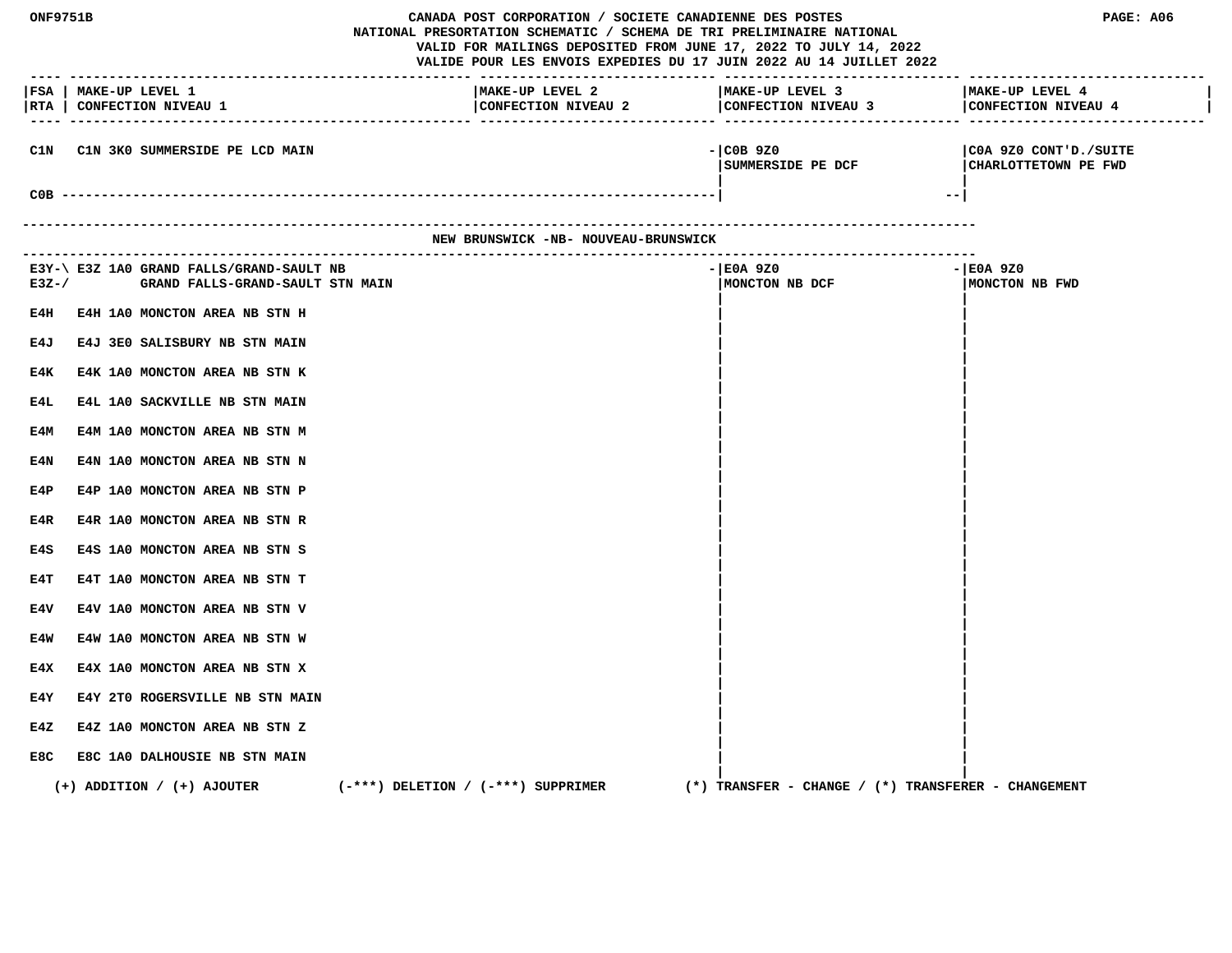| <b>ONF9751B</b><br>CANADA POST CORPORATION / SOCIETE CANADIENNE DES POSTES<br>NATIONAL PRESORTATION SCHEMATIC / SCHEMA DE TRI PRELIMINAIRE NATIONAL<br>VALID FOR MAILINGS DEPOSITED FROM JUNE 17, 2022 TO JULY 14, 2022<br>VALIDE POUR LES ENVOIS EXPEDIES DU 17 JUIN 2022 AU 14 JUILLET 2022 |                                                                                                                                                                                                 |                                                                               | PAGE: A07 |                                                                           |                                         |
|-----------------------------------------------------------------------------------------------------------------------------------------------------------------------------------------------------------------------------------------------------------------------------------------------|-------------------------------------------------------------------------------------------------------------------------------------------------------------------------------------------------|-------------------------------------------------------------------------------|-----------|---------------------------------------------------------------------------|-----------------------------------------|
|                                                                                                                                                                                                                                                                                               | FSA   MAKE-UP LEVEL 1<br> RTA   CONFECTION NIVEAU 1                                                                                                                                             | MAKE-UP LEVEL 2<br>CONFECTION NIVEAU 2                                        |           | MAKE-UP LEVEL 3<br>CONFECTION NIVEAU 3<br>_______________________________ | MAKE-UP LEVEL 4<br>CONFECTION NIVEAU 4  |
| E0A -----                                                                                                                                                                                                                                                                                     |                                                                                                                                                                                                 |                                                                               |           | -- MONCTON NB DCF                                                         | E0A 9Z0 CONT'D./SUITE<br>MONCTON NB FWD |
| E1W                                                                                                                                                                                                                                                                                           | E1W 1A0 CARAQUET NB STN MAIN                                                                                                                                                                    |                                                                               |           | $-$ EOB 9Z0<br><b>BATHURST NB DCF</b>                                     |                                         |
| E2A                                                                                                                                                                                                                                                                                           | E2A 1PO BATHURST NB LCD MAIN                                                                                                                                                                    |                                                                               |           |                                                                           |                                         |
| E8E                                                                                                                                                                                                                                                                                           | E8E 1A0 BATHURST AREA NB STN E                                                                                                                                                                  |                                                                               |           |                                                                           |                                         |
| E8G                                                                                                                                                                                                                                                                                           | E8G 1A0 BATHURST AREA NB STN G                                                                                                                                                                  |                                                                               |           |                                                                           |                                         |
| E8J                                                                                                                                                                                                                                                                                           | E8J 1A0 BATHURST AREA NB STN J                                                                                                                                                                  |                                                                               |           |                                                                           |                                         |
| E8K                                                                                                                                                                                                                                                                                           | E8K 1A0 BATHURST AREA NB STN K                                                                                                                                                                  |                                                                               |           |                                                                           |                                         |
| E8L                                                                                                                                                                                                                                                                                           | E8L 1A0 ALLARDVILLE NB STN MAIN                                                                                                                                                                 |                                                                               |           |                                                                           |                                         |
| E8M                                                                                                                                                                                                                                                                                           | E8M 2L0 SAINT-ISIDORE NB STN MAIN                                                                                                                                                               |                                                                               |           |                                                                           |                                         |
| E8N                                                                                                                                                                                                                                                                                           | E8N 1A0 BATHURST AREA NB STN N                                                                                                                                                                  |                                                                               |           |                                                                           |                                         |
| E8P                                                                                                                                                                                                                                                                                           | E8P 1A0 BATHURST AREA NB STN P                                                                                                                                                                  |                                                                               |           |                                                                           |                                         |
| E8R                                                                                                                                                                                                                                                                                           | E8R 2B0 PAQUETVILLE NB STN BUREAU-CHEF                                                                                                                                                          |                                                                               |           |                                                                           |                                         |
| E8S                                                                                                                                                                                                                                                                                           | E8S 1A0 BATHURST AREA NB STN S                                                                                                                                                                  |                                                                               |           |                                                                           |                                         |
| E8T                                                                                                                                                                                                                                                                                           | E8T 1A0 BATHURST AREA NB STN T                                                                                                                                                                  |                                                                               |           |                                                                           |                                         |
|                                                                                                                                                                                                                                                                                               |                                                                                                                                                                                                 |                                                                               |           |                                                                           |                                         |
| $E1V - /$                                                                                                                                                                                                                                                                                     | E1N-\ E1V 1Y0 MIRAMICHI NB LCD MAIN                                                                                                                                                             |                                                                               |           | $-$ EOC 9Z0<br>MIRAMICHI NB DCF                                           |                                         |
| E1X                                                                                                                                                                                                                                                                                           | <b>E1X 1A0 TRACADIE-SHEILA NB STN MAIN</b>                                                                                                                                                      |                                                                               |           |                                                                           |                                         |
| E9A<br>E9B<br>E9C<br>E9E.                                                                                                                                                                                                                                                                     | <b>E9A 1A0 MIRAMICHI AREA NB STN A</b><br><b>E9B 1A0 MIRAMICHI AREA NB STN B</b><br>E9C 1A0 MIRAMICHI AREA NB STN C<br><b>E9E 1A0 MIRAMICHI AREA NB STN E</b><br>$(+)$ ADDITION / $(+)$ AJOUTER | $ E9E$ $0A0$<br>  MIRAMICHI AREA NB<br>$(-***)$ DELETION / $(-***)$ SUPPRIMER |           | $(*)$ TRANSFER - CHANGE / $(*)$ TRANSFERER - CHANGEMENT                   |                                         |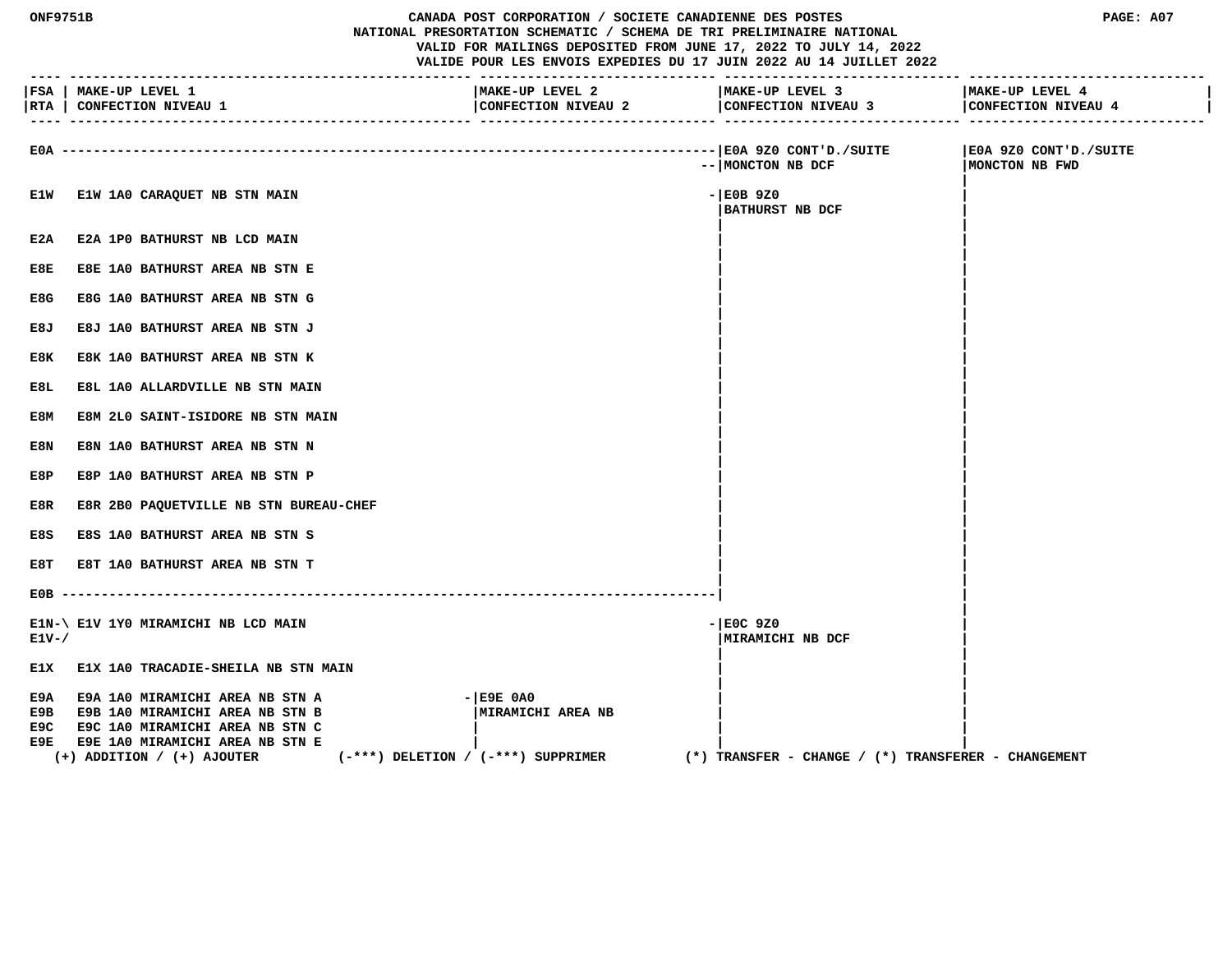|                                  | PAGE: A08                                 |                                                                                                                                                                                                                                                                                                                                                                                                       |
|----------------------------------|-------------------------------------------|-------------------------------------------------------------------------------------------------------------------------------------------------------------------------------------------------------------------------------------------------------------------------------------------------------------------------------------------------------------------------------------------------------|
| MAKE-UP LEVEL 2                  | MAKE-UP LEVEL 3                           | MAKE-UP LEVEL 4<br>CONFECTION NIVEAU 4                                                                                                                                                                                                                                                                                                                                                                |
| --   MIRAMICHI AREA NB           | E0C 9Z0 CONT'D./SUITE<br>MIRAMICHI NB DCF | E0A 9Z0 CONT'D./SUITE<br>MONCTON NB FWD                                                                                                                                                                                                                                                                                                                                                               |
|                                  | $-$ EOE 9Z0<br>SUSSEX NB DCF              |                                                                                                                                                                                                                                                                                                                                                                                                       |
| $ E4B$ 0A0<br>-- SUSSEX AREA NB  |                                           |                                                                                                                                                                                                                                                                                                                                                                                                       |
|                                  |                                           |                                                                                                                                                                                                                                                                                                                                                                                                       |
|                                  |                                           |                                                                                                                                                                                                                                                                                                                                                                                                       |
|                                  | - E0G 9Z0<br>SAINT JOHN NB DCF            |                                                                                                                                                                                                                                                                                                                                                                                                       |
|                                  |                                           |                                                                                                                                                                                                                                                                                                                                                                                                       |
|                                  |                                           |                                                                                                                                                                                                                                                                                                                                                                                                       |
|                                  |                                           |                                                                                                                                                                                                                                                                                                                                                                                                       |
| $ E5H$ 0A0<br>SAINT JOHN AREA NB |                                           |                                                                                                                                                                                                                                                                                                                                                                                                       |
|                                  | $(-***)$ DELETION / $(-***)$ SUPPRIMER    | CANADA POST CORPORATION / SOCIETE CANADIENNE DES POSTES<br>NATIONAL PRESORTATION SCHEMATIC / SCHEMA DE TRI PRELIMINAIRE NATIONAL<br>VALID FOR MAILINGS DEPOSITED FROM JUNE 17, 2022 TO JULY 14, 2022<br>VALIDE POUR LES ENVOIS EXPEDIES DU 17 JUIN 2022 AU 14 JUILLET 2022<br>CONFECTION NIVEAU 2 CONFECTION NIVEAU 3<br>E9E 0A0 CONT'D./SUITE<br>(*) TRANSFER - CHANGE / (*) TRANSFERER - CHANGEMENT |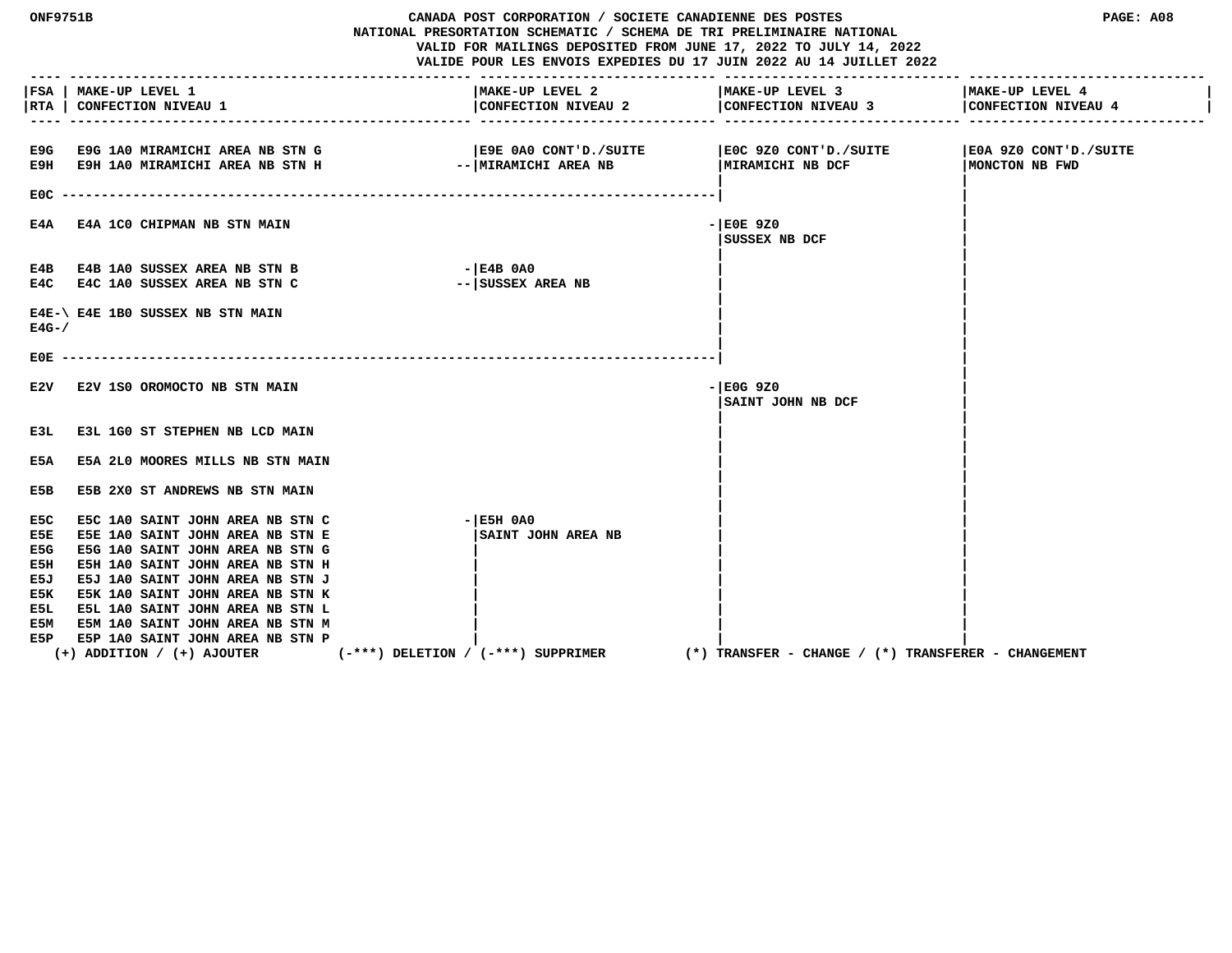| <b>ONF9751B</b>                    |                                                                                                                                                                                       | CANADA POST CORPORATION / SOCIETE CANADIENNE DES POSTES<br>NATIONAL PRESORTATION SCHEMATIC / SCHEMA DE TRI PRELIMINAIRE NATIONAL<br>VALID FOR MAILINGS DEPOSITED FROM JUNE 17, 2022 TO JULY 14, 2022<br>VALIDE POUR LES ENVOIS EXPEDIES DU 17 JUIN 2022 AU 14 JUILLET 2022 |           |                                                         | PAGE: A09                               |  |
|------------------------------------|---------------------------------------------------------------------------------------------------------------------------------------------------------------------------------------|----------------------------------------------------------------------------------------------------------------------------------------------------------------------------------------------------------------------------------------------------------------------------|-----------|---------------------------------------------------------|-----------------------------------------|--|
| <b>RTA</b>                         | FSA   MAKE-UP LEVEL 1<br><b>CONFECTION NIVEAU 1</b>                                                                                                                                   | MAKE-UP LEVEL 2<br>CONFECTION NIVEAU 2                                                                                                                                                                                                                                     |           | MAKE-UP LEVEL 3<br>CONFECTION NIVEAU 3                  | MAKE-UP LEVEL 4<br>CONFECTION NIVEAU 4  |  |
| E5T<br>E5V                         | <b>E5T 1A0 SAINT JOHN AREA NB STN T</b><br>E5V 1A0 SAINT JOHN AREA NB STN V                                                                                                           | SH 0A0 CONT'D./SUITE<br>-- SAINT JOHN AREA NB                                                                                                                                                                                                                              |           | E0G 9Z0 CONT'D./SUITE<br>  SAINT JOHN NB DCF            | E0A 9Z0 CONT'D./SUITE<br>MONCTON NB FWD |  |
| E5N                                | E5N 1Z0 HAMPTON NB STN MAIN                                                                                                                                                           |                                                                                                                                                                                                                                                                            |           |                                                         |                                         |  |
| E5R.                               | <b>E5R 2Z0 ST MARTINS NB STN MAIN</b>                                                                                                                                                 |                                                                                                                                                                                                                                                                            |           |                                                         |                                         |  |
| E0G.                               |                                                                                                                                                                                       |                                                                                                                                                                                                                                                                            |           |                                                         |                                         |  |
| E3B<br>E3C<br>E3E<br>E3G<br>$EGC-$ | E3A-\ E3B 2L0 FREDERICTON NB STN LCD 1                                                                                                                                                |                                                                                                                                                                                                                                                                            | - E0H 9Z0 | FREDERICTON NB DCF                                      |                                         |  |
| ЕбА                                | E6A 1A0 BOIESTOWN NB STN MAIN                                                                                                                                                         |                                                                                                                                                                                                                                                                            |           |                                                         |                                         |  |
| E6B                                | E6B 1TO STANLEY NB STN MAIN                                                                                                                                                           |                                                                                                                                                                                                                                                                            |           |                                                         |                                         |  |
| ЕбЕ<br>E6G<br>Ебн<br>ЕбК<br>ЕбL    | E6E 1A0 FREDERICTON AREA NB STN E<br>E6G 1A0 FREDERICTON AREA NB STN G<br>E6H 1A0 FREDERICTON AREA NB STN H<br>E6K 1A0 FREDERICTON AREA NB STN K<br>E6L 1A0 FREDERICTON AREA NB STN L | $ E6C$ $0A0$<br><b>FREDERICTON AREA NB</b><br>$- -$                                                                                                                                                                                                                        |           |                                                         |                                         |  |
| E6J                                | E6J 1K0 MCADAM NB STN MAIN                                                                                                                                                            |                                                                                                                                                                                                                                                                            |           |                                                         |                                         |  |
| EOH                                |                                                                                                                                                                                       |                                                                                                                                                                                                                                                                            |           |                                                         |                                         |  |
| $E7N-$                             | E7M-\ E7M 1A0 STJ EXT NB WOODSTOCK LCD MAIN                                                                                                                                           |                                                                                                                                                                                                                                                                            | - E0J 9Z0 | STJ EXT-WOODSTOCK NB DCF                                |                                         |  |
|                                    | E7G E7G 1A0<br>STJ EXT-WOODSTOCK AREA NB WOODSTOCK AREA STN G<br>E7H E7H 1A0                                                                                                          | $ E7N$ 0A0<br>STJ EXT-WOODSTOCK AREA NB                                                                                                                                                                                                                                    |           |                                                         |                                         |  |
|                                    | STJ EXT-WOODSTOCK AREA NB WOODSTOCK AREA STN H<br>E7J E7J 1A0<br>STJ EXT-WOODSTOCK AREA NB WOODSTOCK AREA STN J<br>$(+)$ ADDITION / $(+)$ AJOUTER                                     | $(-***)$ DELETION / $(-***)$ SUPPRIMER                                                                                                                                                                                                                                     |           | $(*)$ TRANSFER - CHANGE / $(*)$ TRANSFERER - CHANGEMENT |                                         |  |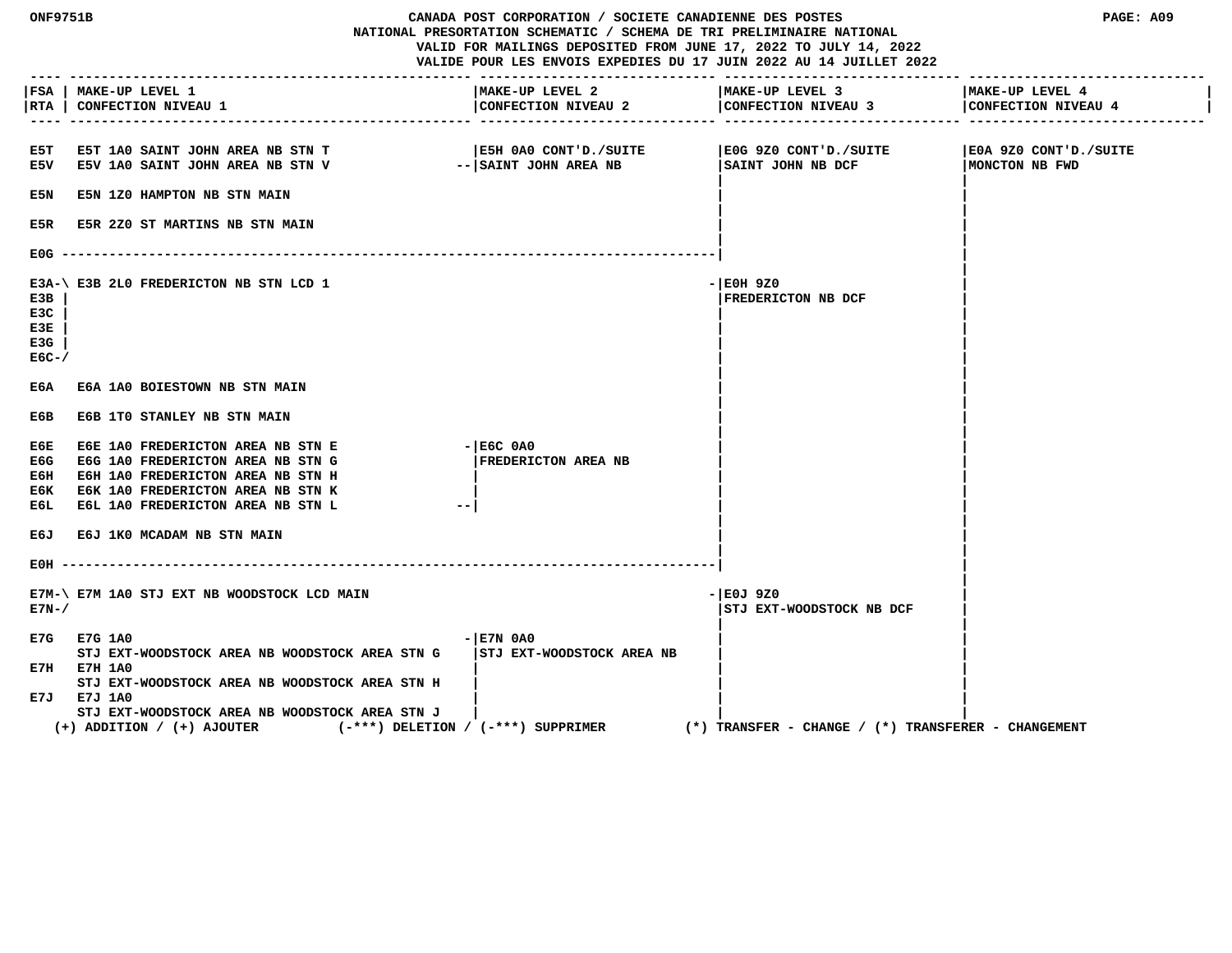| <b>ONF9751B</b><br>CANADA POST CORPORATION / SOCIETE CANADIENNE DES POSTES<br>NATIONAL PRESORTATION SCHEMATIC / SCHEMA DE TRI PRELIMINAIRE NATIONAL<br>VALID FOR MAILINGS DEPOSITED FROM JUNE 17, 2022 TO JULY 14, 2022<br>VALIDE POUR LES ENVOIS EXPEDIES DU 17 JUIN 2022 AU 14 JUILLET 2022 |                                                                                                                                                                                                                                      |                                                      |                                                     | PAGE: A10                               |
|-----------------------------------------------------------------------------------------------------------------------------------------------------------------------------------------------------------------------------------------------------------------------------------------------|--------------------------------------------------------------------------------------------------------------------------------------------------------------------------------------------------------------------------------------|------------------------------------------------------|-----------------------------------------------------|-----------------------------------------|
|                                                                                                                                                                                                                                                                                               | FSA   MAKE-UP LEVEL 1<br> RTA   CONFECTION NIVEAU 1                                                                                                                                                                                  | MAKE-UP LEVEL 2<br>CONFECTION NIVEAU 2               | MAKE-UP LEVEL 3<br>CONFECTION NIVEAU 3              | MAKE-UP LEVEL 4<br>CONFECTION NIVEAU 4  |
|                                                                                                                                                                                                                                                                                               | E7K E7K 1A0<br>STJ EXT-WOODSTOCK AREA NB WOODSTOCK AREA STN K<br>E7L E7L 1A0<br>STJ EXT-WOODSTOCK AREA NB WOODSTOCK AREA STN L --<br>E7P E7P 1A0 STJ EXT NB HARTLAND STN MAIN                                                        | E7N 0A0 CONT'D./SUITE<br>  STJ EXT-WOODSTOCK AREA NB | E0J 9Z0 CONT'D./SUITE<br>STJ EXT-WOODSTOCK NB DCF   | E0A 9Z0 CONT'D./SUITE<br>MONCTON NB FWD |
| E0J.                                                                                                                                                                                                                                                                                          |                                                                                                                                                                                                                                      |                                                      |                                                     |                                         |
| E3N                                                                                                                                                                                                                                                                                           | E3N 2G0 CAMPBELLTON NB LCD MAIN                                                                                                                                                                                                      |                                                      | $-$ EOK 9Z0<br><b>CAMPBELLTON NB DCF</b>            |                                         |
|                                                                                                                                                                                                                                                                                               | E8A E8A 1A0 SAINT-QUENTIN NB STN MAIN                                                                                                                                                                                                |                                                      |                                                     |                                         |
| E8B                                                                                                                                                                                                                                                                                           | <b>E8B 1A0 KEDGWICK NB STN MAIN</b>                                                                                                                                                                                                  |                                                      |                                                     |                                         |
|                                                                                                                                                                                                                                                                                               |                                                                                                                                                                                                                                      |                                                      |                                                     |                                         |
| $E7B-$                                                                                                                                                                                                                                                                                        | E3V-\ E3V 1R0 STJ EXT NB EDMUNDSTON LCD 1                                                                                                                                                                                            |                                                      | $ E0L$ 9Z0<br> STJ EXT-EDMUNDSTON NB DCF            |                                         |
|                                                                                                                                                                                                                                                                                               | E7A E7A 1A0<br>STJ EXT-EDMUNDSTON AREA NB EDMUNDSTON AREA STN A   STJ EXT-EDMUNDSTON AREA NB<br>E7C E7C 1A0<br>STJ EXT-EDMUNDSTON AREA NB EDMUNDSTON AREA STN C<br>E7E E7E 1A0<br>STJ EXT-EDMUNDSTON AREA NB EDMUNDSTON AREA STN E-- | $ E7A$ 0A0                                           |                                                     |                                         |
|                                                                                                                                                                                                                                                                                               |                                                                                                                                                                                                                                      |                                                      |                                                     |                                         |
| E1A<br>E1C<br>E1E<br>E1G<br>E1H<br>E1J-/                                                                                                                                                                                                                                                      | E1A 1A0 MONCTON NB LCD 2<br>E1B-\ E1C 7G0 MONCTON NB STN LCD 1                                                                                                                                                                       | - E1A 5V0<br>MONCTON NB                              |                                                     |                                         |
|                                                                                                                                                                                                                                                                                               | $(+)$ ADDITION / $(+)$ AJOUTER<br>(-***) DELETION / (-***) SUPPRIMER                                                                                                                                                                 |                                                      | (*) TRANSFER – CHANGE / (*) TRANSFERER – CHANGEMENT |                                         |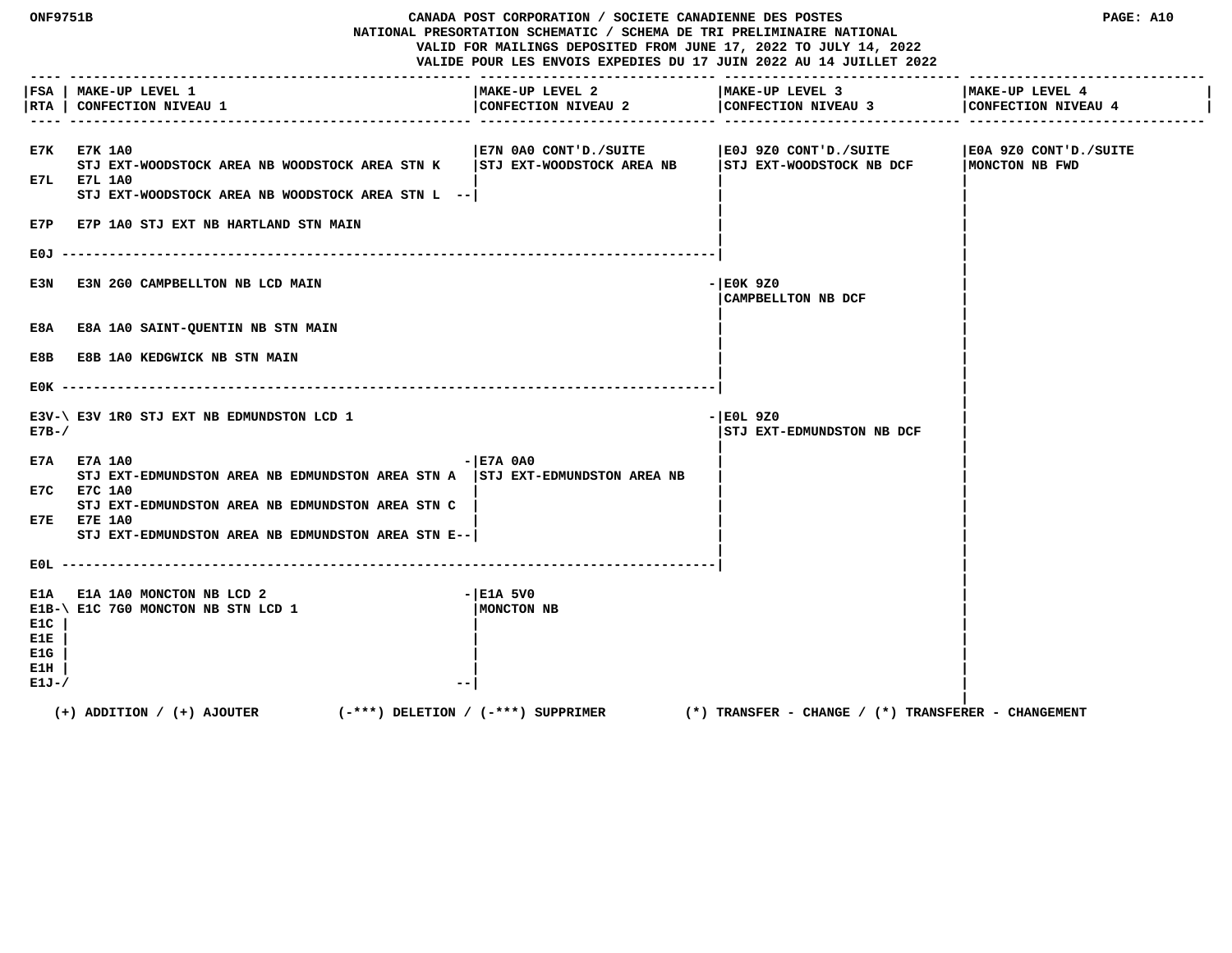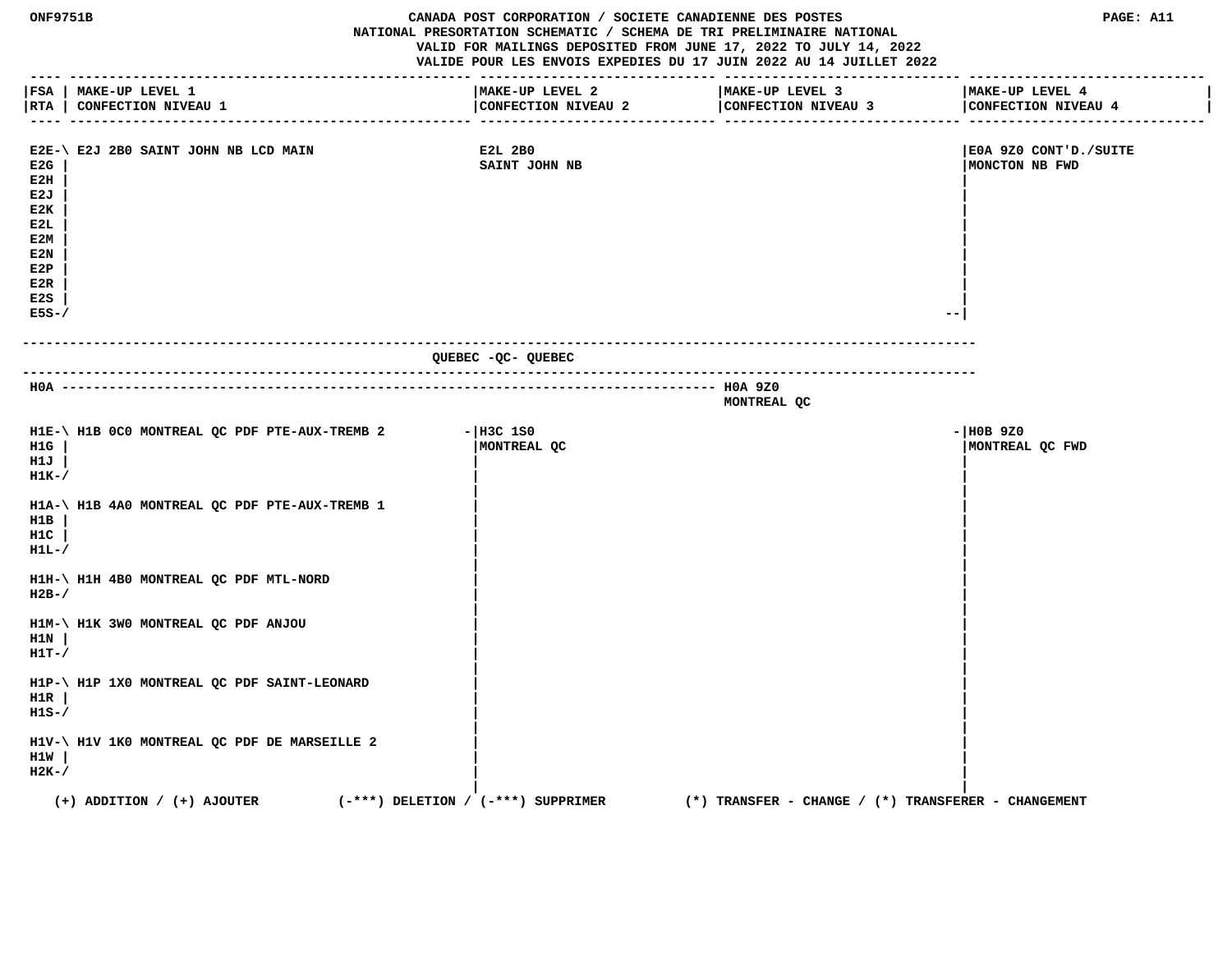#### **ONF9751B CANADA POST CORPORATION / SOCIETE CANADIENNE DES POSTES PAGE: A12 NATIONAL PRESORTATION SCHEMATIC / SCHEMA DE TRI PRELIMINAIRE NATIONAL VALID FOR MAILINGS DEPOSITED FROM JUNE 17, 2022 TO JULY 14, 2022 VALIDE POUR LES ENVOIS EXPEDIES DU 17 JUIN 2022 AU 14 JUILLET 2022**

 **---- --------------------------------------------------- ------------------------------ ------------------------------ ------------------------------ |FSA | MAKE-UP LEVEL 1 |MAKE-UP LEVEL 2 |MAKE-UP LEVEL 3 |MAKE-UP LEVEL 4 |** |RTA | CONFECTION NIVEAU 1 | CONFECTION NIVEAU 2 | CONFECTION NIVEAU 3 | CONFECTION NIVEAU 4  **---- --------------------------------------------------- ------------------------------ ------------------------------ ------------------------------** H1X-\ H1X 1R0 MONTREAL QC PDF DE MARSEILLE 3 |H3C 1S0 CONT'D./SUITE | |H0B 9Z0 CONT'D./SUITE | |H0B 9Z0 CONT'D./SUITE<br>|H0B 9Z0 CONT'D./SUITE | |H0RTREAL QC | |H0RTREAL QC FWD  **H1Y-/ |MONTREAL QC |MONTREAL QC FWD | | H1Z-\ H2A 3B0 MONTREAL QC PDF SAINT-MICHEL | | H2A | | | H2C | | | H2E-/ | | | | H2H-\ H2H 1V0 MONTREAL QC PDF BRIDGE 3 | | H2L | | | H2W-/ | | | | H2M-\ H2S 2R0 MONTREAL QC PDF CHABANEL 1 | | H2N | | | H2P | | | H2R | | | H2S | | | H3N | | | H3P | | | H4N-/ | | | | H2X-\ H3C 2H0 MONTREAL QC PDF BRIDGE 1 | | H3A | | | H3B | | | H3G | | | H3H | | | H4C | | | H5A-/ | | | | H2Y-\ H3C 4B0 MONTREAL QC PDF BRIDGE 2 | | H2Z | | | H3C | | | H3J | | | H3K-/ | | | | H3L-\ H3L 2S0 MONTREAL QC PDF AHUNTSIC | | H3M-/ | | | | H2G-\ H3S 1J0 MONTREAL QC PDF CHABANEL 2 | | H2J | | | H2T | | |**

 **| |**

 **H2V | | | H3S | | | H3T-/ | |**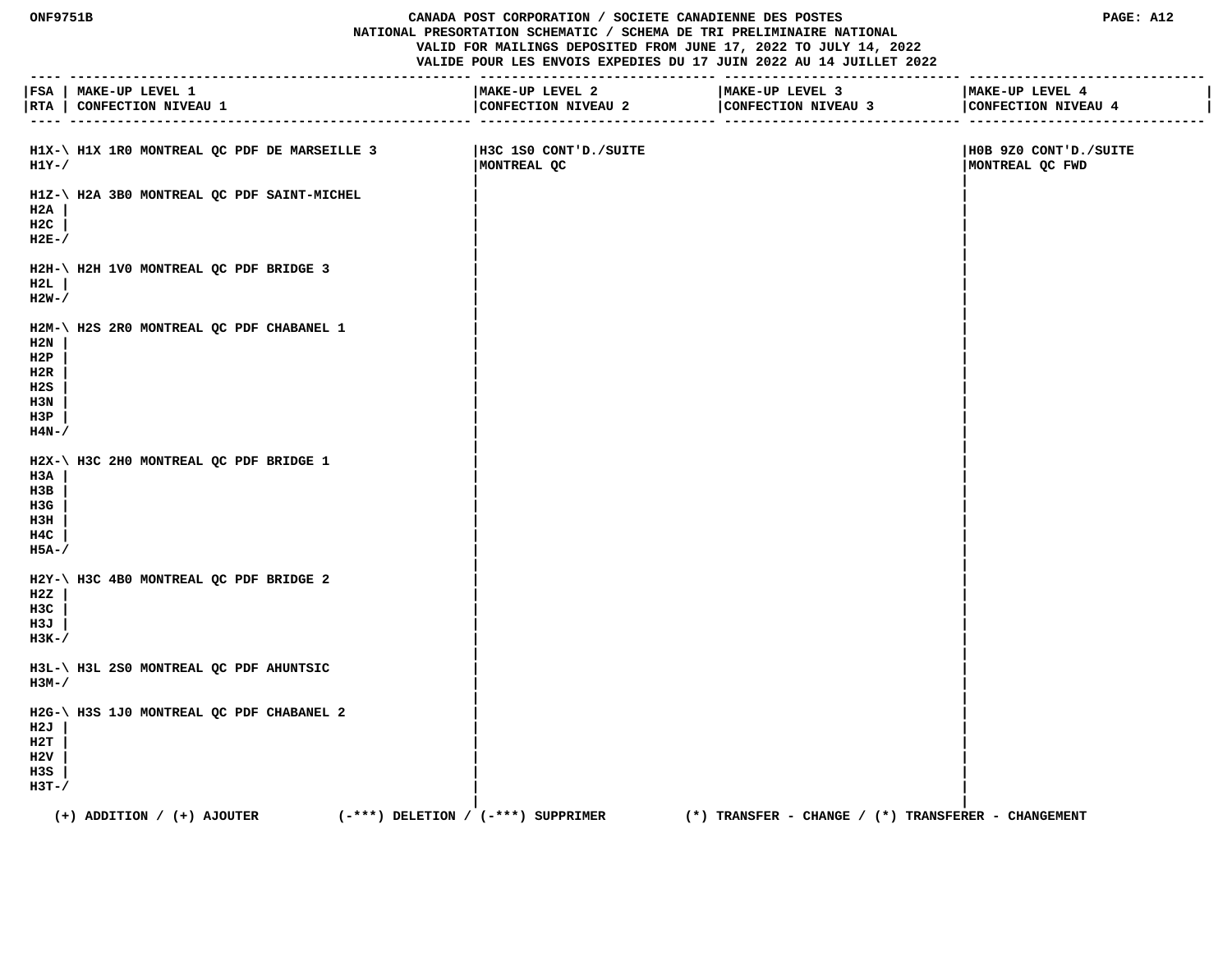#### **ONF9751B CANADA POST CORPORATION / SOCIETE CANADIENNE DES POSTES PAGE: A13 NATIONAL PRESORTATION SCHEMATIC / SCHEMA DE TRI PRELIMINAIRE NATIONAL VALID FOR MAILINGS DEPOSITED FROM JUNE 17, 2022 TO JULY 14, 2022 VALIDE POUR LES ENVOIS EXPEDIES DU 17 JUIN 2022 AU 14 JUILLET 2022**

 **---- --------------------------------------------------- ------------------------------ ------------------------------ ------------------------------ |FSA | MAKE-UP LEVEL 1 |MAKE-UP LEVEL 2 |MAKE-UP LEVEL 3 |MAKE-UP LEVEL 4 |** | CONFECTION NIVEAU 3 | CONFECTION NIVEAU 4

| H3V-\ H3X 2H0 MONTREAL QC PDF SNOWDON<br>H3W<br>$H3X-$                                                                                                                   | H3C 1S0 CONT'D./SUITE<br>MONTREAL QC                    | H0B 9Z0 CONT'D./SUITE<br>MONTREAL QC FWD |
|--------------------------------------------------------------------------------------------------------------------------------------------------------------------------|---------------------------------------------------------|------------------------------------------|
| H3E-\ H3Y 1A0 MONTREAL QC PDF BRIDGE 4<br>$H3Y$  <br>$H3Z-$                                                                                                              |                                                         |                                          |
| H4A-\ H4A 1X0 MONTREAL QC PDF N.D.-D-GRACE<br>$H4B-$                                                                                                                     |                                                         |                                          |
| H4G-\ H4G 2M0 MONTREAL QC VERDUN SUCC BUREAU-CHEF<br>$H4H-$ /                                                                                                            |                                                         |                                          |
| H3R-\ H4T 1C0 MONTREAL QC PDF DEPOT OUEST 1<br>H4K<br>H4M<br>H4R<br>$H4T - /$                                                                                            |                                                         |                                          |
| H4J-\ H4T 1E0 MONTREAL QC PDF DEPOT OUEST 2<br>H4L<br>$H4P-$ /                                                                                                           |                                                         |                                          |
| H4V-\ H4V 1H0 MONTREAL QC PDF COTE-ST-LUC<br>H4W<br>$H4X-$                                                                                                               |                                                         |                                          |
| H4Z H4Z 1A0 MONTREAL QC SUCC TOUR D/L BOURSE<br>H5B H5B 1A0 MONTREAL QC SUCC PL-DESJARDINS<br>H7A-\ H7E 3M0 MONTREAL QC LAVAL PDF DUVERNAY<br>н7в<br>H7C<br>H7E<br>H7J-/ |                                                         |                                          |
| H7L-\ H7L 3S0 MONTREAL QC LAVAL PDF MONTEREY 1<br>H7S<br>$H7T - /$                                                                                                       |                                                         |                                          |
| H7H-\ H7L 3T0 MONTREAL QC LAVAL PDF MONTEREY 2<br>H7K<br>H7M-/                                                                                                           |                                                         |                                          |
| $(+)$ ADDITION / $(+)$ AJOUTER<br>(-***) DELETION / (-***) SUPPRIMER                                                                                                     | $(*)$ TRANSFER - CHANGE / $(*)$ TRANSFERER - CHANGEMENT |                                          |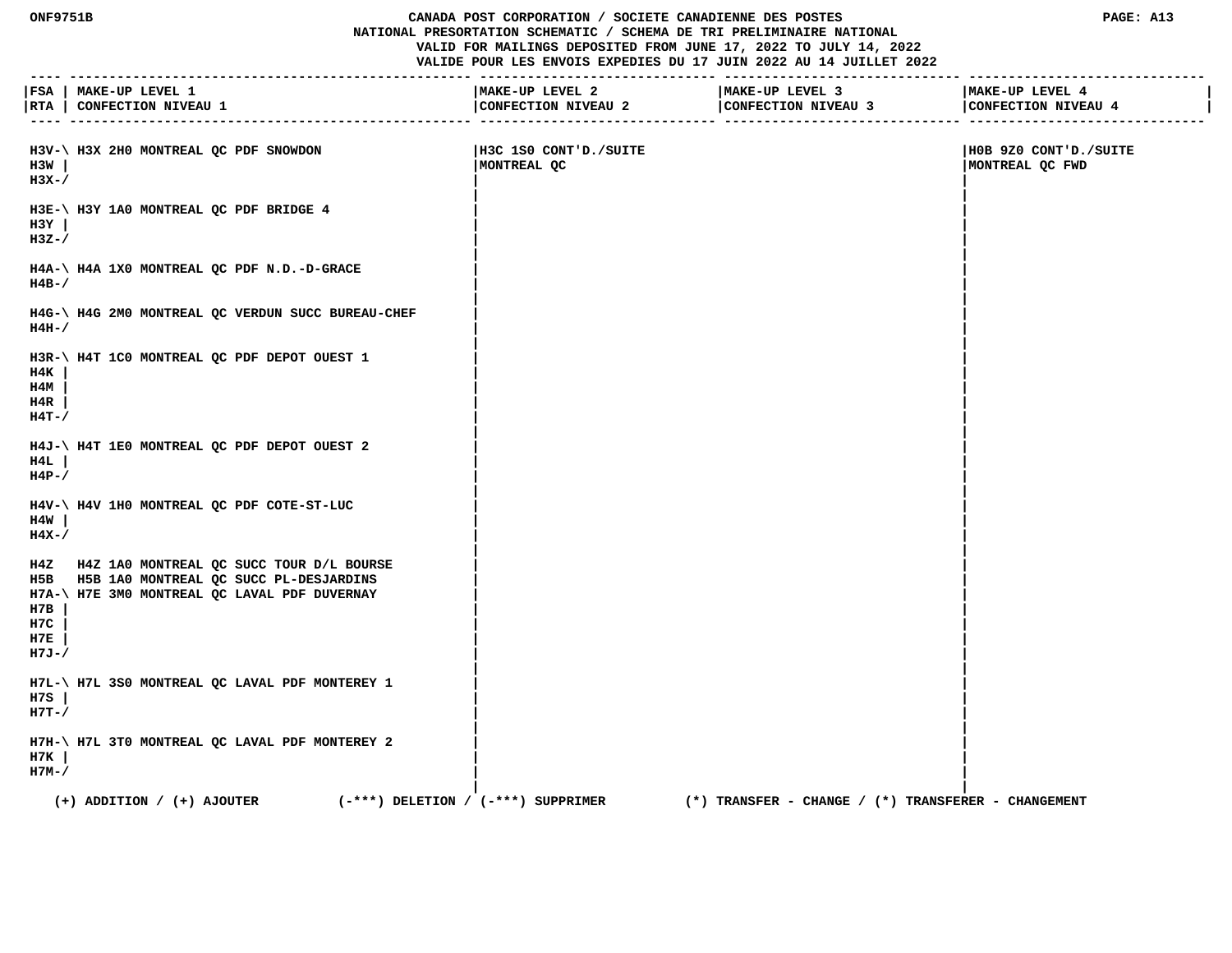## **ONF9751B CANADA POST CORPORATION / SOCIETE CANADIENNE DES POSTES PAGE: A14 NATIONAL PRESORTATION SCHEMATIC / SCHEMA DE TRI PRELIMINAIRE NATIONAL VALID FOR MAILINGS DEPOSITED FROM JUNE 17, 2022 TO JULY 14, 2022 VALIDE POUR LES ENVOIS EXPEDIES DU 17 JUIN 2022 AU 14 JUILLET 2022**

|                                   | FSA   MAKE-UP LEVEL 1<br> RTA   CONFECTION NIVEAU 1<br>_____ ______________________                                     | MAKE-UP LEVEL 2                       | MAKE-UP LEVEL 3                                         | MAKE-UP LEVEL 4<br>CONFECTION NIVEAU 4   |
|-----------------------------------|-------------------------------------------------------------------------------------------------------------------------|---------------------------------------|---------------------------------------------------------|------------------------------------------|
| H7N<br>$H7V - /$                  | H7G-\ H7N 2T0 MONTREAL QC LAVAL PDF L-D-RAPIDES                                                                         | IH3C 1SO CONT'D./SUITE<br>MONTREAL QC |                                                         | HOB 9Z0 CONT'D./SUITE<br>MONTREAL QC FWD |
| H7R<br>H7W<br>н7х<br>$H7Y-$       | H7P-\ H7P 1A0 MONTREAL QC LAVAL PDF LAVAL OUEST                                                                         |                                       |                                                         |                                          |
| H8N<br>$H8P-$ /                   | *H4E-\ H8N 1A0 MONTREAL QC PDF CHAMPLAIN 1                                                                              |                                       |                                                         |                                          |
| $H8S-$ /                          | H8R-\ H8R 1X0 MONTREAL QC PDF LASALLE                                                                                   |                                       |                                                         |                                          |
| H8Z<br>$H9B-$                     | H8Y-\ H8Y 2N0 MONTREAL QC PDF ROXBORO                                                                                   |                                       |                                                         |                                          |
| H9C<br>H9E<br>H9H<br>H9J<br>н9к-/ | H9A-\ H9H 4K0 MONTREAL QC PDF PIERREFONDS                                                                               |                                       |                                                         |                                          |
| H9G<br>H9P<br>H9R<br>$H9S-$       | $H4Y-\$ H9R 2V0<br>H8T   MONTREAL QC POINTE-CLAIRE PDF POINTE-CLAIRE                                                    |                                       |                                                         |                                          |
| $H9X - /$                         | H4S H9R 3V0<br>MONTREAL QC POINTE-CLAIRE PDF POINTE-CLAIRE 2<br>H9W-\ H9W 2Y0 MONTREAL QC BEACONSFIELD PDF BEACONSFIELD |                                       |                                                         |                                          |
|                                   | J4G-\ J4H 3L0<br>J4H-/ MONTREAL QC SAINT-HUBERT PDF DE L'AEROPORT 2                                                     |                                       |                                                         |                                          |
|                                   | $(-***)$ DELETION / $(-***)$ SUPPRIMER<br>$(+)$ ADDITION / $(+)$ AJOUTER                                                |                                       | $(*)$ TRANSFER - CHANGE / $(*)$ TRANSFERER - CHANGEMENT |                                          |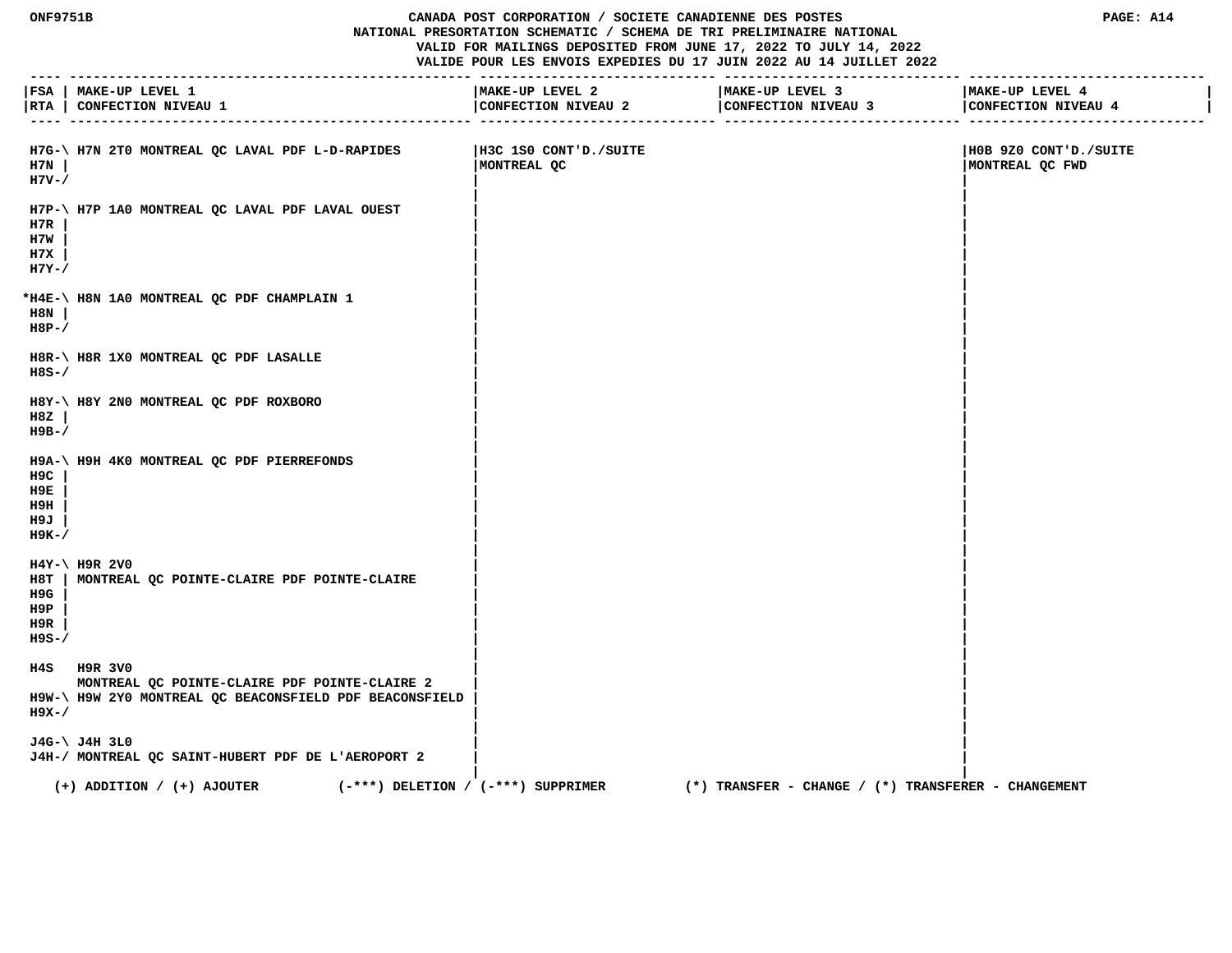# **ONF9751B CANADA POST CORPORATION / SOCIETE CANADIENNE DES POSTES PAGE: A15 NATIONAL PRESORTATION SCHEMATIC / SCHEMA DE TRI PRELIMINAIRE NATIONAL VALID FOR MAILINGS DEPOSITED FROM JUNE 17, 2022 TO JULY 14, 2022**

 **VALIDE POUR LES ENVOIS EXPEDIES DU 17 JUIN 2022 AU 14 JUILLET 2022 ---- --------------------------------------------------- ------------------------------ ------------------------------ ------------------------------ |FSA | MAKE-UP LEVEL 1 |MAKE-UP LEVEL 2 |MAKE-UP LEVEL 3 |MAKE-UP LEVEL 4 | |RTA | CONFECTION NIVEAU 1 |CONFECTION NIVEAU 2 |CONFECTION NIVEAU 3 |CONFECTION NIVEAU 4 |**

| J4J-\ J4K 1V0<br>MONTREAL QC SAINT-HUBERT PDF DE L'AEROPORT 3<br>J4K<br>J4L<br>J4M<br>$J4N-$ /            | H3C 1S0 CONT'D./SUITE<br>MONTREAL QC                                                              | H0B 9Z0 CONT'D./SUITE<br>MONTREAL QC FWD |
|-----------------------------------------------------------------------------------------------------------|---------------------------------------------------------------------------------------------------|------------------------------------------|
| J4W-\ J4W 1T0 MONTREAL QC BROSSARD PDF BROSSARD 1<br>J4X<br>J4Y<br>$J4Z - /$                              |                                                                                                   |                                          |
| J4P-\ J4W 3T0 MONTREAL QC BROSSARD PDF BROSSARD 2<br>J4R<br>J4S<br>$J4V - /$<br>$- -$                     |                                                                                                   |                                          |
| G1B-\ G1E 5A0 MONTREAL QC QUEBEC PDF BEAUPORT<br>G1C<br>$GLE-$                                            | $-$ H6K 3W0<br>MONTREAL QC                                                                        |                                          |
| G1G-\ G1H 1J0 MONTREAL QC QUEBEC PDF CHARLESBOURG<br>G1H<br>G2L<br>G2M<br>$G2N-$ /                        |                                                                                                   |                                          |
| G1A G1K 3W0 MONTREAL QC QUEBEC SUCC TERMINUS<br>G1J-\ G1L 1N0 MONTREAL QC QUEBEC PDF JOLY<br>$GLL-$       |                                                                                                   |                                          |
| G1K-\ G1N 0B0 MONTREAL QC QUEBEC PDF LEON-HARMEL<br>G1M<br>$G2J - /$                                      |                                                                                                   |                                          |
| G1N-\ G1N 4C0 MONTREAL QC QUEBEC PDF GRAHAM-BELL<br>G1R<br>G1S<br>G1T<br>$G1V-$ /                         |                                                                                                   |                                          |
| G1W G1X 3V0 MONTREAL QC QUEBEC PDF DUPLESSIS<br>G2A-\ G2B 1E0 MONTREAL QC QUEBEC PDF AUVERGNE 2<br>$G2B-$ |                                                                                                   |                                          |
| $(+)$ ADDITION / $(+)$ AJOUTER                                                                            | $(-***)$ DELETION / $(-***)$ SUPPRIMER<br>$(*)$ TRANSFER - CHANGE / $(*)$ TRANSFERER - CHANGEMENT |                                          |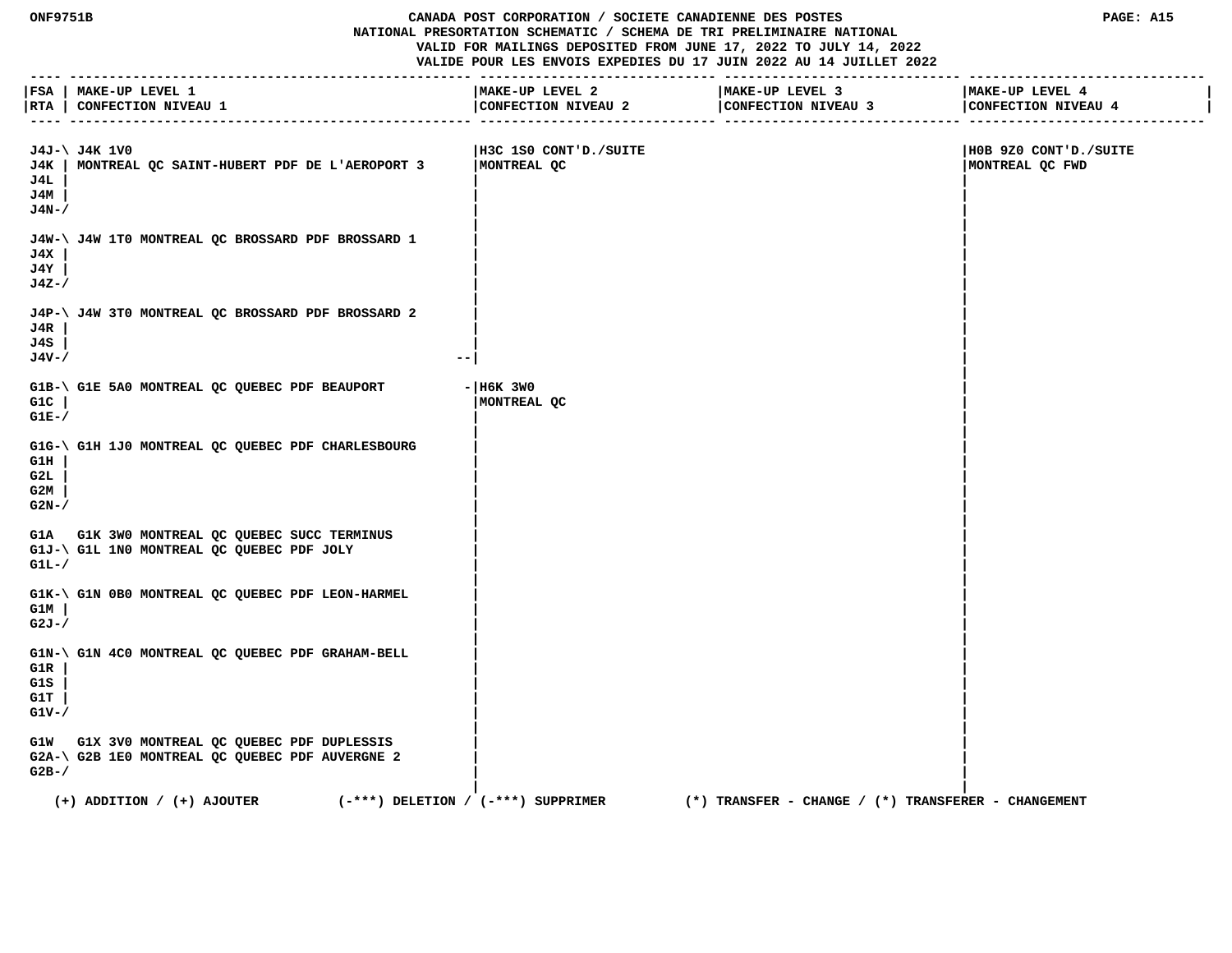**VALID FOR MAILINGS DEPOSITED FROM JUNE 17, 2022 TO JULY 14, 2022 VALIDE POUR LES ENVOIS EXPEDIES DU 17 JUIN 2022 AU 14 JUILLET 2022 ---- --------------------------------------------------- ------------------------------ ------------------------------ ------------------------------ |FSA | MAKE-UP LEVEL 1 |MAKE-UP LEVEL 2 |MAKE-UP LEVEL 3 |MAKE-UP LEVEL 4 | |RTA | CONFECTION NIVEAU 1 |CONFECTION NIVEAU 2 |CONFECTION NIVEAU 3 |CONFECTION NIVEAU 4 | ---- --------------------------------------------------- ------------------------------ ------------------------------ ------------------------------ G1X G2C 1X0 MONTREAL QC QUEBEC PDF AUVERGNE 3 |H6K 3W0 CONT'D./SUITE |H0B 9Z0 CONT'D./SUITE G1P-\ G2C 2B0 MONTREAL QC QUEBEC PDF JEAN-PERRIN |MONTREAL QC |MONTREAL QC FWD G2C | | | G2K-/ | | | |** G1Y-\ G2E 3J0 MONTREAL QC QUEBEC PDF AUVERGNE 1  **G2E | | | G2G-/ | | | | G3E G3E 1A0 MONTREAL QC QUEBEC SUCC SAINT-EMILE | | G3G G3G 1A0 MONTREAL QC QUEBEC SUCC LAC-ST-CHARLES | | G3J-\ G3J 1A0 MONTREAL QC QUEBEC SUCC VAL-BELAIR | | G3K | | | G3S-/ | | | | G6V-\ G6V 3P0 MONTREAL QC LEVIS PDF LEVIS | | G6W | | | G6X | | | G6Y-/ --| | | J1A J1A 1N0 COATICOOK QC PDF BUREAU-CHEF -|J0B 9Z0 | |SHERBROOKE QC CDP | | | J1C J1C 1A0 SHERBROOKE QC SUCC BROMPTONVILLE | | | | J1E-\ J1H 1R0 SHERBROOKE QC SUCC BUREAU-CHEF | | J1G | | | J1H | | | J1J | | | J1K | | | J1L | | | J1M | | | J1N-/ | | | | J1R J1N 1A0 SHERBROOKE QC SUCC ROCK FOREST | | | | J1S J1S 1J0 WINDSOR QC PDF BUREAU-CHEF | | | | J1T J1T 3A0 VAL-DES-SOURCES QC PDF BUREAU-CHEF | | | | J1X J1X 1Y0 MAGOG QC PDF BUREAU-CHEF | | | | (+) ADDITION / (+) AJOUTER (-\*\*\*) DELETION / (-\*\*\*) SUPPRIMER (\*) TRANSFER - CHANGE / (\*) TRANSFERER - CHANGEMENT**

 **ONF9751B CANADA POST CORPORATION / SOCIETE CANADIENNE DES POSTES PAGE: A16 NATIONAL PRESORTATION SCHEMATIC / SCHEMA DE TRI PRELIMINAIRE NATIONAL**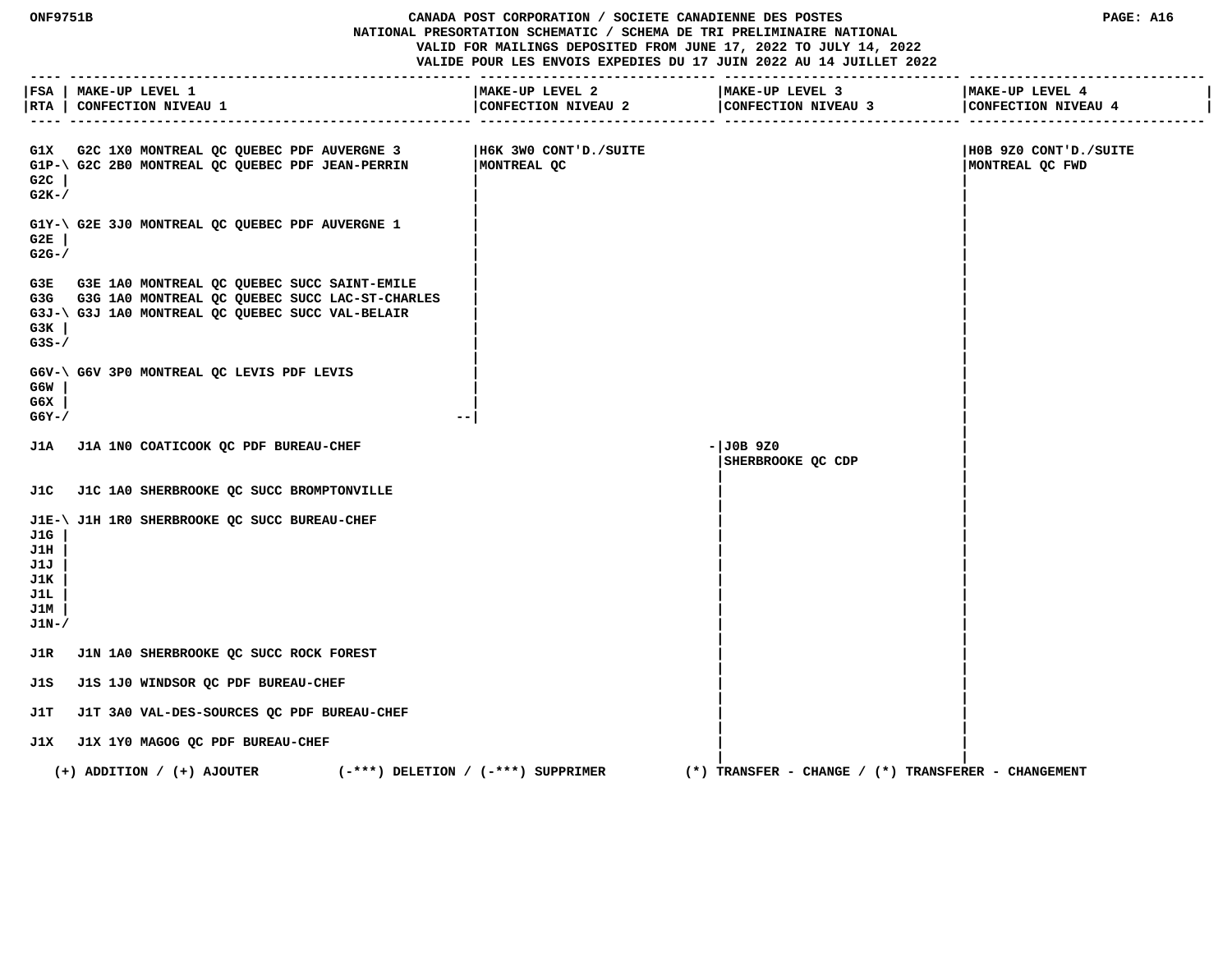| ONF9751B<br>CANADA POST CORPORATION / SOCIETE CANADIENNE DES POSTES<br>NATIONAL PRESORTATION SCHEMATIC / SCHEMA DE TRI PRELIMINAIRE NATIONAL<br>VALID FOR MAILINGS DEPOSITED FROM JUNE 17, 2022 TO JULY 14, 2022<br>VALIDE POUR LES ENVOIS EXPEDIES DU 17 JUIN 2022 AU 14 JUILLET 2022 |                                                                          |                                        |                                                          | PAGE: A17                                |
|----------------------------------------------------------------------------------------------------------------------------------------------------------------------------------------------------------------------------------------------------------------------------------------|--------------------------------------------------------------------------|----------------------------------------|----------------------------------------------------------|------------------------------------------|
|                                                                                                                                                                                                                                                                                        | FSA   MAKE-UP LEVEL 1<br> RTA   CONFECTION NIVEAU 1                      | MAKE-UP LEVEL 2<br>CONFECTION NIVEAU 2 | MAKE-UP LEVEL 3<br>CONFECTION NIVEAU 3                   | MAKE-UP LEVEL 4<br>CONFECTION NIVEAU 4   |
| $J0A-$<br>J0B-/---                                                                                                                                                                                                                                                                     |                                                                          |                                        | JOB 9Z0 CONT'D./SUITE<br>------------- SHERBROOKE QC CDP | H0B 9Z0 CONT'D./SUITE<br>MONTREAL QC FWD |
| J1Z                                                                                                                                                                                                                                                                                    | J1Z 1S0<br>SAINT-CYRILLE-DE-WENDOVER QC SUCC BUREAU-CHEF                 |                                        | $-1J0C$ 920<br>DRUMMONDVILLE QC CDP                      |                                          |
| J2B<br>J2C<br>$J2E-$                                                                                                                                                                                                                                                                   | J2A-\ J2B 1H0 DRUMMONDVILLE QC PDF BUREAU-CHEF                           |                                        |                                                          |                                          |
| $JOC$ -                                                                                                                                                                                                                                                                                |                                                                          |                                        |                                                          |                                          |
| J2H<br>$J2J-$                                                                                                                                                                                                                                                                          | J2G-\ J2G 2W0 GRANBY QC PDF BUREAU-CHEF                                  |                                        | - JOE 9Z0<br>GRANBY QC CDP                               |                                          |
| J2K                                                                                                                                                                                                                                                                                    | J2K 2X0 COWANSVILLE QC PDF BUREAU-CHEF                                   |                                        |                                                          |                                          |
| J2L.                                                                                                                                                                                                                                                                                   | J2L 1A0 BROMONT QC SUCC BUREAU-CHEF                                      |                                        |                                                          |                                          |
| J2M                                                                                                                                                                                                                                                                                    | J2M 1A0 SHEFFORD QC SUCC BUREAU-CHEF                                     |                                        |                                                          |                                          |
|                                                                                                                                                                                                                                                                                        |                                                                          |                                        |                                                          |                                          |
| $J3R-$                                                                                                                                                                                                                                                                                 | J3P-\ J3P 1C0 SOREL-TRACY QC PDF BUREAU-CHEF                             |                                        | - JOG 9Z0<br>SOREL QC CDP                                |                                          |
|                                                                                                                                                                                                                                                                                        | J3T J3T 1A0 NICOLET QC SUCC BUREAU-CHEF                                  |                                        |                                                          |                                          |
|                                                                                                                                                                                                                                                                                        |                                                                          |                                        |                                                          |                                          |
| J2S<br>$J2T-$                                                                                                                                                                                                                                                                          | J2R-\ J2S 3A0 SAINT-HYACINTHE QC PDF BUREAU-CHEF                         |                                        | $-JOH 9Z0$<br>ST-HYACINTHE QC CDP                        |                                          |
| лон                                                                                                                                                                                                                                                                                    |                                                                          |                                        |                                                          |                                          |
| J2N                                                                                                                                                                                                                                                                                    | J2N 1L0 FARNHAM QC PDF BUREAU-CHEF                                       |                                        | - JOJ 9Z0<br>ST-JEAN QC CDP                              |                                          |
|                                                                                                                                                                                                                                                                                        | J2W J2W 1A0 SAINT-JEAN-SUR-RICHELIEU QC PDF SAINT-LUC                    |                                        |                                                          |                                          |
|                                                                                                                                                                                                                                                                                        | $(-***)$ DELETION / $(-***)$ SUPPRIMER<br>$(+)$ ADDITION / $(+)$ AJOUTER |                                        | $(*)$ TRANSFER - CHANGE / $(*)$ TRANSFERER - CHANGEMENT  |                                          |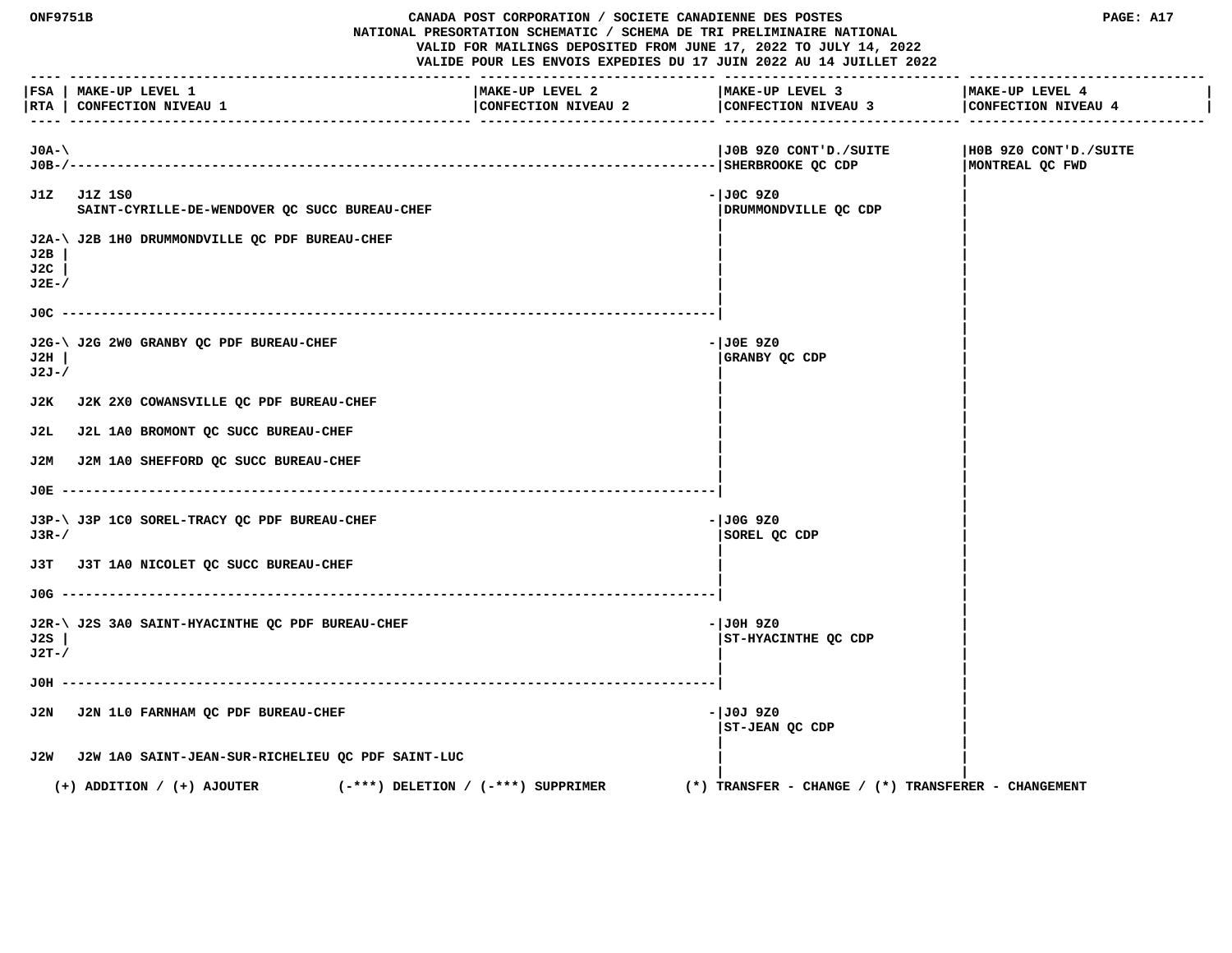|                        | ONF9751B<br>CANADA POST CORPORATION / SOCIETE CANADIENNE DES POSTES<br>NATIONAL PRESORTATION SCHEMATIC / SCHEMA DE TRI PRELIMINAIRE NATIONAL<br>VALID FOR MAILINGS DEPOSITED FROM JUNE 17, 2022 TO JULY 14, 2022<br>VALIDE POUR LES ENVOIS EXPEDIES DU 17 JUIN 2022 AU 14 JUILLET 2022 |                                        |                                                         | PAGE: A18                                |
|------------------------|----------------------------------------------------------------------------------------------------------------------------------------------------------------------------------------------------------------------------------------------------------------------------------------|----------------------------------------|---------------------------------------------------------|------------------------------------------|
| $- - - -$              | FSA   MAKE-UP LEVEL 1<br> RTA   CONFECTION NIVEAU 1                                                                                                                                                                                                                                    | MAKE-UP LEVEL 2<br>CONFECTION NIVEAU 2 | MAKE-UP LEVEL 3<br>CONFECTION NIVEAU 3                  | MAKE-UP LEVEL 4<br>CONFECTION NIVEAU 4   |
| J2Y  <br>J3A<br>$J3B-$ | $J2X-\  J3B$ 6V0<br>SAINT-JEAN-SUR-RICHELIEU QC PDF BUREAU-CHEF                                                                                                                                                                                                                        |                                        | J0J 9Z0 CONT'D./SUITE <br>ST-JEAN QC CDP                | HOB 9Z0 CONT'D./SUITE<br>MONTREAL QC FWD |
|                        |                                                                                                                                                                                                                                                                                        |                                        |                                                         |                                          |
| J5T.                   | J5T 1A0 LAVALTRIE QC SUCC BUREAU-CHEF                                                                                                                                                                                                                                                  |                                        | - JOK 9Z0<br>JOLIETTE QC CDP                            |                                          |
| J5V                    | J5V 2A0 LOUISEVILLE QC PDF BUREAU-CHEF                                                                                                                                                                                                                                                 |                                        |                                                         |                                          |
| J5W                    | J5W 1A0 L'ASSOMPTION OC SUCC BUREAU-CHEF                                                                                                                                                                                                                                               |                                        |                                                         |                                          |
| J5X                    | J5X 3Y0 L'EPIPHANIE QC SUCC BUREAU-CHEF                                                                                                                                                                                                                                                |                                        |                                                         |                                          |
| J6E.                   | J6E 3H0 JOLIETTE QC PDF BUREAU-CHEF                                                                                                                                                                                                                                                    |                                        |                                                         |                                          |
| JOК -                  |                                                                                                                                                                                                                                                                                        |                                        |                                                         |                                          |
| J3E.                   | J3E 1A0 SAINTE-JULIE QC PDF BUREAU-CHEF                                                                                                                                                                                                                                                |                                        | - JOL 9Z0<br>MONTREAL #1 QC CDP                         |                                          |
| J3H-/                  | J3G-\ J3G 2M0 BELOEIL QC PDF BUREAU-CHEF                                                                                                                                                                                                                                               |                                        |                                                         |                                          |
| J3N<br>J3V-/           | J3L-\ J3L 1W0 CHAMBLY QC PDF BUREAU-CHEF                                                                                                                                                                                                                                               |                                        |                                                         |                                          |
|                        | J3M J3M 1A0 MARIEVILLE QC SUCC BUREAU-CHEF                                                                                                                                                                                                                                             |                                        |                                                         |                                          |
|                        | J3X J3X 1A0 VARENNES QC SUCC BUREAU-CHEF                                                                                                                                                                                                                                               |                                        |                                                         |                                          |
| J3Z<br>$J4T - /$       | J3Y-\ J3Y 3R0 SAINT-HUBERT OC PDF DE L'AEROPORT 1                                                                                                                                                                                                                                      |                                        |                                                         |                                          |
| J4B                    | J4B 5B0 BOUCHERVILLE QC PDF BUREAU-CHEF                                                                                                                                                                                                                                                |                                        |                                                         |                                          |
| J5A                    | J5A 1A0 SAINT-CONSTANT QC PDF BUREAU-CHEF                                                                                                                                                                                                                                              |                                        |                                                         |                                          |
| J5B                    | J5B 1A0 DELSON QC SUCC BUREAU-CHEF                                                                                                                                                                                                                                                     |                                        |                                                         |                                          |
| J5C.                   | J5C 1A0 SAINTE-CATHERINE QC PDF BUREAU-CHEF<br>$(+)$ ADDITION / $(+)$ AJOUTER                                                                                                                                                                                                          | $(-***)$ DELETION / $(-***)$ SUPPRIMER | $(*)$ TRANSFER - CHANGE / $(*)$ TRANSFERER - CHANGEMENT |                                          |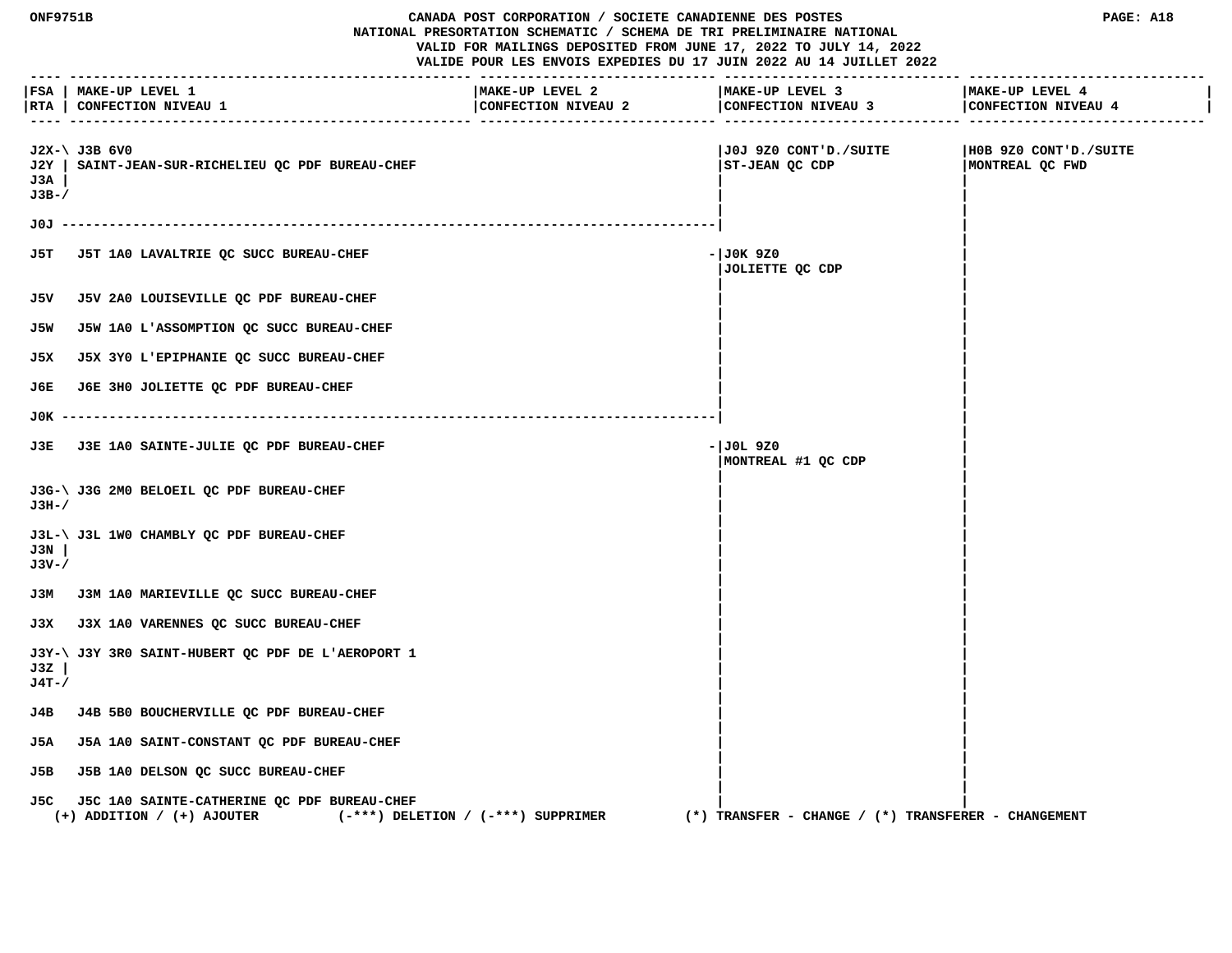#### **ONF9751B CANADA POST CORPORATION / SOCIETE CANADIENNE DES POSTES PAGE: A19 NATIONAL PRESORTATION SCHEMATIC / SCHEMA DE TRI PRELIMINAIRE NATIONAL VALID FOR MAILINGS DEPOSITED FROM JUNE 17, 2022 TO JULY 14, 2022 VALIDE POUR LES ENVOIS EXPEDIES DU 17 JUIN 2022 AU 14 JUILLET 2022**

 **---- --------------------------------------------------- ------------------------------ ------------------------------ ------------------------------ |FSA | MAKE-UP LEVEL 1 |MAKE-UP LEVEL 2 |MAKE-UP LEVEL 3 |MAKE-UP LEVEL 4 | |RTA | CONFECTION NIVEAU 1 |CONFECTION NIVEAU 2 |CONFECTION NIVEAU 3 |CONFECTION NIVEAU 4 | ---- --------------------------------------------------- ------------------------------ ------------------------------ ------------------------------ J5R J5R 1V0 LA PRAIRIE QC PDF BUREAU-CHEF |J0L 9Z0 CONT'D./SUITE |H0B 9Z0 CONT'D./SUITE |MONTREAL #1 QC CDP |MONTREAL QC FWD | | J6J-\ J6J 3X0 CHATEAUGUAY QC SUCC BUREAU-CHEF | | J6K | | | J6N | | | J6R-/ | | | | J7T J7T 2X0 SAINT-LAZARE QC SUCC BUREAU-CHEF | | | | J7V-\ J7V 2K0 VAUDREUIL-DORION QC PDF BUREAU-CHEF | | J7W-/ | | | | J0L -----------------------------------------------------------------------------------| | | J0M ----------------------------------------------------------------------------------- J0M 9Z0 | MTL (NV-QC) QC CDP | | J6V J5Z 0C0 REPENTIGNY QC PDF 2 -|J0N 9Z0 | |MONTREAL #2 QC CDP | | | J5Y-\ J6A 2C0 REPENTIGNY QC PDF BUREAU-CHEF | | J5Z | | | J6A-/ | | | | J6W-\ J6X 4J0 TERREBONNE QC PDF 1 | | J6X | | | J6Y | | | J7M-/ | | | | J7K-\ J6X 5J0 TERREBONNE QC PDF 2 | | J7L-/ | | | | J6Z-\ J7A 3N0 ROSEMERE QC BOISBRIAND SUCC RIVE-NORD 2 | | J7A-/ | | | | J7B-\ J7E 3K0 BOISBRIAND QC PDF DEPOT RIVE-NORD | | J7C | | | J7E | | | J7G | | | J7H-/ | | | | J7J-\ J7N 1A0 MIRABEL QC SUCC BUREAU-CHEF | | J7N-/ | | | | (+) ADDITION / (+) AJOUTER (-\*\*\*) DELETION / (-\*\*\*) SUPPRIMER (\*) TRANSFER - CHANGE / (\*) TRANSFERER - CHANGEMENT**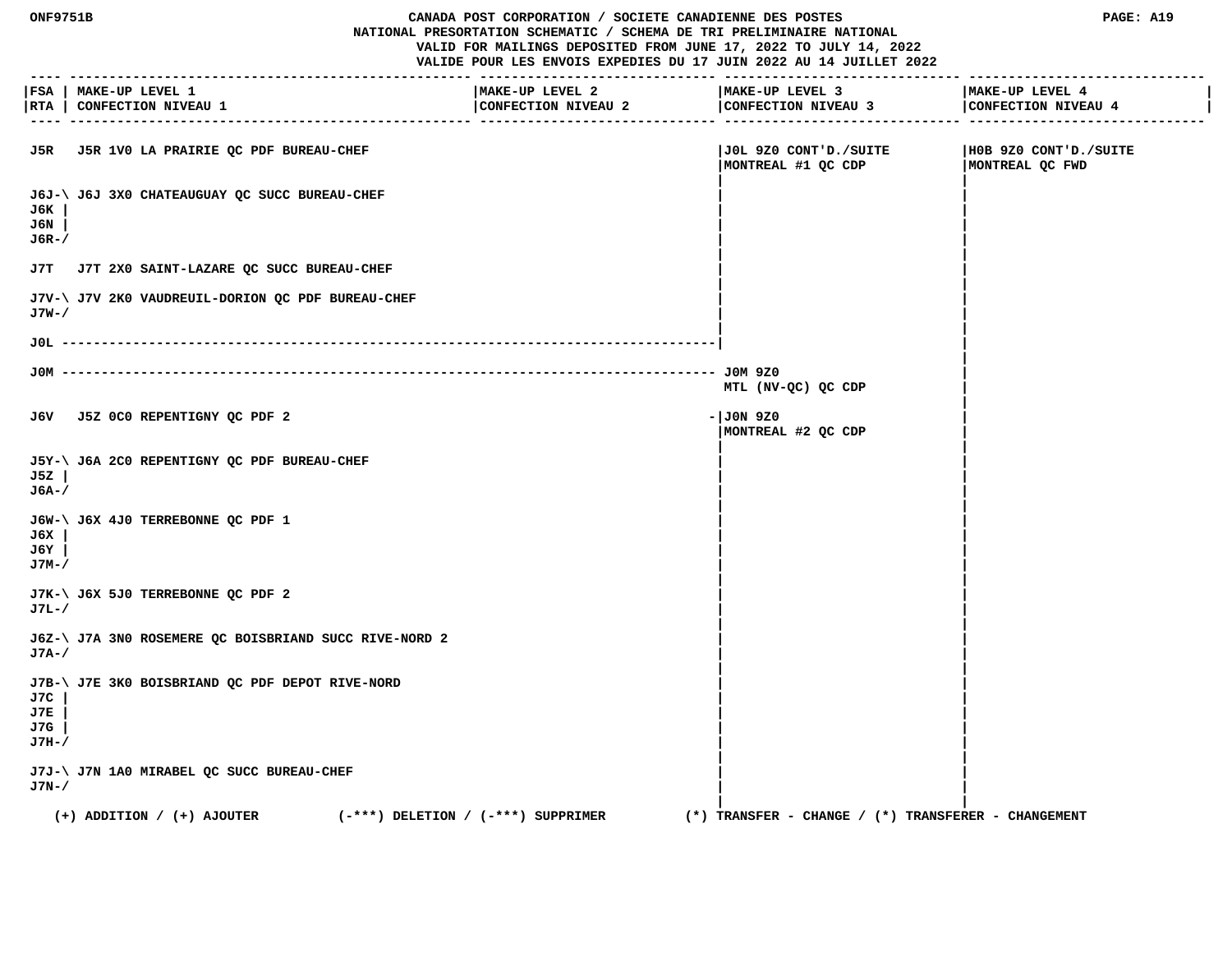| CANADA POST CORPORATION / SOCIETE CANADIENNE DES POSTES<br><b>ONF9751B</b><br>NATIONAL PRESORTATION SCHEMATIC / SCHEMA DE TRI PRELIMINAIRE NATIONAL<br>VALID FOR MAILINGS DEPOSITED FROM JUNE 17, 2022 TO JULY 14, 2022<br>VALIDE POUR LES ENVOIS EXPEDIES DU 17 JUIN 2022 AU 14 JUILLET 2022 |                                                                    |                                        | PAGE: A20                                               |                                           |
|-----------------------------------------------------------------------------------------------------------------------------------------------------------------------------------------------------------------------------------------------------------------------------------------------|--------------------------------------------------------------------|----------------------------------------|---------------------------------------------------------|-------------------------------------------|
|                                                                                                                                                                                                                                                                                               | FSA   MAKE-UP LEVEL 1<br> RTA   CONFECTION NIVEAU 1                | MAKE-UP LEVEL 2<br>CONFECTION NIVEAU 2 | MAKE-UP LEVEL 3<br>CONFECTION NIVEAU 3                  | MAKE-UP LEVEL 4<br>CONFECTION NIVEAU 4    |
| $J7R-$                                                                                                                                                                                                                                                                                        | J7P-\ J7P 2B0 SAINT-EUSTACHE QC PDF BUREAU-CHEF                    |                                        | JON 9Z0 CONT'D./SUITE<br>MONTREAL #2 QC CDP             | H0B 9Z0 CONT'D./SUITE<br> MONTREAL QC FWD |
|                                                                                                                                                                                                                                                                                               |                                                                    |                                        |                                                         |                                           |
|                                                                                                                                                                                                                                                                                               | J5K J5K 1A0 SAINT-COLOMBAN QC SUCC PRINCIPALE                      |                                        | $-JOR9Z0$<br>SAINT-JEROME QC CDP                        |                                           |
|                                                                                                                                                                                                                                                                                               | J5L J5L 1A0 SAINT-JEROME QC SUCC BELLEFEUILLE                      |                                        |                                                         |                                           |
| J5M<br>J5N-/                                                                                                                                                                                                                                                                                  | J5J-\ J5M 1A0 SAINT-LIN-LAURENTIDES QC SUCC BUREAU-CHEF            |                                        |                                                         |                                           |
| J7Z-/                                                                                                                                                                                                                                                                                         | J7Y-\ J7Z 5L0 SAINT-JEROME QC PDF BUREAU-CHEF                      |                                        |                                                         |                                           |
| J8A                                                                                                                                                                                                                                                                                           | J8A 1A0 SAINT-HIPPOLYTE QC SUCC BUREAU-CHEF                        |                                        |                                                         |                                           |
| J8B                                                                                                                                                                                                                                                                                           | J8B 1A0 SAINTE-ADELE QC SUCC BUREAU-CHEF                           |                                        |                                                         |                                           |
| J8G                                                                                                                                                                                                                                                                                           | J8G 1A0 BROWNSBURG-CHATHAM QC SUCC BUREAU-CHEF                     |                                        |                                                         |                                           |
| J8H                                                                                                                                                                                                                                                                                           | J8H 1Y0 LACHUTE QC PDF BUREAU-CHEF                                 |                                        |                                                         |                                           |
| $J0R-\lambda$                                                                                                                                                                                                                                                                                 |                                                                    |                                        |                                                         |                                           |
| J7X-/                                                                                                                                                                                                                                                                                         | J6S-\ J6S 2M0<br>J6T   SALABERRY-DE-VALLEYFIELD QC PDF BUREAU-CHEF |                                        | - JOS 9Z0<br>VALLEYFIELD QC CDP                         |                                           |
| $JOP-1$<br>J0S-/-                                                                                                                                                                                                                                                                             |                                                                    |                                        |                                                         |                                           |
|                                                                                                                                                                                                                                                                                               | J8C J8C 2A0 SAINTE-AGATHE-DES-MONTS OC PDF BUREAU-CHEF             |                                        | $-1$ JOT 9Z0<br>ST-AGATHE OC CDP                        |                                           |
| J8E                                                                                                                                                                                                                                                                                           | J8E 1A0 MONT-TREMBLANT QC SUCC PRINCIPALE                          |                                        |                                                         |                                           |
| JOT -                                                                                                                                                                                                                                                                                         |                                                                    |                                        |                                                         |                                           |
|                                                                                                                                                                                                                                                                                               | J9E J9E 2J0 MANIWAKI QC PDF BUREAU-CHEF                            |                                        | - JOW 9Z0<br>MONT-LAURIER QC CDP                        |                                           |
|                                                                                                                                                                                                                                                                                               | $(+)$ ADDITION / $(+)$ AJOUTER                                     | $(-***)$ DELETION / $(-***)$ SUPPRIMER | $(*)$ TRANSFER - CHANGE / $(*)$ TRANSFERER - CHANGEMENT |                                           |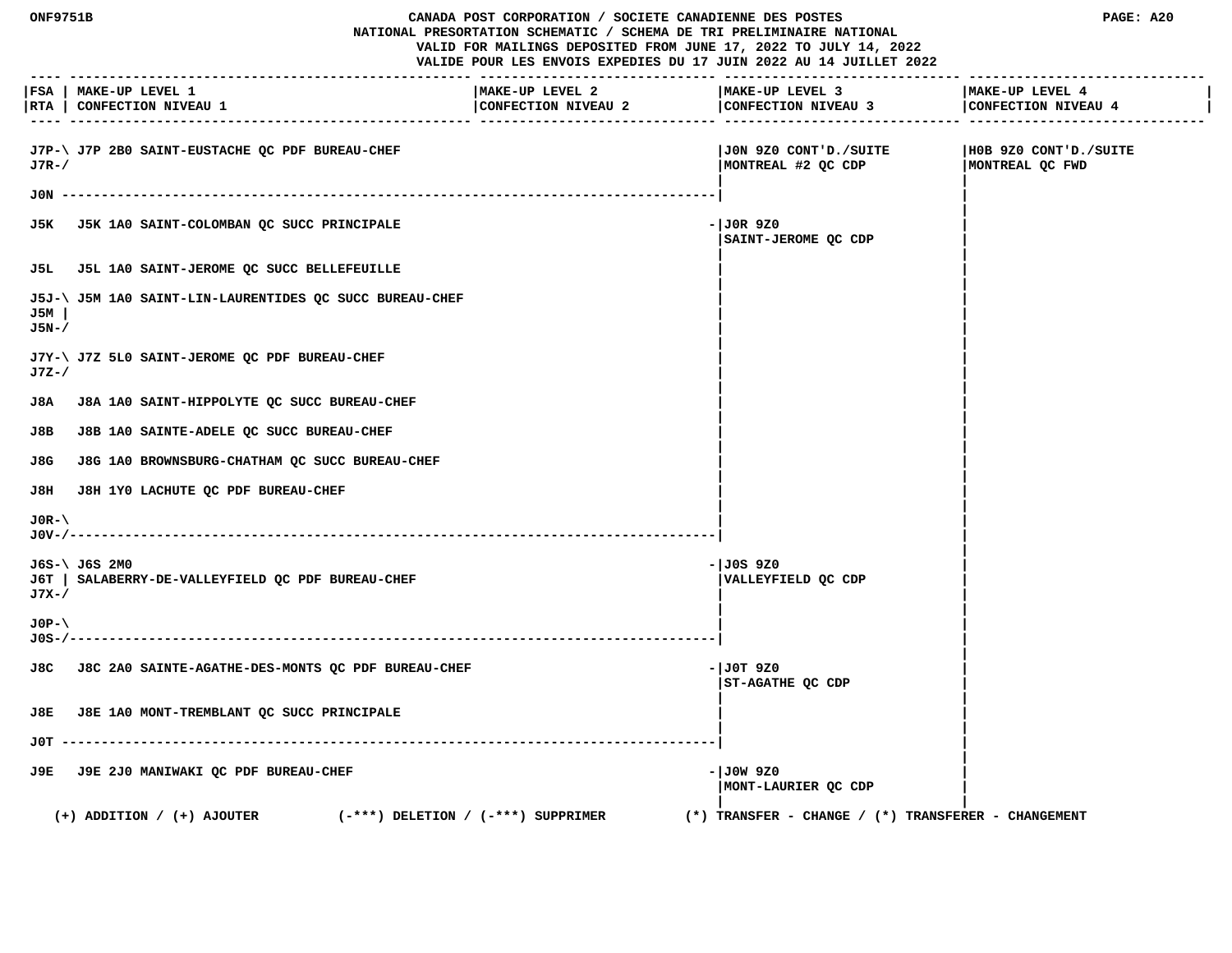**ONF9751B CANADA POST CORPORATION / SOCIETE CANADIENNE DES POSTES PAGE: A21 NATIONAL PRESORTATION SCHEMATIC / SCHEMA DE TRI PRELIMINAIRE NATIONAL VALID FOR MAILINGS DEPOSITED FROM JUNE 17, 2022 TO JULY 14, 2022 VALIDE POUR LES ENVOIS EXPEDIES DU 17 JUIN 2022 AU 14 JUILLET 2022 ---- --------------------------------------------------- ------------------------------ ------------------------------ ------------------------------ |FSA | MAKE-UP LEVEL 1 |MAKE-UP LEVEL 2 |MAKE-UP LEVEL 3 |MAKE-UP LEVEL 4 | |RTA | CONFECTION NIVEAU 1 |CONFECTION NIVEAU 2 |CONFECTION NIVEAU 3 |CONFECTION NIVEAU 4 | ---- --------------------------------------------------- ------------------------------ ------------------------------ ------------------------------ J9L J9L 1S0 MONT-LAURIER QC PDF BUREAU-CHEF |J0W 9Z0 CONT'D./SUITE |H0B 9Z0 CONT'D./SUITE |MONT-LAURIER QC CDP |MONTREAL QC FWD | | J0W -----------------------------------------------------------------------------------| | | J9P** J9P 1WO VAL-D'OR QC PDF BUREAU-CHEF  $|J0Y9Z0$  **|VAL D'OR QC CDP | | | J9T J9T 1T0 AMOS QC PDF BUREAU-CHEF | | | | J0Y -----------------------------------------------------------------------------------| | | J9V** J9V 1A0 VILLE-MARIE QC SUCC BUREAU-CHEF **And CHEF 1999 -**  $|J0Z|$  9Z0  **|ROUYN-NORANDA QC CDP | | | J9X-\ J9X 3E0 ROUYN-NORANDA QC PDF BUREAU-CHEF | | J9Y-/ | | | | J9Z J9Z 1Y0 LA SARRE QC PDF BUREAU-CHEF | | | | J0Z -----------------------------------------------------------------------------------| --| J8P-\ J8P 5B0 -|H6E 3W0 -|H0E 9Z0 J8R | MTL EXT-OTTAWA QC GATINEAU SUCC BUREAU-CHEF |MTL EXT-OTTAWA QC |MTL EXT-OTTAWA QC FWD J8T | | | J8V-/ | | | | J8X-\ J8Y 6N0 MTL EXT-OTTAWA QC GATINEAU PDF HULL | | J8Y | | | J8Z | | | J9A-/ | | | | J9H-\ J9H 3L0 MTL EXT-OTTAWA QC GATINEAU PDF AYLMER | | J9J-/ --| | | J8L-\ J8L 2G0 GATINEAU QC PDF BUCKINGHAM -|J0X 9Z0 | J8N-/ |HULL QC CDP | | | J8M J8M 1A0 GATINEAU QC SUCC MASSON-ANGERS | | | | J9B J9B 1A0 CHELSEA QC SUCC BUREAU-CHEF | | | | J0X -----------------------------------------------------------------------------------| | | H0M ----------------------------------------------------------------------------------- K0C 9Z0 | OTT EXT-CORNWALL ON DCF --| (+) ADDITION / (+) AJOUTER (-\*\*\*) DELETION / (-\*\*\*) SUPPRIMER (\*) TRANSFER - CHANGE / (\*) TRANSFERER - CHANGEMENT**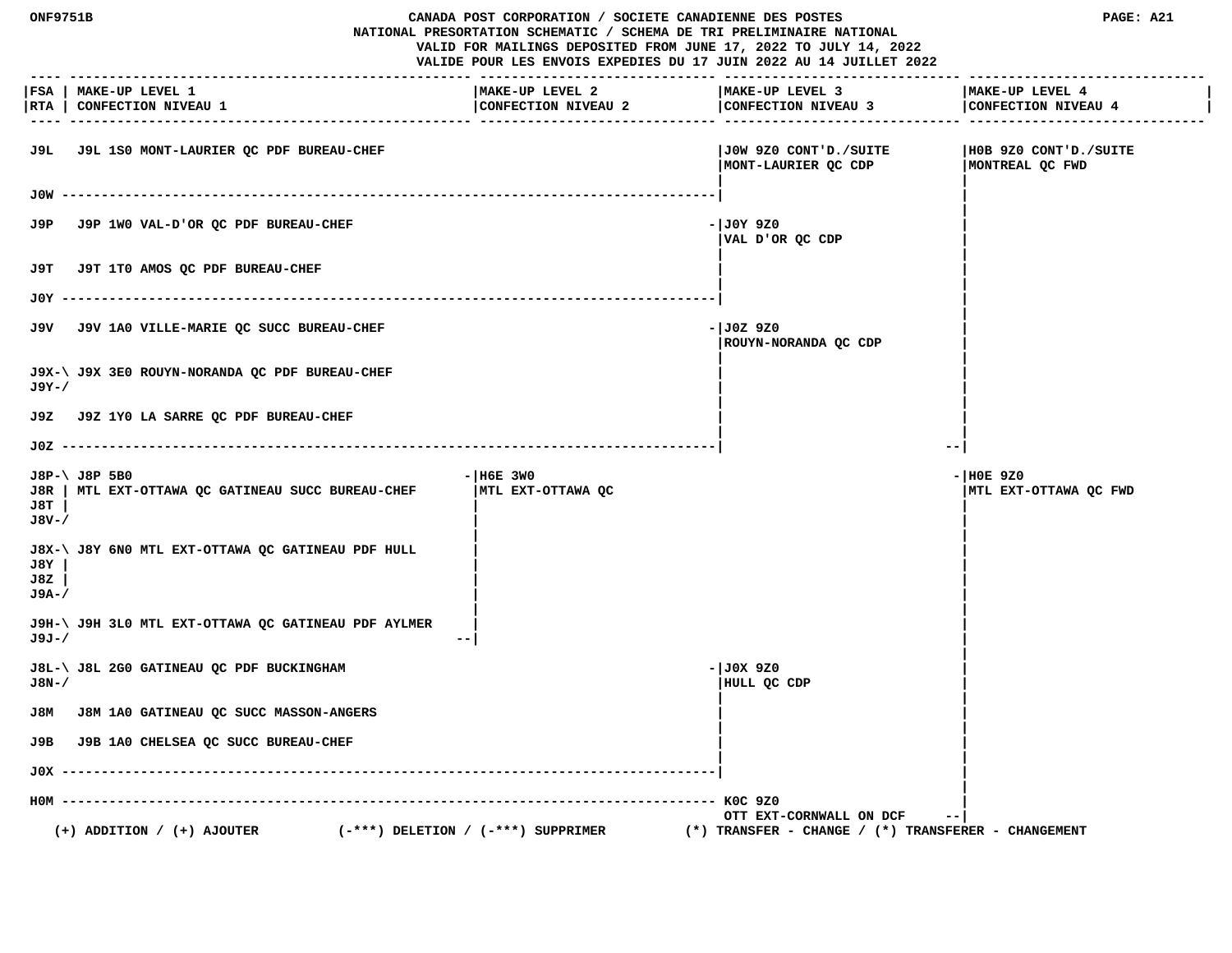## **ONF9751B CANADA POST CORPORATION / SOCIETE CANADIENNE DES POSTES PAGE: A22 NATIONAL PRESORTATION SCHEMATIC / SCHEMA DE TRI PRELIMINAIRE NATIONAL**

 **VALID FOR MAILINGS DEPOSITED FROM JUNE 17, 2022 TO JULY 14, 2022 VALIDE POUR LES ENVOIS EXPEDIES DU 17 JUIN 2022 AU 14 JUILLET 2022**

 **---- --------------------------------------------------- ------------------------------ ------------------------------ ------------------------------ |FSA | MAKE-UP LEVEL 1 |MAKE-UP LEVEL 2 |MAKE-UP LEVEL 3 |MAKE-UP LEVEL 4 | |RTA | CONFECTION NIVEAU 1 |CONFECTION NIVEAU 2 |CONFECTION NIVEAU 3 |CONFECTION NIVEAU 4 | ---- --------------------------------------------------- ------------------------------ ------------------------------ ------------------------------** G4T G4T 1A0 CAP-AUX-MEULES OC SUCC PRINCIPALE **GOB CONSUMING SUBSET ASSAULT A** G0B 9Z0 GOB 9Z0  **CAP-AUX-MEULES QC CDP |MONTREAL QC FWD |** G4V G4V 1A0 SAINTE-ANNE-DES-MONTS QC SUCC BUREAU-CHEF **1990 CONTRAL SERVICE ACCESS 1990 |MONT-JOLI # 1 QC CDP | | |** G4X G4X 1A0 GASPE QC SUCC BUREAU-CHEF  **| | G0C-\ | | G0E-/----------------------------------------------------------------------------------| | |** G4R-\ G4R 2W0 SEPT-ILES QC PDF BUREAU-CHEF **-**  $|\text{G0G } 920$  **G4S-/ |SEPT-ILES QC CDP | | |** G5B G5B 2G0 PORT-CARTIER OC PDF BUREAU-CHEF  **| | G0G -----------------------------------------------------------------------------------| | |** G4Z-\ G5C 2A0 BAIE-COMEAU QC PDF BUREAU-CHEF **-** end and a set of the set of the set of the set of the set of the set of the set of the set of the set of the set of the set of the set of the set of the set of the set of th  **G5C-/ |BAIE COMEAU QC CDP | | | G0H -----------------------------------------------------------------------------------| | |** G4W G4W 3B0 MATANE QC PDF BUREAU-CHEF **All CHEF 1999 CONSUMING A SET ALL CHAPTER**  $-$  | G0J 9Z0  **|MONT-JOLI # 2 QC CDP | | |** G5H G5H 2V0 MONT-JOLI QC PDF BUREAU-CHEF  **| | G5J G5J 1A0 AMQUI QC SUCC BUREAU-CHEF | | | | G0J -----------------------------------------------------------------------------------| | | G5L-\ G5L 8B0 RIMOUSKI QC PDF RIMOUSKI -|G0K 9Z0 | G5M | |RIMOUSKI # 1 QC CDP | G5N-/ | | | | G0B-\ | | G0K-/----------------------------------------------------------------------------------| | |** G5R G5R 3A0 RIVIERE-DU-LOUP OC PDF BUREAU-CHEF **-**  $\frac{1}{100}$  -  $\frac{1}{100}$  -  $\frac{1}{100}$  9Z0  **|RIVIERE-DU-LOUP QC CDP | | | G5T G5T 1A0 DEGELIS QC SUCC BUREAU-CHEF | | | | G0L -----------------------------------------------------------------------------------| | (+) ADDITION / (+) AJOUTER (-\*\*\*) DELETION / (-\*\*\*) SUPPRIMER (\*) TRANSFER - CHANGE / (\*) TRANSFERER - CHANGEMENT**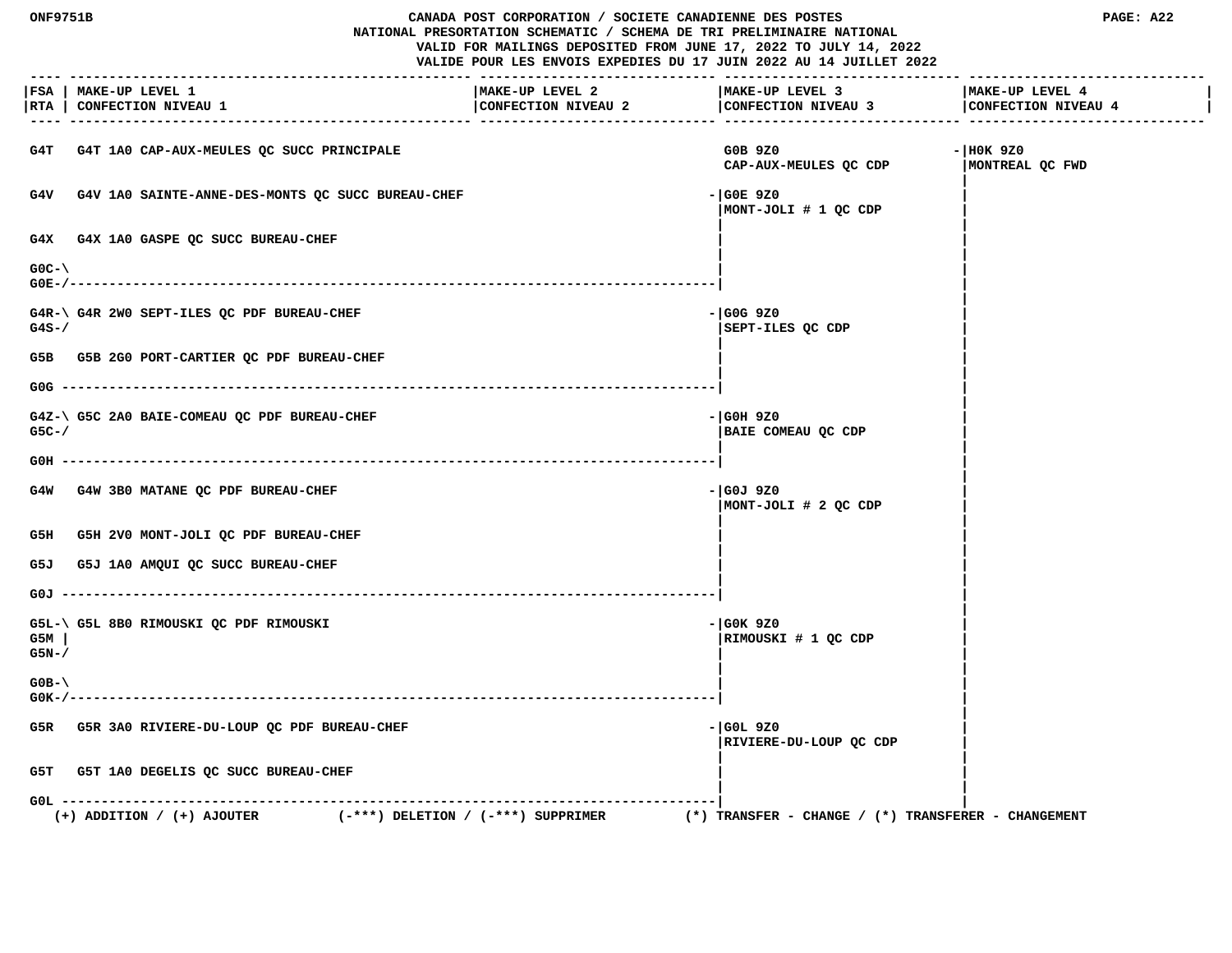#### **ONF9751B CANADA POST CORPORATION / SOCIETE CANADIENNE DES POSTES PAGE: A23 NATIONAL PRESORTATION SCHEMATIC / SCHEMA DE TRI PRELIMINAIRE NATIONAL VALID FOR MAILINGS DEPOSITED FROM JUNE 17, 2022 TO JULY 14, 2022 VALIDE POUR LES ENVOIS EXPEDIES DU 17 JUIN 2022 AU 14 JUILLET 2022**

 **---- --------------------------------------------------- ------------------------------ ------------------------------ ------------------------------ |FSA | MAKE-UP LEVEL 1 |MAKE-UP LEVEL 2 |MAKE-UP LEVEL 3 |MAKE-UP LEVEL 4 |** |RTA | CONFECTION NIVEAU 1 | CONFECTION NIVEAU 2 | CONFECTION NIVEAU 4 | CONFECTION NIVEAU 4 | CONFECTION NIVEAU 4 | CONFECTION NIVEAU 4 | CONFECTION NIVEAU 4  **---- --------------------------------------------------- ------------------------------ ------------------------------ ------------------------------ G5X G5X 1A0 BEAUCEVILLE QC SUCC BUREAU-CHEF -|G0M 9Z0 |H0K 9Z0 CONT'D./SUITE |ST-GEORGES QC CDP |MONTREAL QC FWD | | G5Y-\ G5Y 1A0 SAINT-GEORGES QC PDF BUREAU-CHEF | | G5Z | | | G6A-/ | | | |** G6B G6B 1G0 LAC-MEGANTIC OC PDF BUREAU-CHEF  **| | G0M-\ | | G0Y-/----------------------------------------------------------------------------------| | |** G6G-\ G6G 2J0 THETFORD MINES OC PDF BUREAU-CHEF **AUDIT CONSUMER ASSAULT AS A CONSUMER A G6H-/ |THETFORD MINES QC CDP | | | G0N -----------------------------------------------------------------------------------| | | G6L G6L 1R0 PLESSISVILLE QC PDF BUREAU-CHEF -|G0P 9Z0 | |VICTORIAVILLE QC CDP | | | G6P-\ G6P 3Z0 VICTORIAVILLE QC PDF BUREAU-CHEF | | G6R | | | G6S | | | G6T-/ | | | | G0P-\ | | G0Z-/----------------------------------------------------------------------------------| | | G5V G5V 2T0 MONTMAGNY QC PDF BUREAU-CHEF -|G0R 9Z0 | |QUEBEC # 2-A QC CDP | | |** G6C G6C 1A0 PINTENDRE QC LEVIS SUCC PINTENDRE  **| | G0R -----------------------------------------------------------------------------------| | |** G6E G6E 1A0 SAINTE-MARIE QC SUCC BUREAU-CHEF **-** end and a state of the state of the state of the state of the state of the state of the state of the state of the state of the state of the state of the state of the state o  **|QUEBEC # 2-B QC CDP | | | G6J G6J 1A0 SAINT-ETIENNE-DE-LAUZON QC | |** LEVIS SUCC SAINT-ETIENNE  **| | G6K G6K 1A0 | |** SAINT-REDEMPTEUR OC LEVIS SUCC ST-REDEMPTEUR  **| | G6Z G6Z 1A0 | | SAINT-JEAN-CHRYSOSTOME QC LEVIS SUCC SAINT-JEAN | | (+) ADDITION / (+) AJOUTER (-\*\*\*) DELETION / (-\*\*\*) SUPPRIMER (\*) TRANSFER - CHANGE / (\*) TRANSFERER - CHANGEMENT**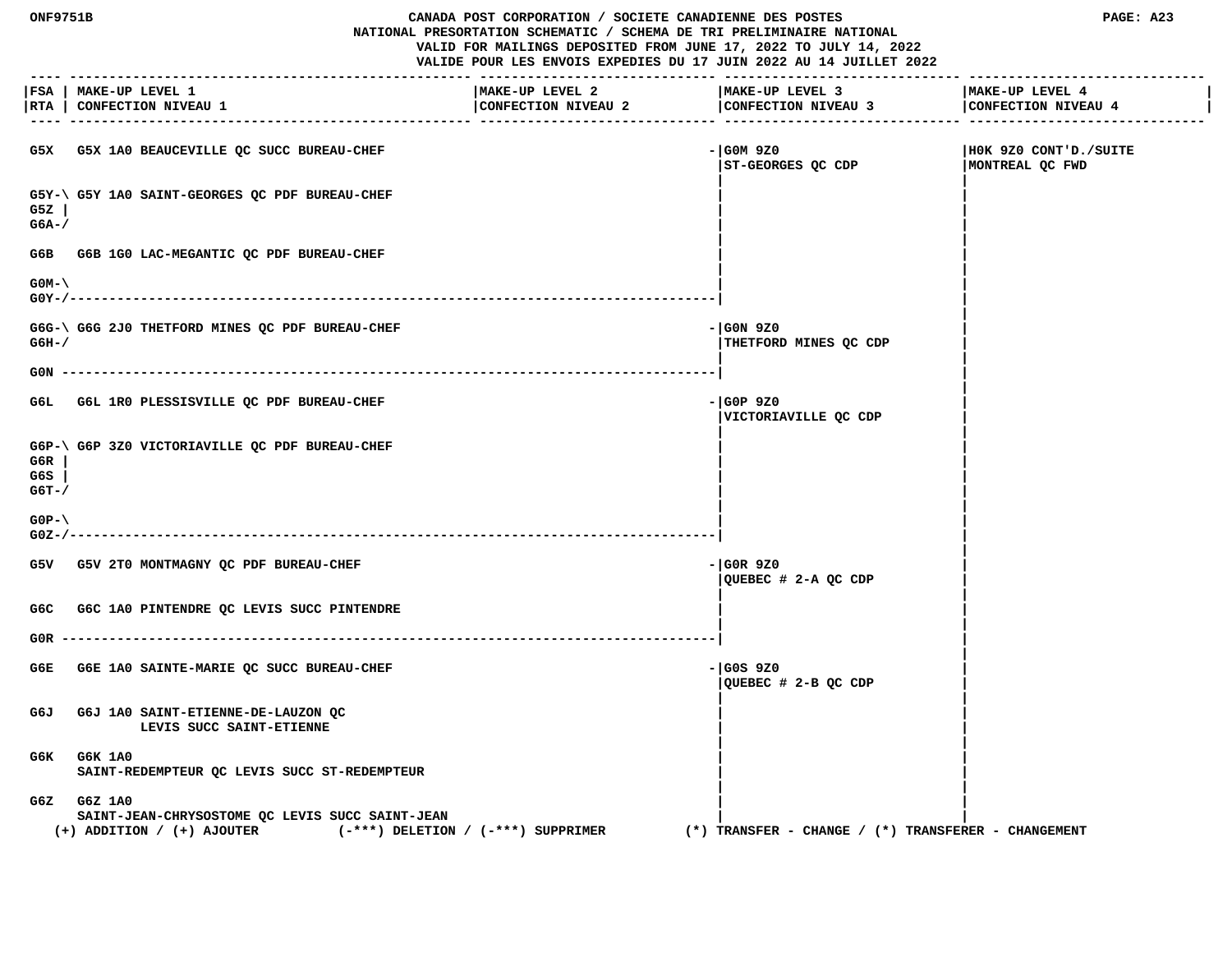**ONF9751B CANADA POST CORPORATION / SOCIETE CANADIENNE DES POSTES PAGE: A24 NATIONAL PRESORTATION SCHEMATIC / SCHEMA DE TRI PRELIMINAIRE NATIONAL VALID FOR MAILINGS DEPOSITED FROM JUNE 17, 2022 TO JULY 14, 2022 VALIDE POUR LES ENVOIS EXPEDIES DU 17 JUIN 2022 AU 14 JUILLET 2022 ---- --------------------------------------------------- ------------------------------ ------------------------------ ------------------------------ |FSA | MAKE-UP LEVEL 1 |MAKE-UP LEVEL 2 |MAKE-UP LEVEL 3 |MAKE-UP LEVEL 4 | |RTA | CONFECTION NIVEAU 1 |CONFECTION NIVEAU 2 |CONFECTION NIVEAU 3 |CONFECTION NIVEAU 4 | ---- --------------------------------------------------- ------------------------------ ------------------------------ ------------------------------ G7A G7A 1C0 SAINT-NICOLAS QC LEVIS SUCC SAINT-NICOLAS |G0S 9Z0 CONT'D./SUITE |H0K 9Z0 CONT'D./SUITE |QUEBEC # 2-B QC CDP |MONTREAL QC FWD | | G0S -----------------------------------------------------------------------------------| | | G3A G3A 1A0 -|G0T 9Z0 | SAINT-AUGUSTIN-DE-DESMAURES QC SUCC BUREAU-CHEF |QUEBEC # 1 QC CDP | | |** G3B G3B 0A0 LAC-BEAUPORT QC SUCC BUREAU-CHEF  **| | G3C G3C 1A0 STONEHAM-ET-TEWKESBURY QC SUCC BUREAU-CHEF | | | |** G3H G3H 1A0 PONT-ROUGE QC SUCC BUREAU-CHEF  **| |** G3L G3L 1A0 SAINT-RAYMOND QC SUCC BUREAU-CHEF  **| |** G3M G3M 1A0 DONNACONA QC SUCC BUREAU-CHEF  **| | G3N G3N 1A0 |** | STE-CATHERINE-DE-LA-J-CARTIER QC SUCC BUREAU-CHEF  **| | G3Z G3Z 1M0 BAIE-SAINT-PAUL QC SUCC BUREAU CHEF | | | |** G4A G4A 1A0 CLERMONT OC SUCC BUREAU-CHEF  **| |** G5A G5A 1A0 LA MALBAIE QC PDF BUREAU-CHEF  **| | G0A-\ | | G0T-/----------------------------------------------------------------------------------| | |** G7B-\ G7B 2E0 CHICOUTIMI CITE QC PDF LA BAIE - |G7H 0A0 - |G0W 9Z0 G7N-/ **G7N-/ G7N-/ CHICOUTIMI CITE QC**  $\sim$  **| CHICOUTIMI** QC CDP  **| | | G7G-\ G7H 3A0 CHICOUTIMI CITE QC PDF CHICOUTIMI | | | G7H | | | | G7J | | | | G7K-/ --| | | | | G7P G7P 1A0 CHICOUTIMI QC SUCC DESSERTE 1-A | | | | (+) ADDITION / (+) AJOUTER (-\*\*\*) DELETION / (-\*\*\*) SUPPRIMER (\*) TRANSFER - CHANGE / (\*) TRANSFERER - CHANGEMENT**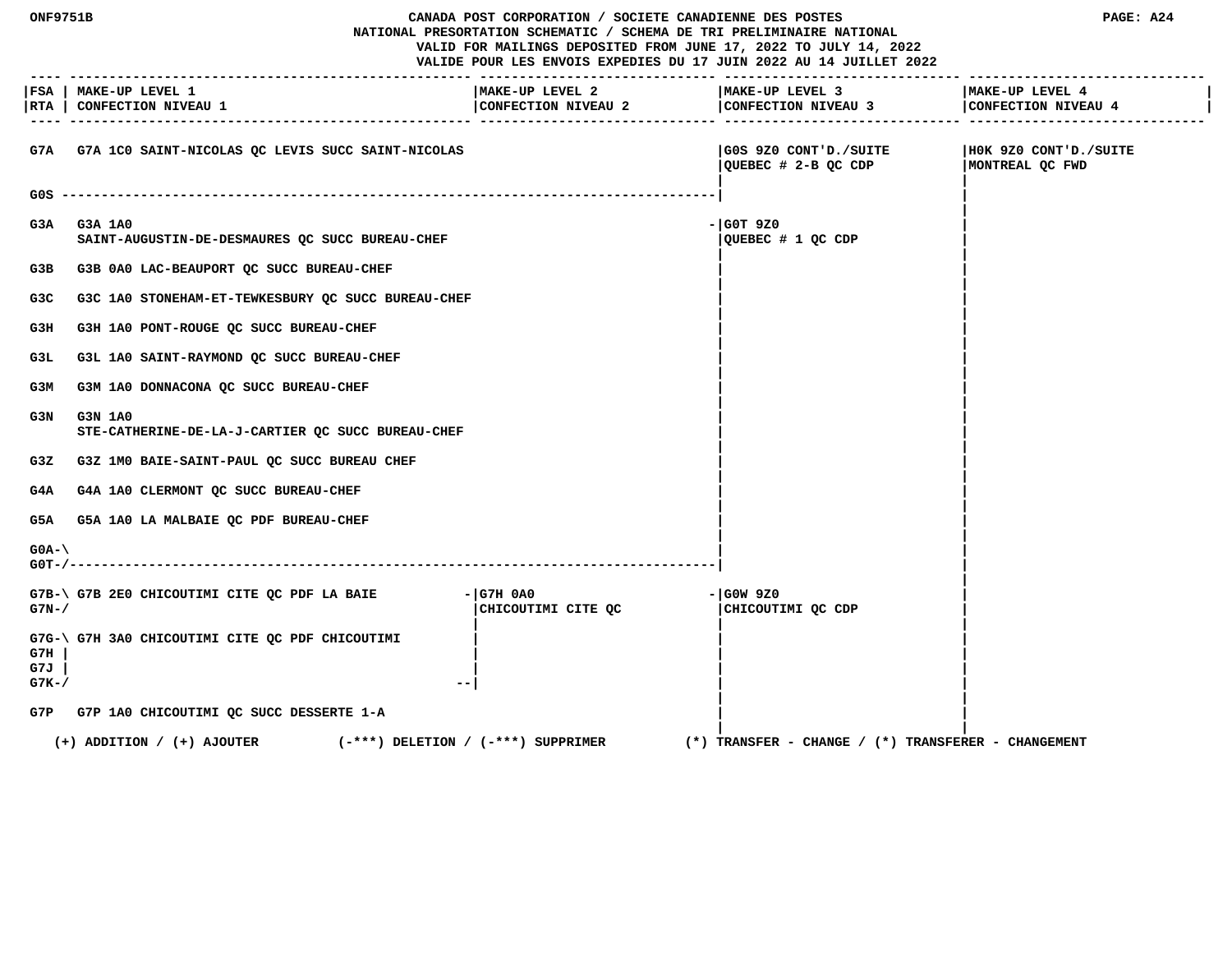**ONF9751B CANADA POST CORPORATION / SOCIETE CANADIENNE DES POSTES PAGE: A25 NATIONAL PRESORTATION SCHEMATIC / SCHEMA DE TRI PRELIMINAIRE NATIONAL VALID FOR MAILINGS DEPOSITED FROM JUNE 17, 2022 TO JULY 14, 2022 VALIDE POUR LES ENVOIS EXPEDIES DU 17 JUIN 2022 AU 14 JUILLET 2022**

 **---- --------------------------------------------------- ------------------------------ ------------------------------ ------------------------------ |FSA | MAKE-UP LEVEL 1 |MAKE-UP LEVEL 2 |MAKE-UP LEVEL 3 |MAKE-UP LEVEL 4 | |RTA | CONFECTION NIVEAU 1 |CONFECTION NIVEAU 2 |CONFECTION NIVEAU 3 |CONFECTION NIVEAU 4 | ---- --------------------------------------------------- ------------------------------ ------------------------------ ------------------------------** G7S-\ G7T 1B0 JONOUIERE CITE OC PDF JONOUIERE | G0W 9Z0 CONT'D./SUITE | H0K 9Z0 CONT'D./SUITE  **G7T | |CHICOUTIMI QC CDP |MONTREAL QC FWD G7X | | | G7Y | | | G7Z | | | G8A-/ | | | | G8B-\ G8B 3E0 ALMA QC PDF BUREAU-CHEF | | G8C | | | G8E-/ | | | | G8G G8G 1A0 | | METABETCHOUAN-LAC-A-LA-CROIX QC SUCC BUREAU-CHEF | | | |** G8H G8H 2L0 ROBERVAL QC PDF BUREAU-CHEF  **| | G8J G8J 1A0 CHICOUTIMI QC SUCC DESSERTE 2-A | | | |** G8K G8K 1A0 SAINT-FELICIEN QC SUCC BUREAU-CHEF  **| | G8L G8L 1W0 DOLBEAU-MISTASSINI QC PDF BUREAU-CHEF | | | | G8M G8M 1A0 NORMANDIN QC PDF PRINCIPAL | | | |** G8N G8N 1A0 HEBERTVILLE QC SUCC BUREAU-CHEF  **| |** G8P G8P 1P0 CHIBOUGAMAU QC PDF BUREAU-CHEF  **| | G0V-\ | | G0W-/----------------------------------------------------------------------------------| | |** G8T-\G9A 1A0 TROIS-RIVIERES QC PDF 2 - |G9A 4X0<br>G8V | | TROIS-RIVIERES QC | ITROIS-R  **G8V | |TROIS-RIVIERES QC |TROIS-RIVIERES QC CDP | G8W-/ | | | | | | G8Y-\ G9A 4X0 TROIS-RIVIERES QC PDF 1 | | | G8Z | | | | G9A | | | | G9B | | | | G9C-/ --| | | | |** G9H G9H 1A0 BECANCOUR QC SUCC BUREAU-CHEF  **| | G9N-\ G9N 1V0 SHAWINIGAN QC PDF BUREAU-CHEF | | G9P | | | G9R-/ | | (+) ADDITION / (+) AJOUTER (-\*\*\*) DELETION / (-\*\*\*) SUPPRIMER (\*) TRANSFER - CHANGE / (\*) TRANSFERER - CHANGEMENT**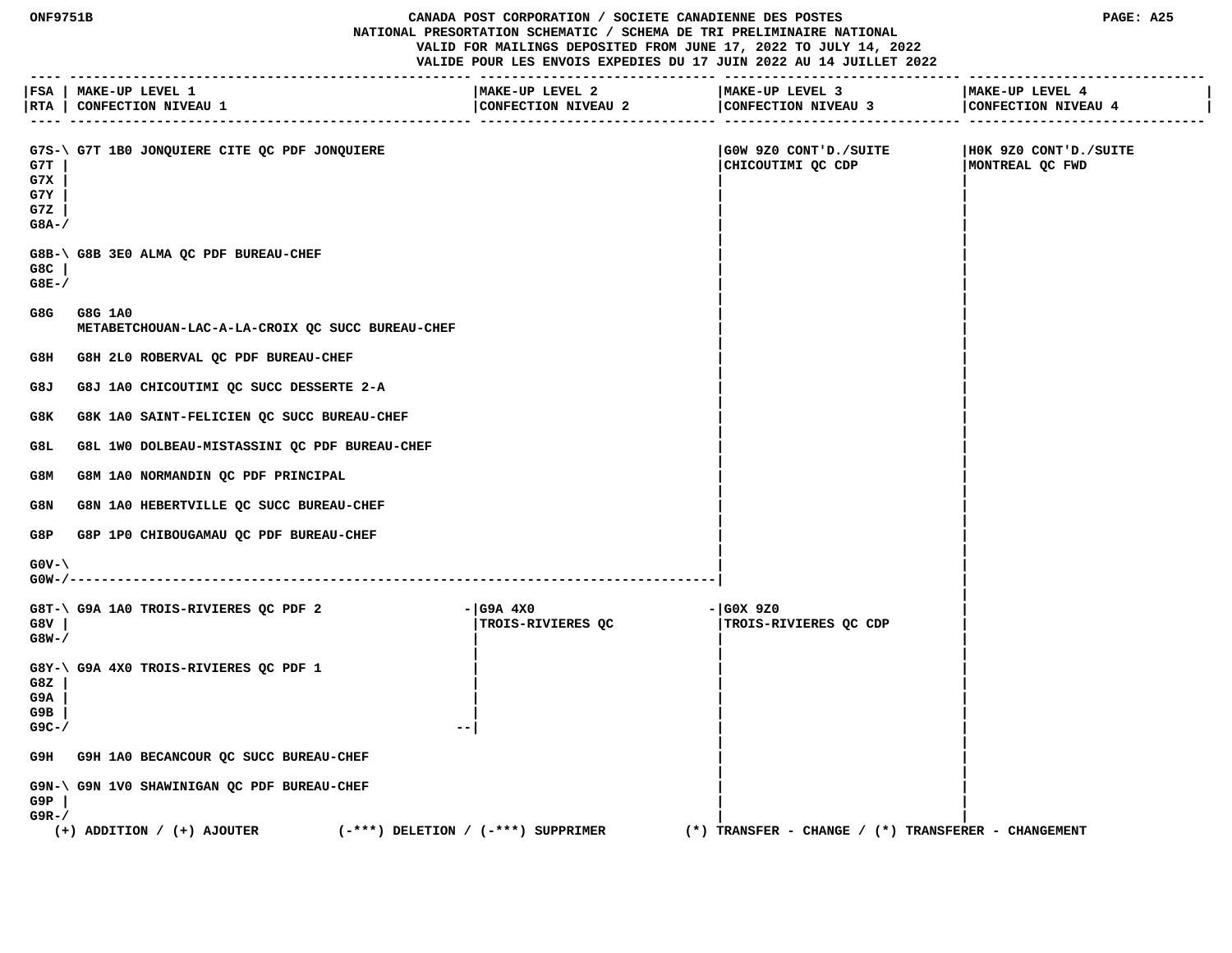| ONF9751B<br>CANADA POST CORPORATION / SOCIETE CANADIENNE DES POSTES<br>NATIONAL PRESORTATION SCHEMATIC / SCHEMA DE TRI PRELIMINAIRE NATIONAL<br>VALID FOR MAILINGS DEPOSITED FROM JUNE 17, 2022 TO JULY 14, 2022<br>VALIDE POUR LES ENVOIS EXPEDIES DU 17 JUIN 2022 AU 14 JUILLET 2022 |                                                                                                                         |                                        | PAGE: A26                                                             |                                                         |                                          |
|----------------------------------------------------------------------------------------------------------------------------------------------------------------------------------------------------------------------------------------------------------------------------------------|-------------------------------------------------------------------------------------------------------------------------|----------------------------------------|-----------------------------------------------------------------------|---------------------------------------------------------|------------------------------------------|
|                                                                                                                                                                                                                                                                                        | FSA   MAKE-UP LEVEL 1<br> RTA   CONFECTION NIVEAU 1                                                                     |                                        | MAKE-UP LEVEL 2<br>$\overline{\overline{\text{COMFECTION NIVEAU 2}}}$ | MAKE-UP LEVEL 3<br>CONFECTION NIVEAU 3                  | MAKE-UP LEVEL 4<br>CONFECTION NIVEAU 4   |
| G9T                                                                                                                                                                                                                                                                                    | G9T 2M0 GRAND-MERE QC SHAWINIGAN PDF GRAND-MERE                                                                         |                                        |                                                                       | GOX 9Z0 CONT'D./SUITE <br>TROIS-RIVIERES QC CDP         | HOK 9Z0 CONT'D./SUITE<br>MONTREAL QC FWD |
| G9X.                                                                                                                                                                                                                                                                                   | G9X 1L0 LA TUQUE QC PDF BUREAU-CHEF<br>$G0X$ --------                                                                   |                                        |                                                                       | $- -$                                                   |                                          |
|                                                                                                                                                                                                                                                                                        |                                                                                                                         |                                        | ONTARIO -ON- ONTARIO                                                  |                                                         |                                          |
| $K1K-$                                                                                                                                                                                                                                                                                 | K1A K1A 0A0 MTL EXT-OTTAWA QC OTTAWA STN FED-GOVT/GOU- H6E 3W0<br>K1J-\ K1B 1A0 MTL EXT-OTTAWA QC OTTAWA STN TERMINAL 2 |                                        | MTL EXT-OTTAWA QC                                                     |                                                         | $ H0E$ 9Z0<br>MTL EXT-OTTAWA QC FWD      |
| K1G<br>K1H<br>$K1X-$                                                                                                                                                                                                                                                                   | K1B-\ K1B 3E0 MTL EXT-OTTAWA QC OTTAWA LCD LANCASTER                                                                    |                                        |                                                                       |                                                         |                                          |
| K1E<br>K1W<br>K4A-/                                                                                                                                                                                                                                                                    | K1C-\ K1C 1L0 MTL EXT-OTTAWA QC ORLEANS STN ORLEANS                                                                     |                                        |                                                                       |                                                         |                                          |
| K1R<br>K1S<br>$K2P-$ /                                                                                                                                                                                                                                                                 | K1P-\ K1G 2C0 MTL EXT-OTTAWA QC OTTAWA LCD S. FLEMING                                                                   |                                        |                                                                       |                                                         |                                          |
| K1V-/                                                                                                                                                                                                                                                                                  | K1T-\ K1G 7S0 MTL EXT-OTTAWA QC OTTAWA LCD S                                                                            |                                        |                                                                       |                                                         |                                          |
| K1M<br>$K1N-$ /                                                                                                                                                                                                                                                                        | K1L-\ K1L 5A0 MTL EXT-OTTAWA QC OTTAWA STN VANIER                                                                       |                                        |                                                                       |                                                         |                                          |
| $K1Z-$ /                                                                                                                                                                                                                                                                               | K1Y-\ K1Y 1H0 MTL EXT-OTTAWA QC OTTAWA STN C                                                                            |                                        |                                                                       |                                                         |                                          |
| $K2B-$                                                                                                                                                                                                                                                                                 | K2A-\ K2A 0A0 MTL EXT-OTTAWA QC OTTAWA STN J                                                                            |                                        |                                                                       |                                                         |                                          |
|                                                                                                                                                                                                                                                                                        | $(+)$ ADDITION / $(+)$ AJOUTER                                                                                          | $(-***)$ DELETION / $(-***)$ SUPPRIMER |                                                                       | $(*)$ TRANSFER - CHANGE / $(*)$ TRANSFERER - CHANGEMENT |                                          |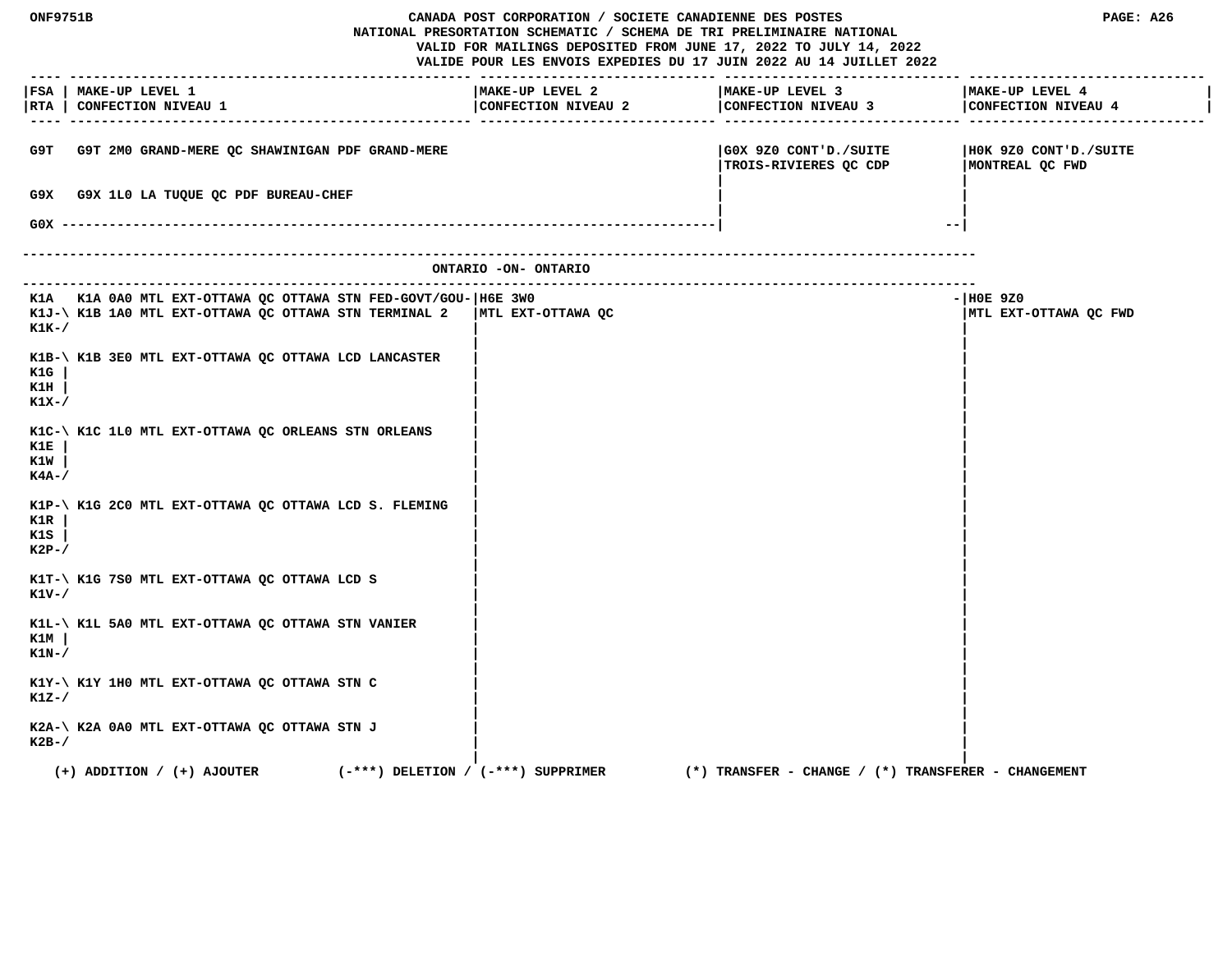**ONF9751B CANADA POST CORPORATION / SOCIETE CANADIENNE DES POSTES PAGE: A27 NATIONAL PRESORTATION SCHEMATIC / SCHEMA DE TRI PRELIMINAIRE NATIONAL VALID FOR MAILINGS DEPOSITED FROM JUNE 17, 2022 TO JULY 14, 2022 VALIDE POUR LES ENVOIS EXPEDIES DU 17 JUIN 2022 AU 14 JUILLET 2022**

 **---- --------------------------------------------------- ------------------------------ ------------------------------ ------------------------------**

|                                     | FSA   MAKE-UP LEVEL 1                                                                      | MAKE-UP LEVEL 2                                | MAKE-UP LEVEL 3                                         | MAKE-UP LEVEL 4                                |
|-------------------------------------|--------------------------------------------------------------------------------------------|------------------------------------------------|---------------------------------------------------------|------------------------------------------------|
| -----                               | RTA   CONFECTION NIVEAU 1                                                                  | CONFECTION NIVEAU 2<br>------------------ ---- | CONFECTION NIVEAU 3<br>---------------                  | CONFECTION NIVEAU 4<br>--------------------    |
| к2Е<br>K2G-/                        | K2C-\ K2G 4V0 MTL EXT-OTTAWA QC NEPEAN LCD MERIVALE                                        | H6E 3W0 CONT'D./SUITE <br> MTL EXT-OTTAWA QC   |                                                         | HOE 9Z0 CONT'D./SUITE<br>MTL EXT-OTTAWA QC FWD |
| $K2R-$ /                            | K2H K2H 5Z0 MTL EXT-OTTAWA QC NEPEAN STN H<br>K2J-\ K2J 1T0 MTL EXT-OTTAWA QC NEPEAN LCD N |                                                |                                                         |                                                |
| K2L<br>K2M<br>к2т<br>K2V<br>$K2W-7$ | K2K-\ K2K 1A0 MTL EXT-OTTAWA QC KANATA STN KANATA                                          |                                                |                                                         |                                                |
| K2S                                 | K2S 1E0 MTL EXT-OTTAWA QC STITTSVILLE STN B                                                |                                                |                                                         |                                                |
| к4в                                 | K4B 1A0 NAVAN ON STN MAIN                                                                  |                                                | $-$ KOA 9Z0<br>OTTAWA ON DCF                            |                                                |
| к4с                                 | K4C 1A0 CUMBERLAND ON STN MAIN                                                             |                                                |                                                         |                                                |
|                                     | K4K K4K 1A0 ROCKLAND ON STN MAIN                                                           |                                                |                                                         |                                                |
| $K4P-$ /                            | K4M-\ K4M 1A0 MANOTICK ON STN MAIN                                                         |                                                |                                                         |                                                |
| K4R                                 | K4R 1A0 RUSSELL ON STN MAIN                                                                |                                                |                                                         |                                                |
| K7C                                 | K7C 2V0 CARLETON PLACE ON LCD MAIN                                                         |                                                |                                                         |                                                |
| K7S                                 | K7S 1S0 ARNPRIOR ON LCD MAIN                                                               |                                                |                                                         |                                                |
| $KOA-\setminus$                     |                                                                                            |                                                |                                                         |                                                |
|                                     | K6A K6A 1A0 OTT EXT ON HAWKESBURY LCD MAIN                                                 |                                                | $-$ KOB 9Z0<br>OTT EXT-HAWKESBURY ON DCF                |                                                |
|                                     |                                                                                            |                                                |                                                         |                                                |
| к6л<br>к6к-/                        | K6H-\ K6H 1Y0 OTT EXT ON CORNWALL LCD 1                                                    |                                                | $-$ KOC 9Z0<br>OTT EXT-CORNWALL ON DCF                  |                                                |
|                                     | $(-***)$ DELETION / $(-***)$ SUPPRIMER<br>(+) ADDITION / (+) AJOUTER                       |                                                | $(*)$ TRANSFER - CHANGE / $(*)$ TRANSFERER - CHANGEMENT |                                                |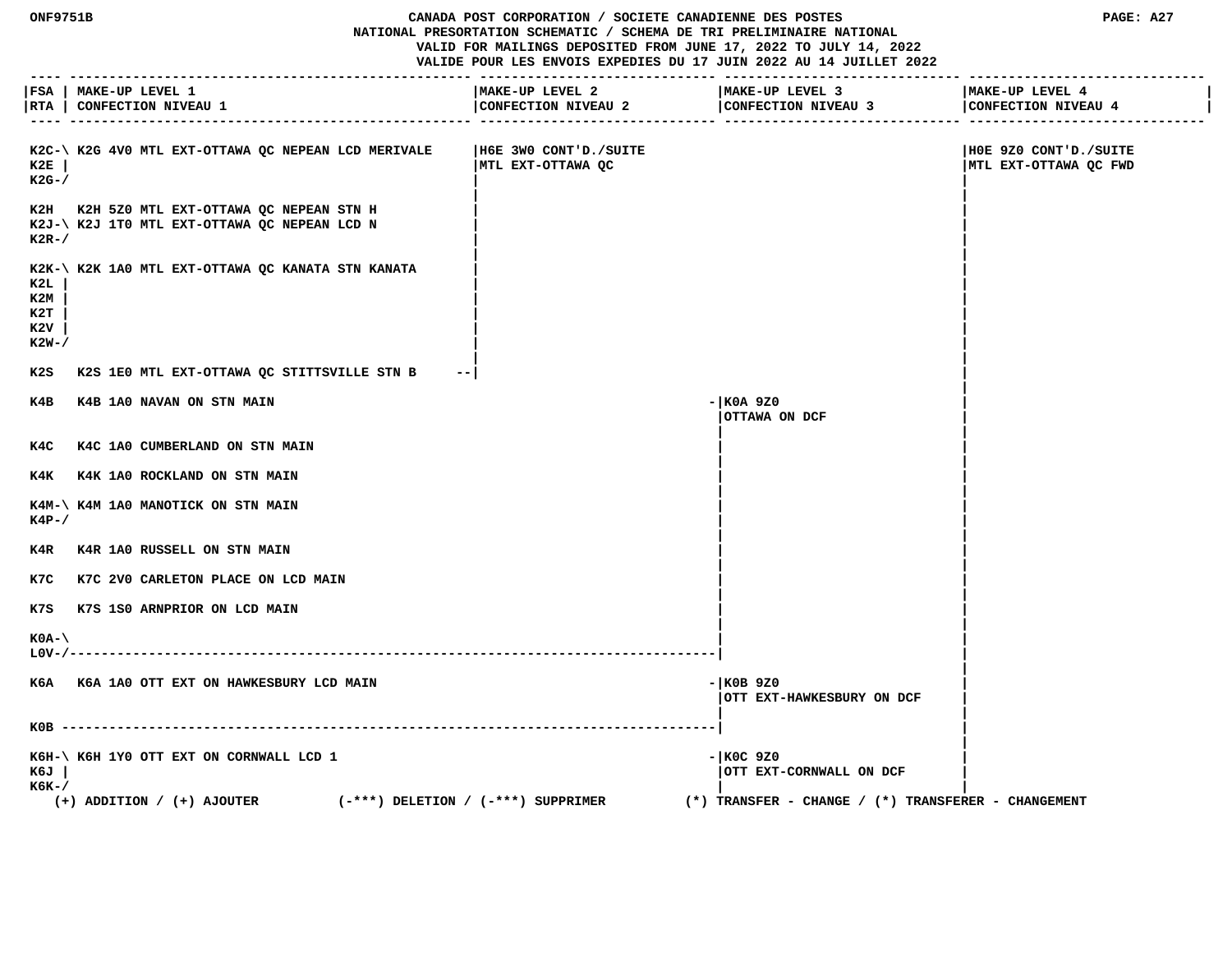**ONF9751B CANADA POST CORPORATION / SOCIETE CANADIENNE DES POSTES PAGE: A28 NATIONAL PRESORTATION SCHEMATIC / SCHEMA DE TRI PRELIMINAIRE NATIONAL VALID FOR MAILINGS DEPOSITED FROM JUNE 17, 2022 TO JULY 14, 2022 VALIDE POUR LES ENVOIS EXPEDIES DU 17 JUIN 2022 AU 14 JUILLET 2022 ---- --------------------------------------------------- ------------------------------ ------------------------------ ------------------------------ |FSA | MAKE-UP LEVEL 1 |MAKE-UP LEVEL 2 |MAKE-UP LEVEL 3 |MAKE-UP LEVEL 4 |** |RTA | CONFECTION NIVEAU 1 | CONFECTION NIVEAU 2 | CONFECTION NIVEAU 4 | CONFECTION NIVEAU 4 | CONFECTION NIVEAU 4 | CONFECTION NIVEAU 4 | CONFECTION NIVEAU 4  **---- --------------------------------------------------- ------------------------------ ------------------------------ ------------------------------ K0C -----------------------------------------------------------------------------------|K0C 9Z0 CONT'D./SUITE |H0E 9Z0 CONT'D./SUITE** -- | OTT EXT-CORNWALL ON DCF | MTL EXT-OTTAWA QC FWD  **|** K6T-\ K6V 4Y0 OTT EXT ON BROCKVILLE LCD MAIN **FIND ACCOMMENDATION** - |K0E 9Z0 **EXT-BROCKVILLE ON DCF**  $|\text{OTT}|\text{EXT}-\text{BROCKVILLE}$  ON DCF  **| | K0E -----------------------------------------------------------------------------------| | | K7A K7A 1H0 OTT EXT ON SMITHS FALLS LCD MAIN -|K0G 9Z0 | |OTT EXT-SMITHS FALLS ON DCF | | |** K7H K7H 1B0 OTT EXT ON PERTH STN MAIN  **| | K0G -----------------------------------------------------------------------------------| | |** K7V K7V 1R0 OTT EXT ON RENFREW LCD MAIN **FOUL EXECUTE 1899** CONTROL 1970  **|OTT EXT-PEMBROKE ON DCF | | |** K8A-\ K8A 3J0 OTT EXT ON PEMBROKE LCD MAIN  **K8B-/ | | | |** K8H K8H 1X0 OTT EXT ON PETAWAWA LCD MAIN  **| | K0J -----------------------------------------------------------------------------------| --| K7G K7G 1G0 GANANOQUE ON LCD MAIN -|K0H 9Z0 -|L0J 9Z0**  $\overline{\phantom{a}}$  TOR EXT-KINGSTON ON DCF  **| |** K7K-\ K7L 1X0 TOR EXT-KINGSTON ON KINGSTON LCD MAIN - | K7L 1X0 **EXT-FINGSTON ON EXT-KINGSTON ON EXT- | | |** K7M-\ K7M 5E0 TOR EXT-KINGSTON ON KINGSTON STN A  **K7N | | | | K7P-/ 1 | | K0H -----------------------------------------------------------------------------------| | | K7R K7R 1N0 NAPANEE ON LCD MAIN** - **K0K 9Z0 |TOR EXT-BELLEVILLE ON DCF | | | K8N-\ K8P 5J0 BELLEVILLE ON STN MAIN | | K8P | | | K8R-/ | | | |** K8V K8V 4N0 TRENTON ON LCD MAIN  **(+) ADDITION / (+) AJOUTER (-\*\*\*) DELETION / (-\*\*\*) SUPPRIMER (\*) TRANSFER - CHANGE / (\*) TRANSFERER - CHANGEMENT**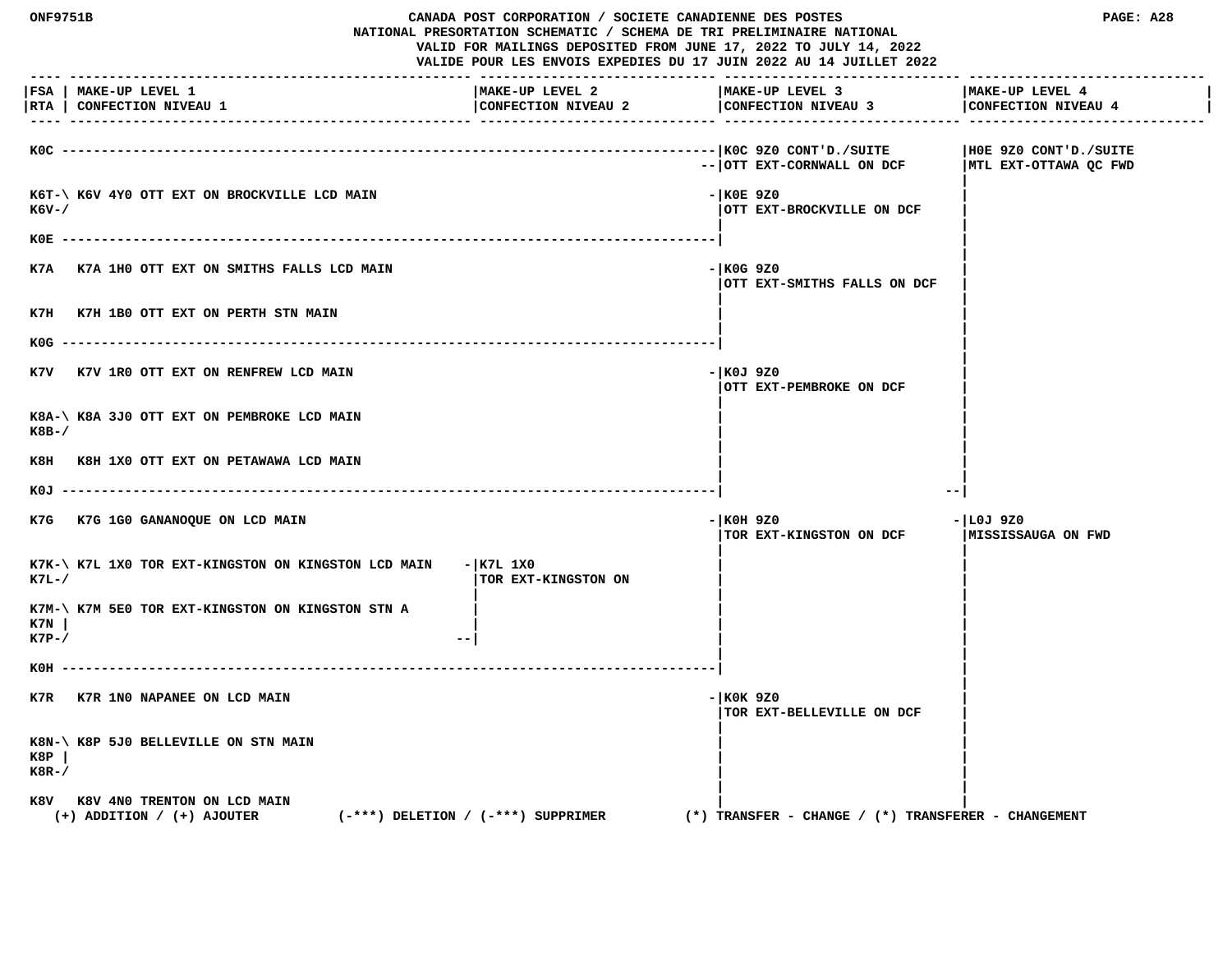| ---- ----                 | ONF9751B<br>CANADA POST CORPORATION / SOCIETE CANADIENNE DES POSTES<br>NATIONAL PRESORTATION SCHEMATIC / SCHEMA DE TRI PRELIMINAIRE NATIONAL<br>VALID FOR MAILINGS DEPOSITED FROM JUNE 17, 2022 TO JULY 14, 2022<br>VALIDE POUR LES ENVOIS EXPEDIES DU 17 JUIN 2022 AU 14 JUILLET 2022 |                                        |  | PAGE: A29                                               |                                        |
|---------------------------|----------------------------------------------------------------------------------------------------------------------------------------------------------------------------------------------------------------------------------------------------------------------------------------|----------------------------------------|--|---------------------------------------------------------|----------------------------------------|
|                           | FSA   MAKE-UP LEVEL 1<br> RTA   CONFECTION NIVEAU 1                                                                                                                                                                                                                                    | MAKE-UP LEVEL 2<br>CONFECTION NIVEAU 2 |  | MAKE-UP LEVEL 3<br>CONFECTION NIVEAU 3                  | MAKE-UP LEVEL 4<br>CONFECTION NIVEAU 4 |
|                           | KOK ------------------                                                                                                                                                                                                                                                                 |                                        |  | --   TOR EXT-BELLEVILLE ON DCF   MISSISSAUGA ON FWD     | LOJ 9Z0 CONT'D./SUITE                  |
|                           | K9A K9A 1M0 COBOURG ON LCD MAIN                                                                                                                                                                                                                                                        |                                        |  | $-$ KOL 9Z0<br>TOR EXT-PETERBOROUGH ON DCF              |                                        |
| к9л<br>к9к<br>к9ь-/       | K9H-\ K9J 2T0 PETERBOROUGH ON STN DELIVERY CENTRE                                                                                                                                                                                                                                      |                                        |  |                                                         |                                        |
|                           | K9V K9V 3B0 LINDSAY ON LCD MAIN                                                                                                                                                                                                                                                        |                                        |  |                                                         |                                        |
| $KOL - \$<br>$KOM-/-$     |                                                                                                                                                                                                                                                                                        |                                        |  |                                                         |                                        |
|                           | L9N L3Y 1E0 EAST GWILLIMBURY ON LCD MAIN                                                                                                                                                                                                                                               |                                        |  | $-$ LOG 9Z0<br>TOR EXT-NEWMARKET ON DCF                 |                                        |
|                           | L9R L9R 2A0 ALLISTON ON LCD MAIN                                                                                                                                                                                                                                                       |                                        |  |                                                         |                                        |
| $LOC-V$<br>L0E.<br>L0G-/- | --------------------------------------                                                                                                                                                                                                                                                 |                                        |  |                                                         |                                        |
|                           | L3V L3V 4Y0 ORILLIA ON LCD MAIN                                                                                                                                                                                                                                                        |                                        |  | $- LM9Z0$<br><b>BARRIE ON DCF</b>                       |                                        |
| L4N<br>L9J<br>L9X-/       | L4M-\ L4N 3V0 BARRIE ON LCD DISTRIBUTION                                                                                                                                                                                                                                               |                                        |  |                                                         |                                        |
| L4R                       | L4R 1P0 MIDLAND ON LCD MAIN                                                                                                                                                                                                                                                            |                                        |  |                                                         |                                        |
| т эм                      | L9M 1A0 PENETANGUISHENE ON STN MAIN                                                                                                                                                                                                                                                    |                                        |  |                                                         |                                        |
| L9S                       | L9S 1L0 INNISFIL ON LCD MAIN                                                                                                                                                                                                                                                           |                                        |  |                                                         |                                        |
| L9Y                       | L9Y 2L0 COLLINGWOOD ON LCD COLLINGWOOD                                                                                                                                                                                                                                                 |                                        |  |                                                         |                                        |
| L9Z.                      | L9Z 1A0 WASAGA BEACH ON LCD MAIN                                                                                                                                                                                                                                                       |                                        |  |                                                         |                                        |
|                           | P1H P1H 1A0 HUNTSVILLE ON STN MAIN                                                                                                                                                                                                                                                     |                                        |  |                                                         |                                        |
|                           | $(-***)$ DELETION / $(-***)$ SUPPRIMER<br>$(+)$ ADDITION / $(+)$ AJOUTER                                                                                                                                                                                                               |                                        |  | $(*)$ TRANSFER - CHANGE / $(*)$ TRANSFERER - CHANGEMENT |                                        |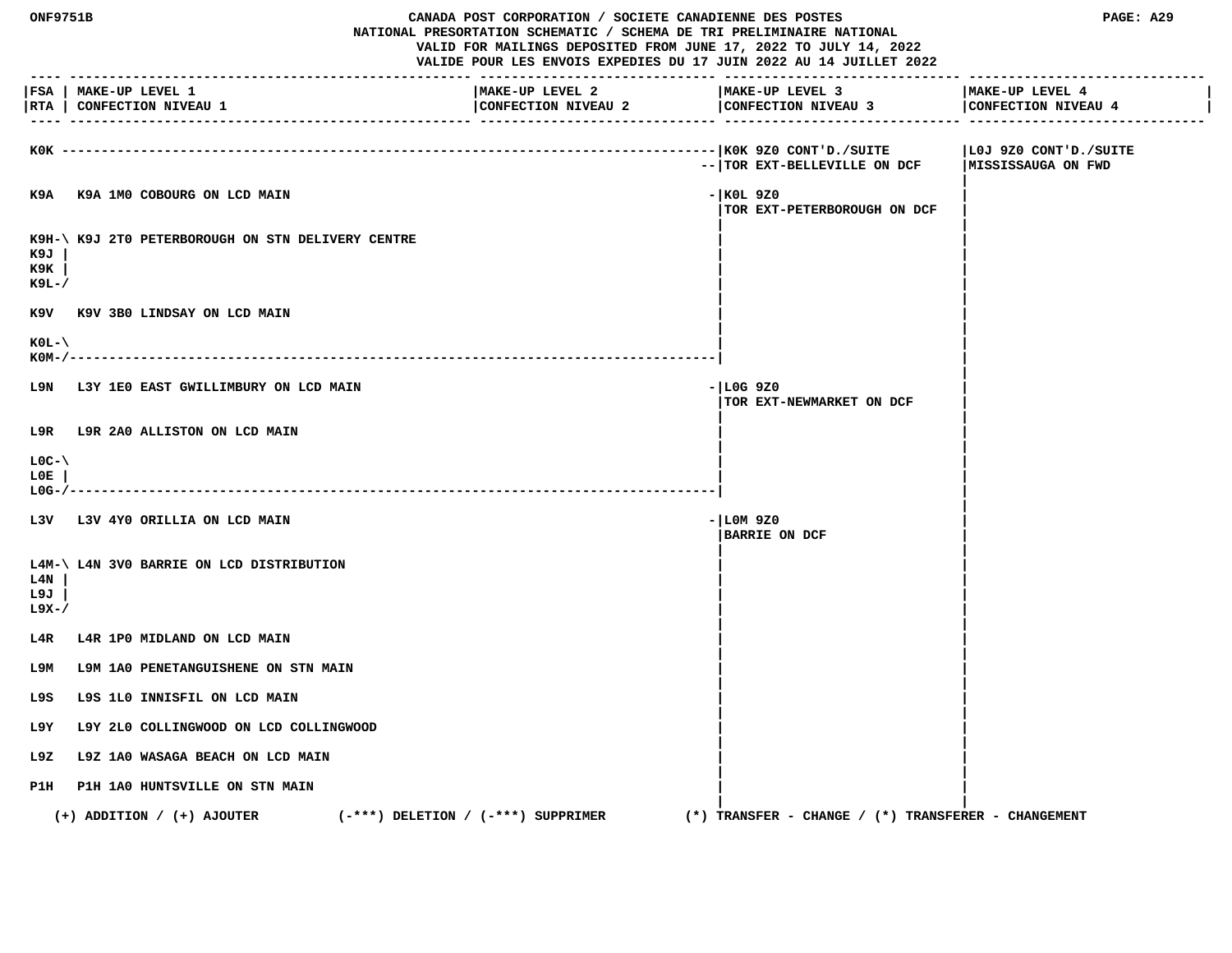| <b>ONF9751B</b> |  |
|-----------------|--|
|-----------------|--|

#### **CANADA POST CORPORATION / SOCIETE CANADIENNE DES POSTES PAGE: A30 NATIONAL PRESORTATION SCHEMATIC / SCHEMA DE TRI PRELIMINAIRE NATIONAL VALID FOR MAILINGS DEPOSITED FROM JUNE 17, 2022 TO JULY 14, 2022 VALIDE POUR LES ENVOIS EXPEDIES DU 17 JUIN 2022 AU 14 JUILLET 2022**

 **---- --------------------------------------------------- ------------------------------ ------------------------------ ------------------------------ |FSA | MAKE-UP LEVEL 1 |MAKE-UP LEVEL 2 |MAKE-UP LEVEL 3 |MAKE-UP LEVEL 4 | |RTA | CONFECTION NIVEAU 1 |CONFECTION NIVEAU 2 |CONFECTION NIVEAU 3 |CONFECTION NIVEAU 4 | ---- --------------------------------------------------- ------------------------------ ------------------------------ ------------------------------ P1L P1L 1A0 BRACEBRIDGE ON LCD MAIN |L0M 9Z0 CONT'D./SUITE |L0J 9Z0 CONT'D./SUITE** |BARRIE ON DCF | MISSISSAUGA ON FWD  **| |** P1P P1P 1A0 GRAVENHURST ON STN MAIN  **| | P2A P2A 1T0 PARRY SOUND ON LCD MAIN | | | | L0K-\ | | L0L | | | L0M | | | P0A | | | P0B | | | P0C | | | P0E | | | P0G-/----------------------------------------------------------------------------------| | | L1A L1A 2Z0 PORT HOPE ON LCD MAIN -|L0P 9Z0 | |TORONTO WEST # 2 ON DCF | | | L1B-\ L1C 3A0 BOWMANVILLE ON LCD MAIN | | L1C | | | L1E-/ | | | | L1M L1M 1A0 WHITBY ON LCD BROOKLIN | | | |** L4A L4A 1A0 STOUFFVILLE ON LCD MAIN  **| |** L6A L6A 4G0 VAUGHAN ON MAPLE STN DELIVERY CENTRE  **| |** L7G L7G 3Z0 GEORGETOWN ON LCD MAIN  **| |** L7J L7J 1E0 ACTON ON LCD MAIN  **| |** L9L L9L 1A0 PORT PERRY ON LCD MAIN  **| | L9E-\ L9T 1P0 MILTON ON LCD MAIN | | L9T-/ | | | | L9V L9V 1S0 SHELBURNE ON STN MAIN | | | | L7K L9W 1C0 CALEDON ON STN C | | | | L9W L9W 1L0 ORANGEVILLE ON LCD MAIN | | | | L0A-\ | | L0B | | | (+) ADDITION / (+) AJOUTER (-\*\*\*) DELETION / (-\*\*\*) SUPPRIMER (\*) TRANSFER - CHANGE / (\*) TRANSFERER - CHANGEMENT**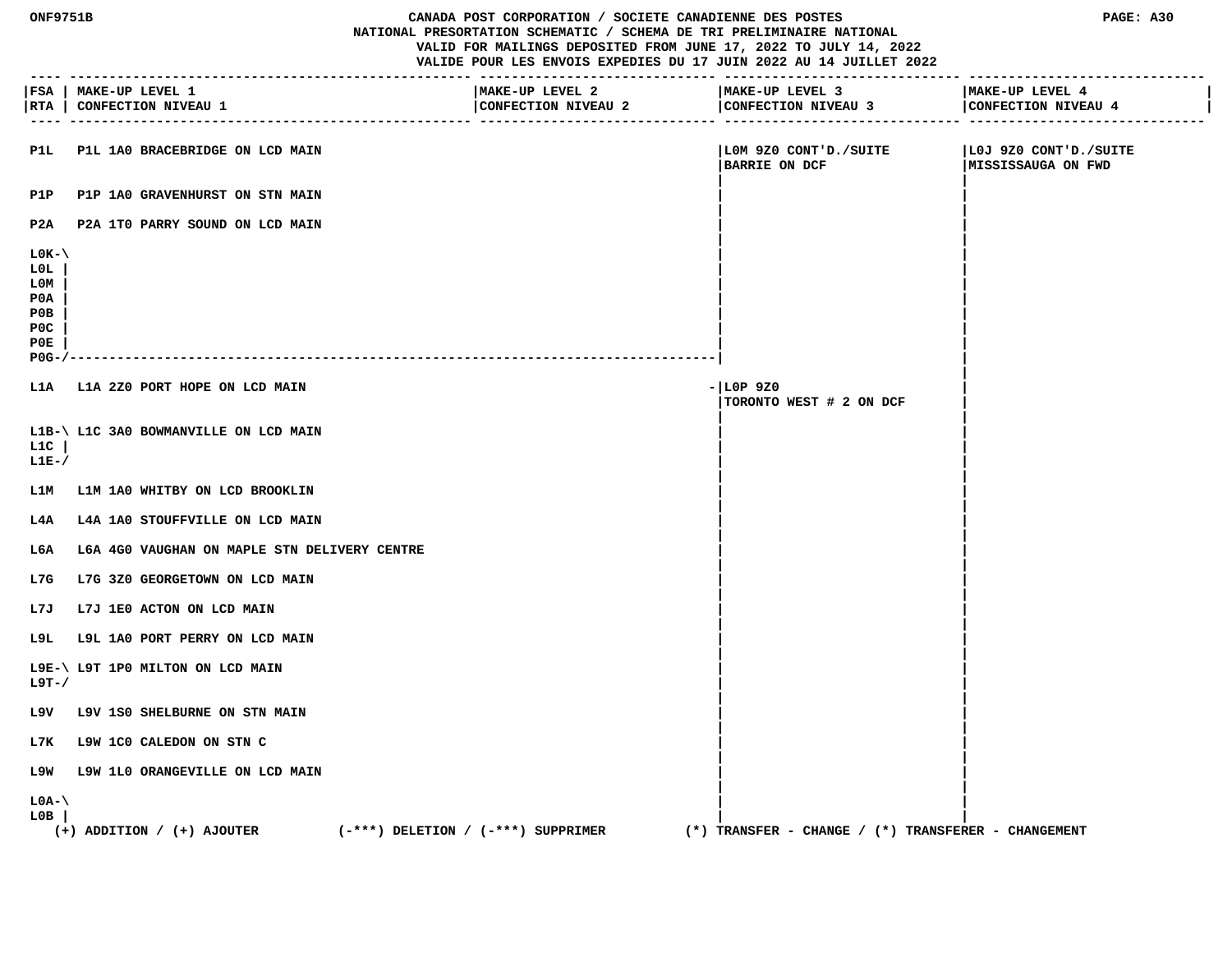| <b>ONF9751B</b><br>CANADA POST CORPORATION / SOCIETE CANADIENNE DES POSTES<br>NATIONAL PRESORTATION SCHEMATIC / SCHEMA DE TRI PRELIMINAIRE NATIONAL<br>VALID FOR MAILINGS DEPOSITED FROM JUNE 17, 2022 TO JULY 14, 2022<br>VALIDE POUR LES ENVOIS EXPEDIES DU 17 JUIN 2022 AU 14 JUILLET 2022 |                                                                                                                                                                |                                        | PAGE: A31                                               |                                             |
|-----------------------------------------------------------------------------------------------------------------------------------------------------------------------------------------------------------------------------------------------------------------------------------------------|----------------------------------------------------------------------------------------------------------------------------------------------------------------|----------------------------------------|---------------------------------------------------------|---------------------------------------------|
| -----                                                                                                                                                                                                                                                                                         | FSA   MAKE-UP LEVEL 1<br> RTA   CONFECTION NIVEAU 1                                                                                                            | MAKE-UP LEVEL 2<br>CONFECTION NIVEAU 2 | MAKE-UP LEVEL 3<br>CONFECTION NIVEAU 3                  | MAKE-UP LEVEL 4<br>CONFECTION NIVEAU 4      |
| L0H<br>L0J<br>L0N<br>L0P<br>$MOB-J$                                                                                                                                                                                                                                                           |                                                                                                                                                                |                                        | LOP 9Z0 CONT'D./SUITE<br>TORONTO WEST # 2 ON DCF        | LOJ 9Z0 CONT'D./SUITE<br>MISSISSAUGA ON FWD |
| L1P<br>$L1R-$                                                                                                                                                                                                                                                                                 | L1N-\ L1H 0A0 MISSISSAUGA ON WHITBY LCD WHITBY                                                                                                                 | $- L4W 1T0$<br> MISSISSAUGA ON         |                                                         |                                             |
| L1H<br>L1J<br>L1K<br>$L1L-$                                                                                                                                                                                                                                                                   | L1G-\ L1H 4G0 MISSISSAUGA ON OSHAWA STN A                                                                                                                      |                                        |                                                         |                                             |
| L1W<br>L1X<br>L1Y-/                                                                                                                                                                                                                                                                           | L1V-\ L1V 1C0 MISSISSAUGA ON PICKERING LCD MAIN                                                                                                                |                                        |                                                         |                                             |
| L1T<br>$L1Z-$                                                                                                                                                                                                                                                                                 | L1S-\ L1Z 1L0 MISSISSAUGA ON AJAX STN DELIVERY CENTRE                                                                                                          |                                        |                                                         |                                             |
| L6B<br>L6C<br>$L6E-$                                                                                                                                                                                                                                                                          | L3S-\ L3R 2K0 MISSISSAUGA ON UNIONVILLE LCD 2                                                                                                                  |                                        |                                                         |                                             |
| L3R<br>$LG-$ /                                                                                                                                                                                                                                                                                | L3P-\ L3R 3K0 MISSISSAUGA ON UNIONVILLE LCD 1                                                                                                                  |                                        |                                                         |                                             |
| $L3Y-$ /                                                                                                                                                                                                                                                                                      | L4J L3T 2C0 MISSISSAUGA ON THORNHILL LCD MAIN<br>L3X-\ L3Y 3Z0 MISSISSAUGA ON NEWMARKET LCD 1                                                                  |                                        |                                                         |                                             |
| $L4S-$                                                                                                                                                                                                                                                                                        | L4E-\ L4B 0C0 MISSISSAUGA ON RICHMOND HILL LCD 14                                                                                                              |                                        |                                                         |                                             |
| L4B<br>L3T                                                                                                                                                                                                                                                                                    | L4B 2C0 MISSISSAUGA ON RICHMOND HILL LCD 20<br>L4B 4W0 MISSISSAUGA ON THORNHILL LCD 20<br>(-***) DELETION / (-***) SUPPRIMER<br>$(+)$ ADDITION / $(+)$ AJOUTER |                                        | $(*)$ TRANSFER - CHANGE / $(*)$ TRANSFERER - CHANGEMENT |                                             |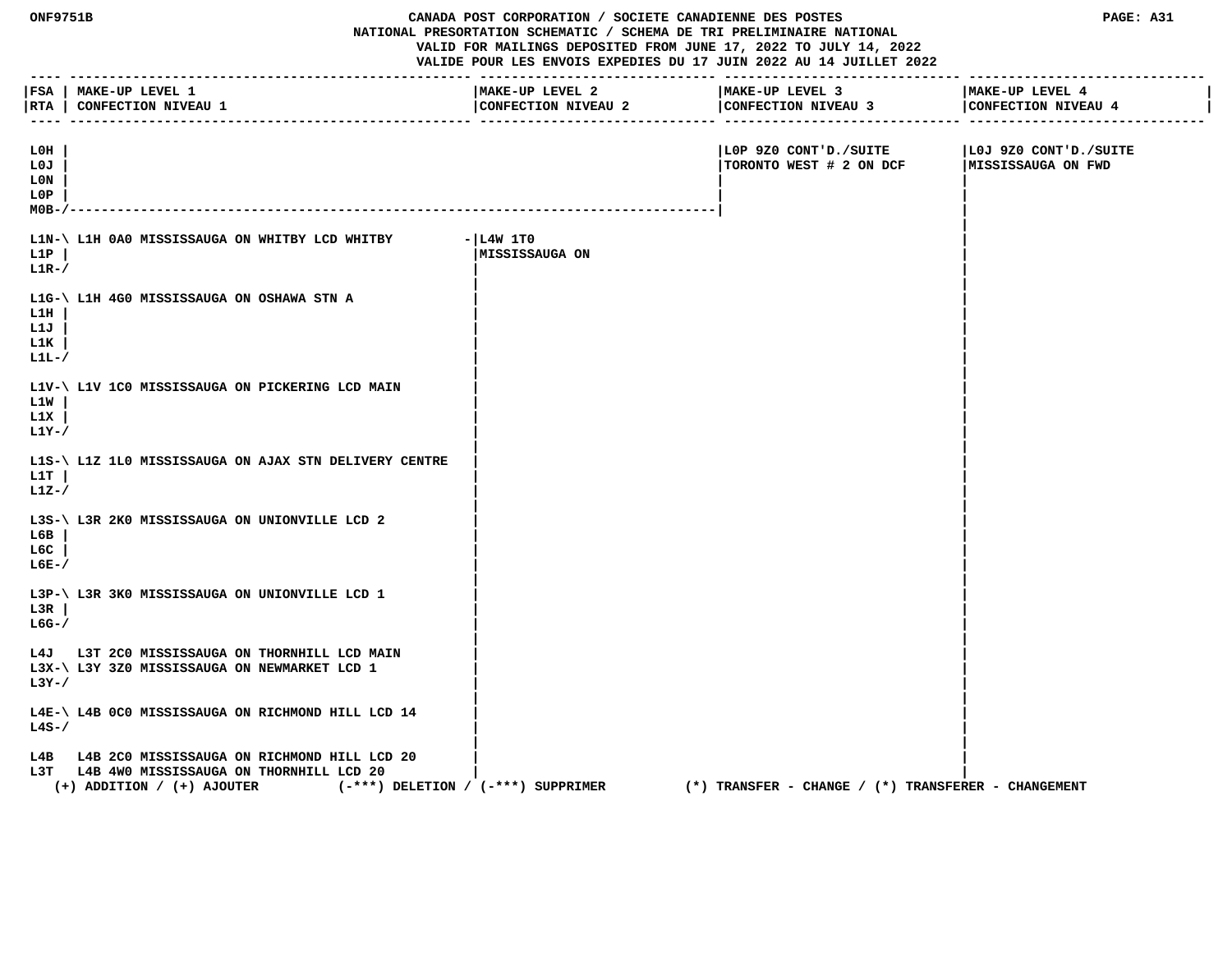## **ONF9751B CANADA POST CORPORATION / SOCIETE CANADIENNE DES POSTES PAGE: A32 NATIONAL PRESORTATION SCHEMATIC / SCHEMA DE TRI PRELIMINAIRE NATIONAL VALID FOR MAILINGS DEPOSITED FROM JUNE 17, 2022 TO JULY 14, 2022 VALIDE POUR LES ENVOIS EXPEDIES DU 17 JUIN 2022 AU 14 JUILLET 2022**

|                      | FSA   MAKE-UP LEVEL 1<br> RTA   CONFECTION NIVEAU 1                                                                                                                                             | -----------------------------<br>MAKE-UP LEVEL 2<br>CONFECTION NIVEAU 2 | _______________________________<br>MAKE-UP LEVEL 3<br>CONFECTION NIVEAU 3 | MAKE-UP LEVEL 4<br>CONFECTION NIVEAU 4             |
|----------------------|-------------------------------------------------------------------------------------------------------------------------------------------------------------------------------------------------|-------------------------------------------------------------------------|---------------------------------------------------------------------------|----------------------------------------------------|
| L4H<br>$L4L-$        | L4C L4C 3R0 MISSISSAUGA ON RICHMOND HILL STN A<br>L4G L4G 1H0 MISSISSAUGA ON AURORA LCD MAIN<br>L4K L4K 1A0 MISSISSAUGA ON CONCORD STN MAIN<br>L3L-\ L4L 1A0 MISSISSAUGA ON WOODBRIDGE STN MAIN | L4W 1TO CONT'D./SUITE<br>MISSISSAUGA ON                                 |                                                                           | LOJ 9Z0 CONT'D./SUITE<br><b>MISSISSAUGA ON FWD</b> |
| L4X<br>$L4Y-$ /      | L4P L4P 1J0 MISSISSAUGA ON KESWICK LCD MAIN<br>L4W-\ L4Y 2A0 MISSISSAUGA ON LCD 2                                                                                                               |                                                                         |                                                                           |                                                    |
| L5A<br>L5B<br>$L5R-$ | L4Z-\ L5A 2G0 MISSISSAUGA ON LCD 5                                                                                                                                                              |                                                                         |                                                                           |                                                    |
| L5G<br>L5H<br>L5J-/  | L5E-\ L5E 1G0 MISSISSAUGA ON STN PORT CREDIT                                                                                                                                                    |                                                                         |                                                                           |                                                    |
| L5K<br>$L5L-7$       | L5C-\ L5K 2L0 MISSISSAUGA ON STN LCD 3                                                                                                                                                          |                                                                         |                                                                           |                                                    |
| L5N<br>L5V<br>L5W-/  | L5M-\ L5N 5M0 MISSISSAUGA ON LCD 4                                                                                                                                                              |                                                                         |                                                                           |                                                    |
| L4V<br>L5S<br>L5T-/  | L5P L5P 1A0 MISSISSAUGA ON STN TORONTO AMF<br>L4T-\ L5T 2G0 MISSISSAUGA ON LCD MALTON                                                                                                           |                                                                         |                                                                           |                                                    |
| $L6J - /$            | L6H-\ L6J 1N0 MISSISSAUGA ON OAKVILLE STN MAIN                                                                                                                                                  |                                                                         |                                                                           |                                                    |
|                      | $(+)$ ADDITION / $(+)$ AJOUTER                                                                                                                                                                  | $(-***)$ DELETION / $(-***)$ SUPPRIMER                                  | (*) TRANSFER - CHANGE / (*) TRANSFERER - CHANGEMENT                       |                                                    |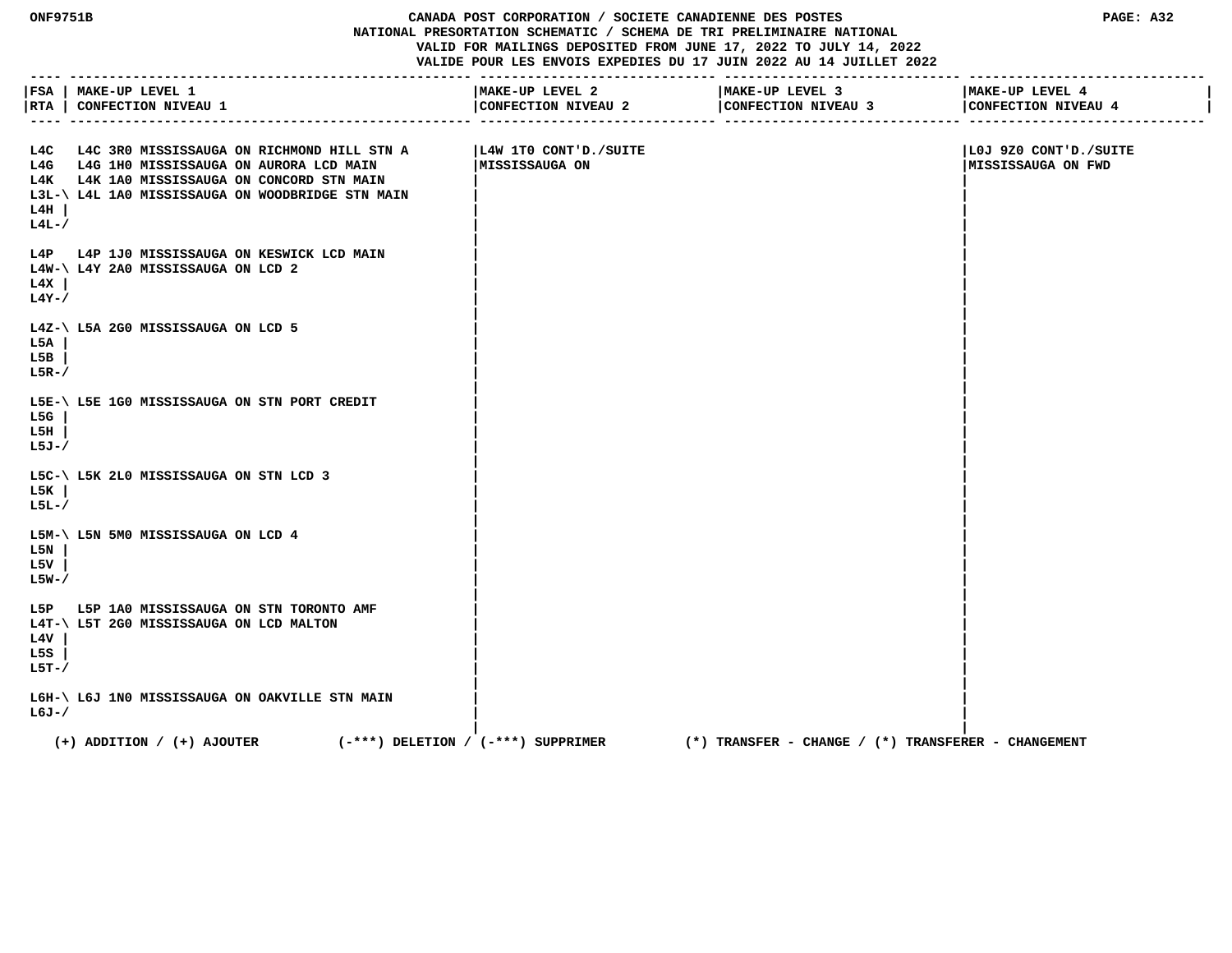## **ONF9751B CANADA POST CORPORATION / SOCIETE CANADIENNE DES POSTES PAGE: A33 NATIONAL PRESORTATION SCHEMATIC / SCHEMA DE TRI PRELIMINAIRE NATIONAL VALID FOR MAILINGS DEPOSITED FROM JUNE 17, 2022 TO JULY 14, 2022 VALIDE POUR LES ENVOIS EXPEDIES DU 17 JUIN 2022 AU 14 JUILLET 2022**

|                            | FSA   MAKE-UP LEVEL 1<br> RTA   CONFECTION NIVEAU 1<br>_____ ______________________                                                                                                                                                                   | MAKE-UP LEVEL 2<br>CONFECTION NIVEAU 2  | MAKE-UP LEVEL 3<br>CONFECTION NIVEAU 3                  | MAKE-UP LEVEL 4<br>CONFECTION NIVEAU 4            |
|----------------------------|-------------------------------------------------------------------------------------------------------------------------------------------------------------------------------------------------------------------------------------------------------|-----------------------------------------|---------------------------------------------------------|---------------------------------------------------|
| L6L<br>L6M-/               | L6K-\ L6L 2X0 MISSISSAUGA ON OAKVILLE LCD 1                                                                                                                                                                                                           | L4W 1TO CONT'D./SUITE<br>MISSISSAUGA ON |                                                         | SUITE OUT 920 CONT'D./SUITE<br>MISSISSAUGA ON FWD |
| ьбт<br>L6W<br>$L6Y-$ /     | L6S-\ L6W 1B0 MISSISSAUGA ON BRAMPTON LCD B                                                                                                                                                                                                           |                                         |                                                         |                                                   |
| L6X<br>L6Z<br>L7A-/        | L6V-\ L6W 3M0 MISSISSAUGA ON BRAMPTON LCD 1                                                                                                                                                                                                           |                                         |                                                         |                                                   |
| L7E-/                      | L7C-\ L7A 1A0 MISSISSAUGA ON CALEDON STN MAIN                                                                                                                                                                                                         |                                         |                                                         |                                                   |
| $L6R-$                     | L6P-\ L7A 4B0 MISSISSAUGA ON BRAMPTON LCD 4                                                                                                                                                                                                           |                                         |                                                         |                                                   |
| M1E-/                      | L7B L7B 1A0 MISSISSAUGA ON KING CITY STN MAIN<br>L3Z L9N 1G0 MISSISSAUGA ON BRADFORD LCD MAIN<br>L9P L9P 1A0 MISSISSAUGA ON UXBRIDGE STN MAIN<br>M1B M1B 3C0 MISSISSAUGA ON TORONTO LCD MALVERN<br>M1C-\ M1E 2P0 MISSISSAUGA ON TORONTO LCD WEST HILL |                                         |                                                         |                                                   |
| $M1H-$                     | M1G-\ M1H 1A0 MISSISSAUGA ON SCARBOROUGH LCD C                                                                                                                                                                                                        |                                         |                                                         |                                                   |
| M1K<br>M1L<br>M1M<br>M1N-/ | M1J-\ M1K 2M0 MISSISSAUGA ON SCARBOROUGH LCD 11                                                                                                                                                                                                       |                                         |                                                         |                                                   |
| $M1R-$ /                   | M1P-\ M1R 3C0 MISSISSAUGA ON SCARBOROUGH LCD D                                                                                                                                                                                                        |                                         |                                                         |                                                   |
| M1T-/                      | M1S-\ M1S 1T0 MISSISSAUGA ON TORONTO LCD AGINCOURT                                                                                                                                                                                                    |                                         |                                                         |                                                   |
|                            | $(+)$ ADDITION / $(+)$ AJOUTER<br>$(-***)$ DELETION / $(-***)$ SUPPRIMER                                                                                                                                                                              |                                         | $(*)$ TRANSFER - CHANGE / $(*)$ TRANSFERER - CHANGEMENT |                                                   |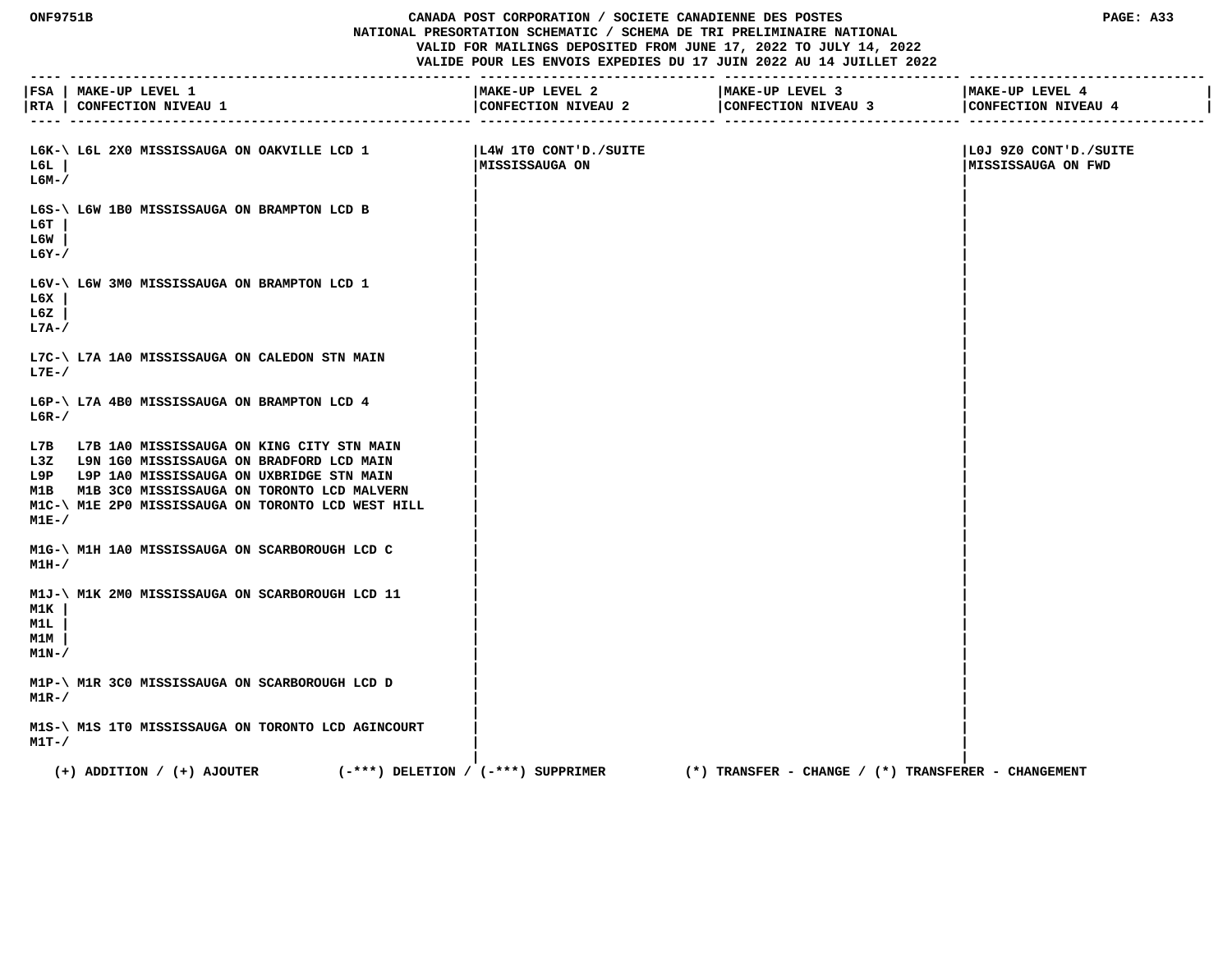## **ONF9751B CANADA POST CORPORATION / SOCIETE CANADIENNE DES POSTES PAGE: A34 NATIONAL PRESORTATION SCHEMATIC / SCHEMA DE TRI PRELIMINAIRE NATIONAL VALID FOR MAILINGS DEPOSITED FROM JUNE 17, 2022 TO JULY 14, 2022 VALIDE POUR LES ENVOIS EXPEDIES DU 17 JUIN 2022 AU 14 JUILLET 2022**

|                         | FSA   MAKE-UP LEVEL 1<br> RTA   CONFECTION NIVEAU 1                                                                                         | MAKE-UP LEVEL 2<br>CONFECTION NIVEAU 2   | MAKE-UP LEVEL 3<br>CONFECTION NIVEAU 3                  | MAKE-UP LEVEL 4<br>CONFECTION NIVEAU 4       |
|-------------------------|---------------------------------------------------------------------------------------------------------------------------------------------|------------------------------------------|---------------------------------------------------------|----------------------------------------------|
| $M1X-$                  | M1V-\ M1V 2T0 MISSISSAUGA ON TORONTO LCD AGINCOURT 4                                                                                        | L4W 1TO CONT'D./SUITE<br> MISSISSAUGA ON |                                                         | LOJ 9Z0 CONT'D./SUITE<br> MISSISSAUGA ON FWD |
| $M2J - /$               | M1W-\ M1W 2K0 MISSISSAUGA ON SCARBOROUGH STN F                                                                                              |                                          |                                                         |                                              |
| $M2M-$ /                | M2H-\ M2H 1A0 MISSISSAUGA ON WILLOWDALE LCD 2                                                                                               |                                          |                                                         |                                              |
| $M2P-$                  | M2K M2K 1E0 MISSISSAUGA ON WILLOWDALE LCD B<br>M2R M2R 3G0 MISSISSAUGA ON WILLOWDALE STN D<br>M2L-\ M3C 1J0 MISSISSAUGA ON WILLOWDALE LCD L |                                          |                                                         |                                              |
| мзв<br>$M3C-$ /         | M3A-\ M3C 2E0 MISSISSAUGA ON TORONTO LCD DON MILLS                                                                                          |                                          |                                                         |                                              |
| мзк<br>мзт.<br>$M3M-$ / | M3H-\ M3M 2G0 MISSISSAUGA ON TORONTO LCD DOWNSVIEW A                                                                                        |                                          |                                                         |                                              |
| $M3N-$                  | M2N M3N 0A0 MISSISSAUGA ON WILLOWDALE LCD N<br>M3J-\ M3N 2S0 MISSISSAUGA ON TORONTO LCD DOWNSVIEW C                                         |                                          |                                                         |                                              |
| $M4B-$ /                | M4A-\ M4B 2B0 MISSISSAUGA ON NORTH YORK STN O                                                                                               |                                          |                                                         |                                              |
| $M4E-$                  | M4C-\ M4C 1L0 MISSISSAUGA ON TORONTO STN H                                                                                                  |                                          |                                                         |                                              |
| $M4H-$                  | M4G-\ M4G 3T0 MISSISSAUGA ON TORONTO STN R                                                                                                  |                                          |                                                         |                                              |
| $M4K-$ /                | M4J-\ M4J 1L0 MISSISSAUGA ON TORONTO STN J                                                                                                  |                                          |                                                         |                                              |
| $M4M-$ /                | M4L-\ M4M 1H0 MISSISSAUGA ON TORONTO STN G                                                                                                  |                                          |                                                         |                                              |
|                         | $(-***)$ DELETION / $(-***)$ SUPPRIMER<br>$(+)$ ADDITION / $(+)$ AJOUTER                                                                    |                                          | $(*)$ TRANSFER - CHANGE / $(*)$ TRANSFERER - CHANGEMENT |                                              |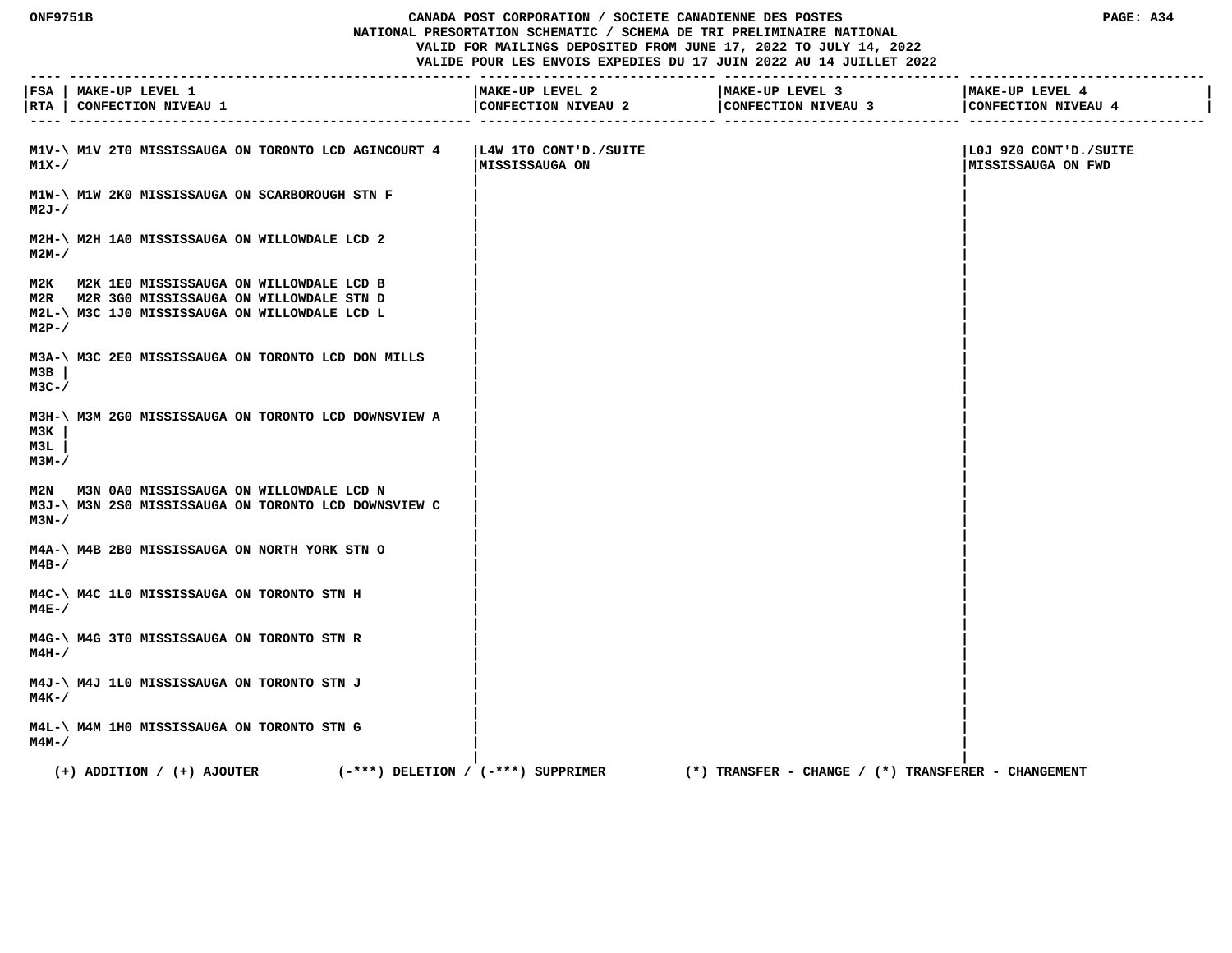## **ONF9751B CANADA POST CORPORATION / SOCIETE CANADIENNE DES POSTES PAGE: A35 NATIONAL PRESORTATION SCHEMATIC / SCHEMA DE TRI PRELIMINAIRE NATIONAL VALID FOR MAILINGS DEPOSITED FROM JUNE 17, 2022 TO JULY 14, 2022 VALIDE POUR LES ENVOIS EXPEDIES DU 17 JUIN 2022 AU 14 JUILLET 2022**

|                         | FSA   MAKE-UP LEVEL 1<br> RTA   CONFECTION NIVEAU 1                                                                                                       | MAKE-UP LEVEL 2<br>CONFECTION NIVEAU 2  | MAKE-UP LEVEL 3<br>CONFECTION NIVEAU 3              | MAKE-UP LEVEL 4<br>CONFECTION NIVEAU 4             |
|-------------------------|-----------------------------------------------------------------------------------------------------------------------------------------------------------|-----------------------------------------|-----------------------------------------------------|----------------------------------------------------|
| M4P<br>$M4R-$ /         | M4N-\ M4P 2E0 MISSISSAUGA ON TORONTO LCD K                                                                                                                | L4W 1TO CONT'D./SUITE<br>MISSISSAUGA ON |                                                     | LOJ 9Z0 CONT'D./SUITE<br><b>MISSISSAUGA ON FWD</b> |
| M4T<br>M4V-/            | M4S-\ M4T 1L0 MISSISSAUGA ON TORONTO LCD Q                                                                                                                |                                         |                                                     |                                                    |
| м5А-/                   | M4W M4W 3N0 MISSISSAUGA ON TORONTO LCD F<br>M4Y M4Y 1T0 MISSISSAUGA ON TORONTO LCD CHARLES ST<br>M4X-\ M5A 1C0 MISSISSAUGA ON TORONTO LCD ADELAIDE        |                                         |                                                     |                                                    |
| M5C<br>M5E<br>$M5G - /$ | M5B-\ M5C 1A0 MISSISSAUGA ON TORONTO LCD 2                                                                                                                |                                         |                                                     |                                                    |
| M5J-/                   | M5H-\ M5J 1E0 MISSISSAUGA ON TORONTO LCD 1                                                                                                                |                                         |                                                     |                                                    |
| M5N<br>$M5P-$ /         | M5K M5K 1A0 MISSISSAUGA ON TORONTO STN TORONTO DOM<br>M5L M5L 1A0 MISSISSAUGA ON TORONTO STN COMMERCE COURT<br>M5M-\ M5M 3Y0 MISSISSAUGA ON TORONTO STN S |                                         |                                                     |                                                    |
| $MSS-$                  | M5R-\ M5S 2J0 MISSISSAUGA ON TORONTO LCD P                                                                                                                |                                         |                                                     |                                                    |
| M5V-/                   | M5T-\ M5T 2C0 MISSISSAUGA ON TORONTO LCD B                                                                                                                |                                         |                                                     |                                                    |
| м6в-/                   | M5W M5W 1A0 MISSISSAUGA ON TORONTO STN A<br>M5X M5X 1A0 MISSISSAUGA ON TORONTO STN 1ST CAN PLACE<br>M6A-\ M6B 3T0 MISSISSAUGA ON TORONTO STN T            |                                         |                                                     |                                                    |
|                         | $(+)$ ADDITION / $(+)$ AJOUTER<br>(-***) DELETION / (-***) SUPPRIMER                                                                                      |                                         | (*) TRANSFER – CHANGE / (*) TRANSFERER – CHANGEMENT |                                                    |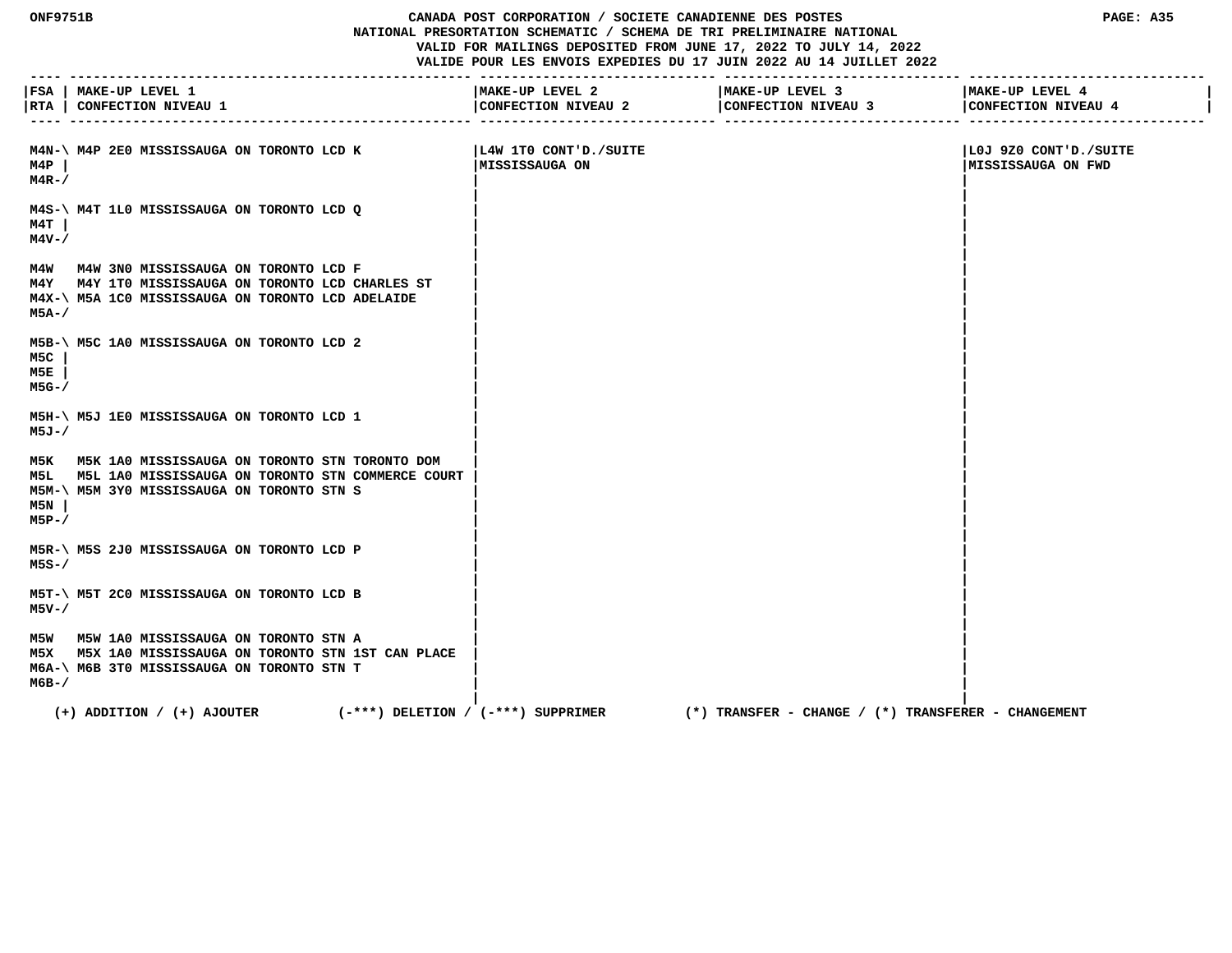## **ONF9751B CANADA POST CORPORATION / SOCIETE CANADIENNE DES POSTES PAGE: A36 NATIONAL PRESORTATION SCHEMATIC / SCHEMA DE TRI PRELIMINAIRE NATIONAL VALID FOR MAILINGS DEPOSITED FROM JUNE 17, 2022 TO JULY 14, 2022 VALIDE POUR LES ENVOIS EXPEDIES DU 17 JUIN 2022 AU 14 JUILLET 2022**

| $- - - -$       | FSA   MAKE-UP LEVEL 1<br> RTA   CONFECTION NIVEAU 1                                                                                                                                                 | MAKE-UP LEVEL 2<br>CONFECTION NIVEAU 2   | MAKE-UP LEVEL 3<br>CONFECTION NIVEAU 3                    | MAKE-UP LEVEL 4<br>CONFECTION NIVEAU 4       |
|-----------------|-----------------------------------------------------------------------------------------------------------------------------------------------------------------------------------------------------|------------------------------------------|-----------------------------------------------------------|----------------------------------------------|
| мбЕ<br>M6N-/    | M6C-\ M6E 2W0 MISSISSAUGA ON TORONTO STN L                                                                                                                                                          | L4W 1TO CONT'D./SUITE<br> MISSISSAUGA ON |                                                           | LOJ 9Z0 CONT'D./SUITE<br> MISSISSAUGA ON FWD |
| м6н-/           | M6G-\ M6H 2X0 MISSISSAUGA ON TORONTO LCD E                                                                                                                                                          |                                          |                                                           |                                              |
| м6к<br>$M6R-$ / | M6J-\ M6J 1J0 MISSISSAUGA ON TORONTO LCD C                                                                                                                                                          |                                          |                                                           |                                              |
| м6м–/           | M6L-\ M6M 2P0 MISSISSAUGA ON NORTH YORK STN W                                                                                                                                                       |                                          |                                                           |                                              |
| M6S-/           | M6P-\ M6S 1P0 MISSISSAUGA ON TORONTO LCD 3                                                                                                                                                          |                                          |                                                           |                                              |
| M8W-/           | M7A M7A 1A0 MISSISSAUGA ON TORONTO STN PROVINCIAL GOVT<br>M7R M7R 1A0 MISSISSAUGA ON STN GATEWAY CR<br>M7Y M7Y 1A0 MISSISSAUGA ON TORONTO STN BRM B<br>M8V-\ M8V 1J0 MISSISSAUGA ON ETOBICOKE STN N |                                          |                                                           |                                              |
| M8Z-/           | M8Y-\ M8Z 1P0 MISSISSAUGA ON ETOBICOKE LCD U                                                                                                                                                        |                                          |                                                           |                                              |
| M9A<br>м9в-/    | M8X-\ M9A 1B0 MISSISSAUGA ON ETOBICOKE LCD D                                                                                                                                                        |                                          |                                                           |                                              |
| м9м– /          | M9C M9C 2Y0 MISSISSAUGA ON ETOBICOKE LCD A<br>M9L-\ M9L 1X0 MISSISSAUGA ON TORONTO LCD WESTON B                                                                                                     |                                          |                                                           |                                              |
| M9P<br>$M9R-$ / | M9N-\ M9N 1X0 MISSISSAUGA ON YORK STN WESTON A                                                                                                                                                      |                                          |                                                           |                                              |
|                 | M9V M9V 1C0 MISSISSAUGA ON ETOBICOKE STN C<br>M9W M9W 4K0 MISSISSAUGA ON ETOBICOKE LCD B<br>$- -$<br>(-***) DELETION / (-***) SUPPRIMER<br>$(+)$ ADDITION / $(+)$ AJOUTER                           |                                          | --<br>(*) TRANSFER - CHANGE / (*) TRANSFERER - CHANGEMENT |                                              |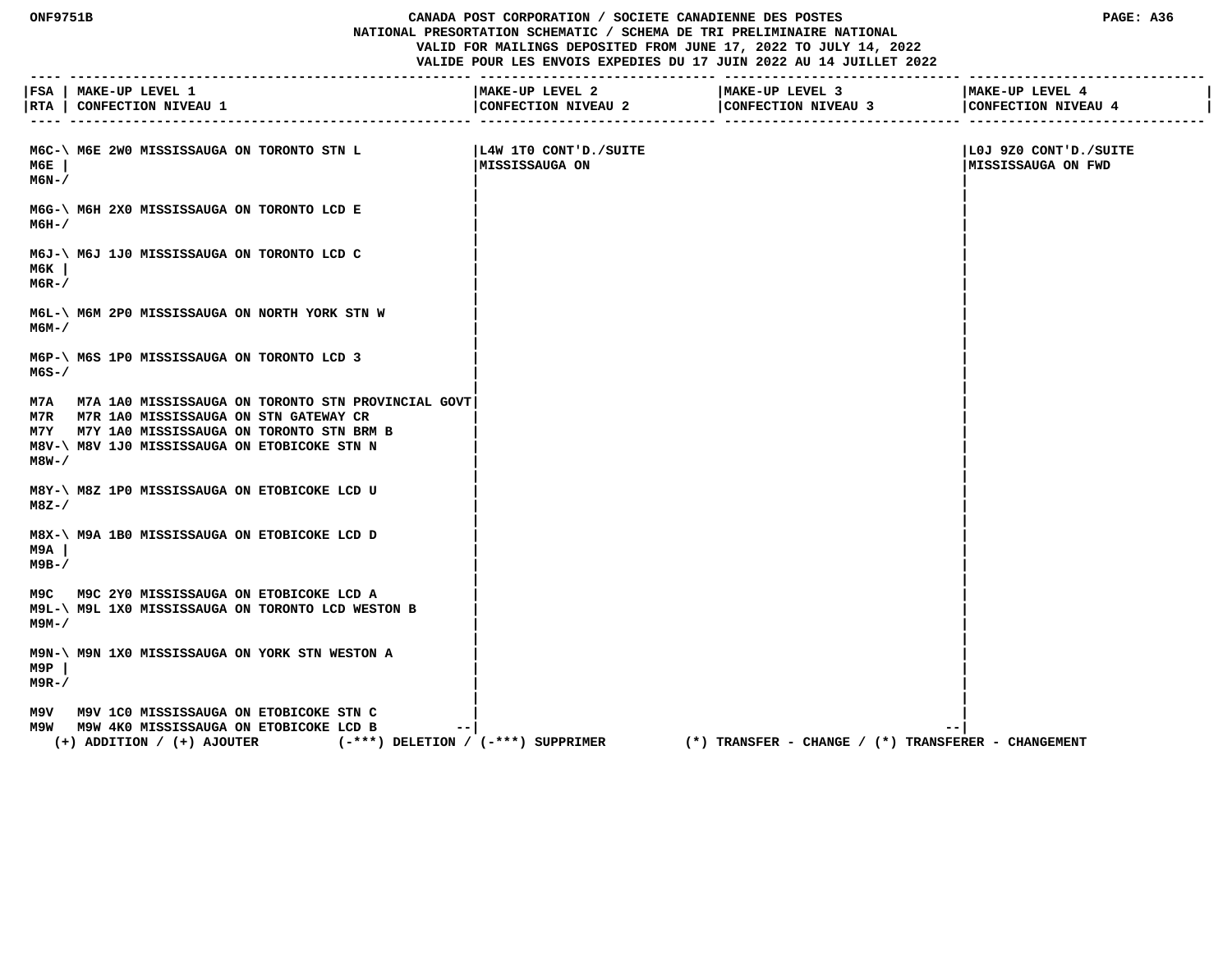| <b>ONF9751B</b>                                                  |                                                                                                                                                                             | CANADA POST CORPORATION / SOCIETE CANADIENNE DES POSTES<br>NATIONAL PRESORTATION SCHEMATIC / SCHEMA DE TRI PRELIMINAIRE NATIONAL<br>VALID FOR MAILINGS DEPOSITED FROM JUNE 17, 2022 TO JULY 14, 2022<br>VALIDE POUR LES ENVOIS EXPEDIES DU 17 JUIN 2022 AU 14 JUILLET 2022 | PAGE: A37                                               |                                        |
|------------------------------------------------------------------|-----------------------------------------------------------------------------------------------------------------------------------------------------------------------------|----------------------------------------------------------------------------------------------------------------------------------------------------------------------------------------------------------------------------------------------------------------------------|---------------------------------------------------------|----------------------------------------|
| $- - - - -$                                                      | FSA   MAKE-UP LEVEL 1<br> RTA   CONFECTION NIVEAU 1                                                                                                                         | MAKE-UP LEVEL 2<br>CONFECTION NIVEAU 2                                                                                                                                                                                                                                     | MAKE-UP LEVEL 3<br>CONFECTION NIVEAU 3                  | MAKE-UP LEVEL 4<br>CONFECTION NIVEAU 4 |
| $LOR-\Lambda$<br>L0S<br>N0A<br>$NOE-$                            | ------------------------                                                                                                                                                    |                                                                                                                                                                                                                                                                            | LOR 9Z0<br>HAMILTON ON DCF                              | $- LOR9Z0$<br>HAMILTON ON FWD          |
| L2A<br>L2G<br>L2H<br>$L2J-$ /                                    | L2A 2S0 HAMILTON ON FORT ERIE LCD MAIN<br>L2E-\ L2E 2L0 HAMILTON ON NIAGARA FALLS LCD MAIN                                                                                  | $-$ L $8E$ 2RO<br>HAMILTON ON                                                                                                                                                                                                                                              |                                                         |                                        |
| L2R<br>L2S<br>L2T<br>$L2V-$                                      | L2P-\ L2M 3YO HAMILTON ON ST CATHARINES LCD 2                                                                                                                               |                                                                                                                                                                                                                                                                            |                                                         |                                        |
| L2N<br>$L2W-$                                                    | L2M-\ L2N 4H0 HAMILTON ON ST CATHARINES STN LCD 1                                                                                                                           |                                                                                                                                                                                                                                                                            |                                                         |                                        |
| $L3C-$                                                           | L3B-\ L3B 3Z0 HAMILTON ON WELLAND LCD MAIN                                                                                                                                  |                                                                                                                                                                                                                                                                            |                                                         |                                        |
| L3J<br>L3K<br>ьзм<br>L7M<br>L7N<br>L7P<br>L7R<br>L7S<br>$L7T-$ / | L3J 1A0 HAMILTON ON BEAMSVILLE LCD MAIN<br>L3K 4N0 HAMILTON ON PORT COLBORNE LCD MAIN<br>L3M 1MO HAMILTON ON GRIMSBY LCD MAIN<br>L7L-\ L7R 2H0 HAMILTON ON BURLINGTON LCD 1 |                                                                                                                                                                                                                                                                            |                                                         |                                        |
| L8B<br>L8G<br>L8H<br>$L8K-$                                      | L8B 1A0 HAMILTON ON WATERDOWN STN WATERDOWN<br>L8E-\ L8E 2K0 HAMILTON ON STONEY CREEK STN LCD 3                                                                             |                                                                                                                                                                                                                                                                            |                                                         |                                        |
|                                                                  | $(+)$ ADDITION / $(+)$ AJOUTER                                                                                                                                              | $(-***)$ DELETION / $(-***)$ SUPPRIMER                                                                                                                                                                                                                                     | $(*)$ TRANSFER - CHANGE / $(*)$ TRANSFERER - CHANGEMENT |                                        |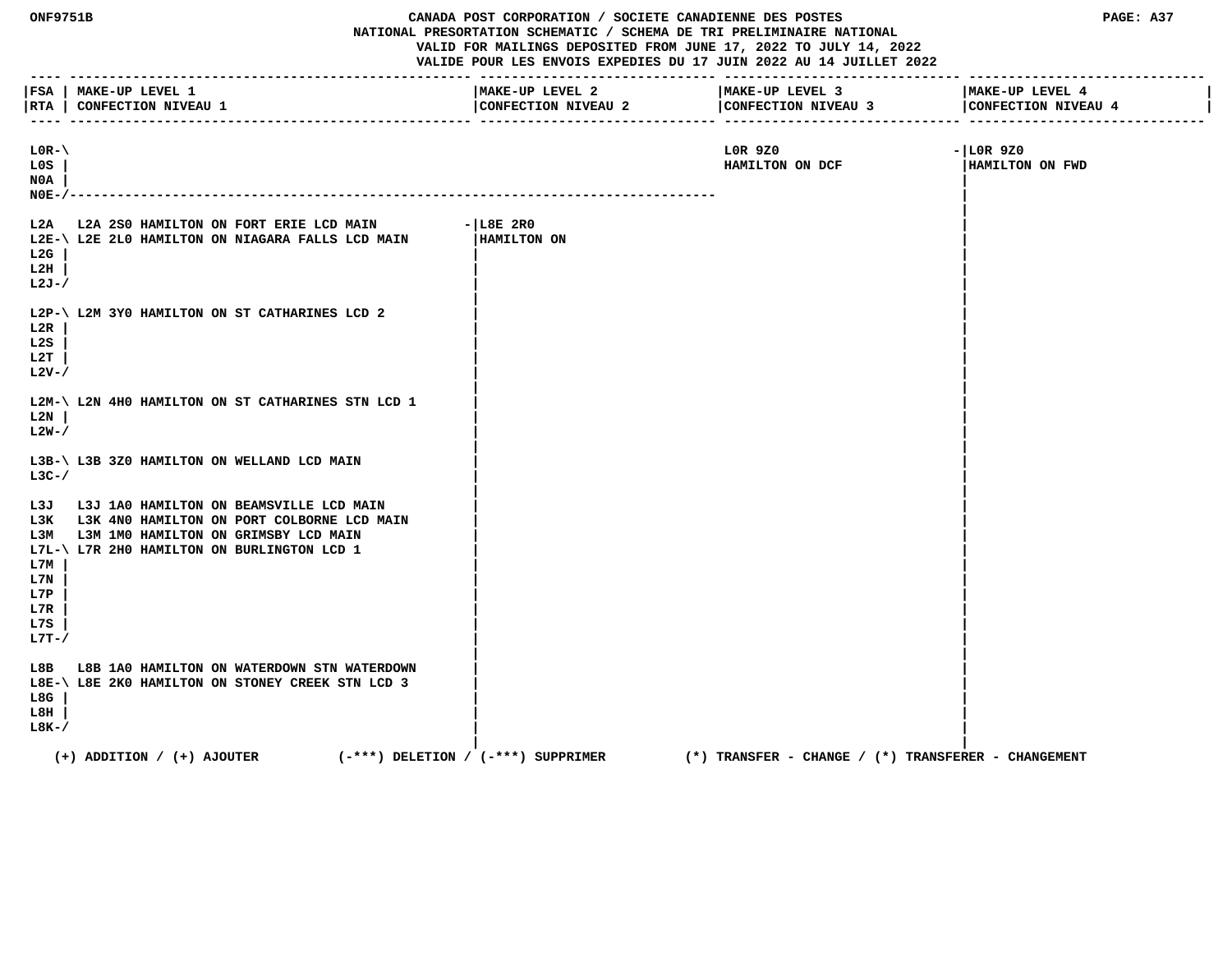#### **ONF9751B CANADA POST CORPORATION / SOCIETE CANADIENNE DES POSTES PAGE: A38 NATIONAL PRESORTATION SCHEMATIC / SCHEMA DE TRI PRELIMINAIRE NATIONAL VALID FOR MAILINGS DEPOSITED FROM JUNE 17, 2022 TO JULY 14, 2022 VALIDE POUR LES ENVOIS EXPEDIES DU 17 JUIN 2022 AU 14 JUILLET 2022**

 **---- --------------------------------------------------- ------------------------------ ------------------------------ ------------------------------ |FSA | MAKE-UP LEVEL 1 |MAKE-UP LEVEL 2 |MAKE-UP LEVEL 3 |MAKE-UP LEVEL 4 | |RTA | CONFECTION NIVEAU 1 |CONFECTION NIVEAU 2 |CONFECTION NIVEAU 3 |CONFECTION NIVEAU 4 | ---- --------------------------------------------------- ------------------------------ ------------------------------ ------------------------------ L8L-\ L8L 2Z0 HAMILTON ON STN LCD 1 |L8E 2R0 CONT'D./SUITE |L0R 9Z0 CONT'D./SUITE L8M | |HAMILTON ON |HAMILTON ON FWD L8N | | | L8P | | | L8R | | | L8S-/ | | | | L8J-\ L8V 4L0 HAMILTON ON STN LCD 5 | | L8T | | | L8V | | | L8W | | | L9A | | | L9C-/ | | | | L9B-\ L9G 4V0 HAMILTON ON LCD WEST | | L9G | | | L9H | | | L9K-/ | | | | N1A N1A 1G0 HAMILTON ON DUNNVILLE LCD MAIN | | N3L-\ N3T 2J0 HAMILTON ON BRANTFORD LCD MAIN | | N3P | | | N3R | | | N3S | | | N3T | | | N3V-/**  $\qquad \qquad$  **| | N3W N3W 1A0 HAMILTON ON CALEDONIA STN MAIN | | N3Y N3Y 3N0 HAMILTON ON SIMCOE LCD MAIN | | N4B N4B 1V0 HAMILTON ON DELHI LCD MAIN --| --| N0B-\ N0B 9Z0 -|N0B 9Z0 N0G | KITCHENER ON DCF |KITCHENER ON FWD N0K-/---------------------------------------------------------------------------------- | |** N4K N4K 2K0 OWEN SOUND ON LCD MAIN  **|OWEN SOUND ON DCF | | |** N4L N4L 1A0 MEAFORD ON STN MAIN  **| | N0C-\ | | N0H-/----------------------------------------------------------------------------------| | (+) ADDITION / (+) AJOUTER (-\*\*\*) DELETION / (-\*\*\*) SUPPRIMER (\*) TRANSFER - CHANGE / (\*) TRANSFERER - CHANGEMENT**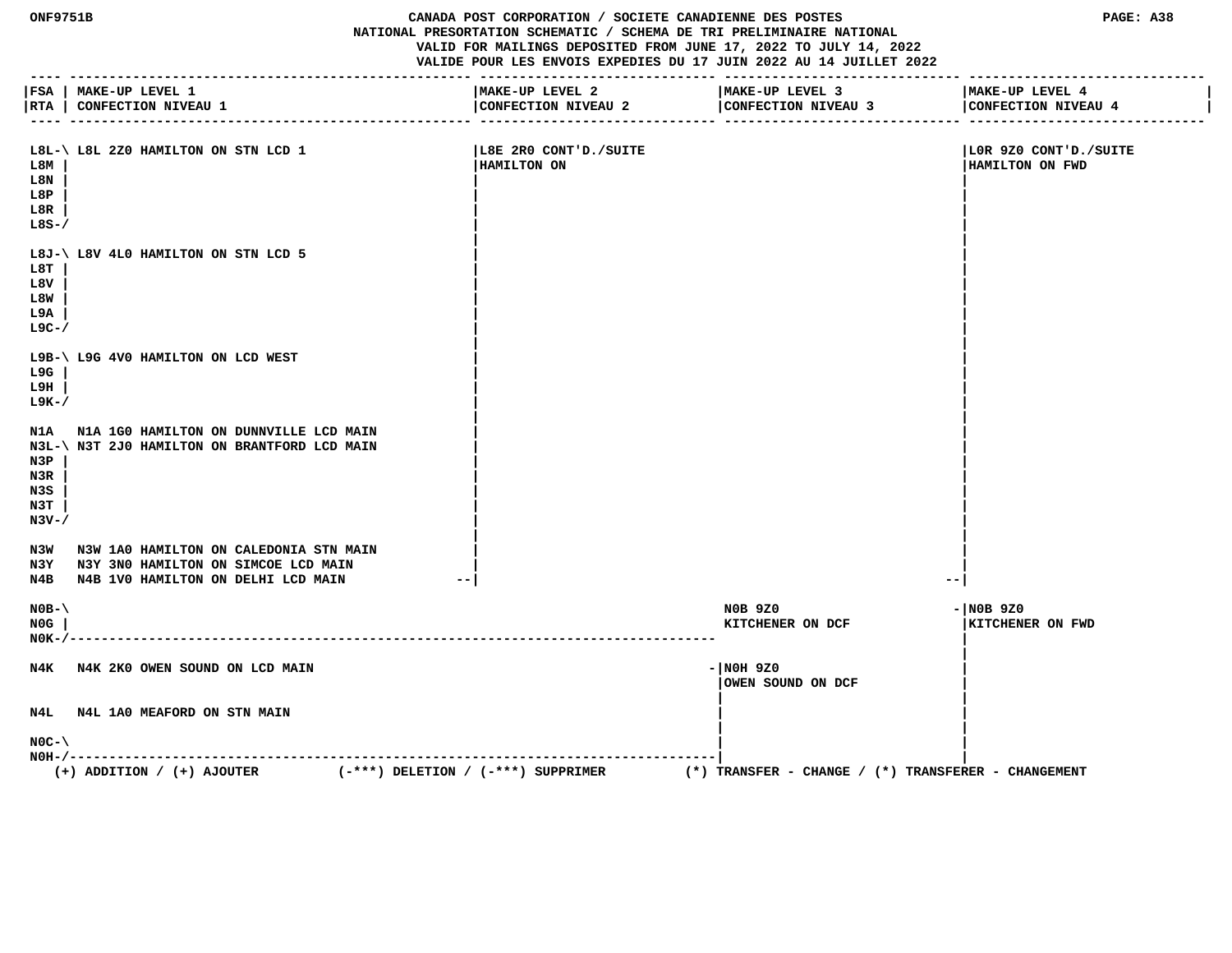#### **ONF9751B CANADA POST CORPORATION / SOCIETE CANADIENNE DES POSTES PAGE: A39 NATIONAL PRESORTATION SCHEMATIC / SCHEMA DE TRI PRELIMINAIRE NATIONAL VALID FOR MAILINGS DEPOSITED FROM JUNE 17, 2022 TO JULY 14, 2022 VALIDE POUR LES ENVOIS EXPEDIES DU 17 JUIN 2022 AU 14 JUILLET 2022**

 **---- --------------------------------------------------- ------------------------------ ------------------------------ ------------------------------ |FSA | MAKE-UP LEVEL 1 |MAKE-UP LEVEL 2 |MAKE-UP LEVEL 3 |MAKE-UP LEVEL 4 |** |RTA | CONFECTION NIVEAU 1 | CONFECTION NIVEAU 2 | CONFECTION NIVEAU 3 | CONFECTION NIVEAU 4  **---- --------------------------------------------------- ------------------------------ ------------------------------ ------------------------------** N1C-\ N1H 1B0 KITCHENER ON GUELPH LCD ROYAL CITY MAIL -|N2E 2C0 | NOB 9Z0 CONT'D./SUITE  **N1E | |KITCHENER ON |KITCHENER ON FWD N1G | | | N1H | | | N1K | | | N1L-/**  $\sqrt{2}$  **| |** N1M N1M 1N0 KITCHENER ON FERGUS LCD MAIN  **N1P-\ N1R 3B0 KITCHENER ON LCD GALT | | N1R | | | N1S | | | N1T-/ | | | | N2A-\ N2C 1A0 KITCHENER ON LCD 1**<br>N2C-/ **N2C-/**  $\sqrt{2\pi r}$  **| | N2E-\ N2E 1A0 KITCHENER ON LCD 3 | | N2M | | | N2N | | | N2P | | | N2R-/**  $\sqrt{ }$  **| | N2B-\ N2H 1Y0 KITCHENER ON LCD 2** N2G |  **N2G | | | N2H-/**  $\qquad$  |  **| | N2J-\ N2J 2X0 KITCHENER ON LCD WATERLOO | | N2K | | | N2L | | | N2T | | | N2V-/**  $\qquad \qquad$  **| |** N2Z N2Z 1A0 KITCHENER ON KINCARDINE STN MAIN N3A N3A 1A0 KITCHENER ON NEW HAMBURG STN MAIN  **N3B N3B 2N0 KITCHENER ON ELMIRA LCD MAIN | | N3C-\ N3H 3P0 KITCHENER ON LCD PRESTON | | N3E | | | N3H-/**  $\qquad$  |  **| |** N4N N4N 2M0 KITCHENER ON HANOVER LCD MAIN  **(+) ADDITION / (+) AJOUTER (-\*\*\*) DELETION / (-\*\*\*) SUPPRIMER (\*) TRANSFER - CHANGE / (\*) TRANSFERER - CHANGEMENT**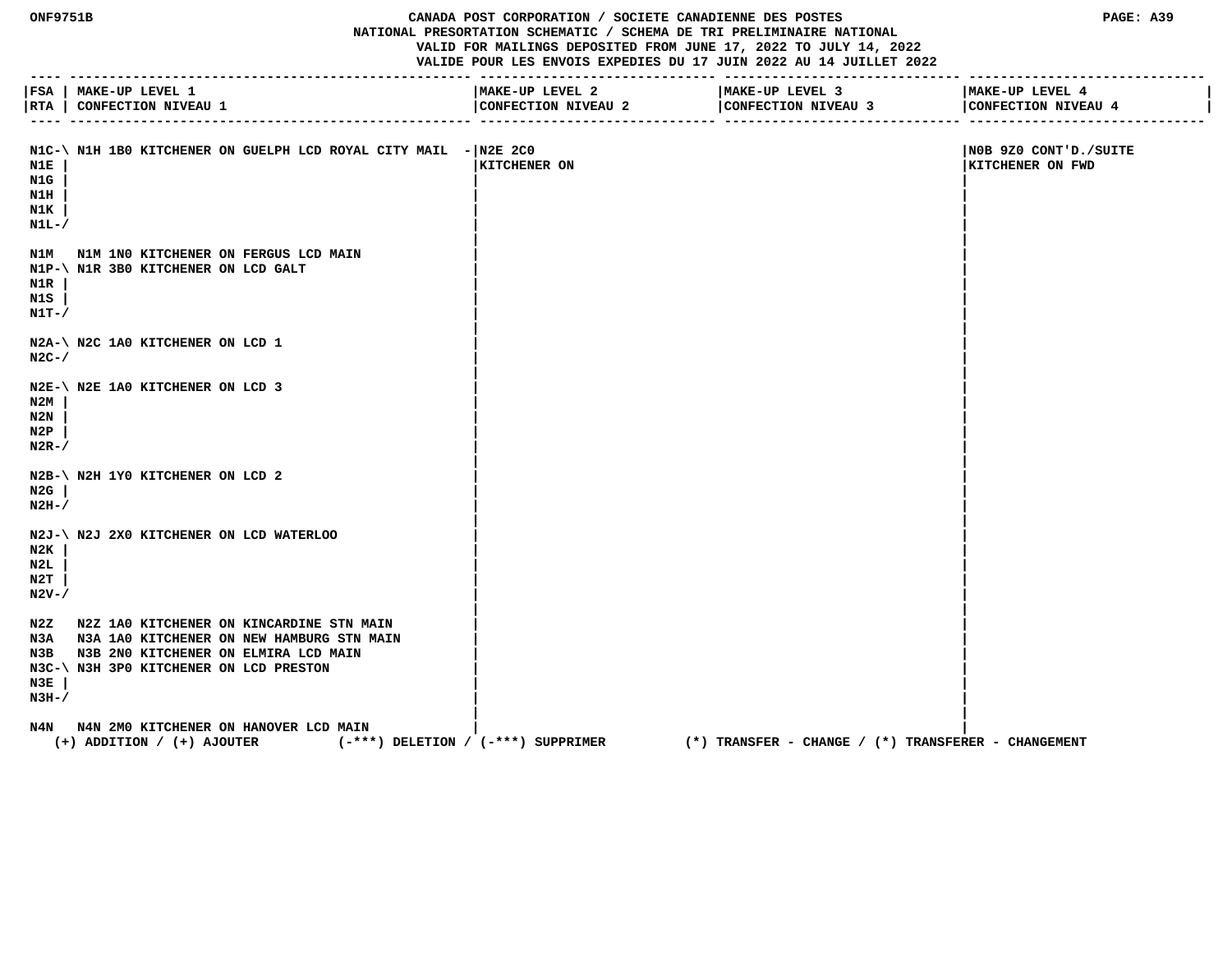**ONF9751B CANADA POST CORPORATION / SOCIETE CANADIENNE DES POSTES PAGE: A40 NATIONAL PRESORTATION SCHEMATIC / SCHEMA DE TRI PRELIMINAIRE NATIONAL VALID FOR MAILINGS DEPOSITED FROM JUNE 17, 2022 TO JULY 14, 2022 VALIDE POUR LES ENVOIS EXPEDIES DU 17 JUIN 2022 AU 14 JUILLET 2022 ---- --------------------------------------------------- ------------------------------ ------------------------------ ------------------------------ |FSA | MAKE-UP LEVEL 1 |MAKE-UP LEVEL 2 |MAKE-UP LEVEL 3 |MAKE-UP LEVEL 4 |** |RTA | CONFECTION NIVEAU 1 | CONFECTION NIVEAU 2 | CONFECTION NIVEAU 4 | CONFECTION NIVEAU 4 | CONFECTION NIVEAU 4 | CONFECTION NIVEAU 4 | CONFECTION NIVEAU 4  **---- --------------------------------------------------- ------------------------------ ------------------------------ ------------------------------ N4W N4W 1A0 KITCHENER ON LISTOWEL LCD MAIN |N2E 2C0 CONT'D./SUITE |N0B 9Z0 CONT'D./SUITE** N4Z-\ N5A 4A0 KITCHENER ON STRATFORD LCD MAIN |KITCHENER ON **|KITCHENER ON** |KITCHENER ON FWD  **N5A-/ --| --| N0J-\ N0L 9Z0 -|N0L 9Z0 N0L | LONDON ON DCF |LONDON ON FWD N0M | | N0N | | N0P-/---------------------------------------------------------------------------------- | |** N4G N4G 3R0 LONDON ON TILLSONBURG LCD MAIN - N5Y 1B0<br>N4S-\N4S 1K0 LONDON ON WOODSTOCK LCD MAIN | LONDON ON  **N4S-\ N4S 1K0 LONDON ON WOODSTOCK LCD MAIN |LONDON ON | N4T | | | N4V-/ | | | |** N4X N4X 1A0 LONDON ON ST MARYS STN MAIN  **N5C N5C 2L0 LONDON ON INGERSOLL LCD MAIN | | N5H N5H 1J0 LONDON ON AYLMER LCD MAIN | |** N5L N5L 1A0 LONDON ON PORT STANLEY STN MAIN  **N5P-\ N5P 1B0 LONDON ON ST THOMAS LCD MAIN | | N5R-/ | | | | N5V-\ N5Y 2A0 LONDON ON LCD 1 | | N5W | | | N5X | | | N5Y | | | N6M-/ | | | | N5Z-\ N6B 2L0 LONDON ON LCD 6 | | N6A | | | N6B-/ | | | | N6C-\ N6C 5T0 LONDON ON LCD 5 | | N6E | | | N6L | | | N6N-/ | | | | N6G-\ N6H 4S0 LONDON ON LCD 4**<br>N6H-/  **N6H-/ | | | | (+) ADDITION / (+) AJOUTER (-\*\*\*) DELETION / (-\*\*\*) SUPPRIMER (\*) TRANSFER - CHANGE / (\*) TRANSFERER - CHANGEMENT**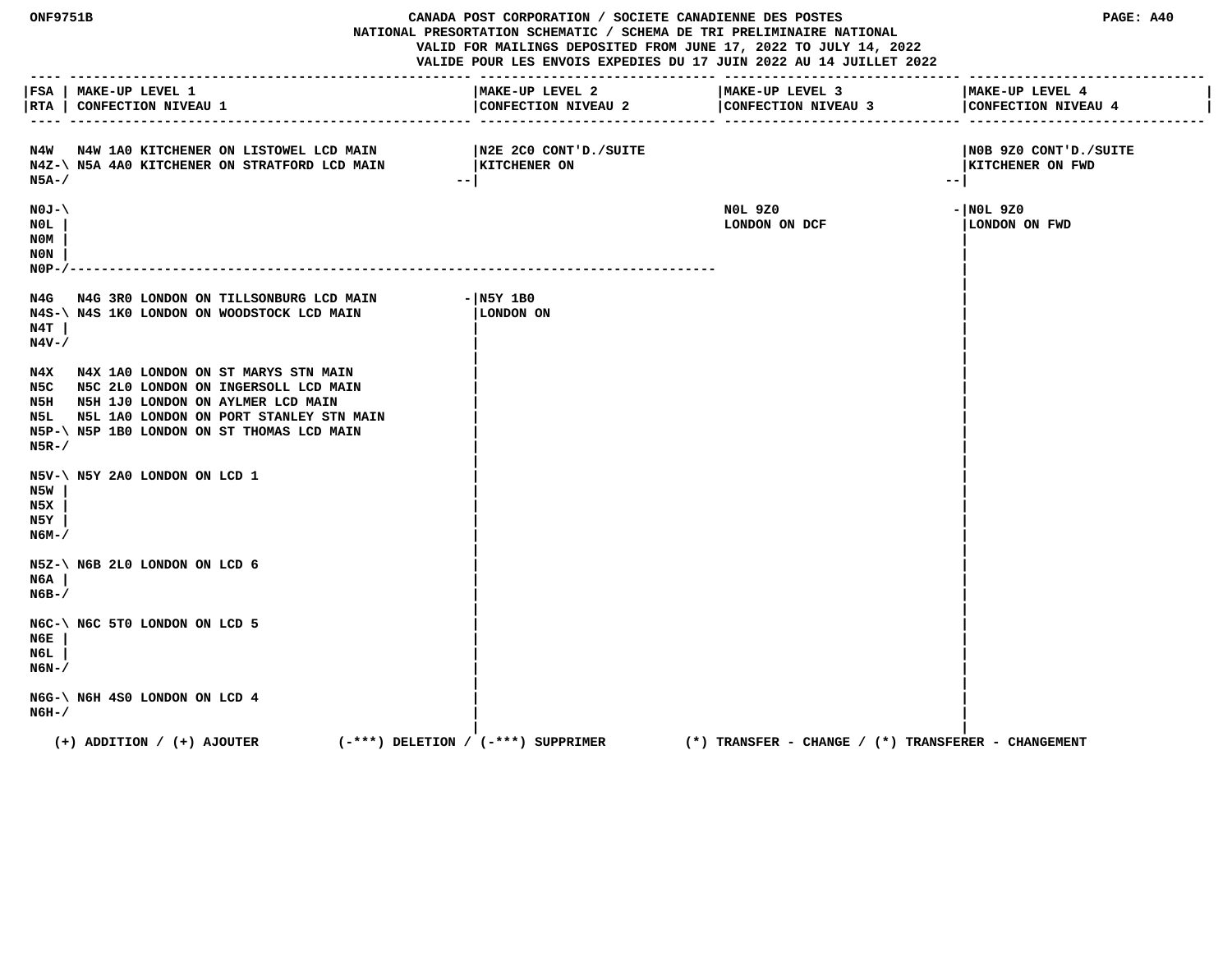**ONF9751B CANADA POST CORPORATION / SOCIETE CANADIENNE DES POSTES PAGE: A41 NATIONAL PRESORTATION SCHEMATIC / SCHEMA DE TRI PRELIMINAIRE NATIONAL VALID FOR MAILINGS DEPOSITED FROM JUNE 17, 2022 TO JULY 14, 2022 VALIDE POUR LES ENVOIS EXPEDIES DU 17 JUIN 2022 AU 14 JUILLET 2022 ---- --------------------------------------------------- ------------------------------ ------------------------------ ------------------------------ |FSA | MAKE-UP LEVEL 1 |MAKE-UP LEVEL 2 |MAKE-UP LEVEL 3 |MAKE-UP LEVEL 4 |** |RTA | CONFECTION NIVEAU 1 | CONFECTION NIVEAU 2 | CONFECTION NIVEAU 4 | CONFECTION NIVEAU 4 | CONFECTION NIVEAU 4 | CONFECTION NIVEAU 4 | CONFECTION NIVEAU 4  **---- --------------------------------------------------- ------------------------------ ------------------------------ ------------------------------ N6J-\ N6J 2L0 LONDON ON LCD 3 |N5Y 1B0 CONT'D./SUITE |N0L 9Z0 CONT'D./SUITE N6K-/ |LONDON ON |LONDON ON FWD | | N6P N6P 2A0 LONDON ON STN LAMBETH | | N7A N7A 1N0 LONDON ON GODERICH LCD MAIN | | N7G N7G 2R0 LONDON ON STRATHROY LCD MAIN | | N7L-\ N7M 4V0 LONDON ON CHATHAM LCD MAIN | | N7M-/ | | | | N7S-\ N7T 2M0 LONDON ON SARNIA LCD MAIN | | N7T | | | N7V | | | N7W | | | N7X-/ | | | | N8A N8A 2Y0 LONDON ON WALLACEBURG LCD MAIN --| --| N0R ----------------------------------------------------------------------------------- N0R 9Z0 -|N0R 9Z0 WINDSOR ON DCF |WINDSOR ON FWD | N8H N8H 1H0 WINDSOR ON LEAMINGTON LCD MAIN - N8W 4W0 N8M N8M 2M0 WINDSOR ON ESSEX LCD MAIN |WINDSOR ON | N8N-\ N8N 1M0 WINDSOR ON LCD TECUMSEH | | N8P | | | N9K-/ | | | | N8S-\ N8T 1B0 WINDSOR ON LCD 1 | | N8T-/ | | | | N8R-\ N8W 3T0 WINDSOR ON LCD 4 | | N8V | | | N8W | | | N8Y | | | N9G | | | N9H-/ | | | | N8X-\ N9A 4H0 WINDSOR ON LCD 3 | | N9A | | | N9B | | | N9C-/ | | | | (+) ADDITION / (+) AJOUTER (-\*\*\*) DELETION / (-\*\*\*) SUPPRIMER (\*) TRANSFER - CHANGE / (\*) TRANSFERER - CHANGEMENT**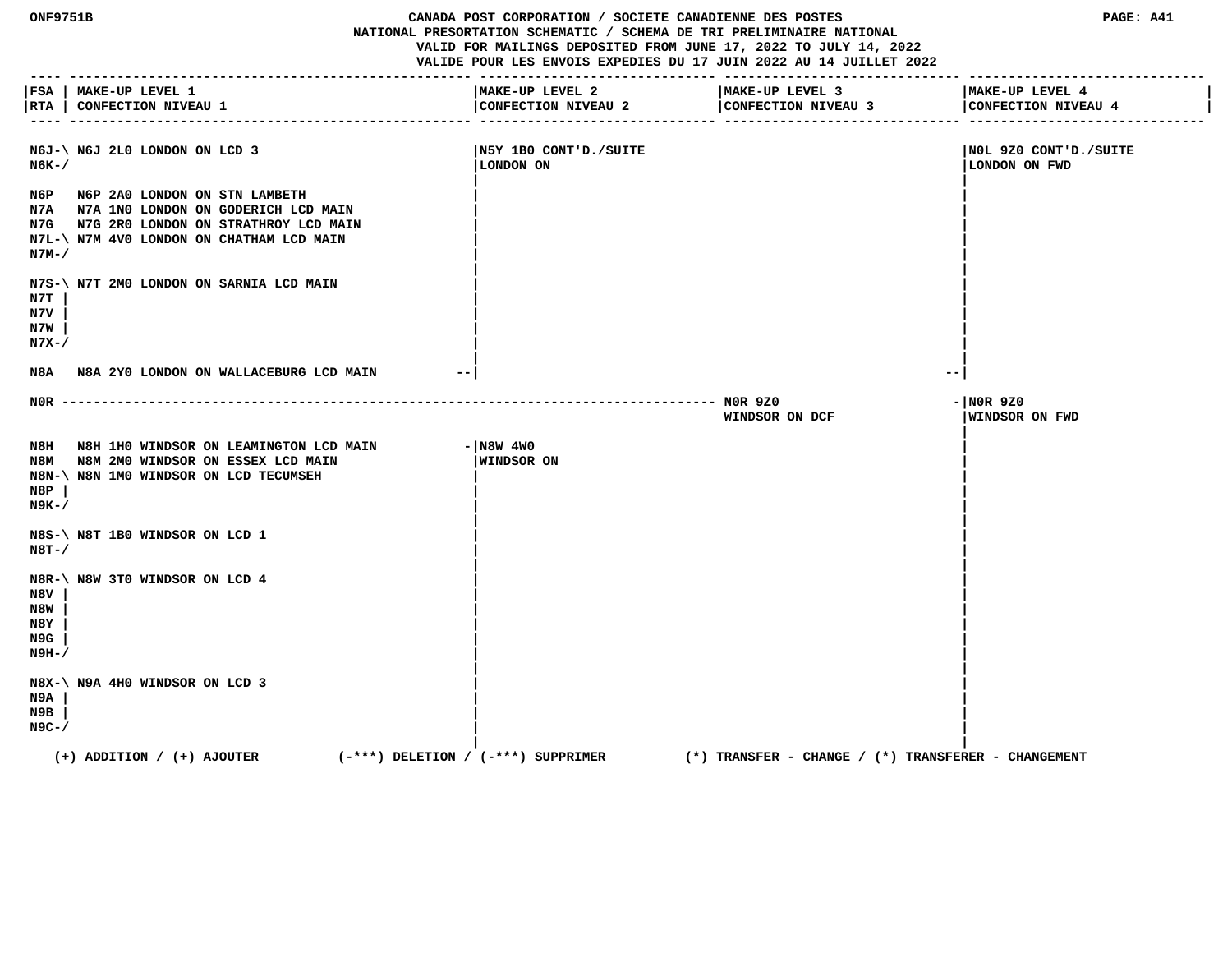**ONF9751B CANADA POST CORPORATION / SOCIETE CANADIENNE DES POSTES PAGE: A42 NATIONAL PRESORTATION SCHEMATIC / SCHEMA DE TRI PRELIMINAIRE NATIONAL VALID FOR MAILINGS DEPOSITED FROM JUNE 17, 2022 TO JULY 14, 2022 VALIDE POUR LES ENVOIS EXPEDIES DU 17 JUIN 2022 AU 14 JUILLET 2022 ---- --------------------------------------------------- ------------------------------ ------------------------------ ------------------------------ |FSA | MAKE-UP LEVEL 1 |MAKE-UP LEVEL 2 |MAKE-UP LEVEL 3 |MAKE-UP LEVEL 4 |** | RTA | CONFECTION NIVEAU 1 | CONFECTION NIVEAU 2 | CONFECTION NIVEAU 4  **---- --------------------------------------------------- ------------------------------ ------------------------------ ------------------------------ N9E-\ N9E 1G0 WINDSOR ON LCD 2 |N8W 4W0 CONT'D./SUITE |N0R 9Z0 CONT'D./SUITE N9J-/ |WINDSOR ON |WINDSOR ON FWD | | N9V N9V 1E0 WINDSOR ON AMHERSTBURG LCD MAIN | | N9Y N9Y 1C0 WINDSOR ON KINGSVILLE LCD MAIN --| --| P1A-\ P1B 1H0 NORTH BAY ON LCD MAIN**  $-$  | P0H 9Z0  $-$  | P0H 9Z0  $-$  | P0M 9Z0  **P1B | |NORTH BAY ON DCF |SUDBURY ON FWD P1C-/ | | | |** P2B P2B 1A0 STURGEON FALLS ON STN MAIN  **| | P0H -----------------------------------------------------------------------------------| | |** P2N P2N 2G0 KIRKLAND LAKE ON LCD MAIN **Fig. 100 CD 200 P20**  $-$  P0M 9Z0  **|SUDBURY ON DCF | | | P3A-\ P3C 1A0 SUDBURY ON LCD MAIN | | P3B | | | P3C | | | P3E | | | P3G-/ | | | | P3L P3L 1A0 GARSON ON STN MAIN | |** P3N P3N 1A0 VAL CARON ON STN MAIN  **| | P3P P3P 1A0 HANMER ON STN MAIN | | P3Y P3Y 1A0 LIVELY ON STN MAIN | | P5A P5A 1Y0 ELLIOT LAKE ON LCD MAIN | | | |** P5E P5E 1A0 ESPANOLA ON STN MAIN  **| | P0J-\ | | P0K | | | P0M | | | P0P | | | P0R-/----------------------------------------------------------------------------------| | | P4N-\ P4N 2G0 TIMMINS ON LCD MAIN**  $-$  |P0N 9Z0  **P4P | |TIMMINS ON DCF | P4R-/ | | (+) ADDITION / (+) AJOUTER (-\*\*\*) DELETION / (-\*\*\*) SUPPRIMER (\*) TRANSFER - CHANGE / (\*) TRANSFERER - CHANGEMENT**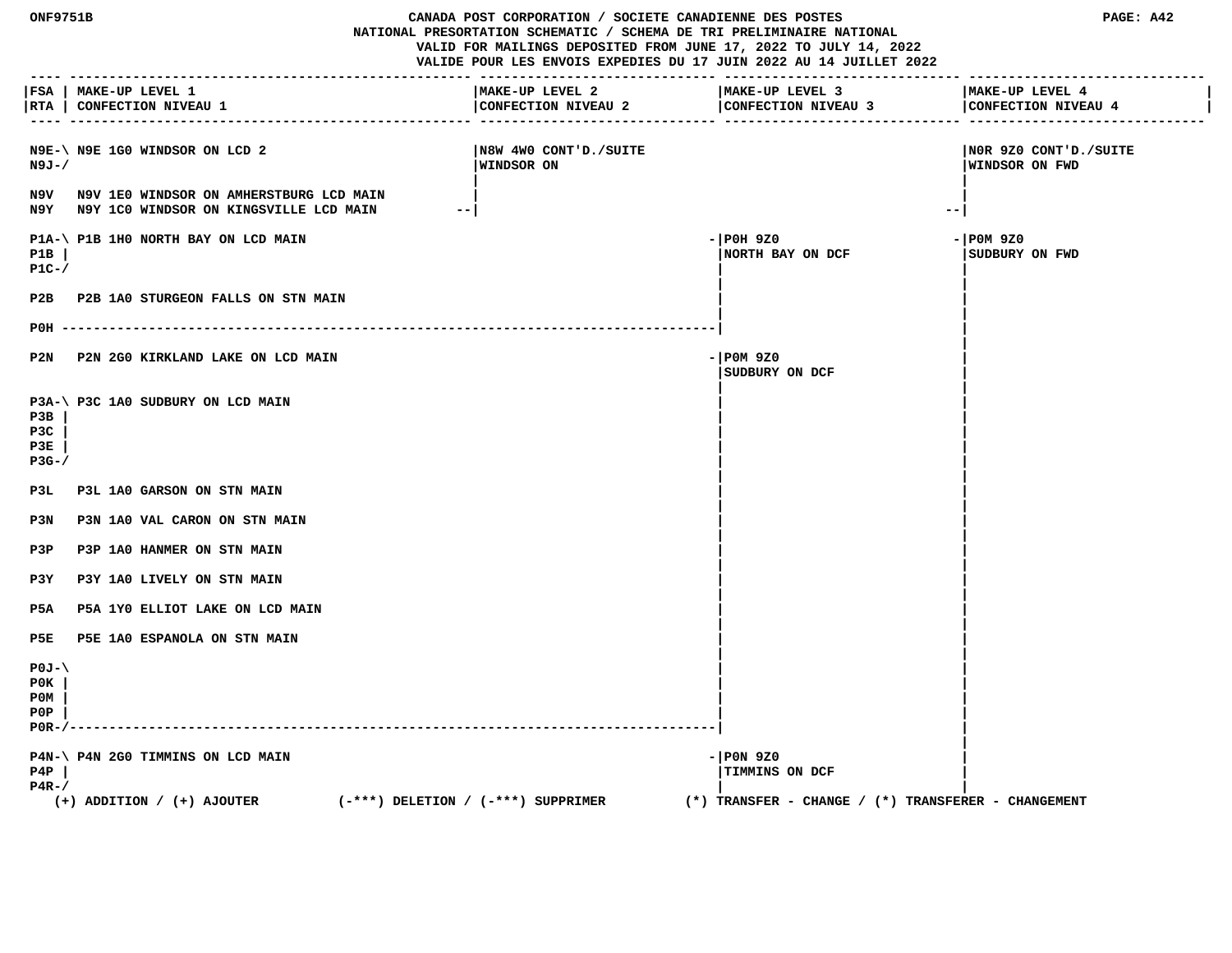| <b>ONF9751B</b><br>CANADA POST CORPORATION / SOCIETE CANADIENNE DES POSTES<br>NATIONAL PRESORTATION SCHEMATIC / SCHEMA DE TRI PRELIMINAIRE NATIONAL<br>VALID FOR MAILINGS DEPOSITED FROM JUNE 17, 2022 TO JULY 14, 2022<br>VALIDE POUR LES ENVOIS EXPEDIES DU 17 JUIN 2022 AU 14 JUILLET 2022 |                                                                          |                                        | PAGE: A43                                               |                                          |
|-----------------------------------------------------------------------------------------------------------------------------------------------------------------------------------------------------------------------------------------------------------------------------------------------|--------------------------------------------------------------------------|----------------------------------------|---------------------------------------------------------|------------------------------------------|
| RTA                                                                                                                                                                                                                                                                                           | FSA   MAKE-UP LEVEL 1<br>CONFECTION NIVEAU 1                             | MAKE-UP LEVEL 2<br>CONFECTION NIVEAU 2 | MAKE-UP LEVEL 3<br>CONFECTION NIVEAU 3                  | MAKE-UP LEVEL 4<br>CONFECTION NIVEAU 4   |
| P5N                                                                                                                                                                                                                                                                                           | P5N 1T0 KAPUSKASING ON LCD MAIN                                          |                                        | PON 9Z0 CONT'D./SUITE<br><b>TIMMINS ON DCF</b>          | POM 9Z0 CONT'D./SUITE<br>SUDBURY ON FWD  |
| $P0L-\$                                                                                                                                                                                                                                                                                       |                                                                          |                                        |                                                         |                                          |
| P6B<br>$PGC-$                                                                                                                                                                                                                                                                                 | P6A-\ P6A 1Z0 SAULT STE. MARIE ON LCD MAIN                               |                                        | - POS 9Z0<br>SAULT STE. MARIE ON DCF                    |                                          |
|                                                                                                                                                                                                                                                                                               |                                                                          |                                        | --                                                      |                                          |
| P7B<br>$P7G-$                                                                                                                                                                                                                                                                                 | P7A-\ P7B 2W0 THUNDER BAY ON STN P                                       | $-$ P7B 5W0<br>THUNDER BAY ON          | $-$ POT 9Z0<br>THUNDER BAY ON DCF                       | $-$ POT 9Z0<br><b>THUNDER BAY ON FWD</b> |
| P7E<br>P7J<br>P7K<br>$P7L-J$                                                                                                                                                                                                                                                                  | P7C-\ P7C 3Y0 THUNDER BAY ON STN F                                       | $ -$                                   |                                                         |                                          |
|                                                                                                                                                                                                                                                                                               |                                                                          |                                        |                                                         |                                          |
| P8N                                                                                                                                                                                                                                                                                           | P8N 1C0 DRYDEN ON LCD MAIN                                               |                                        | $-$ POV 9Z0<br>DRYDEN ON DCF                            |                                          |
| P8T                                                                                                                                                                                                                                                                                           | P8T 1A0 SIOUX LOOKOUT ON STN MAIN                                        |                                        |                                                         |                                          |
| P9A                                                                                                                                                                                                                                                                                           | P9A 1H0 FORT FRANCES ON LCD MAIN                                         |                                        |                                                         |                                          |
| P9N                                                                                                                                                                                                                                                                                           | P9N 1Y0 KENORA ON LCD MAIN                                               |                                        |                                                         |                                          |
| $POV - \$<br>P0W                                                                                                                                                                                                                                                                              |                                                                          |                                        |                                                         |                                          |
|                                                                                                                                                                                                                                                                                               |                                                                          |                                        | WINNIPEG # 2 MB DCF                                     | $-$ ROC 9Z0<br>WINNIPEG MB FWD           |
|                                                                                                                                                                                                                                                                                               |                                                                          | MANITOBA -MB- MANITOBA                 |                                                         |                                          |
|                                                                                                                                                                                                                                                                                               | $(+)$ ADDITION / $(+)$ AJOUTER<br>$(-***)$ DELETION / $(-***)$ SUPPRIMER | .                                      | $(*)$ TRANSFER - CHANGE / $(*)$ TRANSFERER - CHANGEMENT |                                          |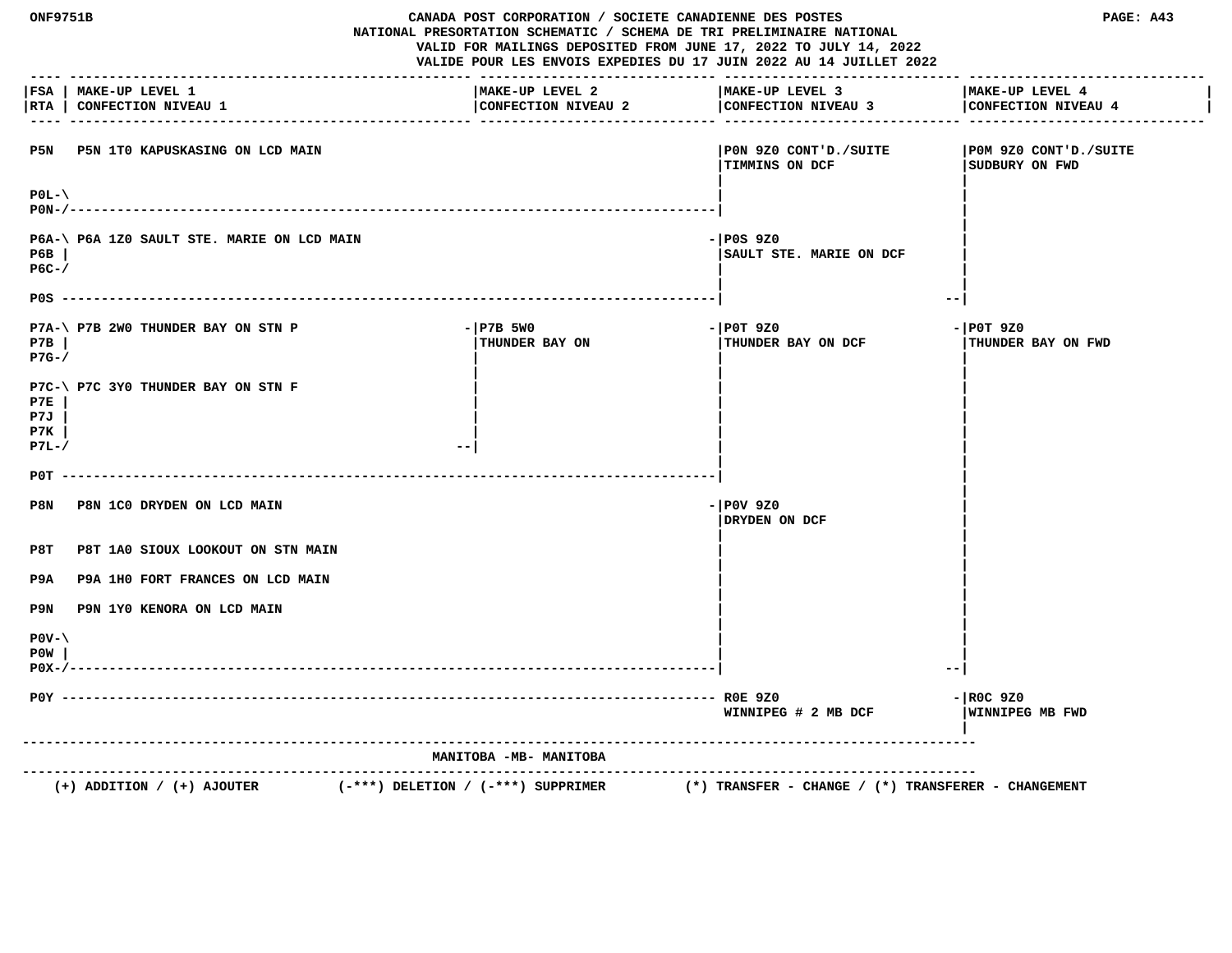| <b>ONF9751B</b><br>CANADA POST CORPORATION / SOCIETE CANADIENNE DES POSTES<br>NATIONAL PRESORTATION SCHEMATIC / SCHEMA DE TRI PRELIMINAIRE NATIONAL<br>VALID FOR MAILINGS DEPOSITED FROM JUNE 17, 2022 TO JULY 14, 2022<br>VALIDE POUR LES ENVOIS EXPEDIES DU 17 JUIN 2022 AU 14 JUILLET 2022 |                                                                          |                                        | PAGE: A44                                               |                                          |
|-----------------------------------------------------------------------------------------------------------------------------------------------------------------------------------------------------------------------------------------------------------------------------------------------|--------------------------------------------------------------------------|----------------------------------------|---------------------------------------------------------|------------------------------------------|
|                                                                                                                                                                                                                                                                                               | FSA   MAKE-UP LEVEL 1<br> RTA   CONFECTION NIVEAU 1                      | MAKE-UP LEVEL 2<br>CONFECTION NIVEAU 2 | MAKE-UP LEVEL 3<br>CONFECTION NIVEAU 3                  | MAKE-UP LEVEL 4<br>CONFECTION NIVEAU 4   |
| R5G                                                                                                                                                                                                                                                                                           | R5G 1A0 STEINBACH MB STN MAIN                                            |                                        | - ROA 9Z0<br>WINNIPEG # 5 MB DCF                        | ROC 9Z0 CONT'D./SUITE<br>WINNIPEG MB FWD |
| R5H                                                                                                                                                                                                                                                                                           | R5H 1A0 STE ANNE MB STN MAIN                                             |                                        |                                                         |                                          |
| R5J                                                                                                                                                                                                                                                                                           | R5J 1A0 STEINBACH MB STN DELIVERY CTR                                    |                                        |                                                         |                                          |
|                                                                                                                                                                                                                                                                                               | R0A ---------                                                            |                                        |                                                         |                                          |
| R8A                                                                                                                                                                                                                                                                                           | R8A 1J0 FLIN FLON MB LCD MAIN                                            |                                        | $ R0B$ 920<br>WINNIPEG # 4 MB DCF                       |                                          |
| R8N                                                                                                                                                                                                                                                                                           | R8N 0L0 THOMPSON MB LCD MAIN                                             |                                        |                                                         |                                          |
| R9A                                                                                                                                                                                                                                                                                           | R9A OKO THE PAS MB STN MAIN                                              |                                        |                                                         |                                          |
| $ROB$ -------                                                                                                                                                                                                                                                                                 |                                                                          |                                        |                                                         |                                          |
|                                                                                                                                                                                                                                                                                               |                                                                          |                                        | WINNIPEG # 1 MB DCF                                     |                                          |
| R5L<br>R5M<br>R5N<br>$R5P-$                                                                                                                                                                                                                                                                   | R5K-\ R5K 0A0 DUGALD MB STN MAIN                                         |                                        | $ R0E$ 920<br>WINNIPEG # 2 MB DCF                       |                                          |
| ROE                                                                                                                                                                                                                                                                                           |                                                                          |                                        |                                                         |                                          |
| $R6T - /$                                                                                                                                                                                                                                                                                     | R6M-\ R6M 1A0 MORDEN MB STN MAIN                                         |                                        | $-$ ROG 9Z0<br>WINNIPEG # 3 MB DCF                      |                                          |
| R6W-/                                                                                                                                                                                                                                                                                         | R6P-\ R6W 1A0 WINKLER MB STN MAIN                                        |                                        |                                                         |                                          |
| $ROG$ ---                                                                                                                                                                                                                                                                                     |                                                                          |                                        |                                                         |                                          |
|                                                                                                                                                                                                                                                                                               | R1N R1N OPO PORTAGE LA PRAIRIE MB LCD MAIN                               |                                        | $-$ ROH 9Z0<br>WINNIPEG # 6 MB DCF                      |                                          |
| $ROH -$                                                                                                                                                                                                                                                                                       |                                                                          |                                        |                                                         |                                          |
| ROJ --                                                                                                                                                                                                                                                                                        |                                                                          |                                        | ROJ 9Z0<br>WINNIPEG # 8 MB DCF                          |                                          |
|                                                                                                                                                                                                                                                                                               | $(+)$ ADDITION / $(+)$ AJOUTER<br>$(-***)$ DELETION / $(-***)$ SUPPRIMER |                                        | $(*)$ TRANSFER - CHANGE / $(*)$ TRANSFERER - CHANGEMENT |                                          |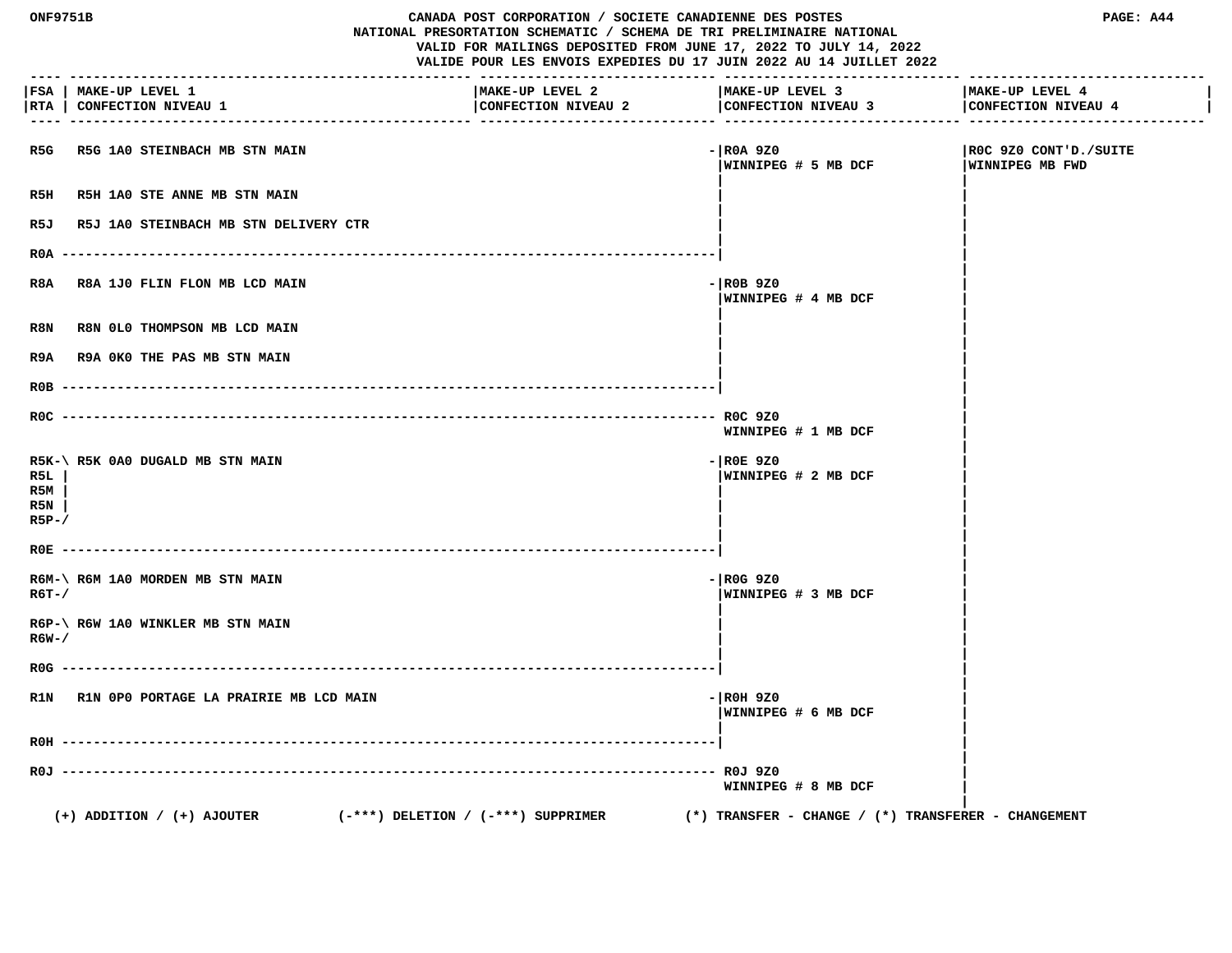| ONF9751B                    |                                                                        | CANADA POST CORPORATION / SOCIETE CANADIENNE DES POSTES<br>NATIONAL PRESORTATION SCHEMATIC / SCHEMA DE TRI PRELIMINAIRE NATIONAL<br>VALID FOR MAILINGS DEPOSITED FROM JUNE 17, 2022 TO JULY 14, 2022<br>VALIDE POUR LES ENVOIS EXPEDIES DU 17 JUIN 2022 AU 14 JUILLET 2022 |                                                         | PAGE: A45                                |
|-----------------------------|------------------------------------------------------------------------|----------------------------------------------------------------------------------------------------------------------------------------------------------------------------------------------------------------------------------------------------------------------------|---------------------------------------------------------|------------------------------------------|
|                             | FSA   MAKE-UP LEVEL 1<br> RTA   CONFECTION NIVEAU 1                    | MAKE-UP LEVEL 2<br>CONFECTION NIVEAU 2                                                                                                                                                                                                                                     | MAKE-UP LEVEL 3<br>CONFECTION NIVEAU 3                  | MAKE-UP LEVEL 4<br>CONFECTION NIVEAU 4   |
| R7B<br>$R7C-$ /             | R7A-\ R7A OPO BRANDON MB STN MAIN                                      |                                                                                                                                                                                                                                                                            | $-$ ROK 9Z0<br> WINNIPEG # 7 MB DCF                     | ROC 9Z0 CONT'D./SUITE<br>WINNIPEG MB FWD |
|                             |                                                                        |                                                                                                                                                                                                                                                                            |                                                         |                                          |
| R7N                         | R7N 1A0 DAUPHIN MB LCD MAIN                                            |                                                                                                                                                                                                                                                                            | - ROL 9Z0<br>WINNIPEG # 9 MB DCF                        |                                          |
|                             |                                                                        |                                                                                                                                                                                                                                                                            |                                                         |                                          |
|                             | $ROM$ ----------                                                       |                                                                                                                                                                                                                                                                            | WINNIPEG # 10 MB DCF                                    |                                          |
| $R1B-$                      | R1A-\R1A 1T0 WINNIPEG MB SELKIRK LCD MAIN                              | $ R3H$ 3HO<br>WINNIPEG MB                                                                                                                                                                                                                                                  |                                                         |                                          |
| R2J<br>R3W<br>R5R<br>R5T-/  | R2C-\R2C 1R0 WINNIPEG MB LCD NORTHEAST 5                               |                                                                                                                                                                                                                                                                            |                                                         |                                          |
| R2E<br>R2G<br>R2K<br>$R2L-$ | R1C-\R2K 0X0 WINNIPEG MB LCD NORTHEAST 4                               |                                                                                                                                                                                                                                                                            |                                                         |                                          |
| R3X<br>R2V<br>$R4A-$ /      | R2K 1S0 WINNIPEG MB LCD NORTHEAST 7<br>R2P-\ R2V 2B0 WINNIPEG MB LCD G |                                                                                                                                                                                                                                                                            |                                                         |                                          |
| $R2X-$                      | R2W R2W 3R0 WINNIPEG MB STN B<br>R2R-\ R2X 2K0 WINNIPEG MB LCD R       |                                                                                                                                                                                                                                                                            |                                                         |                                          |
| R3A<br>R3B<br>$R3C-$ /      | R2H-\ R3C 0K0 WINNIPEG MB LCD 1                                        |                                                                                                                                                                                                                                                                            |                                                         |                                          |
|                             | $(+)$ ADDITION / $(+)$ AJOUTER<br>(-***) DELETION / (-***) SUPPRIMER   |                                                                                                                                                                                                                                                                            | $(*)$ TRANSFER - CHANGE / $(*)$ TRANSFERER - CHANGEMENT |                                          |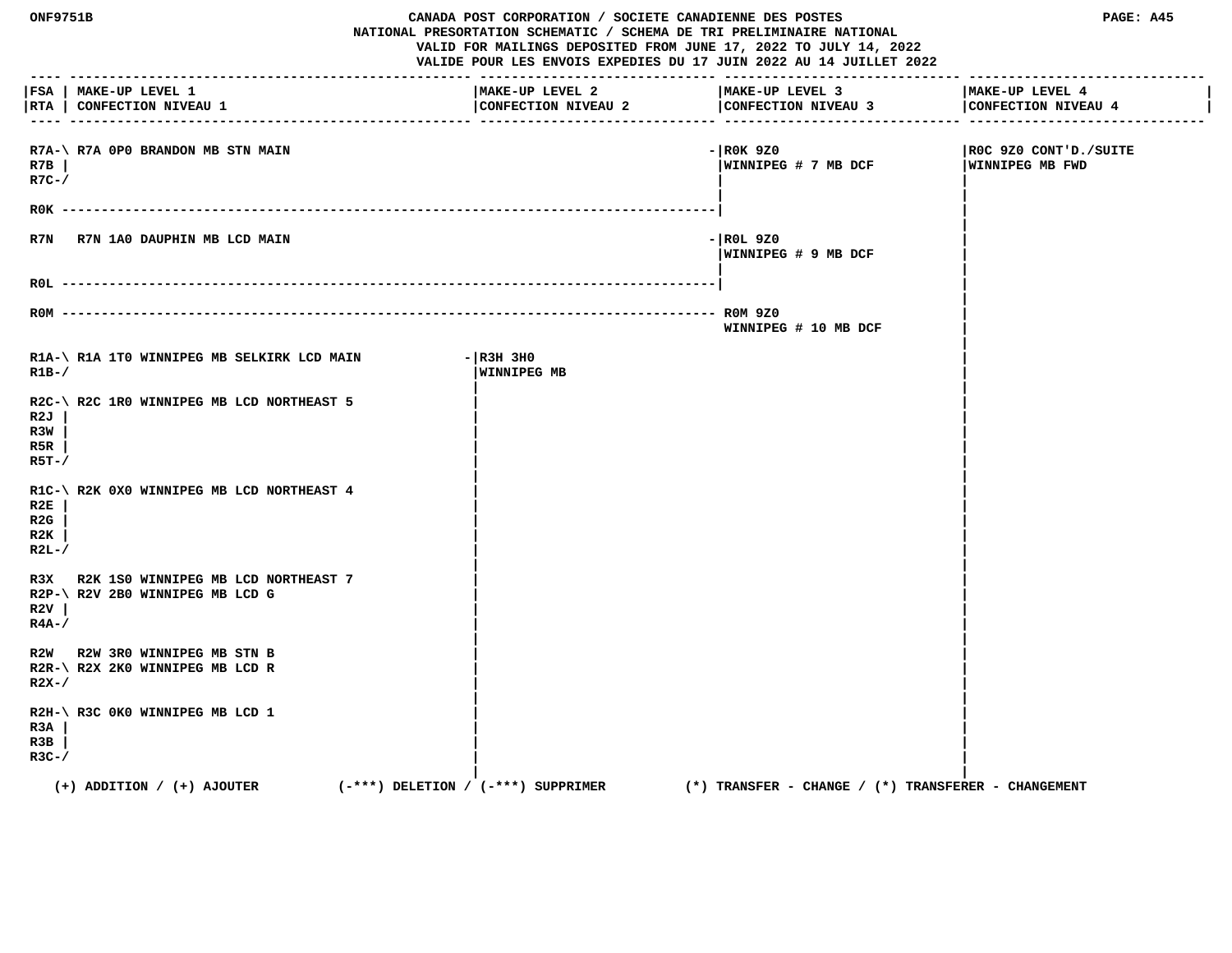**ONF9751B CANADA POST CORPORATION / SOCIETE CANADIENNE DES POSTES PAGE: A46 NATIONAL PRESORTATION SCHEMATIC / SCHEMA DE TRI PRELIMINAIRE NATIONAL VALID FOR MAILINGS DEPOSITED FROM JUNE 17, 2022 TO JULY 14, 2022 VALIDE POUR LES ENVOIS EXPEDIES DU 17 JUIN 2022 AU 14 JUILLET 2022 ---- --------------------------------------------------- ------------------------------ ------------------------------ ------------------------------ |FSA | MAKE-UP LEVEL 1 |MAKE-UP LEVEL 2 |MAKE-UP LEVEL 3 |MAKE-UP LEVEL 4 | |RTA | CONFECTION NIVEAU 1 |CONFECTION NIVEAU 2 |CONFECTION NIVEAU 3 |CONFECTION NIVEAU 4 | ---- --------------------------------------------------- ------------------------------ ------------------------------ ------------------------------ R2M R3C 1A0 WINNIPEG MB LCD ST VITAL |R3H 3H0 CONT'D./SUITE |R0C 9Z0 CONT'D./SUITE** R3E-\ R3E 1A0 WINNIPEG MB LCD W **WINNIPEG MB WINNIPEG MB WINNIPEG MB WINNIPEG MB WINNIPEG MB FWD**  $R3H-$ /  **| |** R3G R3G 1A0 WINNIPEG MB LCD D  **R3S-\ R3H 0K0 WINNIPEG MB LCD ST JAMES | | R3Y-/**  $\qquad$  |  **| | R2Y-\ R3K 1A0 WINNIPEG MB LCD MORAY | | R3J | | | R3K | | | R4H | | | R4J | | | R4K | | | R4L-/**  $\sqrt{2}$  **| |** R3L-\ R3N 0G0 WINNIPEG MB LCD SOUTH WEST 2  **R3M | | | R3N | | | R3P-/**  $\qquad$  |  **| |** R2N R3N 1A0 WINNIPEG MB LCD SOUTH WEST 6 R3R R3R 0G0 WINNIPEG MB LCD SOUTH WEST 1 R3T-\ R3T 1C0 WINNIPEG MB LCD SOUTH WEST 3  **R3V | | | R4G-/ | | | | R5A R5A 0A0 WINNIPEG MB NIVERVILLE STN ST ADOLPHE --| | | ------------------------------------------------------------------------------------------------------------------------- SASKATCHEWAN -SK- SASKATCHEWAN ------------------------------------------------------------------------------------------------------------------------- S0P ----------------------------------------------------------------------------------- R0B 9Z0 |R0C 9Z0 CONT'D./SUITE** WINNIPEG # 4 MB DCF -- WINNIPEG MB FWD  **S3N S3N 1C0 YORKTON SK STN MAIN -|S0A 9Z0 -|S0G 9Z0 |REGINA # 4 SK DCF |REGINA SK FWD | | S0A -----------------------------------------------------------------------------------| | (+) ADDITION / (+) AJOUTER (-\*\*\*) DELETION / (-\*\*\*) SUPPRIMER (\*) TRANSFER - CHANGE / (\*) TRANSFERER - CHANGEMENT**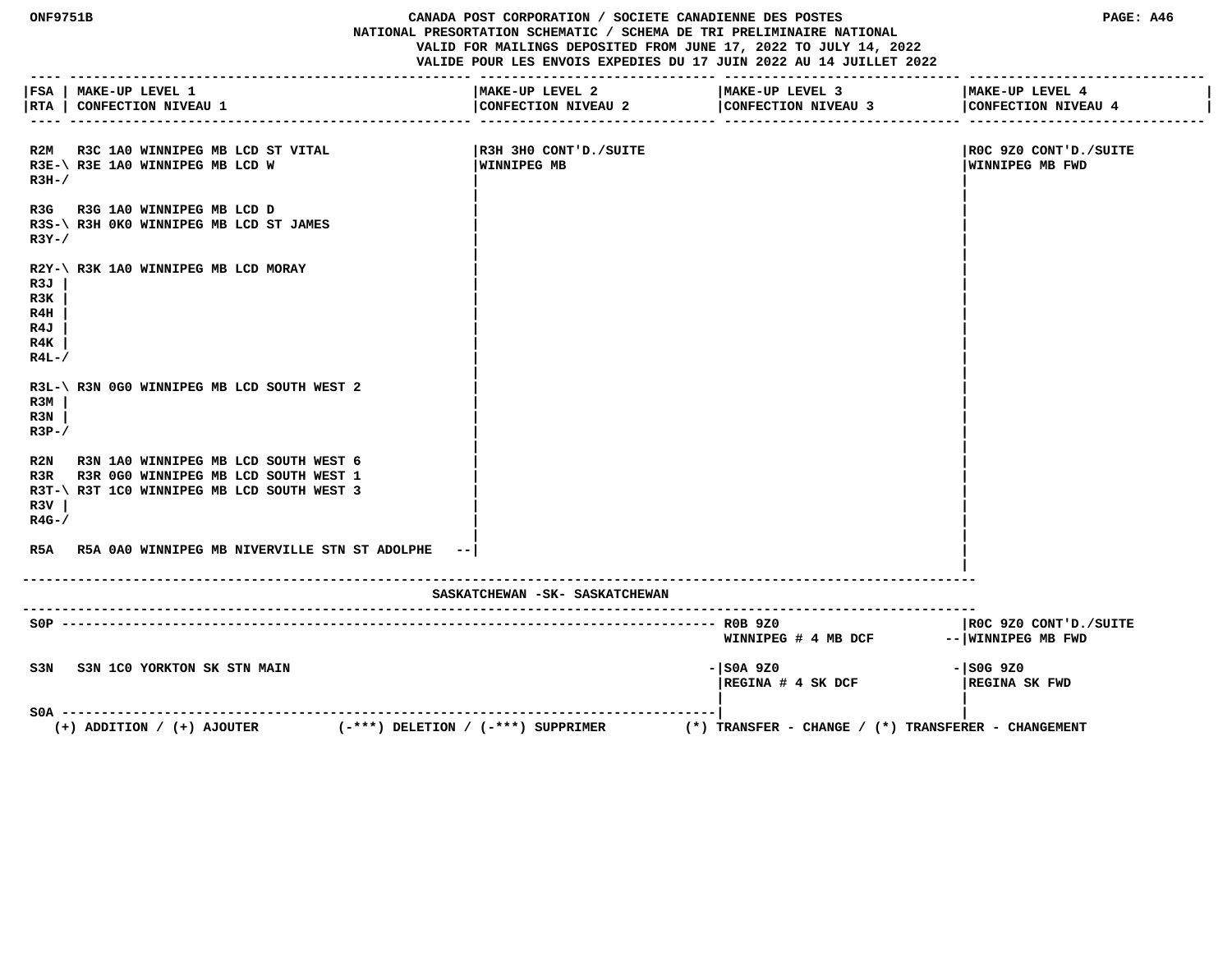| <b>ONF9751B</b><br>CANADA POST CORPORATION / SOCIETE CANADIENNE DES POSTES<br>NATIONAL PRESORTATION SCHEMATIC / SCHEMA DE TRI PRELIMINAIRE NATIONAL<br>VALID FOR MAILINGS DEPOSITED FROM JUNE 17, 2022 TO JULY 14, 2022<br>VALIDE POUR LES ENVOIS EXPEDIES DU 17 JUIN 2022 AU 14 JUILLET 2022 |                                                                                                                    |                                        | PAGE: A47                                                                                    |                                        |
|-----------------------------------------------------------------------------------------------------------------------------------------------------------------------------------------------------------------------------------------------------------------------------------------------|--------------------------------------------------------------------------------------------------------------------|----------------------------------------|----------------------------------------------------------------------------------------------|----------------------------------------|
| RTA                                                                                                                                                                                                                                                                                           | FSA   MAKE-UP LEVEL 1<br><b>CONFECTION NIVEAU 1</b>                                                                | MAKE-UP LEVEL 2<br>CONFECTION NIVEAU 2 | MAKE-UP LEVEL 3<br>CONFECTION NIVEAU 3                                                       | MAKE-UP LEVEL 4<br>CONFECTION NIVEAU 4 |
| S4A                                                                                                                                                                                                                                                                                           | <b>S4A 0S0 ESTEVAN SK LCD MAIN</b>                                                                                 |                                        | - SOC 9Z0<br>REGINA # 3 SK DCF                                                               | S0G 9Z0 CONT'D./SUITE<br>REGINA SK FWD |
| S4H                                                                                                                                                                                                                                                                                           | S4H 0W0 WEYBURN SK LCD MAIN                                                                                        |                                        |                                                                                              |                                        |
| SOC.                                                                                                                                                                                                                                                                                          |                                                                                                                    |                                        |                                                                                              |                                        |
| s2v                                                                                                                                                                                                                                                                                           | S2V 1A0 BUENA VISTA SK STN MAIN                                                                                    |                                        | $-$ SOG 9Z0<br>REGINA # 1 SK DCF                                                             |                                        |
|                                                                                                                                                                                                                                                                                               |                                                                                                                    |                                        |                                                                                              |                                        |
| S6J<br>$S6K-$                                                                                                                                                                                                                                                                                 | S6H-\ S6H 2M0 MOOSE JAW SK LCD MAIN                                                                                |                                        | - SOH 9Z0<br>REGINA # 2 SK DCF                                                               |                                        |
| $SOH -$                                                                                                                                                                                                                                                                                       |                                                                                                                    |                                        |                                                                                              |                                        |
|                                                                                                                                                                                                                                                                                               | S9H S9H OLO REG EXT SK SWIFT CURRENT LCD MAIN                                                                      |                                        | $  $ SON 9ZO<br>REG EXT-SWIFT CURRENT SK DCF                                                 |                                        |
|                                                                                                                                                                                                                                                                                               | $SON$ ---------                                                                                                    |                                        |                                                                                              |                                        |
| S4L<br>S4M<br>$S4P-$                                                                                                                                                                                                                                                                          | S4K-\ S4P 0B0 REGINA SK LCD MAIN                                                                                   | $ S4P$ $0A0$<br><b>REGINA SK</b>       |                                                                                              |                                        |
| S4S<br>S4V<br>S4W<br>S4Y<br>$S4Z-$                                                                                                                                                                                                                                                            | S4N-\ S4W 0V0 REGINA SK LCD 1                                                                                      |                                        |                                                                                              |                                        |
| S4T<br>$S4X-$                                                                                                                                                                                                                                                                                 | S4R-\ S4W 1V0 REGINA SK LCD 2<br>$- -$                                                                             |                                        | $- -$                                                                                        |                                        |
| $SOE -$                                                                                                                                                                                                                                                                                       |                                                                                                                    |                                        | - SOE 9Z0<br>SASKATOON # 5 SK DCF                                                            | - SOK 9Z0<br>SASKATOON SK FWD          |
| S6W<br>$S6X-$                                                                                                                                                                                                                                                                                 | S6V-\ S6V 1C0 PRINCE ALBERT SK STN MPP<br>$(-***)$ DELETION / $(-***)$ SUPPRIMER<br>$(+)$ ADDITION / $(+)$ AJOUTER |                                        | - SOJ 9Z0<br>SASKATOON # 4 SK DCF<br>$(*)$ TRANSFER - CHANGE / $(*)$ TRANSFERER - CHANGEMENT |                                        |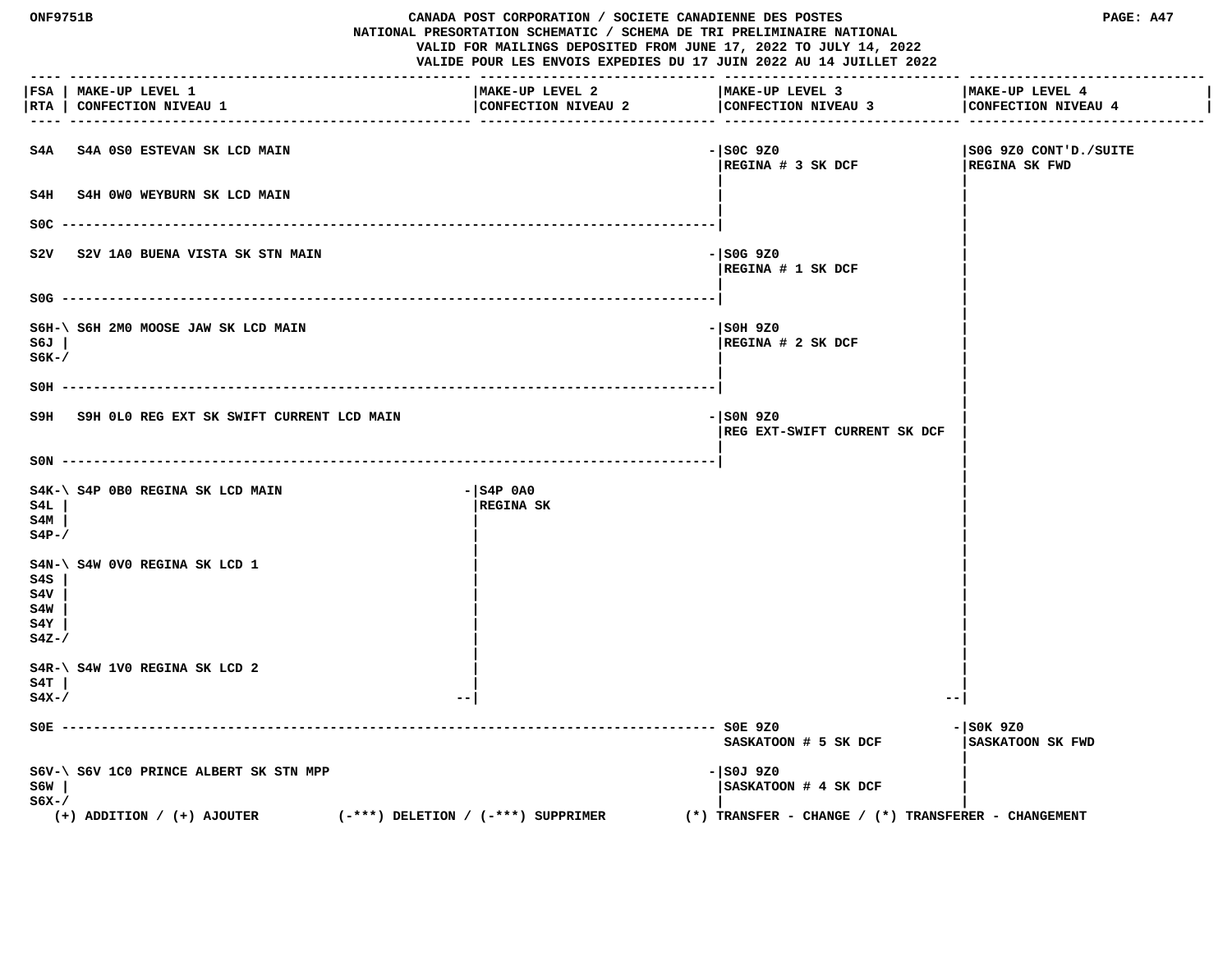| <b>ONF9751B</b>             |                                                     | CANADA POST CORPORATION / SOCIETE CANADIENNE DES POSTES<br>NATIONAL PRESORTATION SCHEMATIC / SCHEMA DE TRI PRELIMINAIRE NATIONAL<br>VALID FOR MAILINGS DEPOSITED FROM JUNE 17, 2022 TO JULY 14, 2022<br>VALIDE POUR LES ENVOIS EXPEDIES DU 17 JUIN 2022 AU 14 JUILLET 2022 |                                                         | PAGE: A48                                    |
|-----------------------------|-----------------------------------------------------|----------------------------------------------------------------------------------------------------------------------------------------------------------------------------------------------------------------------------------------------------------------------------|---------------------------------------------------------|----------------------------------------------|
|                             | FSA   MAKE-UP LEVEL 1<br> RTA   CONFECTION NIVEAU 1 | MAKE-UP LEVEL 2<br>CONFECTION NIVEAU 2                                                                                                                                                                                                                                     | MAKE-UP LEVEL 3<br>CONFECTION NIVEAU 3                  | MAKE-UP LEVEL 4<br>CONFECTION NIVEAU 4       |
|                             |                                                     |                                                                                                                                                                                                                                                                            | $-- $ SASKATOON # 4 SK DCF                              | SOK 9Z0 CONT'D./SUITE<br>SASKATOON SK FWD    |
|                             |                                                     |                                                                                                                                                                                                                                                                            | SASKATOON # 1 SK DCF                                    |                                              |
|                             |                                                     |                                                                                                                                                                                                                                                                            | SASKATOON # 2 SK DCF                                    |                                              |
| S9A                         | S9A 0V0 NORTH BATTLEFORD SK LCD MAIN                |                                                                                                                                                                                                                                                                            | $-$ SOM 9Z0<br>SASKATOON # 3 SK DCF                     |                                              |
| S9V                         | S9V OPO LLOYDMINSTER SK LCD MAIN                    |                                                                                                                                                                                                                                                                            |                                                         |                                              |
| S9X.                        | S9X 1A0 MEADOW LAKE SK STN MAIN                     |                                                                                                                                                                                                                                                                            |                                                         |                                              |
|                             | $SOM$ ---------                                     |                                                                                                                                                                                                                                                                            |                                                         |                                              |
| S7B<br>$S7K-$               | S7A-\ S7K 0G0 SASKATOON SK LCD MAIN                 | $-$ S7K 2K0<br><b>SASKATOON SK</b>                                                                                                                                                                                                                                         |                                                         |                                              |
| S7S<br>S7T<br>s7v<br>$S7W-$ | S7P-\ S7K 8E0 SASKATOON SK LCD 4                    |                                                                                                                                                                                                                                                                            |                                                         |                                              |
| S7M<br>$S7R-$               | $S7L-\$ $S7M$ 1WO SASKATOON SK LCD 2                |                                                                                                                                                                                                                                                                            |                                                         |                                              |
| $S7N-$                      | S7C-\ S7N 1Y0 SASKATOON SK LCD 3                    |                                                                                                                                                                                                                                                                            |                                                         |                                              |
| $S7J-/$                     | S7H-\ S7N 2S0 SASKATOON SK LCD 1                    |                                                                                                                                                                                                                                                                            |                                                         |                                              |
|                             |                                                     | ALBERTA - AB- ALBERTA                                                                                                                                                                                                                                                      | ---------------------------------                       |                                              |
|                             | T9V S9V OPO LLOYDMINSTER SK LCD MAIN                | $(-***)$ DELETION / $(-***)$ SUPPRIMER                                                                                                                                                                                                                                     | SOM 9Z0<br>SASKATOON # 3 SK DCF                         | SOK 9Z0 CONT'D./SUITE<br>-- SASKATOON SK FWD |
|                             | $(+)$ ADDITION / $(+)$ AJOUTER                      |                                                                                                                                                                                                                                                                            | $(*)$ TRANSFER - CHANGE / $(*)$ TRANSFERER - CHANGEMENT |                                              |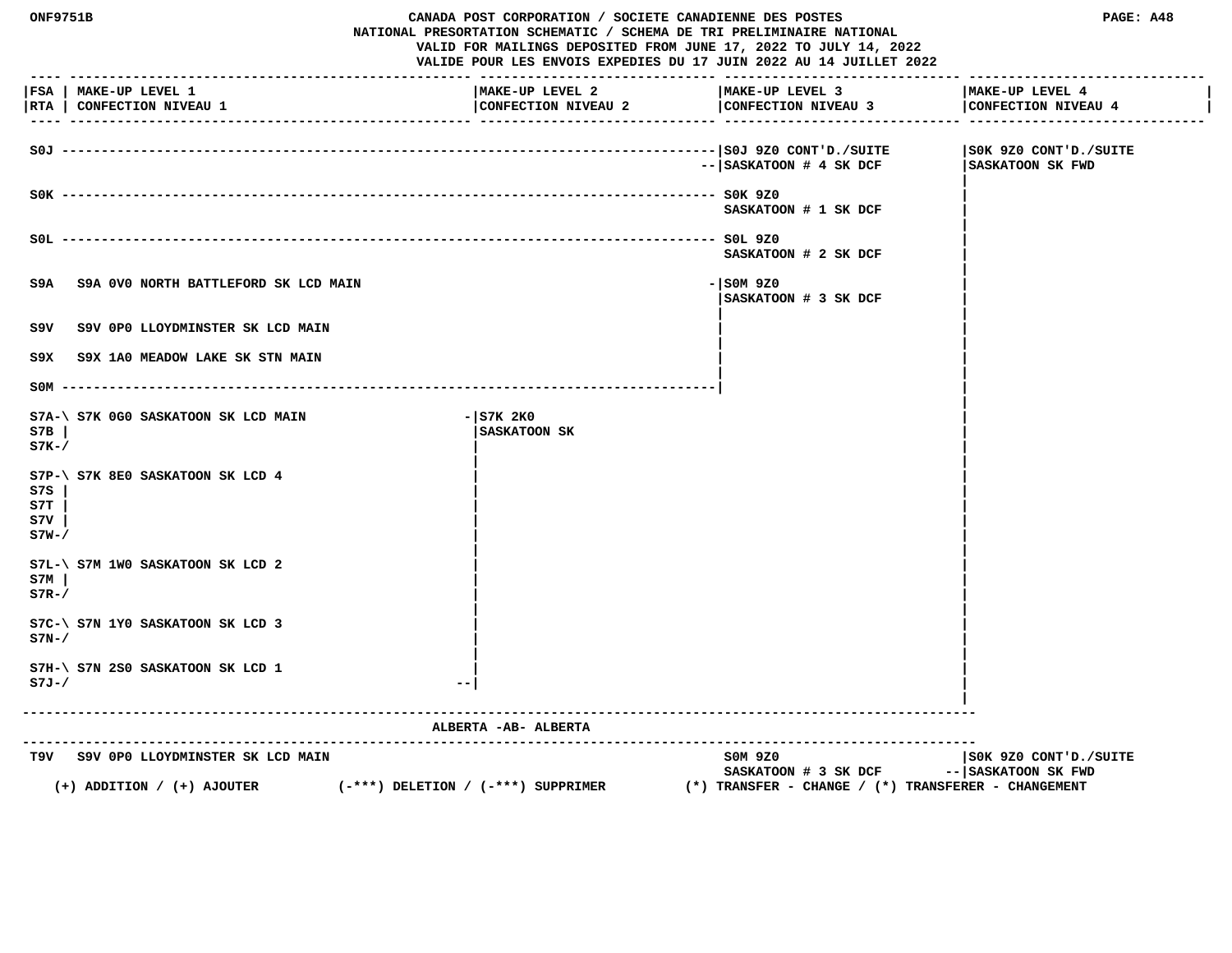| <b>ONF9751B</b> |                                                     | CANADA POST CORPORATION / SOCIETE CANADIENNE DES POSTES<br>NATIONAL PRESORTATION SCHEMATIC / SCHEMA DE TRI PRELIMINAIRE NATIONAL<br>VALID FOR MAILINGS DEPOSITED FROM JUNE 17, 2022 TO JULY 14, 2022<br>VALIDE POUR LES ENVOIS EXPEDIES DU 17 JUIN 2022 AU 14 JUILLET 2022 |                                                         | PAGE: A49                              |
|-----------------|-----------------------------------------------------|----------------------------------------------------------------------------------------------------------------------------------------------------------------------------------------------------------------------------------------------------------------------------|---------------------------------------------------------|----------------------------------------|
|                 | FSA   MAKE-UP LEVEL 1<br> RTA   CONFECTION NIVEAU 1 | MAKE-UP LEVEL 2<br>CONFECTION NIVEAU 2<br>------------------------------                                                                                                                                                                                                   | MAKE-UP LEVEL 3<br>CONFECTION NIVEAU 3                  | MAKE-UP LEVEL 4<br>CONFECTION NIVEAU 4 |
| т9м             | T9M 1A0 COLD LAKE AB STN MAIN                       |                                                                                                                                                                                                                                                                            | - TOA 9Z0<br>EDMONTON # 1 AB DCF                        | $-1$ TON 9Z0<br><b>EDMONTON AB FWD</b> |
| T9N             | T9N 1A0 BONNYVILLE AB STN MAIN                      |                                                                                                                                                                                                                                                                            |                                                         |                                        |
| T0A             |                                                     |                                                                                                                                                                                                                                                                            |                                                         |                                        |
| T4V             | T4V 0S0 CAMROSE AB LCD MAIN                         |                                                                                                                                                                                                                                                                            | $-$ TOB 9Z0<br>EDMONTON # 2 AB DCF                      |                                        |
| T9C             | T9C 1A0 VEGREVILLE AB STN MAIN                      |                                                                                                                                                                                                                                                                            |                                                         |                                        |
| T9W             | T9W 1A0 WAINWRIGHT AB STN MAIN                      |                                                                                                                                                                                                                                                                            |                                                         |                                        |
| T9X.            | T9X 1A0 VERMILION AB STN MAIN                       |                                                                                                                                                                                                                                                                            |                                                         |                                        |
| T0B             |                                                     |                                                                                                                                                                                                                                                                            |                                                         |                                        |
| T4J             | T4J 1A0 PONOKA AB STN MAIN                          |                                                                                                                                                                                                                                                                            | $-$ TOC 9Z0<br>EDMONTON # 6 AB DCF                      |                                        |
| T4L             | T4L 1A0 LACOMBE AB STN MAIN                         |                                                                                                                                                                                                                                                                            |                                                         |                                        |
| T9G             | T9G 1A0 DEVON AB STN MAIN                           |                                                                                                                                                                                                                                                                            |                                                         |                                        |
| TOC.            |                                                     |                                                                                                                                                                                                                                                                            |                                                         |                                        |
| T7A             | T7A 1A0 DRAYTON VALLEY AB STN MAIN                  |                                                                                                                                                                                                                                                                            | $-$ TOE 9Z0<br>EDMONTON # 3 AB DCF                      |                                        |
| T7E             | T7E 1A0 EDSON AB STN MAIN                           |                                                                                                                                                                                                                                                                            |                                                         |                                        |
| T7S             | T7S 1A0 WHITECOURT AB STN MAIN                      |                                                                                                                                                                                                                                                                            |                                                         |                                        |
| T7V             | T7V 1A0 HINTON AB STN MAIN                          |                                                                                                                                                                                                                                                                            |                                                         |                                        |
| T7X             | T7X 1A0 SPRUCE GROVE AB LCD MAIN                    |                                                                                                                                                                                                                                                                            |                                                         |                                        |
| $T7Z-$ /        | T7Y-\ T7Z 1A0 STONY PLAIN AB LCD MAIN               |                                                                                                                                                                                                                                                                            |                                                         |                                        |
| TOE -           |                                                     |                                                                                                                                                                                                                                                                            |                                                         |                                        |
| T7N             | T7N 1A0 BARRHEAD AB STN MAIN                        |                                                                                                                                                                                                                                                                            | - TOG 9Z0<br>EDMONTON # 4 AB DCF                        |                                        |
|                 | $(+)$ ADDITION / $(+)$ AJOUTER                      | $(-***)$ DELETION / $(-***)$ SUPPRIMER                                                                                                                                                                                                                                     | $(*)$ TRANSFER - CHANGE / $(*)$ TRANSFERER - CHANGEMENT |                                        |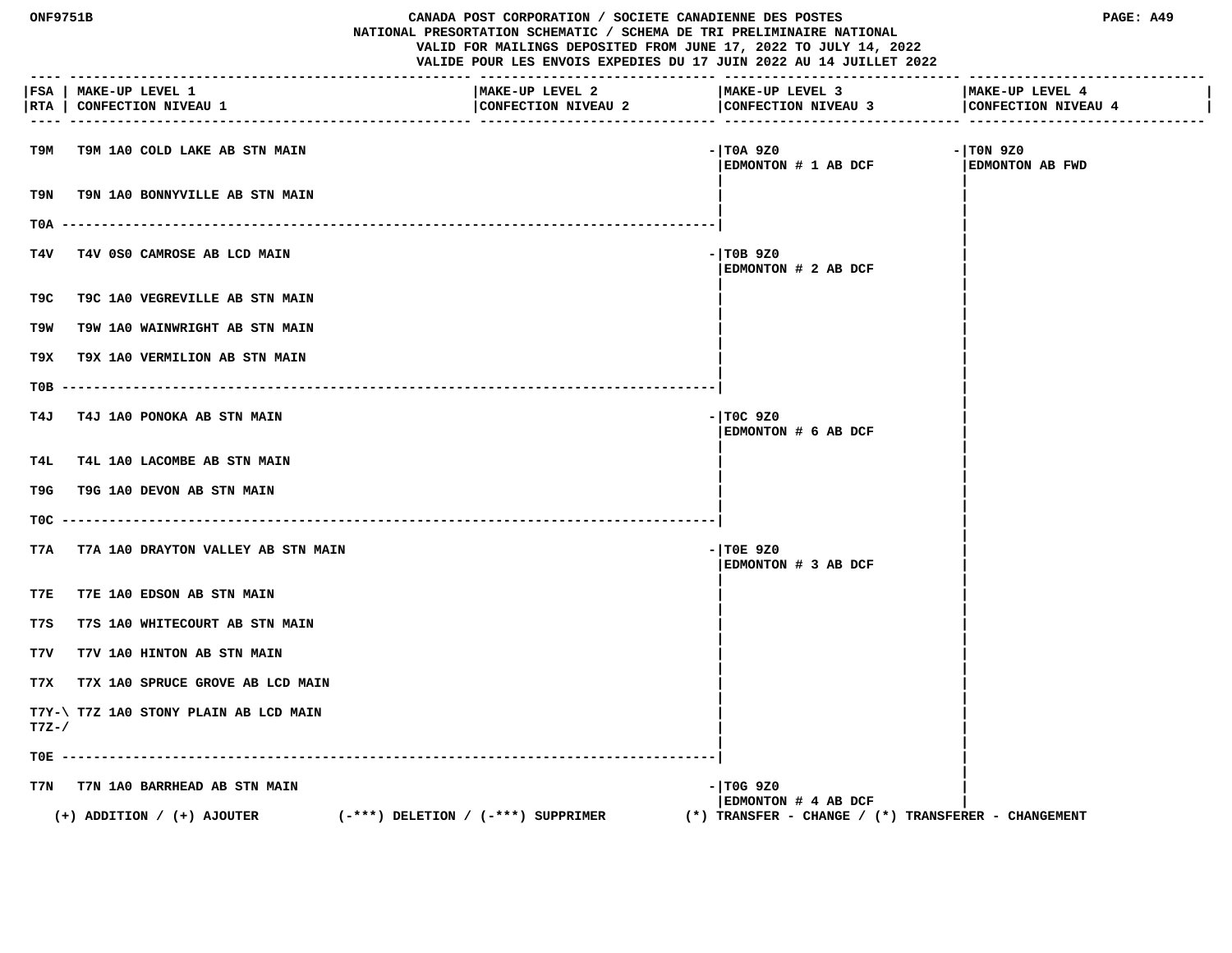| ONF9751B                           |                                                     |                                        | CANADA POST CORPORATION / SOCIETE CANADIENNE DES POSTES<br>NATIONAL PRESORTATION SCHEMATIC / SCHEMA DE TRI PRELIMINAIRE NATIONAL<br>VALID FOR MAILINGS DEPOSITED FROM JUNE 17, 2022 TO JULY 14, 2022<br>VALIDE POUR LES ENVOIS EXPEDIES DU 17 JUIN 2022 AU 14 JUILLET 2022 |                                                 |
|------------------------------------|-----------------------------------------------------|----------------------------------------|----------------------------------------------------------------------------------------------------------------------------------------------------------------------------------------------------------------------------------------------------------------------------|-------------------------------------------------|
|                                    | FSA   MAKE-UP LEVEL 1<br> RTA   CONFECTION NIVEAU 1 | MAKE-UP LEVEL 2<br>CONFECTION NIVEAU 2 | MAKE-UP LEVEL 3<br>CONFECTION NIVEAU 3                                                                                                                                                                                                                                     | MAKE-UP LEVEL 4<br>CONFECTION NIVEAU 4          |
| T7P                                | T7P 1A0 WESTLOCK AB STN MAIN                        |                                        | TOG 9Z0 CONT'D./SUITE<br>EDMONTON # 4 AB DCF                                                                                                                                                                                                                               | TON 9Z0 CONT'D./SUITE<br><b>EDMONTON AB FWD</b> |
| T8R                                | T8R 1A0 MORINVILLE AB STN MAIN                      |                                        |                                                                                                                                                                                                                                                                            |                                                 |
| T9S                                | T9S 1A0 ATHABASCA AB STN MAIN                       |                                        |                                                                                                                                                                                                                                                                            |                                                 |
| $TOG -$                            |                                                     |                                        |                                                                                                                                                                                                                                                                            |                                                 |
| T8S                                | T8S 1A0 PEACE RIVER AB STN MAIN                     |                                        | $-1$ TOH 9Z0<br>GRANDE PRAIRIE AB DCF                                                                                                                                                                                                                                      |                                                 |
| T8W<br>$T8X-$                      | T8V-\ T8V 0X0 GRANDE PRAIRIE AB LCD MAIN            |                                        |                                                                                                                                                                                                                                                                            |                                                 |
| TOH -                              |                                                     |                                        |                                                                                                                                                                                                                                                                            |                                                 |
| T8L.                               | T8L 2E0 FORT SASKATCHEWAN AB LCD MAIN               |                                        | $-1$ TON 9Z0<br>EDMONTON AB DCF                                                                                                                                                                                                                                            |                                                 |
|                                    | T9A T9A 1L0 WETASKIWIN AB LCD MAIN                  |                                        |                                                                                                                                                                                                                                                                            |                                                 |
| T9E-/                              | T4X-\ T9E 7M0 NISKU AB LCD MAIN                     |                                        |                                                                                                                                                                                                                                                                            |                                                 |
| $TON-\setminus$<br>T0T<br>$TOV-/-$ |                                                     |                                        |                                                                                                                                                                                                                                                                            |                                                 |
| T9J<br>т9к-/                       | T9H-\ T9H 1T0 FORT MCMURRAY AB LCD MAIN             |                                        | $-$ TOP 9Z0<br>EDMONTON # 7 AB DCF                                                                                                                                                                                                                                         |                                                 |
|                                    |                                                     |                                        |                                                                                                                                                                                                                                                                            |                                                 |
| T5G<br>T5W-/                       | T5B-\ T5B 2N0 EDMONTON AB LCD 1                     | $-1$ T5L 2J0<br><b>EDMONTON AB</b>     |                                                                                                                                                                                                                                                                            |                                                 |
| T5C<br>T5E<br>T5X<br>T5Y<br>T5Z-/  | T5A-\ T5E 2W0 EDMONTON AB LCD DELTON                |                                        |                                                                                                                                                                                                                                                                            |                                                 |
|                                    | $(+)$ ADDITION / $(+)$ AJOUTER                      | $(-***)$ DELETION / $(-***)$ SUPPRIMER | $(*)$ TRANSFER - CHANGE / $(*)$ TRANSFERER - CHANGEMENT                                                                                                                                                                                                                    |                                                 |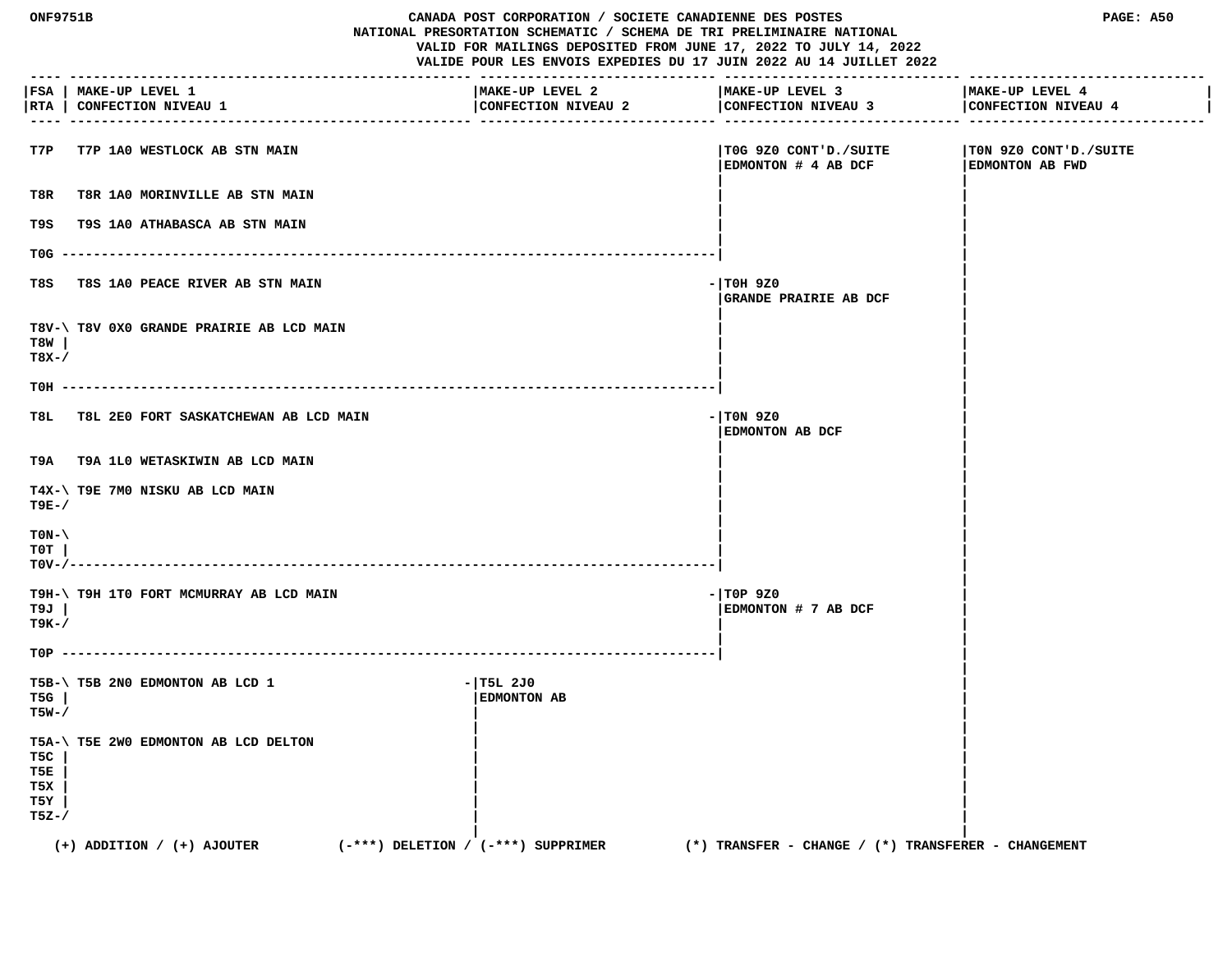**ONF9751B CANADA POST CORPORATION / SOCIETE CANADIENNE DES POSTES PAGE: A51 NATIONAL PRESORTATION SCHEMATIC / SCHEMA DE TRI PRELIMINAIRE NATIONAL VALID FOR MAILINGS DEPOSITED FROM JUNE 17, 2022 TO JULY 14, 2022 VALIDE POUR LES ENVOIS EXPEDIES DU 17 JUIN 2022 AU 14 JUILLET 2022 ---- --------------------------------------------------- ------------------------------ ------------------------------ ------------------------------ |FSA | MAKE-UP LEVEL 1 |MAKE-UP LEVEL 2 |MAKE-UP LEVEL 3 |MAKE-UP LEVEL 4 | |RTA | CONFECTION NIVEAU 1 |CONFECTION NIVEAU 2 |CONFECTION NIVEAU 3 |CONFECTION NIVEAU 4 | ---- --------------------------------------------------- ------------------------------ ------------------------------ ------------------------------ T5H-\ T5J 0K0 EDMONTON AB LCD 11 |T5L 2J0 CONT'D./SUITE |T0N 9Z0 CONT'D./SUITE T5J | |EDMONTON AB |EDMONTON AB FWD T5K-/ | | | | T5L-\ T5L 3L0 EDMONTON AB LCD 2 | | T5M | | | T5N | | | T5P | | | T5S | | | T5V | | | T6V-/ | | | | T5R-\ T5T 1V0 EDMONTON AB LCD 6 | | T5T | | | T6M | | | T6Y-/ | | | | T6A-\ T6C 1A0 EDMONTON AB LCD 3 | | T6B | | | T6C | | | T6P | | | T6S-/ | | | | T6E-\ T6E 2B0 EDMONTON AB LCD 9 | | T6G | | | T6H | | | T6R-/ | | | | T6J-\ T6J 4R0 EDMONTON AB LCD 8**<br>**T6W-/ T6W-/ | | | | T6K-\ T6K 3S0 EDMONTON AB LCD 4 | | T6L | | | T6N | | | T6T | | | T6X-/ | | | |** T8A-\ T8H 1A0 EDMONTON AB SHERWOOD PARK LCD MAIN T8B |  **T8B | | | T8C | | | T8E | | | T8G | | | T8H-/ | | | | T8N-\ T8N 1E0 EDMONTON AB ST. ALBERT LCD MAIN | | T8T-/ --| --|**

 **(+) ADDITION / (+) AJOUTER (-\*\*\*) DELETION / (-\*\*\*) SUPPRIMER (\*) TRANSFER - CHANGE / (\*) TRANSFERER - CHANGEMENT**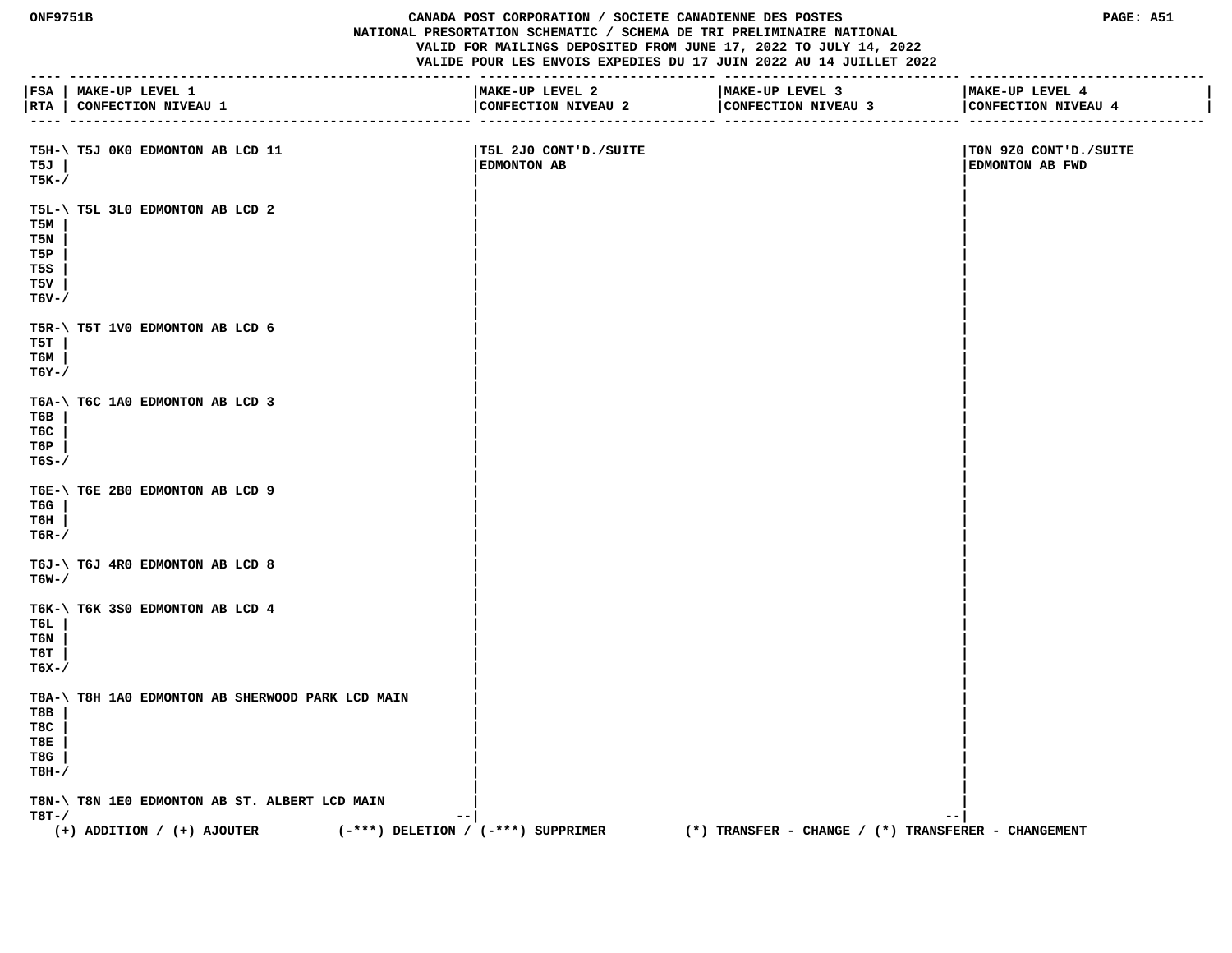| <b>ONF9751B</b> |                                                     | CANADA POST CORPORATION / SOCIETE CANADIENNE DES POSTES<br>NATIONAL PRESORTATION SCHEMATIC / SCHEMA DE TRI PRELIMINAIRE NATIONAL<br>VALID FOR MAILINGS DEPOSITED FROM JUNE 17, 2022 TO JULY 14, 2022<br>VALIDE POUR LES ENVOIS EXPEDIES DU 17 JUIN 2022 AU 14 JUILLET 2022 |                                                         | PAGE: A52                              |
|-----------------|-----------------------------------------------------|----------------------------------------------------------------------------------------------------------------------------------------------------------------------------------------------------------------------------------------------------------------------------|---------------------------------------------------------|----------------------------------------|
|                 | FSA   MAKE-UP LEVEL 1<br> RTA   CONFECTION NIVEAU 1 | MAKE-UP LEVEL 2<br>CONFECTION NIVEAU 2                                                                                                                                                                                                                                     | MAKE-UP LEVEL 3<br>CONFECTION NIVEAU 3                  | MAKE-UP LEVEL 4<br>CONFECTION NIVEAU 4 |
| T1B<br>$T1C-$   | T1A-\ T1A 0C0 MEDICINE HAT AB LCD 1                 |                                                                                                                                                                                                                                                                            | - TOJ 9Z0<br>CALGARY # 3 AB DCF                         | $-1$ TOS 9Z0<br>CALGARY AB FWD         |
| T1P             | <b>T1P 1A0 STRATHMORE AB STN MAIN</b>               |                                                                                                                                                                                                                                                                            |                                                         |                                        |
| T1R.            | T1R 1A0 BROOKS AB STN MAIN                          |                                                                                                                                                                                                                                                                            |                                                         |                                        |
|                 |                                                     |                                                                                                                                                                                                                                                                            |                                                         |                                        |
| T1G             | T1G 1A0 TABER AB STN MAIN                           |                                                                                                                                                                                                                                                                            | - TOK 9Z0<br>LETHBRIDGE AB DCF                          |                                        |
| T1J<br>$T1K-$ / | T1H-\ T1J 0N0 LETHBRIDGE AB LCD MAIN                |                                                                                                                                                                                                                                                                            |                                                         |                                        |
|                 | T1M T1M 1A0 COALDALE AB STN MAIN                    |                                                                                                                                                                                                                                                                            |                                                         |                                        |
|                 |                                                     |                                                                                                                                                                                                                                                                            |                                                         |                                        |
| T1L             | <b>T1L 1A0 BANFF AB STN MAIN</b>                    |                                                                                                                                                                                                                                                                            | $-1$ TOL 9Z0<br>CALGARY # 2 AB DCF                      |                                        |
| T1S             | T1S 1A0 OKOTOKS AB STN MAIN                         |                                                                                                                                                                                                                                                                            |                                                         |                                        |
| T1V             | T1V 1A0 HIGH RIVER AB STN MAIN                      |                                                                                                                                                                                                                                                                            |                                                         |                                        |
| T1W             | T1W 1A0 CANMORE AB STN MAIN                         |                                                                                                                                                                                                                                                                            |                                                         |                                        |
| T4C             | T4C 1A0 COCHRANE AB LCD MAIN                        |                                                                                                                                                                                                                                                                            |                                                         |                                        |
|                 |                                                     |                                                                                                                                                                                                                                                                            |                                                         |                                        |
| $T4B-$ /        | T4A-\ T4A 0C0 AIRDRIE AB STN MAIN                   |                                                                                                                                                                                                                                                                            | $-1$ TOM 9Z0<br>CALGARY AB DCF                          |                                        |
| T4G             | T4G 1A0 INNISFAIL AB STN MAIN                       |                                                                                                                                                                                                                                                                            |                                                         |                                        |
| T4H             | <b>T4H 1A0 OLDS AB STN MAIN</b>                     |                                                                                                                                                                                                                                                                            |                                                         |                                        |
|                 | T4M T4M 0J0 BLACKFALDS AB LCD MAIN                  |                                                                                                                                                                                                                                                                            |                                                         |                                        |
|                 | $(+)$ ADDITION / $(+)$ AJOUTER                      | $(-***)$ DELETION / $(-***)$ SUPPRIMER                                                                                                                                                                                                                                     | $(*)$ TRANSFER - CHANGE / $(*)$ TRANSFERER - CHANGEMENT |                                        |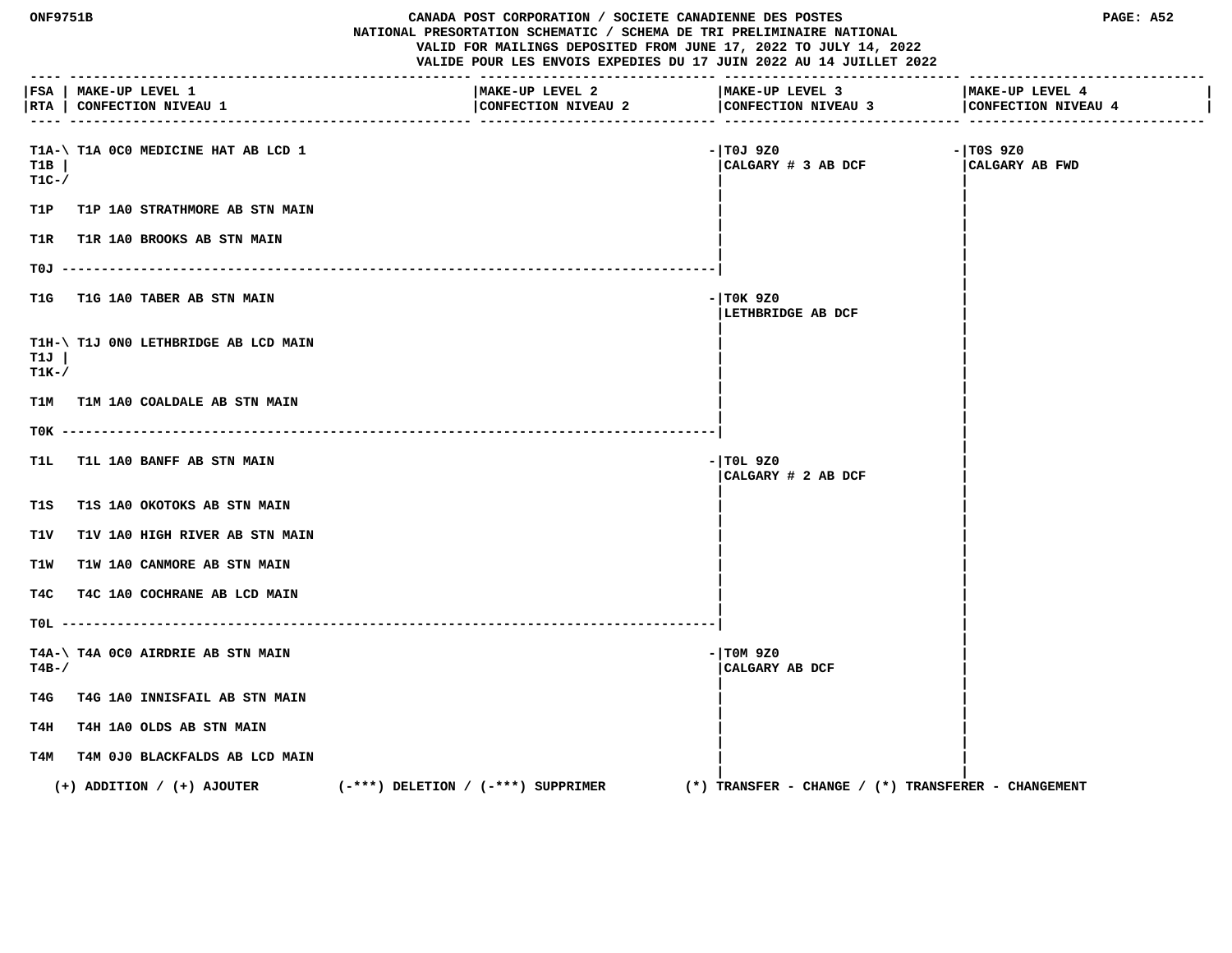| <b>ONF9751B</b>             |                                                                                                                                  |                                        | CANADA POST CORPORATION / SOCIETE CANADIENNE DES POSTES<br>NATIONAL PRESORTATION SCHEMATIC / SCHEMA DE TRI PRELIMINAIRE NATIONAL<br>VALID FOR MAILINGS DEPOSITED FROM JUNE 17, 2022 TO JULY 14, 2022<br>VALIDE POUR LES ENVOIS EXPEDIES DU 17 JUIN 2022 AU 14 JUILLET 2022 |                                                         | PAGE: A53                               |  |
|-----------------------------|----------------------------------------------------------------------------------------------------------------------------------|----------------------------------------|----------------------------------------------------------------------------------------------------------------------------------------------------------------------------------------------------------------------------------------------------------------------------|---------------------------------------------------------|-----------------------------------------|--|
|                             | FSA   MAKE-UP LEVEL 1<br> RTA   CONFECTION NIVEAU 1                                                                              |                                        | MAKE-UP LEVEL 2<br>CONFECTION NIVEAU 2                                                                                                                                                                                                                                     | MAKE-UP LEVEL 3<br>CONFECTION NIVEAU 3                  | MAKE-UP LEVEL 4<br>CONFECTION NIVEAU 4  |  |
| T4N<br>T4P<br>T4R<br>$T4S-$ | T4E-\ T4P 3A0 RED DEER AB LCD 1                                                                                                  |                                        |                                                                                                                                                                                                                                                                            | TOM 9Z0 CONT'D./SUITE<br>CALGARY AB DCF                 | T0S 9Z0 CONT'D./SUITE<br>CALGARY AB FWD |  |
| T4T                         | T4T 1A0 ROCKY MOUNTAIN HOUSE AB STN MAIN                                                                                         |                                        |                                                                                                                                                                                                                                                                            |                                                         |                                         |  |
|                             |                                                                                                                                  |                                        |                                                                                                                                                                                                                                                                            |                                                         |                                         |  |
| T2B<br>$T2G-$               | T2A-\ T1Y 2A0 CALGARY AB LCD 6                                                                                                   |                                        | $ T2E$ $0A0$<br>CALGARY AB                                                                                                                                                                                                                                                 |                                                         |                                         |  |
| $T2L-$                      | T2K-\ T1Y 2K0 CALGARY AB LCD 10                                                                                                  |                                        |                                                                                                                                                                                                                                                                            |                                                         |                                         |  |
| $T2N-$                      | T2M-\ T1Y 2M0 CALGARY AB LCD 9                                                                                                   |                                        |                                                                                                                                                                                                                                                                            |                                                         |                                         |  |
| $T2R-$                      | T2P-\ T1Y 2P0 CALGARY AB LCD 1                                                                                                   |                                        |                                                                                                                                                                                                                                                                            |                                                         |                                         |  |
| $T2E-$                      | T1Y-\ T1Y 6B0 CALGARY AB LCD 14                                                                                                  |                                        |                                                                                                                                                                                                                                                                            |                                                         |                                         |  |
| T1Z<br>T3J<br>$T3N-$        | T1X-\ T2E 9B0 CALGARY AB LCD 7                                                                                                   |                                        |                                                                                                                                                                                                                                                                            |                                                         |                                         |  |
| $T2T-$ /                    | T3C T2H 2G0 CALGARY AB LCD 20<br>T2S-\ T2H 2T0 CALGARY AB LCD 2                                                                  |                                        |                                                                                                                                                                                                                                                                            |                                                         |                                         |  |
| $T2V-$                      | T2H-\ T2V 1K0 CALGARY AB LCD 3                                                                                                   |                                        |                                                                                                                                                                                                                                                                            |                                                         |                                         |  |
|                             | T2C T2Z 2B0 CALGARY AB LCD 17<br>T2J T2Z 2J0 CALGARY AB LCD 8<br>T2W T2Z 2WO CALGARY AB LCD 12<br>$(+)$ ADDITION / $(+)$ AJOUTER | $(-***)$ DELETION / $(-***)$ SUPPRIMER |                                                                                                                                                                                                                                                                            | $(*)$ TRANSFER - CHANGE / $(*)$ TRANSFERER - CHANGEMENT |                                         |  |
|                             |                                                                                                                                  |                                        |                                                                                                                                                                                                                                                                            |                                                         |                                         |  |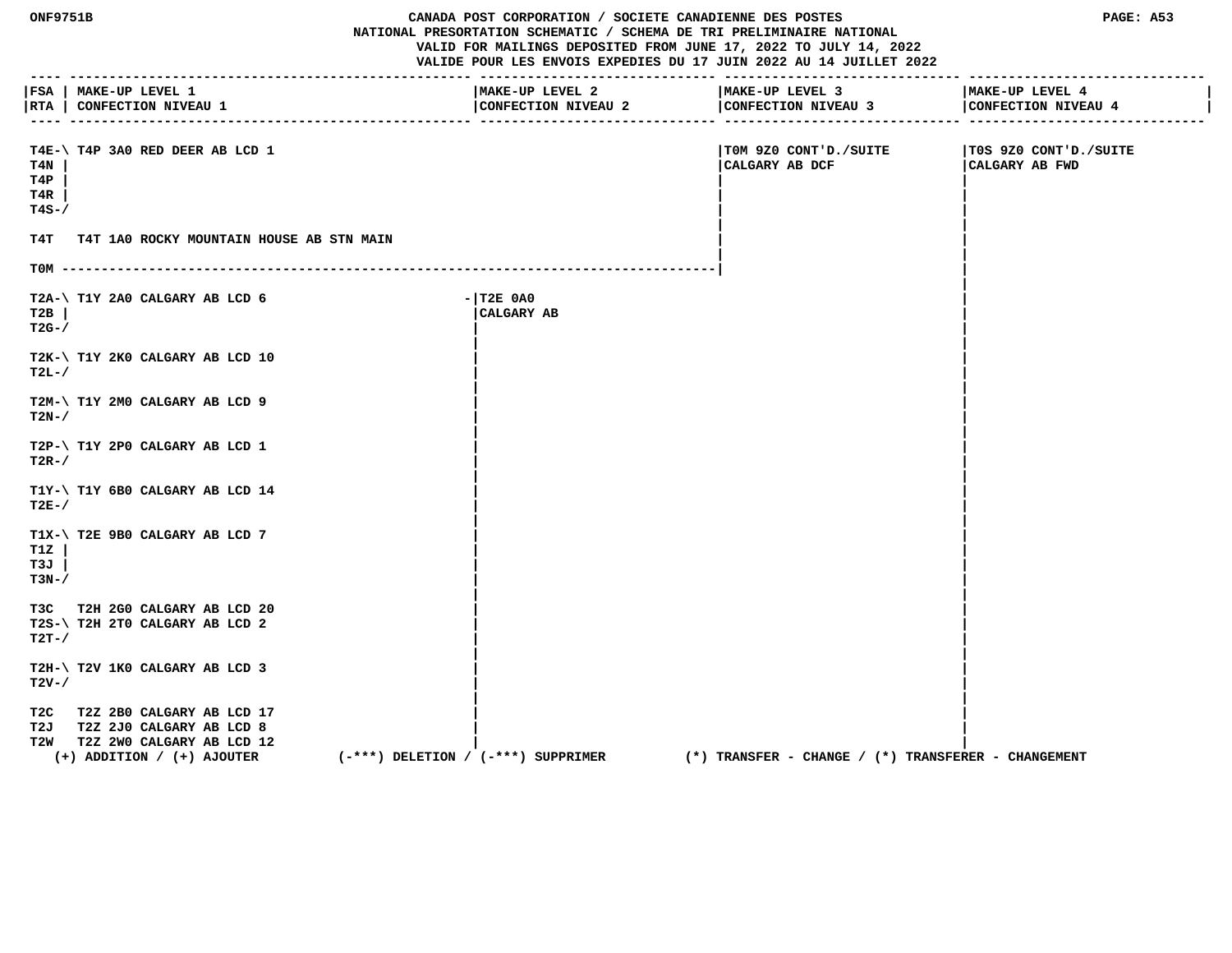| <b>ONF9751B</b>  | PAGE: A54                                                                |                                        |                                                         |                                           |  |  |
|------------------|--------------------------------------------------------------------------|----------------------------------------|---------------------------------------------------------|-------------------------------------------|--|--|
|                  | FSA   MAKE-UP LEVEL 1<br> RTA   CONFECTION NIVEAU 1                      | MAKE-UP LEVEL 2<br>CONFECTION NIVEAU 2 | MAKE-UP LEVEL 3<br>CONFECTION NIVEAU 3                  | MAKE-UP LEVEL 4<br>CONFECTION NIVEAU 4    |  |  |
| T2Y<br>$T3T - /$ | T2X-\ T2Z 2Y0 CALGARY AB LCD 18                                          | T2E 0A0 CONT'D./SUITE <br>CALGARY AB   |                                                         | TOS 9Z0 CONT'D./SUITE <br> CALGARY AB FWD |  |  |
| тзм<br>$T3S-$    | T2Z-\ T2Z 2Z0 CALGARY AB LCD 19                                          |                                        |                                                         |                                           |  |  |
| $T3G-$           | T3A-\ T3B 0G0 CALGARY AB LCD 11                                          |                                        |                                                         |                                           |  |  |
| $T3L-J$          | T3B-\ T3B 4A0 CALGARY AB LCD 4                                           |                                        |                                                         |                                           |  |  |
| T3E              | T3E 1WO CALGARY AB LCD 5                                                 |                                        |                                                         |                                           |  |  |
|                  | T3K T3K 0A0 CALGARY AB LCD 16                                            |                                        |                                                         |                                           |  |  |
|                  | T3H T3R 0C0 CALGARY AB LCD 35                                            |                                        |                                                         |                                           |  |  |
|                  | T3P-\ T3R 0E0 CALGARY AB LCD 22                                          |                                        |                                                         |                                           |  |  |
| $T3R-$           |                                                                          |                                        |                                                         |                                           |  |  |
|                  |                                                                          |                                        |                                                         |                                           |  |  |
|                  | T3Z T3R 0K0 CALGARY AB LCD 23<br>$ -$                                    |                                        | $-\,-$                                                  |                                           |  |  |
|                  | BRITISH COLUMBIA -BC- COLOMBIE BRITANNIQUE                               |                                        |                                                         |                                           |  |  |
|                  | V1G V1G 4R0 DAWSON CREEK BC STN LCD                                      |                                        | $  $ VOC 920<br>DAWSON CREEK BC DCF                     | $ T0N$ 9Z0<br><b>EDMONTON AB FWD</b>      |  |  |
| V1J              | V1J 2B0 FORT ST. JOHN BC LCD MAIN                                        |                                        |                                                         |                                           |  |  |
| V0C -            |                                                                          |                                        |                                                         |                                           |  |  |
| V2J              | V2J 2M0 QUESNEL BC LCD MAIN                                              |                                        | -lv0J 9Z0<br>PRINCE GEORGE BC DCF                       |                                           |  |  |
| V2L              | V2L 3L0 PRINCE GEORGE BC LCD A                                           | $  V2N$ 1A0                            |                                                         |                                           |  |  |
|                  | V2K-\ V2N 1A0 PRINCE GEORGE BC STN B                                     | <b>PRINCE GEORGE BC</b>                |                                                         |                                           |  |  |
| V2M              |                                                                          |                                        |                                                         |                                           |  |  |
| $V2N-$           |                                                                          |                                        |                                                         |                                           |  |  |
|                  | $(-***)$ DELETION / $(-***)$ SUPPRIMER<br>$(+)$ ADDITION / $(+)$ AJOUTER |                                        | $(*)$ TRANSFER - CHANGE / $(*)$ TRANSFERER - CHANGEMENT |                                           |  |  |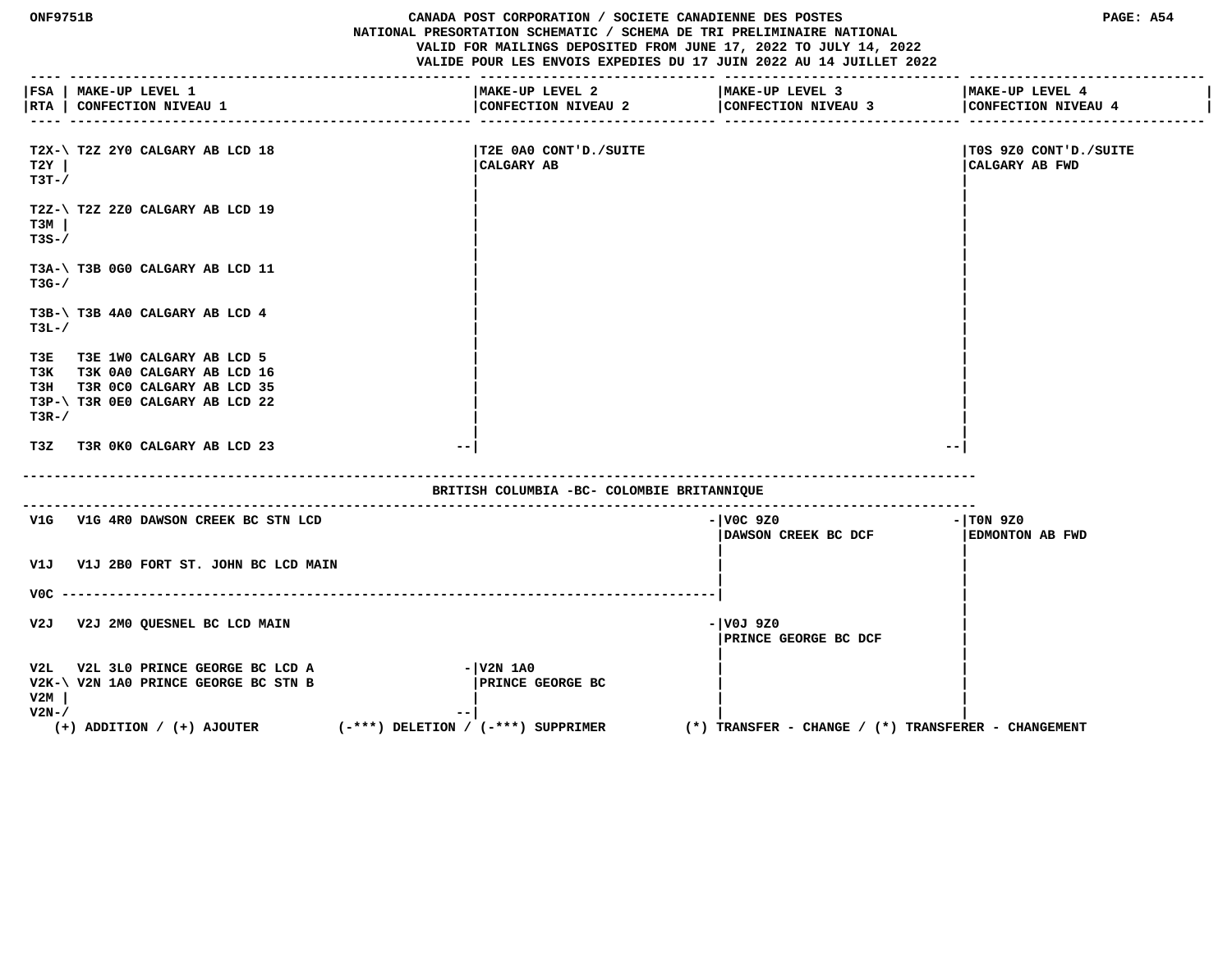| <b>ONF9751B</b>             |                                                     |                                                                                                                                        | CANADA POST CORPORATION / SOCIETE CANADIENNE DES POSTES<br>NATIONAL PRESORTATION SCHEMATIC / SCHEMA DE TRI PRELIMINAIRE NATIONAL |                                                 |
|-----------------------------|-----------------------------------------------------|----------------------------------------------------------------------------------------------------------------------------------------|----------------------------------------------------------------------------------------------------------------------------------|-------------------------------------------------|
|                             |                                                     | VALID FOR MAILINGS DEPOSITED FROM JUNE 17, 2022 TO JULY 14, 2022<br>VALIDE POUR LES ENVOIS EXPEDIES DU 17 JUIN 2022 AU 14 JUILLET 2022 |                                                                                                                                  |                                                 |
| $- - -$                     | FSA   MAKE-UP LEVEL 1<br> RTA   CONFECTION NIVEAU 1 | MAKE-UP LEVEL 2<br>CONFECTION NIVEAU 2                                                                                                 | MAKE-UP LEVEL 3<br>CONFECTION NIVEAU 3                                                                                           | MAKE-UP LEVEL 4<br>CONFECTION NIVEAU 4          |
|                             | V8C V8C 1T0 KITIMAT BC LCD MAIN                     |                                                                                                                                        | V0J 9Z0 CONT'D./SUITE<br>PRINCE GEORGE BC DCF                                                                                    | TON 9Z0 CONT'D./SUITE<br><b>EDMONTON AB FWD</b> |
| V8G                         | V8G 2S0 TERRACE BC LCD MAIN                         |                                                                                                                                        |                                                                                                                                  |                                                 |
|                             |                                                     |                                                                                                                                        |                                                                                                                                  |                                                 |
| V8J                         | <b>V8J 1G0 PRINCE RUPERT BC STN MAIN</b>            |                                                                                                                                        | - V0V 9Z0<br><b>  PRINCE RUPERT BC DCF</b>                                                                                       |                                                 |
|                             |                                                     |                                                                                                                                        |                                                                                                                                  |                                                 |
|                             |                                                     |                                                                                                                                        | WHITEHORSE YT DCF                                                                                                                | $- -$                                           |
| $V9W - /$                   | V9H-\ V9W 5P0 CAMPBELL RIVER BC LCD 1               |                                                                                                                                        | - VOP 9Z0<br>CAMPBELL RIVER BC DCF                                                                                               | - V0S 9Z0<br>VICTORIA BC FWD                    |
|                             |                                                     |                                                                                                                                        |                                                                                                                                  |                                                 |
|                             | V8K V8K 1A0 SALT SPRING ISLAND BC STN GANGES        |                                                                                                                                        | - V0S 9Z0<br>VICTORIA BC DCF                                                                                                     |                                                 |
| V9G                         | V9G 1A0 LADYSMITH BC STN MAIN                       |                                                                                                                                        |                                                                                                                                  |                                                 |
|                             | V9K V9K 1A0 QUALICUM BEACH BC STN MAIN              |                                                                                                                                        |                                                                                                                                  |                                                 |
| v9м<br>V9N-/                | V9J-\ V9N 1G0 COURTENAY BC LCD MAIN                 |                                                                                                                                        |                                                                                                                                  |                                                 |
|                             | V9P V9P 1A0 PARKSVILLE BC STN MAIN                  |                                                                                                                                        |                                                                                                                                  |                                                 |
| V9S<br>V9T.<br>V9V<br>V9X-/ | V9R-\ V9S 5L0 NANAIMO BC LCD MAIN                   |                                                                                                                                        |                                                                                                                                  |                                                 |
|                             | V9Y V9Y 1V0 PORT ALBERNI BC LCD MAIN                |                                                                                                                                        |                                                                                                                                  |                                                 |
| v9z                         | V9Z 1A0 SOOKE BC STN MAIN                           |                                                                                                                                        |                                                                                                                                  |                                                 |
| $VOR - \setminus$           |                                                     |                                                                                                                                        |                                                                                                                                  |                                                 |
|                             | $(+)$ ADDITION / $(+)$ AJOUTER                      | $(-***)$ DELETION / $(-***)$ SUPPRIMER                                                                                                 | $(*)$ TRANSFER - CHANGE / $(*)$ TRANSFERER - CHANGEMENT                                                                          |                                                 |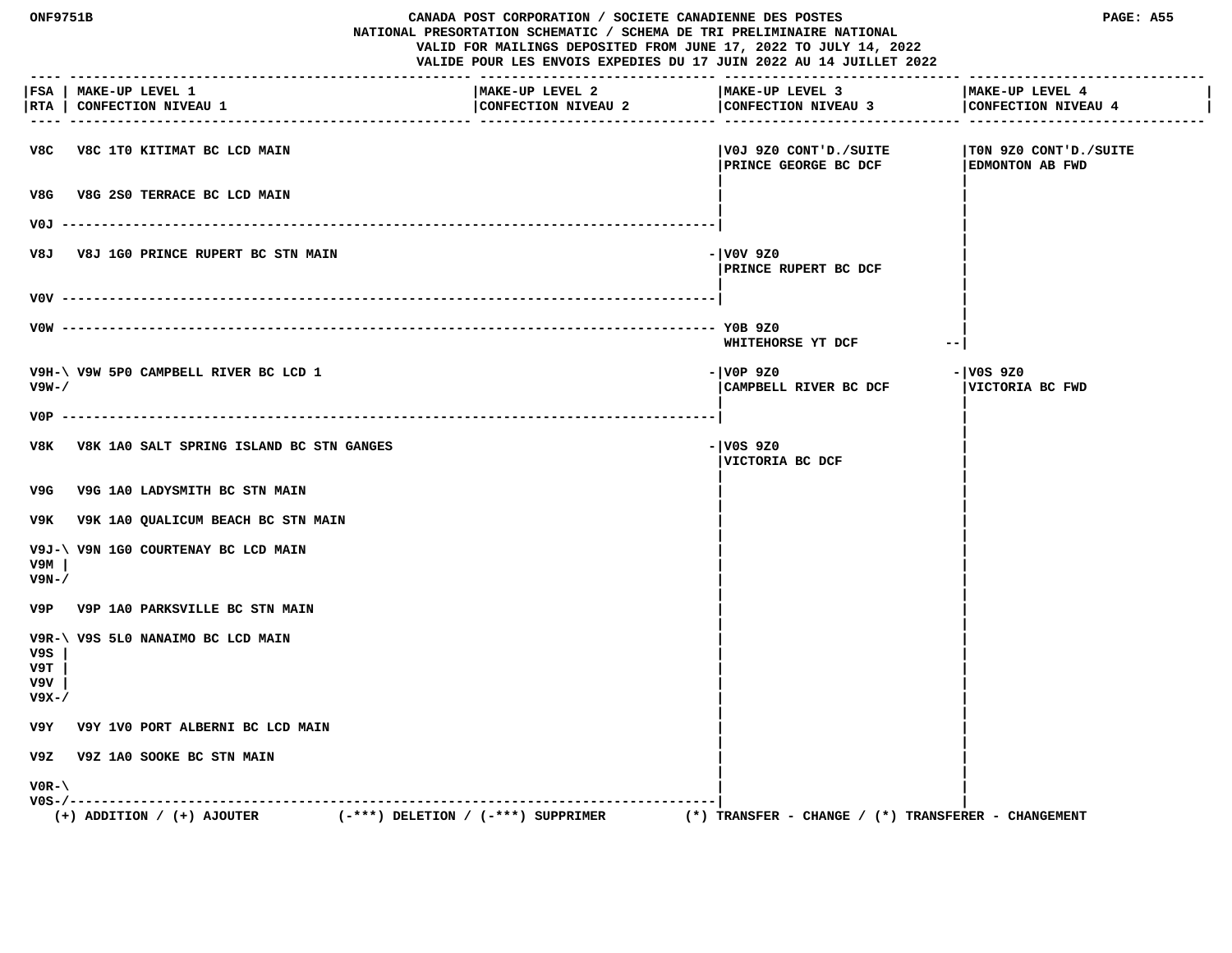**ONF9751B CANADA POST CORPORATION / SOCIETE CANADIENNE DES POSTES PAGE: A56 NATIONAL PRESORTATION SCHEMATIC / SCHEMA DE TRI PRELIMINAIRE NATIONAL VALID FOR MAILINGS DEPOSITED FROM JUNE 17, 2022 TO JULY 14, 2022 VALIDE POUR LES ENVOIS EXPEDIES DU 17 JUIN 2022 AU 14 JUILLET 2022 ---- --------------------------------------------------- ------------------------------ ------------------------------ ------------------------------ |FSA | MAKE-UP LEVEL 1 |MAKE-UP LEVEL 2 |MAKE-UP LEVEL 3 |MAKE-UP LEVEL 4 | |RTA | CONFECTION NIVEAU 1 |CONFECTION NIVEAU 2 |CONFECTION NIVEAU 3 |CONFECTION NIVEAU 4 | ---- --------------------------------------------------- ------------------------------ ------------------------------ ------------------------------ V8L V8L 5X0 VICTORIA BC SIDNEY LCD DEL CTR -|V8Z 4B0 |V0S 9Z0 CONT'D./SUITE V8M V8M 1C0 VICTORIA BC CENTRAL SAANICH LCD DEL CTR |VICTORIA BC |VICTORIA BC FWD V8N-\ V8P 4G0 VICTORIA BC LCD 1 | | V8P-/ | | | | V8R-\ V8R 1H0 VICTORIA BC LCD GLANFORD 9 | | V8S-/ | | | | V8T-\ V8T 5G0 VICTORIA BC LCD GLANFORD 3 | | V8V | | | V8W-/ | | | | V8X-\ V8Y 1A0 VICTORIA BC LCD 2 | | V8Y | | | V8Z | | | V9E-/ | | | | V9A-\ V9B 3T0 VICTORIA BC LCD 4 | | V9B | | | V9C-/ | | | | V9L V9L 1P0 VICTORIA BC DUNCAN LCD MAIN --| --| V1A V1A 1Z0 KIMBERLEY BC LCD MAIN -|V0B 9Z0 -|V0T 9Z0 |CRANBROOK BC DCF |VANCOUVER BC FWD | |**

 **| | V0B -----------------------------------------------------------------------------------| | | V1E V1E 1A0 SALMON ARM BC STN MAIN -|V0E 9Z0 | |KAMLOOPS BC DCF | | | V1K V1K 1A0 MERRITT BC STN MAIN | | | |** V1S-\ V2C 6G0 KAMLOOPS BC STN DELIVERY CENTRE  **V2B | | | V2C | | | V2E | | | V2H-/ | | | | V0A-\ | | V0E | | | V0K-/----------------------------------------------------------------------------------| |**  $(+)$  ADDITION /  $(+)$  AJOUTER  $($   $*$   $*$   $)$  DELETION /  $($   $*$   $*$   $)$  SUPPRIMER

 **V1C V1C 2N0 CRANBROOK BC LCD MAIN | |**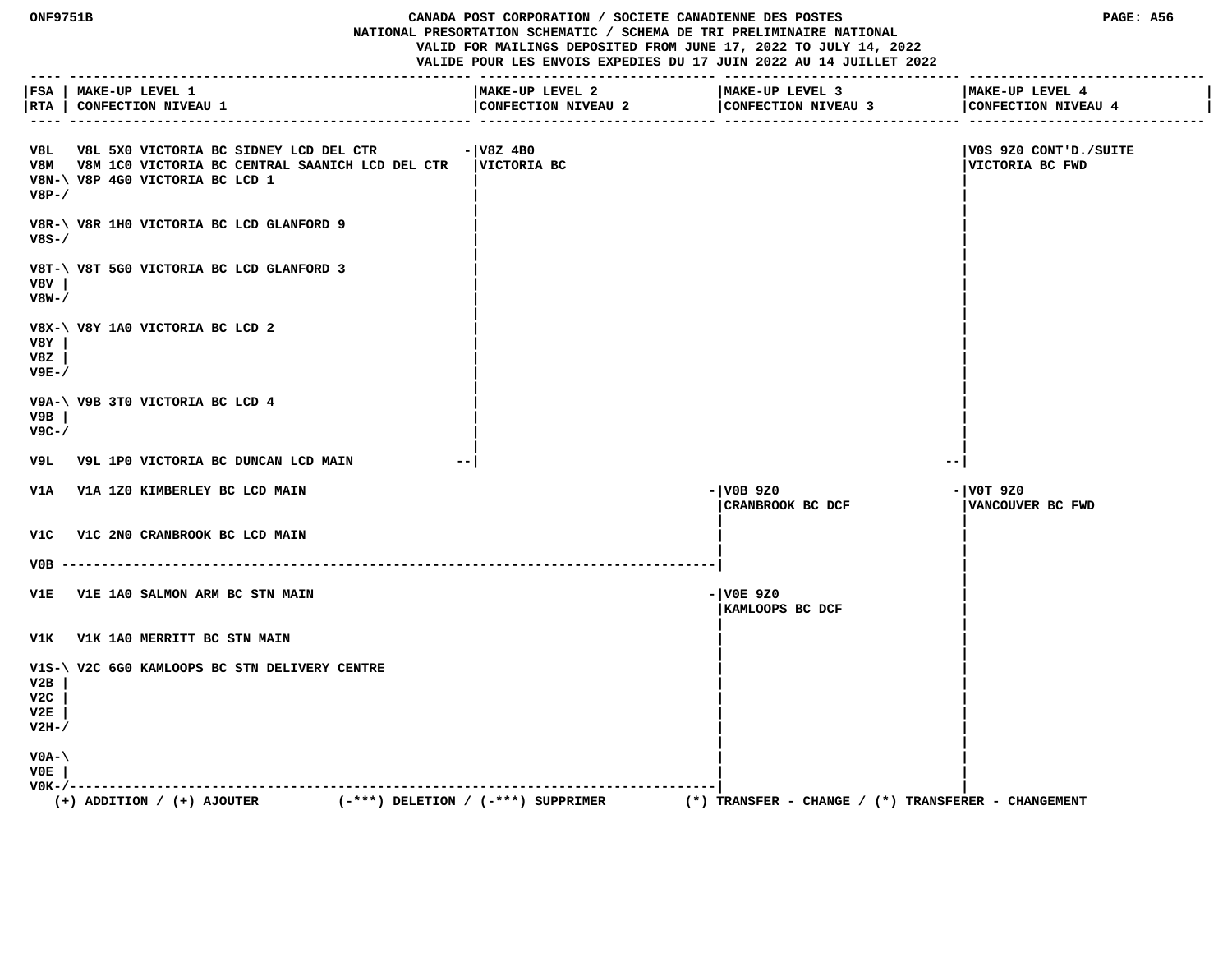| ONF9751B<br>CANADA POST CORPORATION / SOCIETE CANADIENNE DES POSTES<br>NATIONAL PRESORTATION SCHEMATIC / SCHEMA DE TRI PRELIMINAIRE NATIONAL<br>VALID FOR MAILINGS DEPOSITED FROM JUNE 17, 2022 TO JULY 14, 2022<br>VALIDE POUR LES ENVOIS EXPEDIES DU 17 JUIN 2022 AU 14 JUILLET 2022 |                                                                                                          |                                        | PAGE: A57                                               |                                            |
|----------------------------------------------------------------------------------------------------------------------------------------------------------------------------------------------------------------------------------------------------------------------------------------|----------------------------------------------------------------------------------------------------------|----------------------------------------|---------------------------------------------------------|--------------------------------------------|
|                                                                                                                                                                                                                                                                                        | FSA   MAKE-UP LEVEL 1<br> RTA   CONFECTION NIVEAU 1                                                      | MAKE-UP LEVEL 2<br>CONFECTION NIVEAU 2 | MAKE-UP LEVEL 3<br>CONFECTION NIVEAU 3                  | MAKE-UP LEVEL 4<br>CONFECTION NIVEAU 4     |
| VlL                                                                                                                                                                                                                                                                                    | V1L 4E0 NELSON BC LCD MAIN                                                                               |                                        | - V0G 9Z0<br>CASTLEGAR BC DCF                           | VOT 9Z0 CONT'D./SUITE <br>VANCOUVER BC FWD |
| V1N                                                                                                                                                                                                                                                                                    | V1N 2B0 CASTLEGAR BC LCD MAIN                                                                            |                                        |                                                         |                                            |
|                                                                                                                                                                                                                                                                                        | V1R V1R 3W0 TRAIL BC LCD MAIN                                                                            |                                        |                                                         |                                            |
|                                                                                                                                                                                                                                                                                        | $VOG$ ---------                                                                                          |                                        |                                                         |                                            |
| V1H<br>$V1T-$                                                                                                                                                                                                                                                                          | V1B-\ V1T 2M0 VERNON BC LCD MAIN                                                                         |                                        | - VOH 9Z0<br>KELOWNA BC DCF                             |                                            |
| $V1X-$                                                                                                                                                                                                                                                                                 | V1P-\ V1X 3B0 KELOWNA BC STN RUTLAND                                                                     | - V1Y 2K0<br>KELOWNA BC                |                                                         |                                            |
| V1W<br>V1Y<br>$V1Z-$                                                                                                                                                                                                                                                                   | V1V-\ V1Y 7E0 KELOWNA BC STN OKANAGAN DC                                                                 |                                        |                                                         |                                            |
| v4T                                                                                                                                                                                                                                                                                    | V1Z 3Y0 KELOWNA BC WEST KELOWNA LCD MAIN                                                                 |                                        |                                                         |                                            |
| V2A                                                                                                                                                                                                                                                                                    | V2A 5M0 PENTICTON BC LCD MAIN                                                                            |                                        |                                                         |                                            |
|                                                                                                                                                                                                                                                                                        | V4V V4V 1A0 LAKE COUNTRY BC STN MAIN                                                                     |                                        |                                                         |                                            |
| VOH -----                                                                                                                                                                                                                                                                              |                                                                                                          |                                        |                                                         |                                            |
|                                                                                                                                                                                                                                                                                        | V2G V2G 1H0 WILLIAMS LAKE BC LCD MAIN                                                                    |                                        | - VOL 9Z0<br>WILLIAMS LAKE BC DCF                       |                                            |
|                                                                                                                                                                                                                                                                                        |                                                                                                          |                                        |                                                         |                                            |
| $VOM-$<br>$V0X-/---$                                                                                                                                                                                                                                                                   |                                                                                                          |                                        | V0M 9Z0                                                 |                                            |
|                                                                                                                                                                                                                                                                                        | V7Z V7Z 1A0 SECHELT BC LCD MAIN                                                                          |                                        | $- V0T 9Z0$<br>VANCOUVER # 1 BC DCF                     |                                            |
| V8A                                                                                                                                                                                                                                                                                    | V8A 4R0 POWELL RIVER BC LCD MAIN                                                                         |                                        |                                                         |                                            |
| V8B                                                                                                                                                                                                                                                                                    | V8B 1A0 SQUAMISH BC STN MAIN                                                                             |                                        |                                                         |                                            |
| V8E                                                                                                                                                                                                                                                                                    | V8E 1A0 WHISTLER BC LCD MAIN<br>$(-***)$ DELETION / $(-***)$ SUPPRIMER<br>$(+)$ ADDITION / $(+)$ AJOUTER |                                        | $(*)$ TRANSFER - CHANGE / $(*)$ TRANSFERER - CHANGEMENT |                                            |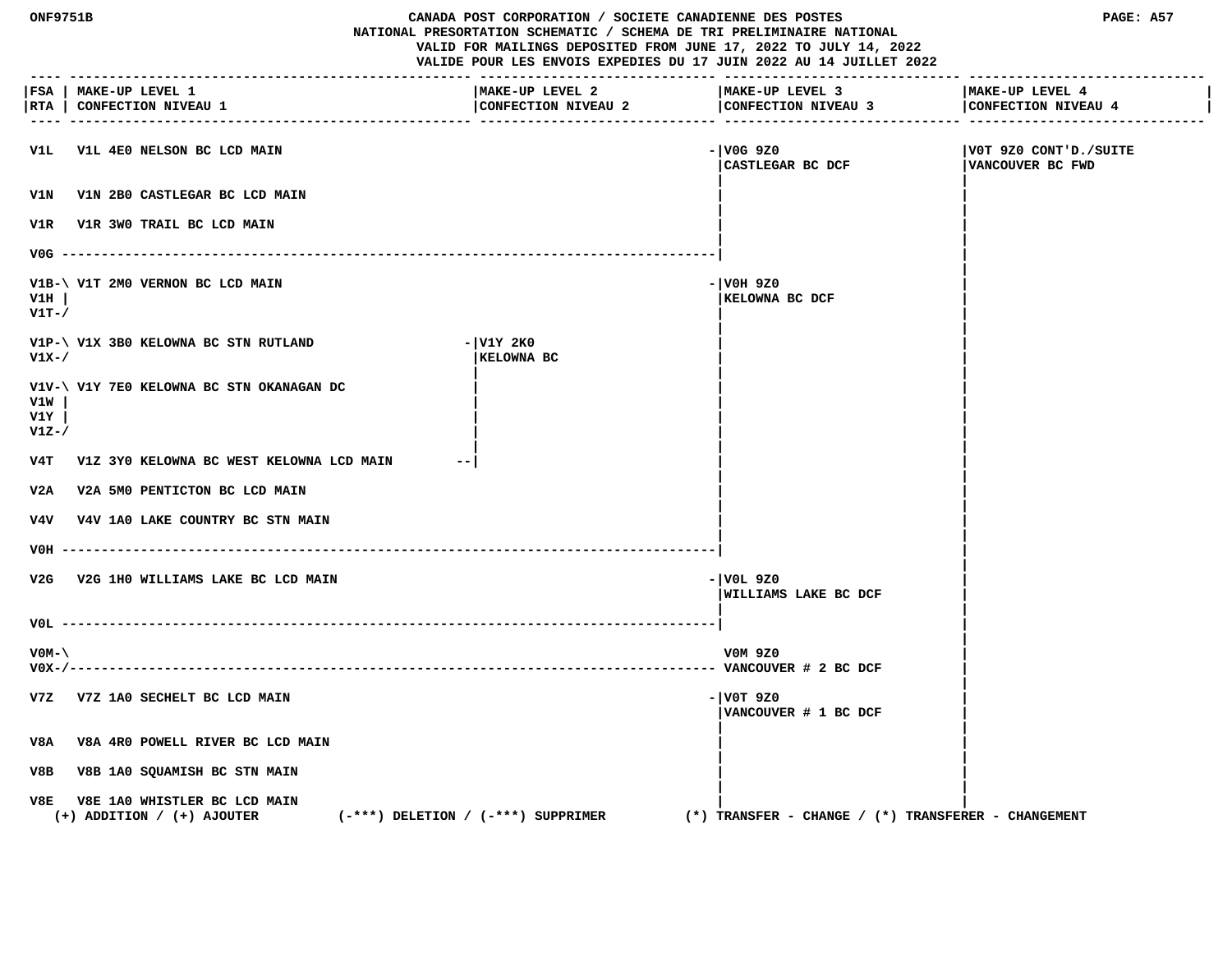**ONF9751B CANADA POST CORPORATION / SOCIETE CANADIENNE DES POSTES PAGE: A58 NATIONAL PRESORTATION SCHEMATIC / SCHEMA DE TRI PRELIMINAIRE NATIONAL VALID FOR MAILINGS DEPOSITED FROM JUNE 17, 2022 TO JULY 14, 2022 VALIDE POUR LES ENVOIS EXPEDIES DU 17 JUIN 2022 AU 14 JUILLET 2022 ---- --------------------------------------------------- ------------------------------ ------------------------------ ------------------------------ |FSA | MAKE-UP LEVEL 1 |MAKE-UP LEVEL 2 |MAKE-UP LEVEL 3 |MAKE-UP LEVEL 4 |** |RTA | CONFECTION NIVEAU 1 | CONFECTION NIVEAU 2 | CONFECTION NIVEAU 4 | CONFECTION NIVEAU 4 | CONFECTION NIVEAU 4 | CONFECTION NIVEAU 4 | CONFECTION NIVEAU 4  **---- --------------------------------------------------- ------------------------------ ------------------------------ ------------------------------ V0N-\ |V0T 9Z0 CONT'D./SUITE |V0T 9Z0 CONT'D./SUITE V0T-/----------------------------------------------------------------------------------|VANCOUVER # 1 BC DCF |VANCOUVER BC FWD | V2P-\ V2P 2P0 VAN BC CHILLIWACK LCD MAIN -|V7B 0X0 | V4Z-/ |VAN BC | | | V2R V2R 4G0 VAN BC CHILLIWACK STN S | | V2S-\ V2S 3J0 VAN BC ABBOTSFORD STN DEL CTR | | V2T | | | V3G | | | V4X-/ | | | | V2V-\ V2V 1G0 VAN BC MISSION LCD MAIN | | V4S-/ | | | | V2W-\ V2X 2R0 VAN BC MAPLE RIDGE LCD DEL CTR | | V2X | | | V3Y | | | V4R-/ | | | | V2Z-\ V3A 0N0 VAN BC LANGLEY LCD LOGAN | | V4W-/ | | | | V2Y-\ V3A 4B0 VAN BC LANGLEY LCD LCD 1 | | V3A-/ | | | | V3B-\ V3C 2A0 VAN BC PORT COQUITLAM LCD MAIN | | V3C | | | V3E-/ | | | |** V3H V3H 2A0 VAN BC COQUITLAM LCD PORT MOODY  **V3J V3J 1S0 VAN BC COQUITLAM LCD MAIN | | V3K V3K 1P0 VAN BC COQUITLAM LCD 1 | | V3L-\ V3L 1Y0 VAN BC NEW WESTMINSTER LCD NEW WESTMINSTER| | V3M | | | V3N | | | V5E-/ | | | | V1M-\ V3S 7X0 VAN BC SURREY LCD CLOVERDALE | | V3S | | | V3Z | | | V4N-/ | | | | (+) ADDITION / (+) AJOUTER (-\*\*\*) DELETION / (-\*\*\*) SUPPRIMER (\*) TRANSFER - CHANGE / (\*) TRANSFERER - CHANGEMENT**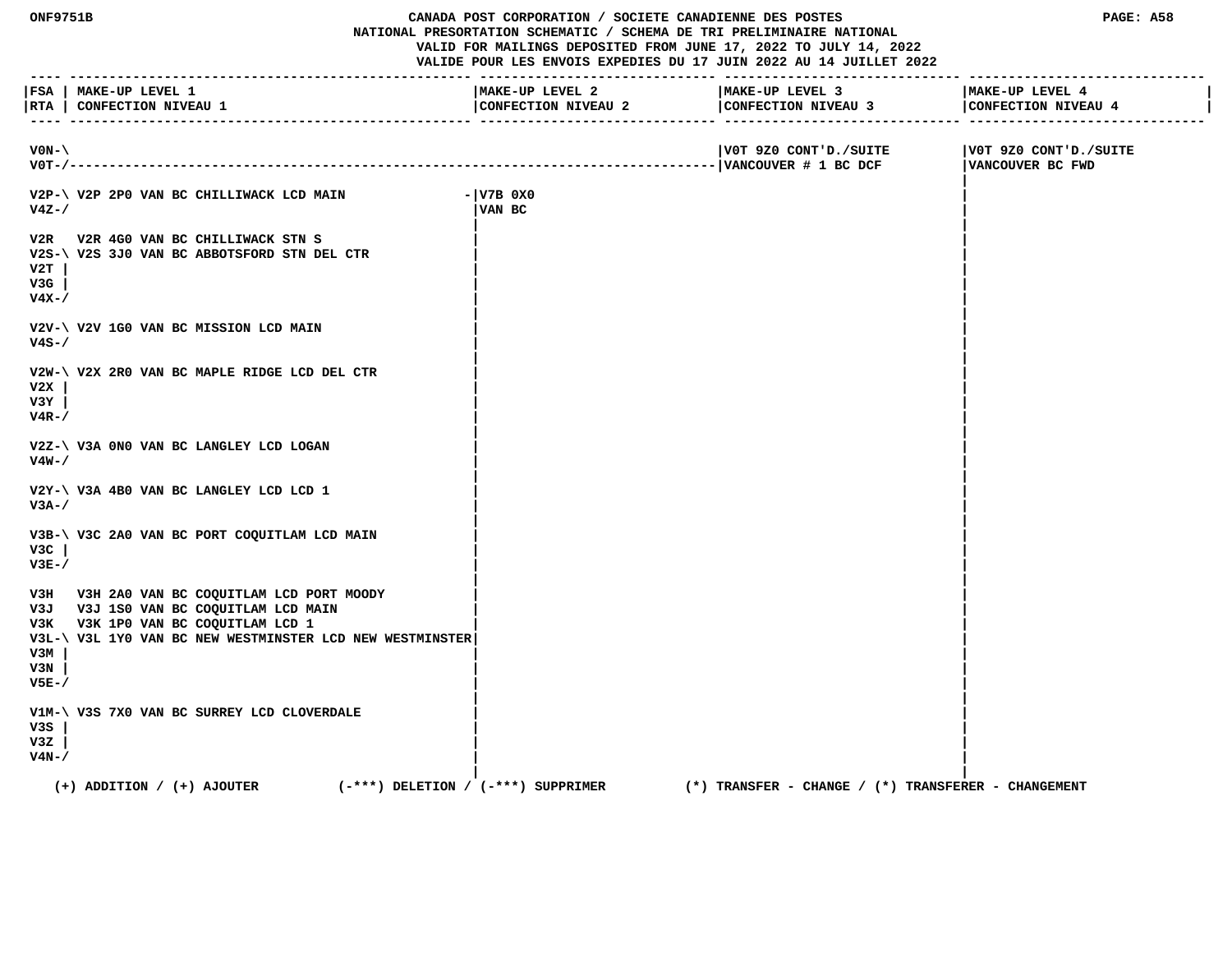## **ONF9751B CANADA POST CORPORATION / SOCIETE CANADIENNE DES POSTES PAGE: A59 NATIONAL PRESORTATION SCHEMATIC / SCHEMA DE TRI PRELIMINAIRE NATIONAL VALID FOR MAILINGS DEPOSITED FROM JUNE 17, 2022 TO JULY 14, 2022 VALIDE POUR LES ENVOIS EXPEDIES DU 17 JUIN 2022 AU 14 JUILLET 2022**

|                      | FSA   MAKE-UP LEVEL 1<br> RTA   CONFECTION NIVEAU 1                                                                                  | MAKE-UP LEVEL 2<br>CONFECTION NIVEAU 2 | MAKE-UP LEVEL 3<br>CONFECTION NIVEAU 3                  | MAKE-UP LEVEL 4<br>CONFECTION NIVEAU 4    |
|----------------------|--------------------------------------------------------------------------------------------------------------------------------------|----------------------------------------|---------------------------------------------------------|-------------------------------------------|
| $V3T - /$            | V3R-\ V3T 5G0 VAN BC SURREY LCD 3                                                                                                    | V7B 0X0 CONT'D./SUITE  <br>VAN BC      |                                                         | V0T 9Z0 CONT'D./SUITE<br>VANCOUVER BC FWD |
| $V3X-$               | V3V V3V 4C0 VAN BC SURREY LCD 1<br>V3W-\ V3W 5V0 VAN BC SURREY LCD 2                                                                 |                                        |                                                         |                                           |
| V4B<br>$V4P-$ /      | V4A-\ V4A 2H0 VAN BC WHITE ROCK STN A                                                                                                |                                        |                                                         |                                           |
| $V4E-$               | V4C-\ V4C 3R0 VAN BC DELTA LCD 1                                                                                                     |                                        |                                                         |                                           |
| $V4K - /$            | V4G-\ V4K 1V0 VAN BC DELTA LCD MAIN                                                                                                  |                                        |                                                         |                                           |
| V4M-/                | $V4L-\ U4M$ 2B0 VAN BC DELTA STN A                                                                                                   |                                        |                                                         |                                           |
| V5B<br>V5C<br>$V5G-$ | V5A-\ V5C 4N0 VAN BC BURNABY STN NORTH                                                                                               |                                        |                                                         |                                           |
| V5J<br>$V5S - /$     | V5H-\ V5H 3B0 VAN BC BURNABY LCD NORTH FRASER 3                                                                                      |                                        |                                                         |                                           |
| V6H-/                | V5M V5M 5L0 VAN BC BURNABY LCD NORTH BURNABY 2<br>V5N-\ V5N 4B0 VAN BC VANCOUVER STN F                                               |                                        |                                                         |                                           |
| $V5X-$               | V5P V5P 5A0 VAN BC BURNABY LCD NORTH FRASER 2<br>V5R V5R 5L0 VAN BC BURNABY LCD 3<br>V5W-\ V5W 2Z0 VAN BC BURNABY LCD NORTH FRASER 1 |                                        |                                                         |                                           |
|                      | $(+)$ ADDITION / $(+)$ AJOUTER<br>$(-***)$ DELETION / $(-***)$ SUPPRIMER                                                             |                                        | $(*)$ TRANSFER - CHANGE / $(*)$ TRANSFERER - CHANGEMENT |                                           |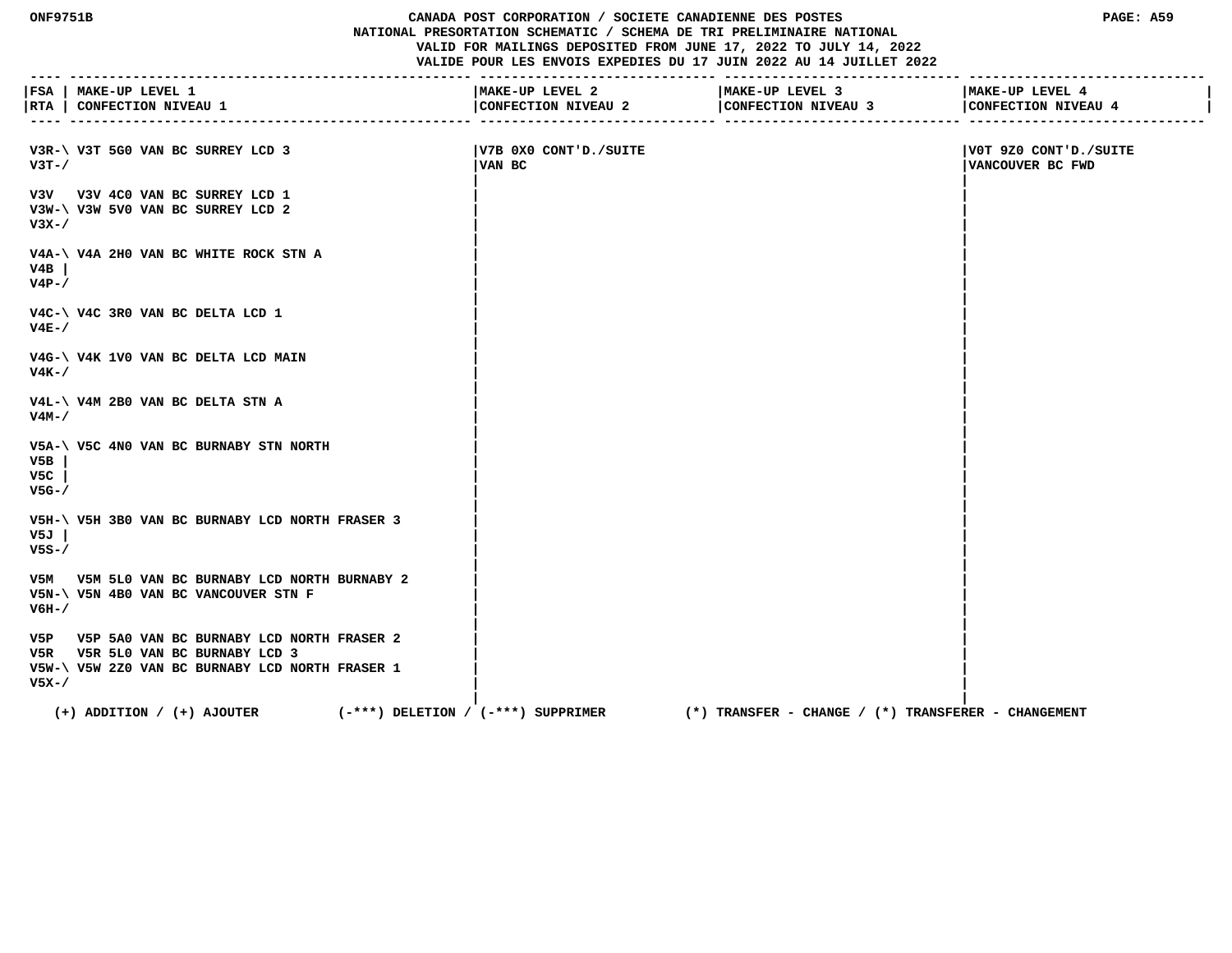## **ONF9751B CANADA POST CORPORATION / SOCIETE CANADIENNE DES POSTES PAGE: A60 NATIONAL PRESORTATION SCHEMATIC / SCHEMA DE TRI PRELIMINAIRE NATIONAL VALID FOR MAILINGS DEPOSITED FROM JUNE 17, 2022 TO JULY 14, 2022 VALIDE POUR LES ENVOIS EXPEDIES DU 17 JUIN 2022 AU 14 JUILLET 2022**

|                                       | FSA   MAKE-UP LEVEL 1<br> RTA   CONFECTION NIVEAU 1                                            | MAKE-UP LEVEL 2<br>CONFECTION NIVEAU 2 | MAKE-UP LEVEL 3<br>CONFECTION NIVEAU 3                  | MAKE-UP LEVEL 4<br>CONFECTION NIVEAU 4    |
|---------------------------------------|------------------------------------------------------------------------------------------------|----------------------------------------|---------------------------------------------------------|-------------------------------------------|
| V5L<br>V5T<br>v5v<br>V5Y<br>$V5Z - /$ | V5K-\ V5Y 1R0 VAN BC VANCOUVER LCD 2                                                           | V7B 0X0 CONT'D./SUITE<br>VAN BC        |                                                         | V0T 9Z0 CONT'D./SUITE<br>VANCOUVER BC FWD |
| V6B<br>V6C<br>V6E<br>V6G<br>$V6Z - /$ | V6A-\ V6B 2X0 VAN BC VANCOUVER LCD 1                                                           |                                        |                                                         |                                           |
| V6L-/                                 | V6J V6J 3E0 VAN BC VANCOUVER LCD SOUTH VAN 2<br>V6K-\ V6K 4P0 VAN BC VANCOUVER LCD SOUTH VAN 3 |                                        |                                                         |                                           |
| V6N<br>$V6P-$                         | V6M-\ V6M 2B0 VAN BC VANCOUVER LCD SOUTH VAN 1                                                 |                                        |                                                         |                                           |
| V6S<br>$V6T - /$                      | V6R-\ V6R 2G0 VAN BC VANCOUVER STN G                                                           |                                        |                                                         |                                           |
| V7B<br>$V7C-$                         | V6X-\ V6X 2G0 VAN BC RICHMOND LCD 24                                                           |                                        |                                                         |                                           |
| V6W<br>V7A<br>$V7E-$                  | V6Y V6Y 3K0 VAN BC RICHMOND LCD 22<br>V6V-\ V7A 4V0 VAN BC RICHMOND LCD 23                     |                                        |                                                         |                                           |
| V7H<br>V7J<br>$V7K-$                  | V7G-\ V7J 2L0 VAN BC NORTH VANCOUVER LCD 1                                                     |                                        |                                                         |                                           |
|                                       | $(+)$ ADDITION / $(+)$ AJOUTER<br>$(-***)$ DELETION / $(-***)$ SUPPRIMER                       |                                        | $(*)$ TRANSFER - CHANGE / $(*)$ TRANSFERER - CHANGEMENT |                                           |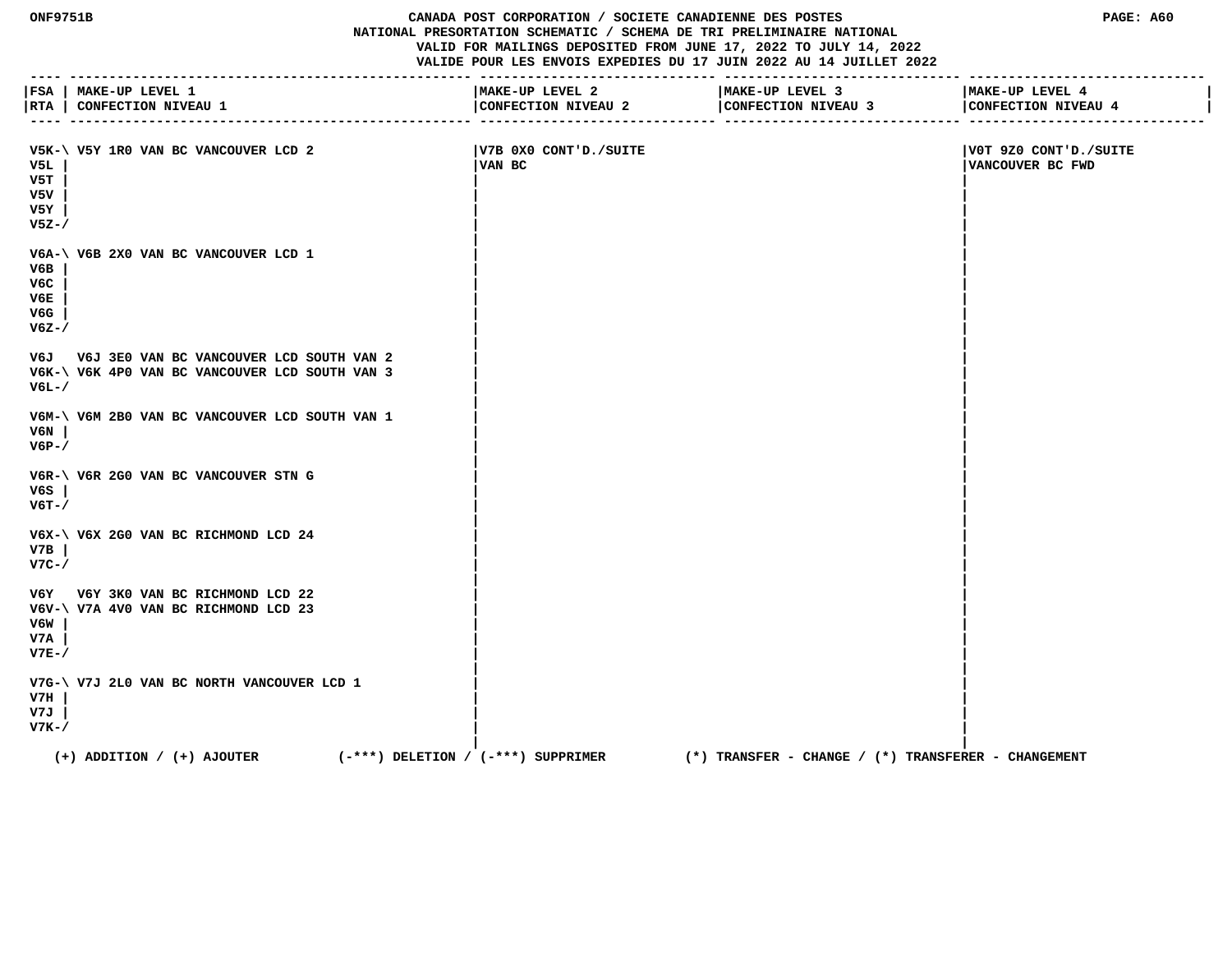| ONF9751B                                 |                                                                                                | CANADA POST CORPORATION / SOCIETE CANADIENNE DES POSTES<br>NATIONAL PRESORTATION SCHEMATIC / SCHEMA DE TRI PRELIMINAIRE NATIONAL<br>VALID FOR MAILINGS DEPOSITED FROM JUNE 17, 2022 TO JULY 14, 2022<br>VALIDE POUR LES ENVOIS EXPEDIES DU 17 JUIN 2022 AU 14 JUILLET 2022 |                                                         | PAGE: A61                                        |  |
|------------------------------------------|------------------------------------------------------------------------------------------------|----------------------------------------------------------------------------------------------------------------------------------------------------------------------------------------------------------------------------------------------------------------------------|---------------------------------------------------------|--------------------------------------------------|--|
| FSA  <br> RTA                            | MAKE-UP LEVEL 1<br><b>CONFECTION NIVEAU 1</b>                                                  | MAKE-UP LEVEL 2<br>CONFECTION NIVEAU 2                                                                                                                                                                                                                                     | MAKE-UP LEVEL 3<br>CONFECTION NIVEAU 3                  | MAKE-UP LEVEL 4<br>CONFECTION NIVEAU 4           |  |
| V7P<br>V7R<br>v7s<br>V7T<br>v7v<br>V7W-/ | V7M-\ V7L 2B0 VAN BC NORTH VANCOUVER LCD CAPILANO                                              | V7B 0X0 CONT'D./SUITE<br>VAN BC                                                                                                                                                                                                                                            |                                                         | VOT 9Z0 CONT'D./SUITE <br>VANCOUVER BC FWD       |  |
| $V7N-$                                   | V7L-\ V7P 2L0 VAN BC NORTH VANCOUVER LCD 2                                                     |                                                                                                                                                                                                                                                                            |                                                         |                                                  |  |
| V7X                                      | V7X 1A0 VAN BC VANCOUVER STN BENTALL CENTRE<br>V7Y V7Y 1A0 VAN BC VANCOUVER LCD PACIFIC CENTRE | $- -$                                                                                                                                                                                                                                                                      |                                                         |                                                  |  |
|                                          |                                                                                                | NORTHWEST TERRITORIES -NT- TERRITORIES DU NORD-OUEST                                                                                                                                                                                                                       |                                                         |                                                  |  |
|                                          | X1A X1A OBO YELLOWKNIFE NT LCD MAIN                                                            |                                                                                                                                                                                                                                                                            | $-100E$ 920<br>EDMONTON AB #5 NT DCF                    | $-1$ TON 9Z0<br>EDMONTON AB FWD                  |  |
|                                          |                                                                                                |                                                                                                                                                                                                                                                                            |                                                         |                                                  |  |
|                                          |                                                                                                |                                                                                                                                                                                                                                                                            | FT NELSON (BC) NT DCF                                   |                                                  |  |
|                                          |                                                                                                | YUKON -YT- YUKON                                                                                                                                                                                                                                                           |                                                         |                                                  |  |
|                                          | $Y0A$ ---------                                                                                |                                                                                                                                                                                                                                                                            | DAWSON CREEK BC DCF                                     | TON 9Z0 CONT'D./SUITE <br><b>EDMONTON AB FWD</b> |  |
|                                          | Y1A Y1A 2B0 WHITEHORSE YT STN CENTRAL                                                          |                                                                                                                                                                                                                                                                            | $-1$ YOB 9Z0<br>WHITEHORSE YT DCF                       |                                                  |  |
| Y0B                                      |                                                                                                |                                                                                                                                                                                                                                                                            |                                                         | $- -$                                            |  |
|                                          |                                                                                                | NUNAVUT -NU- NUNAVUT                                                                                                                                                                                                                                                       |                                                         |                                                  |  |
|                                          | $(+)$ ADDITION / $(+)$ AJOUTER                                                                 | $(-***)$ DELETION / $(-***)$ SUPPRIMER                                                                                                                                                                                                                                     | $(*)$ TRANSFER - CHANGE / $(*)$ TRANSFERER - CHANGEMENT |                                                  |  |